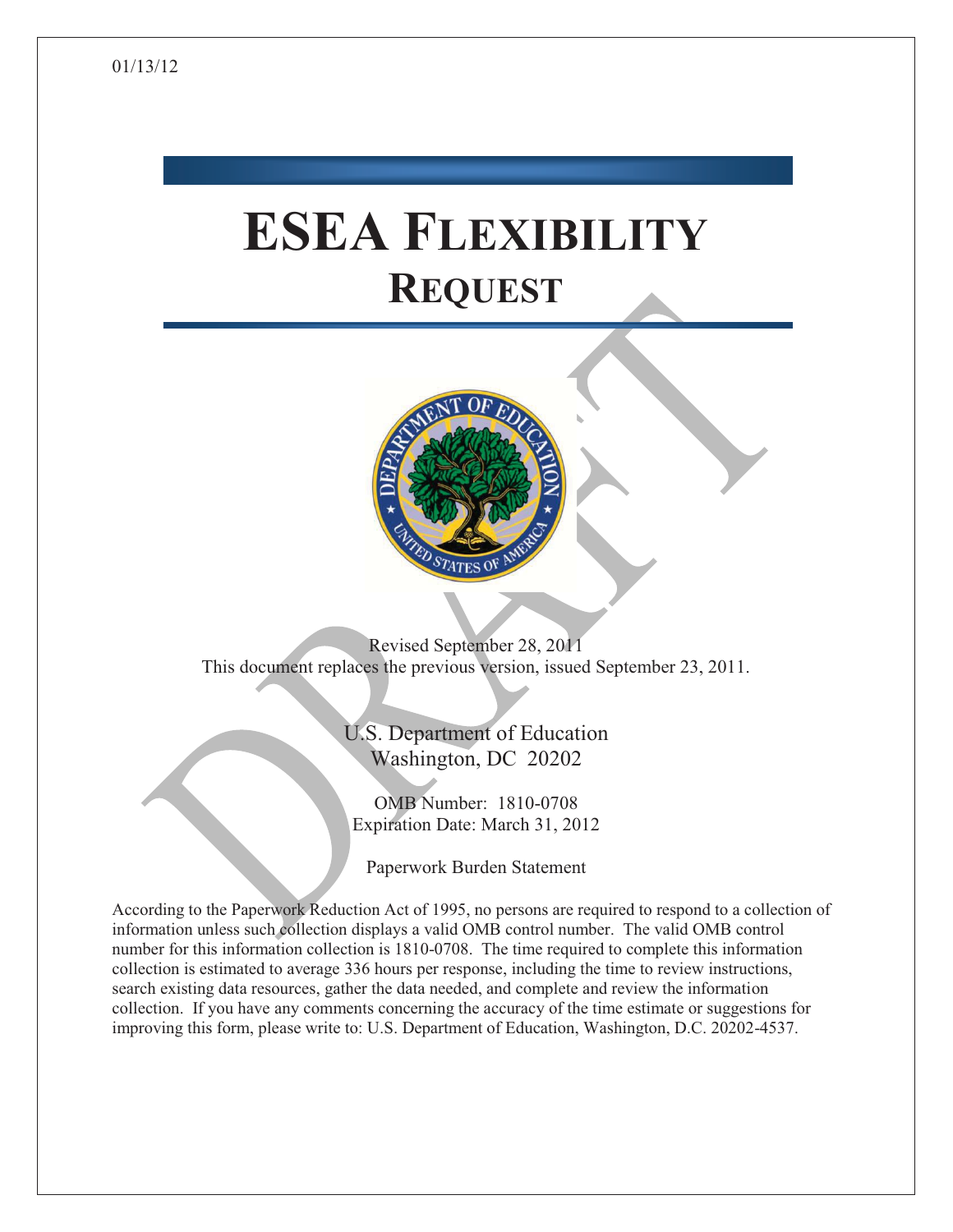### TABLE OF CONTENTS: ESEA FLEXIBILITY REQUEST

Introduction

General Instructions

Table of Contents

Cover Sheet for ESEA Flexibility Request

Waivers

Assurances

Consultation

Evaluation

- Overview of SEA's ESEA Flexibility Request
- Principle 1: College- and Career-Ready Expectations for All Students
- Principle 2: State-Developed Differentiated Recognition, Accountability, and Support
- Principle 3: Supporting Effective Instruction and Leadership

Sample Plan Template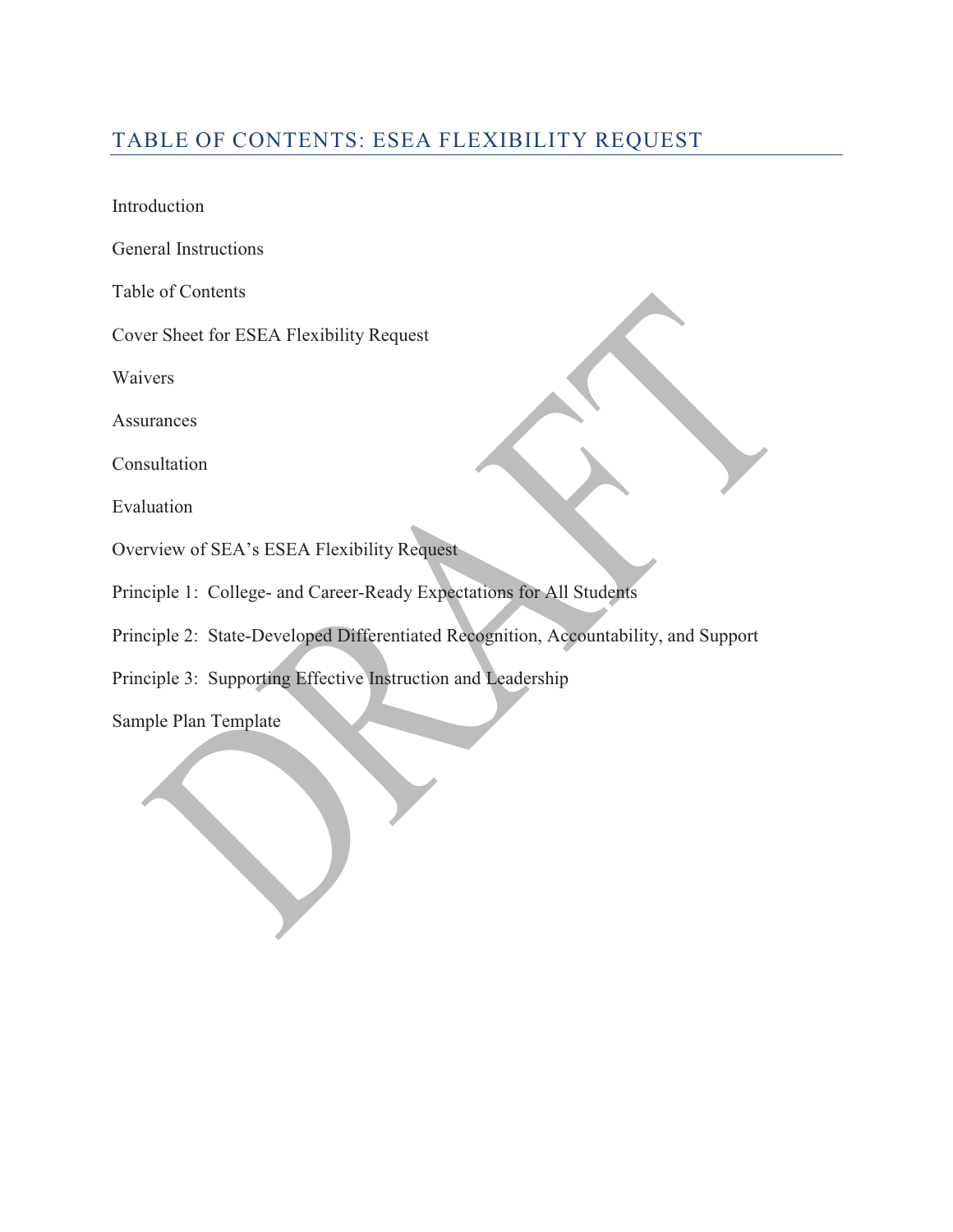### INTRODUCTION

The U.S. Department of Education (Department) is offering each State educational agency (SEA) the opportunity to request flexibility on behalf of itself, its local educational agencies (LEAs), and its schools, in order to better focus on improving student learning and increasing the quality of instruction. This voluntary opportunity will provide educators and State and local leaders with flexibility regarding specific requirements of the No Child Left Behind Act of 2001 (NCLB) in exchange for rigorous and comprehensive State-developed plans designed to improve educational outcomes for all students, close achievement gaps, increase equity, and improve the quality of instruction. This flexibility is intended to build on and support the significant State and local reform efforts already underway in critical areas such as transitioning to college- and career-ready standards and assessments; developing systems of differentiated recognition, accountability, and support; and evaluating and supporting teacher and principal effectiveness.

The Department invites interested SEAs to request this flexibility pursuant to the authority in section 9401 of the Elementary and Secondary Education Act of 1965 (ESEA), which allows the Secretary to waive, with certain exceptions, any statutory or regulatory requirement of the ESEA for an SEA that receives funds under a program authorized by the ESEA and requests a waiver. Under this flexibility, the Department would grant waivers through the 2013-2014 school year, after which time an SEA may request an extension of this flexibility.

### REVIEW AND EVALUATION OF REQUESTS

The Department will use a review process that will include both external peer reviewers and staff reviewers to evaluate SEA requests for this flexibility. This review process will help ensure that each request for this flexibility approved by the Department is consistent with the principles described in the document titled *ESEA Flexibility*, which are designed to support State efforts to improve student academic achievement and increase the quality of instruction, and is both educationally and technically sound. Reviewers will evaluate whether and how each request for this flexibility will support a comprehensive and coherent set of improvements in the areas of standards and assessments, accountability, and teacher and principal effectiveness that will lead to improved student outcomes. Each SEA will have an opportunity, if necessary, to clarify its plans for peer and staff reviewers and to answer any questions reviewers may have. The peer reviewers will then provide comments to the Department. Taking those comments into consideration, the Secretary will make a decision regarding each SEA's request for this flexibility. If an SEA's request for this flexibility is not granted, reviewers and the Department will provide feedback to the SEA about the components of the SEA's request that need additional development in order for the request to be approved.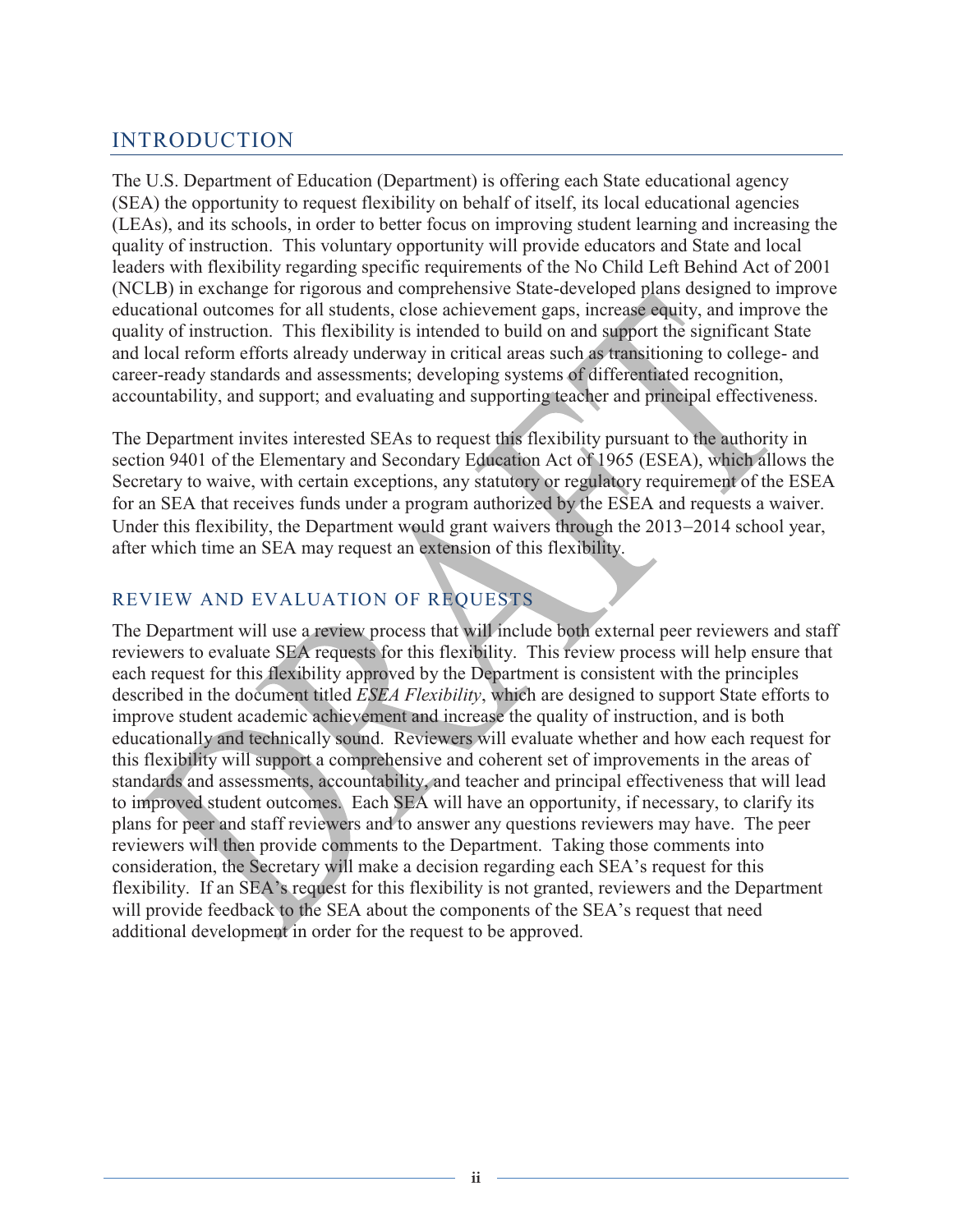### GENERAL INSTRUCTIONS

An SEA seeking approval to implement this flexibility must submit a high-quality request that addresses all aspects of the principles and waivers and, in each place where a plan is required, includes a high-quality plan. Consistent with ESEA section 9401(d)(1), the Secretary intends to grant waivers that are included in this flexibility through the end of the 2013–2014 school year. An SEA will be permitted to request an extension of the initial period of this flexibility prior to the start of the 2014–2015 school year unless this flexibility is superseded by reauthorization of the ESEA. The Department is asking SEAs to submit requests that include plans through the 2014–2015 school year in order to provide a complete picture of the SEA's reform efforts. The Department will not accept a request that meets only some of the principles of this flexibility.

High-Quality Request: A high-quality request for this flexibility is one that is comprehensive and coherent in its approach, and that clearly indicates how this flexibility will help an SEA and its LEAs improve student achievement and the quality of instruction for students.

A high-quality request will (1) if an SEA has already met a principle, provide a description of how it has done so, including evidence as required; and (2) if an SEA has not yet met a principle, describe how it will meet the principle on the required timelines, including any progress to date. For example, an SEA that has not adopted minimum guidelines for local teacher and principal evaluation and support systems consistent with principle 3 by the time it submits its request for the flexibility will need to provide a plan demonstrating that it will do so by the end of the 2011– 2012 school year. In each such case, an SEA's plan must include, at a minimum, the following elements for each principle that the SEA has not yet met:

- 1. Key milestones and activities: Significant milestones to be achieved in order to meet a given principle, and essential activities to be accomplished in order to reach the key milestones. The SEA should also include any essential activities that have already been completed or key milestones that have already been reached so that reviewers can understand the context for and fully evaluate the SEA's plan to meet a given principle.
- 2. Detailed timeline: A specific schedule setting forth the dates on which key activities will begin and be completed and milestones will be achieved so that the SEA can meet the principle by the required date.
- 3. Party or parties responsible: Identification of the SEA staff (*e.g.*, position, title, or office) and, as appropriate, others who will be responsible for ensuring that each key activity is accomplished.
- 4. Evidence: Where required, documentation to support the plan and demonstrate the SEA's progress in implementing the plan. This *ESEA Flexibility Request* indicates the specific evidence that the SEA must either include in its request or provide at a future reporting date.
- 5. Resources: Resources necessary to complete the key activities, including staff time and additional funding.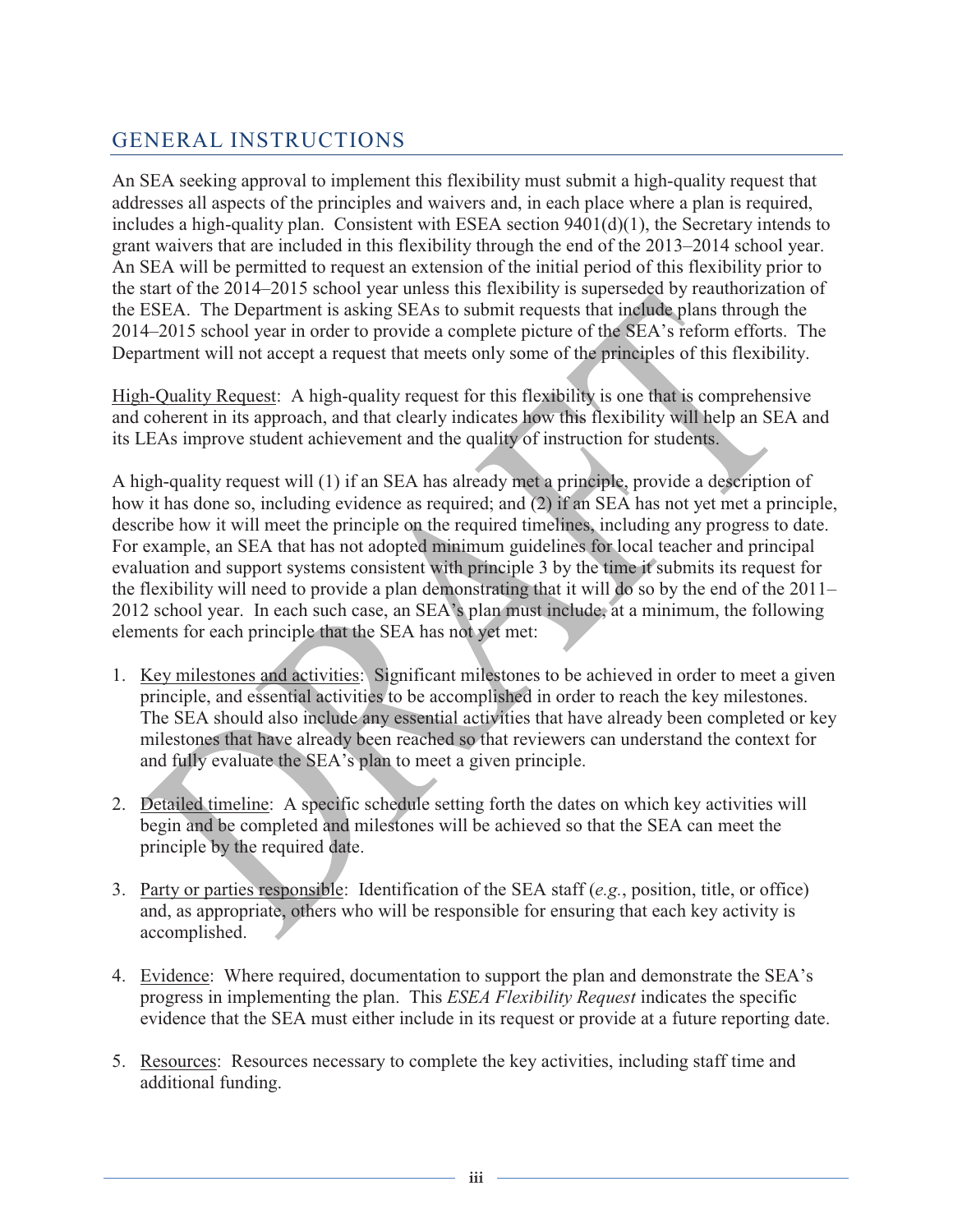6. Significant obstacles: Any major obstacles that may hinder completion of key milestones and activities (*e.g.,* State laws that need to be changed) and a plan to overcome them.

Included on page 19 of this document is an example of a format for a table that an SEA may use to submit a plan that is required for any principle of this flexibility that the SEA has not already met. An SEA that elects to use this format may also supplement the table with text that provides an overview of the plan.

An SEA should keep in mind the required timelines for meeting each principle and develop credible plans that allow for completion of the activities necessary to meet each principle. Although the plan for each principle will reflect that particular principle, as discussed above, an SEA should look across all plans to make sure that it puts forward a comprehensive and coherent request for this flexibility.

Preparing the Request: To prepare a high-quality request, it is extremely important that an SEA refer to all of the provided resources, including the document titled *ESEA Flexibility*, which includes the principles, definitions, and timelines; the document titled *ESEA Flexibility Review Guidance*, which includes the criteria that will be used by the peer reviewers to determine if the request meets the principles of this flexibility; and the document titled *ESEA Flexibility Frequently Asked Questions,* which provides additional guidance for SEAs in preparing their requests.

As used in this request form, the following terms have the definitions set forth in the document titled *ESEA Flexibility*: (1) college- and career-ready standards, (2) focus school, (3) highquality assessment, (4) priority school, (5) reward school, (6) standards that are common to a significant number of States, (7) State network of institutions of higher education, (8) student growth, and (9) turnaround principles.

Each request must include:

- A table of contents and a list of attachments, using the forms on pages 1 and 2.
- The cover sheet  $(p, 3)$ , waivers requested  $(p, 4-5)$ , and assurances  $(p, 5-6)$ .
- $\blacklozenge$  A description of how the SEA has met the consultation requirements (p. 8).
- An overview of the SEA's request for the ESEA flexibility  $(p, 8)$ . This overview is a synopsis of the SEA's vision of a comprehensive and coherent system to improve student achievement and the quality of instruction and will orient the peer reviewers to the SEA's request. The overview should be about 500 words.
- Evidence and plans to meet the principles (p. 9-18). An SEA will enter narrative text in the text boxes provided, complete the required tables, and provide other required evidence. An SEA may supplement the narrative text in a text box with attachments, which will be included in an appendix. Any supplemental attachments that are included in an appendix must be referenced in the related narrative text.

Requests should not include personally identifiable information.

Process for Submitting the Request: An SEA must submit a request to the Department to receive the flexibility. This request form and other pertinent documents are available on the Department's Web site at: http://www.ed.gov/esea/flexibility.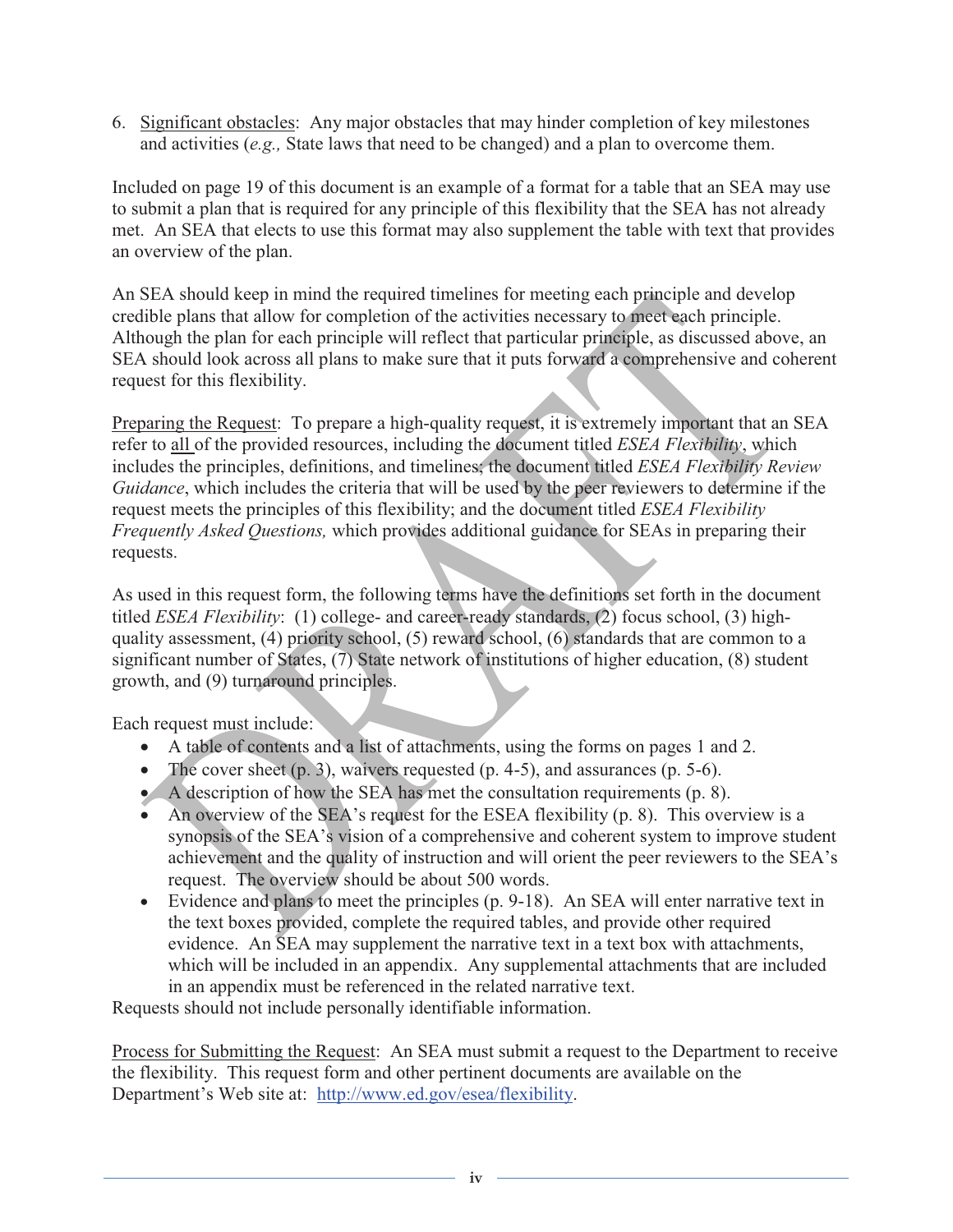*Electronic Submission*:The Department strongly prefers to receive an SEA's request for the flexibility electronically. The SEA should submit it to the following address: ESEAflexibility@ed.gov.

*Paper Submission*: In the alternative, an SEA may submit the original and two copies of its request for the flexibility to the following address:

 Patricia McKee, Acting Director Student Achievement and School Accountability Programs U.S. Department of Education 400 Maryland Avenue, SW, Room 3W320 Washington, DC 20202-6132

Due to potential delays in processing mail sent through the U.S. Postal Service, SEAs are encouraged to use alternate carriers for paper submissions.

#### REQUEST SUBMISSION DEADLINE

SEAs will be provided multiple opportunities to submit requests for the flexibility. The submission dates are November 14, 2011, a date to be announced in mid-February 2012, and an additional opportunity following the conclusion of the 2011–2012 school year.

### TECHNICAL ASSISTANCE MEETING FOR SEAS

To assist SEAs in preparing a request and to respond to questions, the Department will host a series of Technical Assistance Meetings via webinars in September and October 2011.

#### FOR FURTHER INFORMATION

If you have any questions, please contact the Department by e-mail at ESEAflexibility@ed.gov.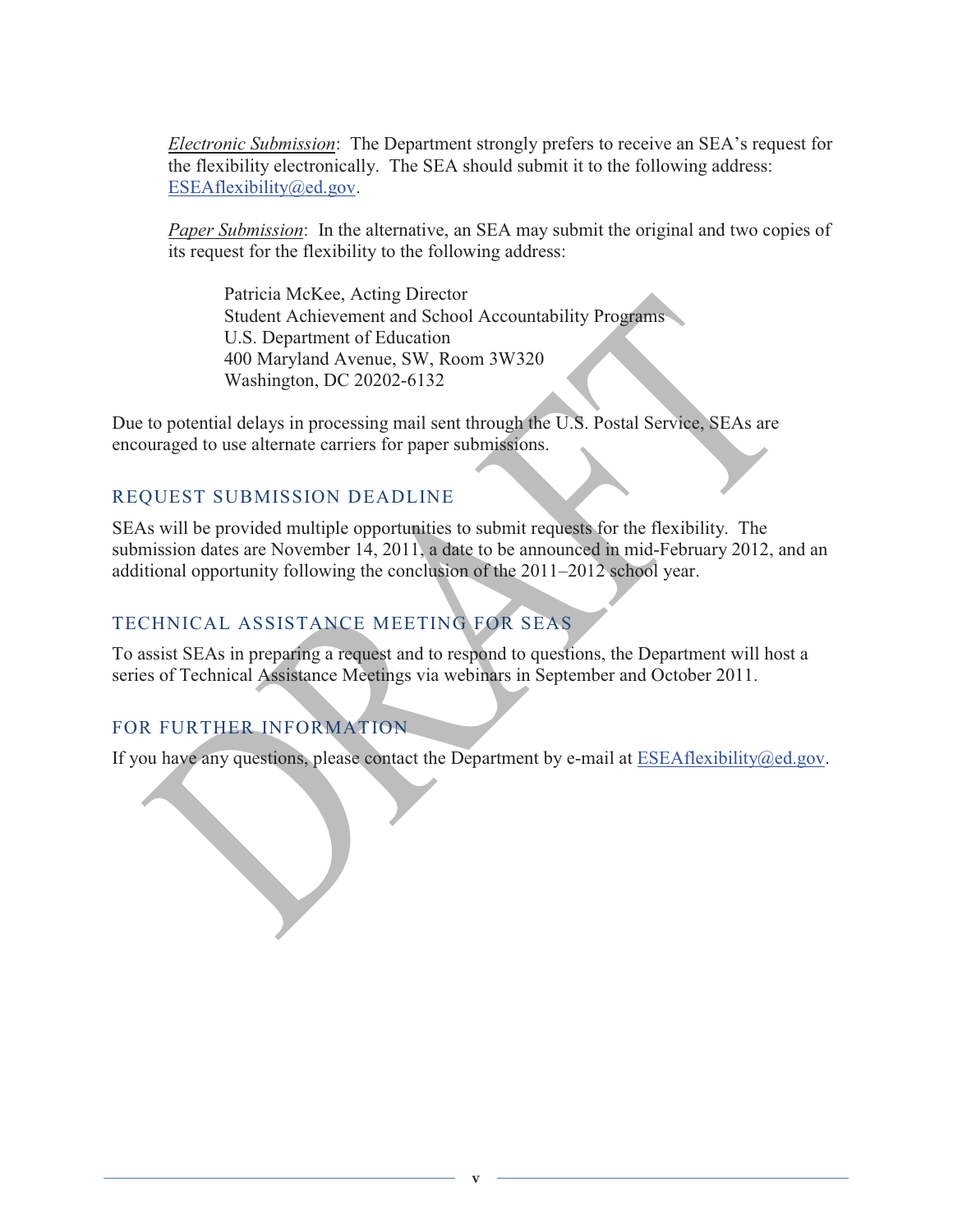### **TABLE OF CONTENTS**

Insert page numbers prior to submitting the request, and place the table of contents in front of the SEA's flexibility request.

| Cover Sheet for ESEA Flexibility Request<br>Waivers<br>Assurances<br>Consultation<br>Evaluation<br>Overview of SEA's ESEA Flexibility Request<br>Principle 1: College- and Career-Ready Expectations for All Students<br>1.A Adopt college-and career-ready standards<br>1.B Transition to college- and career-ready standards<br>1.C Develop and administer annual, statewide, aligned, high-quality assessments that<br>measure student growth<br>Principle 2: State-Developed Differentiated Recognition, Accountability, and<br><b>Support</b><br>2.A Develop and implement a State-based system of differentiated recognition,<br>accountability, and support<br>2.B Set ambitious but achievable annual measurable objectives<br>2.C Reward schools | <b>PAGE</b> |
|-----------------------------------------------------------------------------------------------------------------------------------------------------------------------------------------------------------------------------------------------------------------------------------------------------------------------------------------------------------------------------------------------------------------------------------------------------------------------------------------------------------------------------------------------------------------------------------------------------------------------------------------------------------------------------------------------------------------------------------------------------------|-------------|
|                                                                                                                                                                                                                                                                                                                                                                                                                                                                                                                                                                                                                                                                                                                                                           |             |
|                                                                                                                                                                                                                                                                                                                                                                                                                                                                                                                                                                                                                                                                                                                                                           |             |
|                                                                                                                                                                                                                                                                                                                                                                                                                                                                                                                                                                                                                                                                                                                                                           |             |
|                                                                                                                                                                                                                                                                                                                                                                                                                                                                                                                                                                                                                                                                                                                                                           |             |
|                                                                                                                                                                                                                                                                                                                                                                                                                                                                                                                                                                                                                                                                                                                                                           |             |
|                                                                                                                                                                                                                                                                                                                                                                                                                                                                                                                                                                                                                                                                                                                                                           |             |
|                                                                                                                                                                                                                                                                                                                                                                                                                                                                                                                                                                                                                                                                                                                                                           |             |
|                                                                                                                                                                                                                                                                                                                                                                                                                                                                                                                                                                                                                                                                                                                                                           |             |
|                                                                                                                                                                                                                                                                                                                                                                                                                                                                                                                                                                                                                                                                                                                                                           |             |
|                                                                                                                                                                                                                                                                                                                                                                                                                                                                                                                                                                                                                                                                                                                                                           |             |
|                                                                                                                                                                                                                                                                                                                                                                                                                                                                                                                                                                                                                                                                                                                                                           |             |
|                                                                                                                                                                                                                                                                                                                                                                                                                                                                                                                                                                                                                                                                                                                                                           |             |
|                                                                                                                                                                                                                                                                                                                                                                                                                                                                                                                                                                                                                                                                                                                                                           |             |
|                                                                                                                                                                                                                                                                                                                                                                                                                                                                                                                                                                                                                                                                                                                                                           |             |
|                                                                                                                                                                                                                                                                                                                                                                                                                                                                                                                                                                                                                                                                                                                                                           |             |
|                                                                                                                                                                                                                                                                                                                                                                                                                                                                                                                                                                                                                                                                                                                                                           |             |
|                                                                                                                                                                                                                                                                                                                                                                                                                                                                                                                                                                                                                                                                                                                                                           |             |
| 2.D Priority schools                                                                                                                                                                                                                                                                                                                                                                                                                                                                                                                                                                                                                                                                                                                                      |             |
| 2.E Focus schools                                                                                                                                                                                                                                                                                                                                                                                                                                                                                                                                                                                                                                                                                                                                         |             |
| 2.F Provide incentives and supports for other Title I schools                                                                                                                                                                                                                                                                                                                                                                                                                                                                                                                                                                                                                                                                                             |             |
| 2.G Build SEA, LEA, and school capacity to improve student learning                                                                                                                                                                                                                                                                                                                                                                                                                                                                                                                                                                                                                                                                                       |             |
| Principle 3: Supporting Effective Instruction and Leadership                                                                                                                                                                                                                                                                                                                                                                                                                                                                                                                                                                                                                                                                                              |             |
| 3.A Develop and adopt guidelines for local teacher and principal evaluation and                                                                                                                                                                                                                                                                                                                                                                                                                                                                                                                                                                                                                                                                           |             |
| support systems                                                                                                                                                                                                                                                                                                                                                                                                                                                                                                                                                                                                                                                                                                                                           |             |
| 3.B Ensure LEAs implement teacher and principal evaluation and support systems                                                                                                                                                                                                                                                                                                                                                                                                                                                                                                                                                                                                                                                                            |             |
|                                                                                                                                                                                                                                                                                                                                                                                                                                                                                                                                                                                                                                                                                                                                                           |             |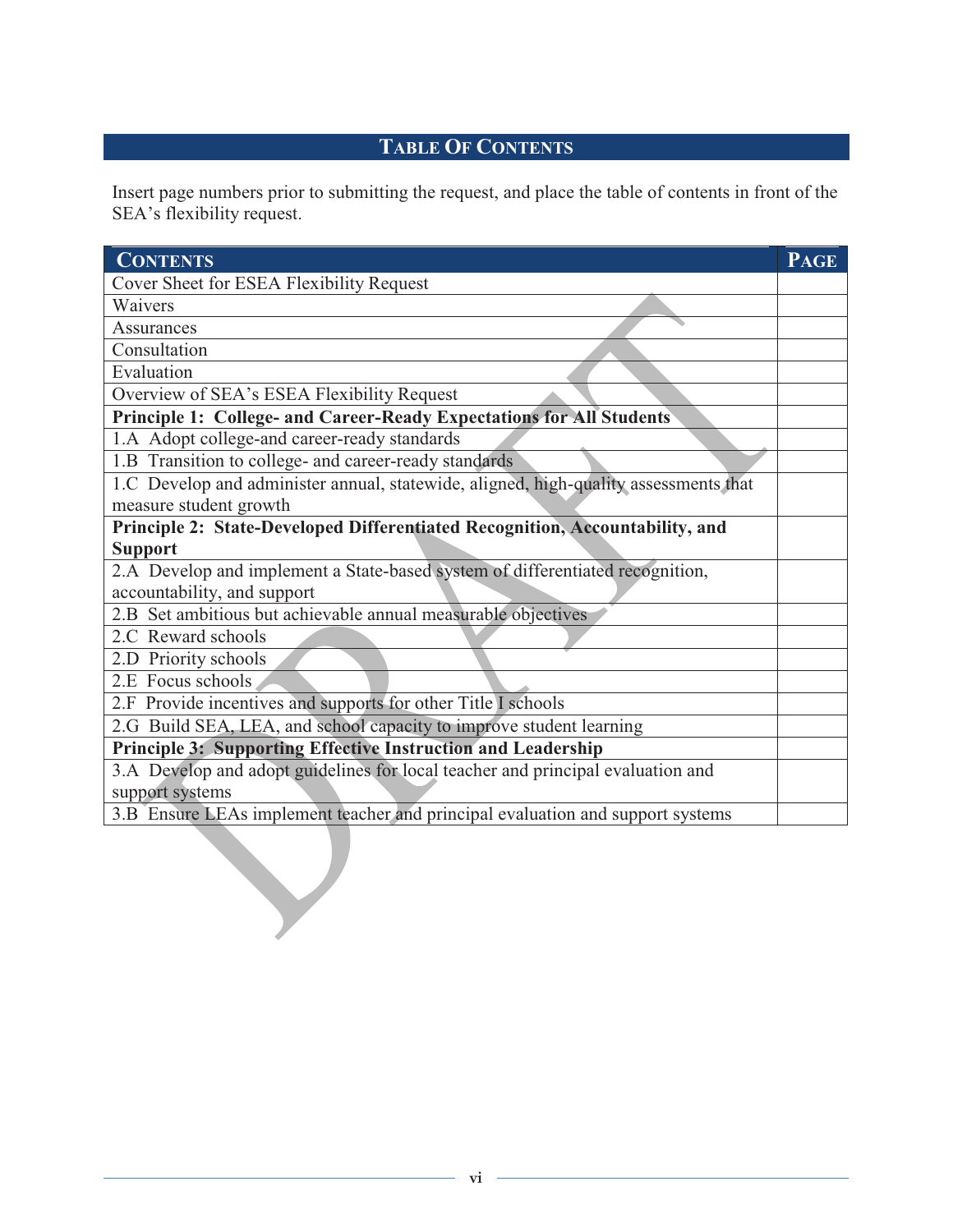#### **TABLE OF CONTENTS, CONTINUED**

For each attachment included in the *ESEA Flexibility Request*, label the attachment with the corresponding number from the list of attachments below and indicate the page number where the attachment is located. If an attachment is not applicable to the SEA's request, indicate "N/A" instead of a page number. Reference relevant attachments in the narrative portions of the request.

| <b>LABEL</b>   | <b>LIST OF ATTACHMENTS</b>                                                    | <b>PAGE</b> |  |  |  |  |  |
|----------------|-------------------------------------------------------------------------------|-------------|--|--|--|--|--|
|                | Notice to LEAs                                                                |             |  |  |  |  |  |
| $\overline{2}$ | Comments on request received from LEAs (if applicable)                        |             |  |  |  |  |  |
| $\overline{3}$ | Notice and information provided to the public regarding the request           |             |  |  |  |  |  |
| $\overline{4}$ | Evidence that the State has formally adopted college- and career-ready        |             |  |  |  |  |  |
|                | content standards consistent with the State's standards adoption process      |             |  |  |  |  |  |
| 5              | Memorandum of understanding or letter from a State network of                 |             |  |  |  |  |  |
|                | institutions of higher education (IHEs) certifying that meeting the State's   |             |  |  |  |  |  |
|                | standards corresponds to being college- and career-ready without the need     |             |  |  |  |  |  |
|                | for remedial coursework at the postsecondary level (if applicable)            |             |  |  |  |  |  |
| 6              | State's Race to the Top Assessment Memorandum of Understanding                |             |  |  |  |  |  |
|                | (MOU) (if applicable)                                                         |             |  |  |  |  |  |
| $\overline{7}$ | Evidence that the SEA has submitted high-quality assessments and              |             |  |  |  |  |  |
|                | academic achievement standards to the Department for peer review, or a        |             |  |  |  |  |  |
|                | timeline of when the SEA will submit the assessments and academic             |             |  |  |  |  |  |
|                | achievement standards to the Department for peer review (if applicable)       |             |  |  |  |  |  |
| 8              | A copy of the average statewide proficiency based on assessments              |             |  |  |  |  |  |
|                | administered in the $2010$ 2011 school year in reading/language arts and      |             |  |  |  |  |  |
|                | mathematics for the "all students" group and all subgroups (if applicable).   |             |  |  |  |  |  |
| 9              | Table 2: Reward, Priority, and Focus Schools                                  |             |  |  |  |  |  |
|                | A copy of any guidelines that the SEA has already developed and adopted<br>10 |             |  |  |  |  |  |
|                | for local teacher and principal evaluation and support systems (if            |             |  |  |  |  |  |
|                | applicable).                                                                  |             |  |  |  |  |  |
| 11             | Evidence that the SEA has adopted one or more guidelines of local teacher     |             |  |  |  |  |  |
|                | and principal evaluation and support systems                                  |             |  |  |  |  |  |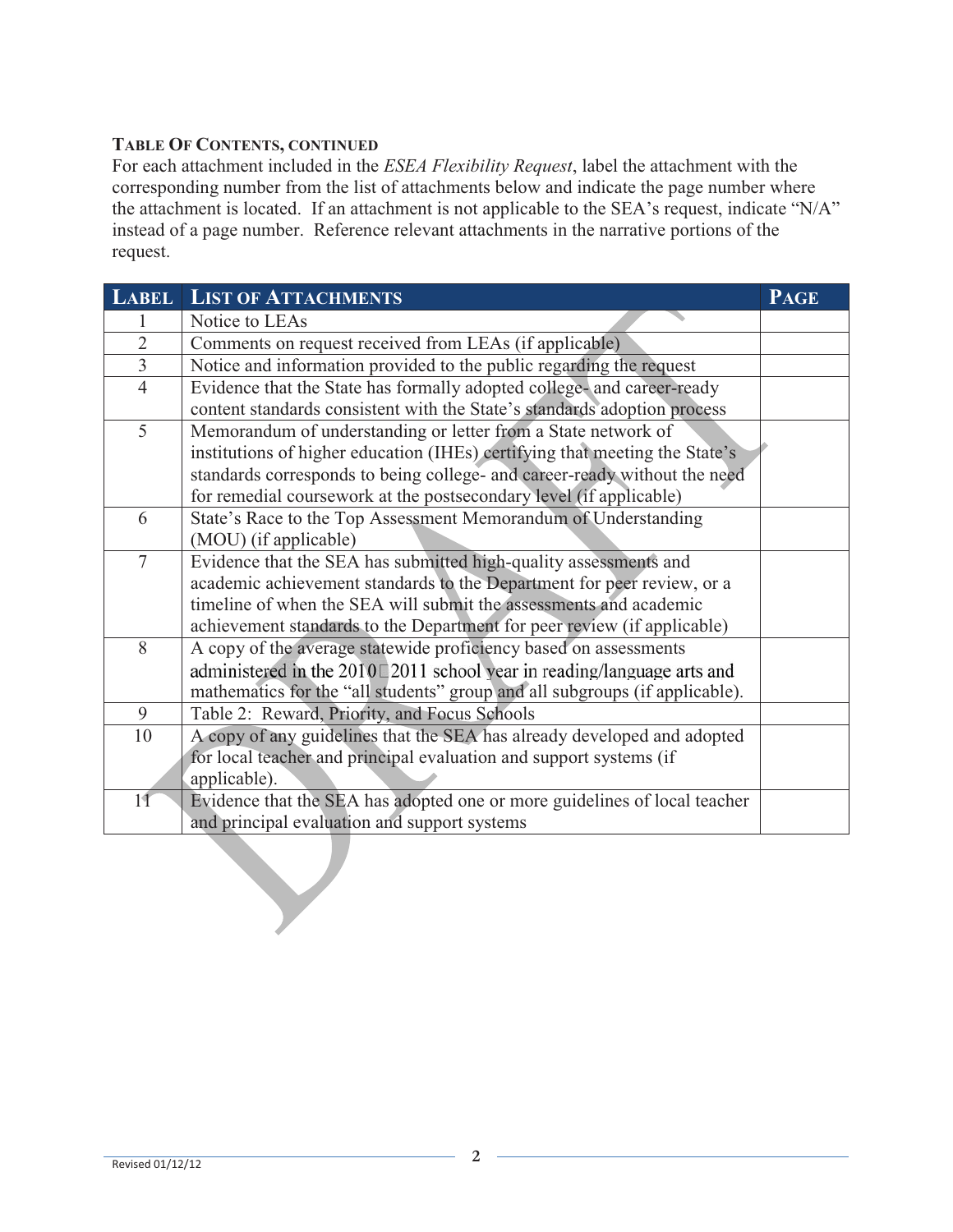| <b>COVER SHEET FOR ESEA FLEXIBILITY REQUEST</b>                                                             |                                                                         |  |  |  |  |
|-------------------------------------------------------------------------------------------------------------|-------------------------------------------------------------------------|--|--|--|--|
| Legal Name of Requester:<br>South Dakota Department of Education                                            | Requester's Mailing Address:<br>800 Governors Drive<br>Pierre, SD 57501 |  |  |  |  |
| State Contact for the ESEA Flexibility Request                                                              |                                                                         |  |  |  |  |
| Name: Mary Stadick Smith                                                                                    |                                                                         |  |  |  |  |
| Position and Office: Director of Operations and Information                                                 |                                                                         |  |  |  |  |
| <b>Contact's Mailing Address:</b><br>800 Governors Drive<br>Pierre, SD 57501                                |                                                                         |  |  |  |  |
| Telephone: 605-773-7228                                                                                     |                                                                         |  |  |  |  |
| Fax: 605-773-3782<br>Email address: mary.stadick smith@state.sd.us                                          |                                                                         |  |  |  |  |
| Chief State School Officer (Printed Name):<br>Dr. Melody Schopp                                             | Telephone:<br>605-773-5669                                              |  |  |  |  |
| Signature of the Chief State School Officer:<br>$\boldsymbol{\mathrm{X}}$                                   | Date:                                                                   |  |  |  |  |
| The State, through its authorized representative, agrees to meet all principles of the ESEA<br>Flexibility. |                                                                         |  |  |  |  |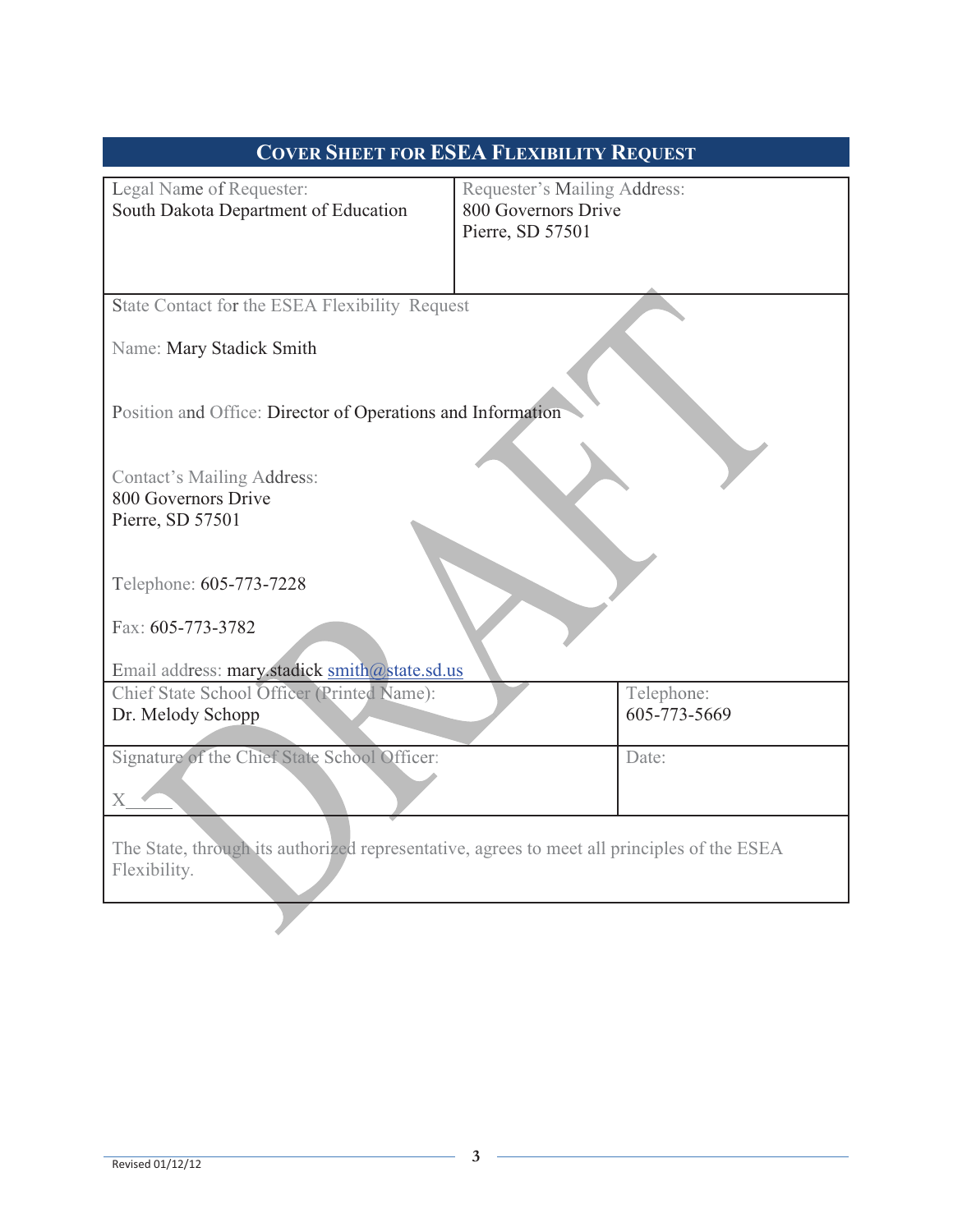#### **WAIVERS**

By submitting this flexibility request, the SEA requests flexibility through waivers of the ten ESEA requirements listed below and their associated regulatory, administrative, and reporting requirements by checking each of the boxes below. The provisions below represent the general areas of flexibility requested; a chart appended to the document titled *ESEA Flexibility Frequently Asked Questions* enumerates each specific provision of which the SEA requests a waiver, which the SEA incorporates into its request by reference.

- $\boxtimes$  1. The requirements in ESEA section 1111(b)(2)(E)-(H) that prescribe how an SEA must establish annual measurable objectives (AMOs) for determining adequate yearly progress (AYP) to ensure that all students meet or exceed the State's proficient level of academic achievement on the State's assessments in reading/language arts and mathematics no later than the end of the 2013–2014 school year. The SEA requests this waiver to develop new ambitious but achievable AMOs in reading/language arts and mathematics in order to provide meaningful goals that are used to guide support and improvement efforts for the State, LEAs, schools, and student subgroups.
- $\boxtimes$  2. The requirements in ESEA section 1116(b) for an LEA to identify for improvement, corrective action, or restructuring, as appropriate, a Title I school that fails, for two consecutive years or more, to make AYP, and for a school so identified and its LEA to take certain improvement actions. The SEA requests this waiver so that an LEA and its Title I schools need not comply with these requirements.
- $\boxtimes$  3. The requirements in ESEA section 1116(c) for an SEA to identify for improvement or corrective action, as appropriate, an LEA that, for two consecutive years or more, fails to make AYP, and for an LEA so identified and its SEA to take certain improvement actions. The SEA requests this waiver so that it need not comply with these requirements with respect to its LEAs.
- $\boxtimes$  4. The requirements in ESEA sections 6213(b) and 6224(e) that limit participation in, and use of funds under the Small, Rural School Achievement (SRSA) and Rural and Low-Income School (RLIS) programs based on whether an LEA has made AYP and is complying with the requirements in ESEA section 1116. The SEA requests this waiver so that an LEA that receives SRSA or RLIS funds may use those funds for any authorized purpose regardless of whether the LEA makes AYP.
- $\boxtimes$  5. The requirement in ESEA section 1114(a)(1) that a school have a poverty percentage of 40 percent or more in order to operate a schoolwide program. The SEA requests this waiver so that an LEA may implement interventions consistent with the turnaround principles or interventions that are based on the needs of the students in the school and designed to enhance the entire educational program in a school in any of its priority and focus schools, as appropriate, even if those schools do not have a poverty percentage of 40 percent or more.
- $\boxtimes$  6. The requirement in ESEA section 1003(a) for an SEA to distribute funds reserved under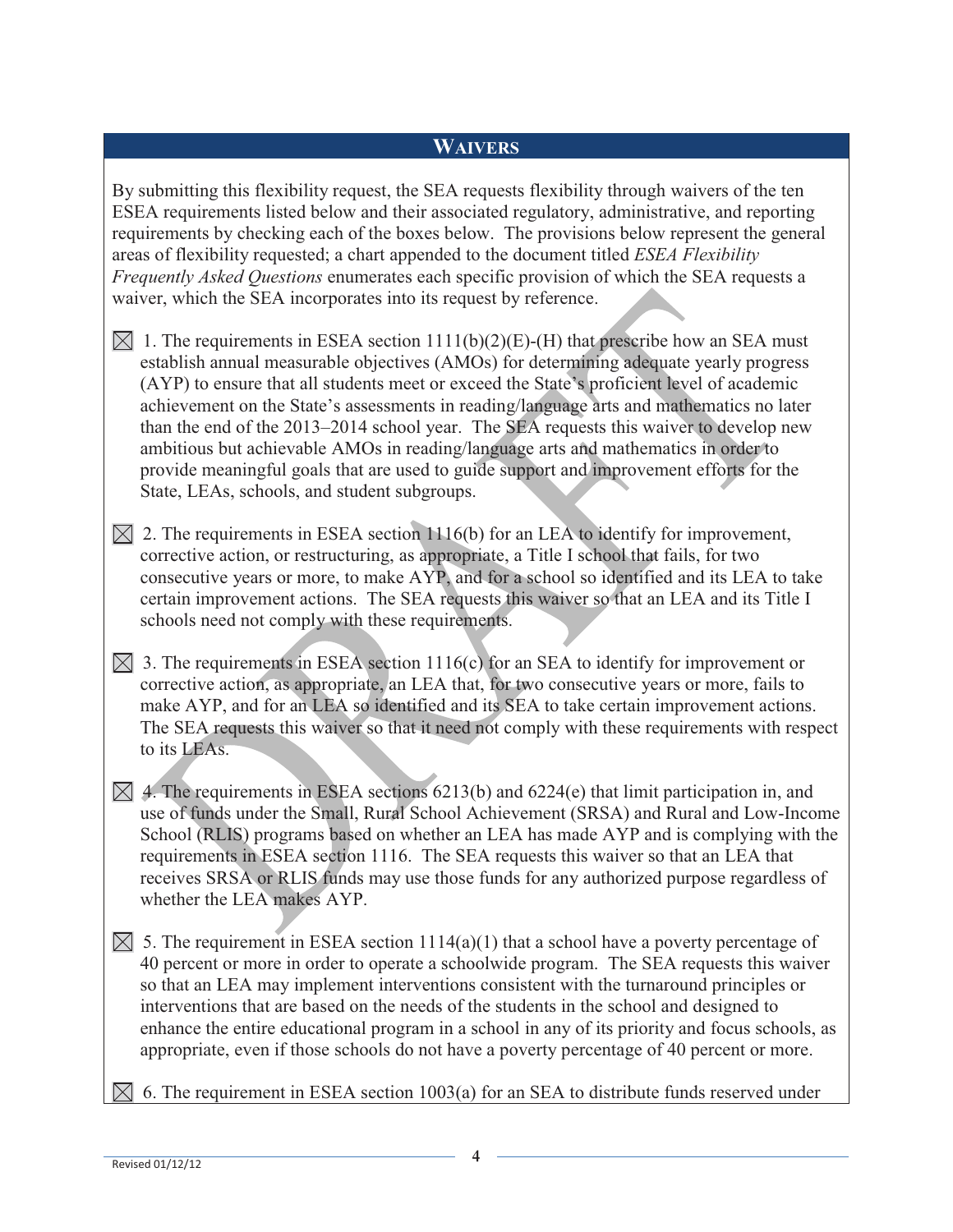that section only to LEAs with schools identified for improvement, corrective action, or restructuring. The SEA requests this waiver so that it may allocate section 1003(a) funds to its LEAs in order to serve any of the State's priority and focus schools.

- $\boxtimes$  7. The provision in ESEA section 1117(c)(2)(A) that authorizes an SEA to reserve Title I, Part A funds to reward a Title I school that (1) significantly closed the achievement gap between subgroups in the school; or (2) has exceeded AYP for two or more consecutive years. The SEA requests this waiver so that it may use funds reserved under ESEA section 1117(c)(2)(A) for any of the State's reward schools.
- $\boxtimes$  8. The requirements in ESEA section 2141(a), (b), and (c) for an LEA and SEA to comply with certain requirements for improvement plans regarding highly qualified teachers. The SEA requests this waiver to allow the SEA and its LEAs to focus on developing and implementing more meaningful evaluation and support systems.
- $\boxtimes$  9. The limitations in ESEA section 6123 that limit the amount of funds an SEA or LEA may transfer from certain ESEA programs to other ESEA programs. The SEA requests this waiver so that it and its LEAs may transfer up to 100 percent of the funds it receives under the authorized programs among those programs and into Title I, Part A.
- $\boxtimes$  10. The requirements in ESEA section 1003(g)(4) and the definition of a Tier I school in Section I.A.3 of the School Improvement Grants (SIG) final requirements. The SEA requests this waiver so that it may award SIG funds to an LEA to implement one of the four SIG models in any of the State's priority schools.

### *Optional Flexibility:*

An SEA should check the box below only if it chooses to request a waiver of the following requirements:

 The requirements in ESEA sections 4201(b)(1)(A) and 4204(b)(2)(A) that restrict the activities provided by a community learning center under the Twenty-First Century Community Learning Centers (21st CCLC) program to activities provided only during nonschool hours or periods when school is not in session (*i.e.*, before and after school or during summer recess). The SEA requests this waiver so that 21st CCLC funds may be used to support expanded learning time during the school day in addition to activities during nonschool hours or periods when school is not in session.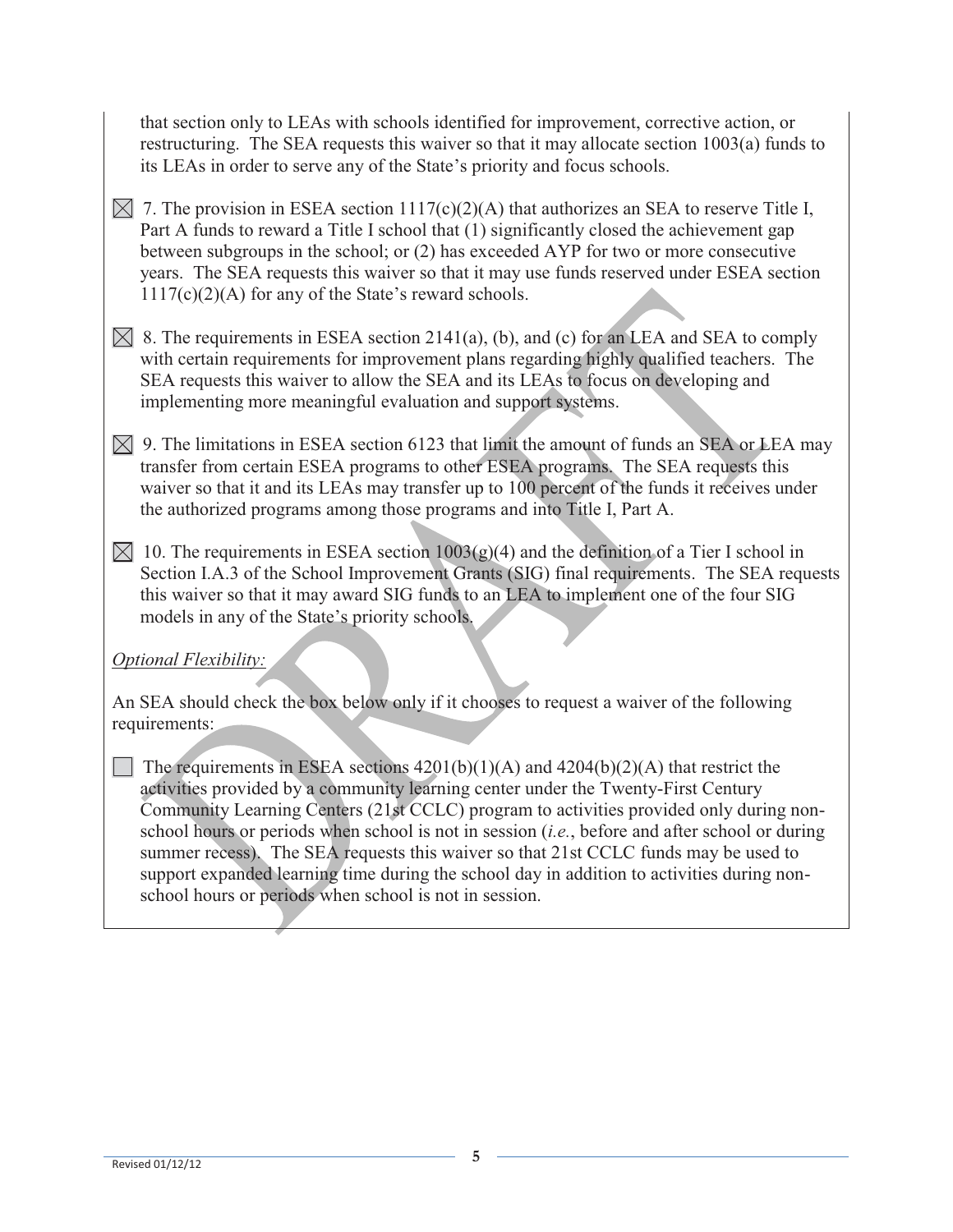| <b>ASSURANCES</b>                                                                                                                                                                                                                                                                                                                                                                                                                                                                                                                                                                                                                                                                                                                                                                                                                                                                                                                                                                                                   |  |  |  |  |  |  |
|---------------------------------------------------------------------------------------------------------------------------------------------------------------------------------------------------------------------------------------------------------------------------------------------------------------------------------------------------------------------------------------------------------------------------------------------------------------------------------------------------------------------------------------------------------------------------------------------------------------------------------------------------------------------------------------------------------------------------------------------------------------------------------------------------------------------------------------------------------------------------------------------------------------------------------------------------------------------------------------------------------------------|--|--|--|--|--|--|
| By submitting this application, the SEA assures that:                                                                                                                                                                                                                                                                                                                                                                                                                                                                                                                                                                                                                                                                                                                                                                                                                                                                                                                                                               |  |  |  |  |  |  |
| $\boxtimes$ 1. It requests waivers of the above-referenced requirements based on its agreement to meet<br>Principles 1 through 4 of the flexibility, as described throughout the remainder of this<br>request.                                                                                                                                                                                                                                                                                                                                                                                                                                                                                                                                                                                                                                                                                                                                                                                                      |  |  |  |  |  |  |
| $\boxtimes$ 2. It will adopt English language proficiency (ELP) standards that correspond to the State's<br>college- and career-ready standards, consistent with the requirement in ESEA section<br>3113(b)(2), and that reflect the academic language skills necessary to access and meet the<br>new college- and career-ready standards, no later than the 2013–2014 school year. (Principle<br>1)                                                                                                                                                                                                                                                                                                                                                                                                                                                                                                                                                                                                                |  |  |  |  |  |  |
| $\boxtimes$ 3. It will develop and administer no later than the 2014–2015 school year alternate<br>assessments based on grade-level academic achievement standards or alternate assessments<br>based on alternate academic achievement standards for students with the most significant<br>cognitive disabilities that are consistent with 34 C.F.R. $\S 200.6(a)(2)$ and are aligned with the<br>State's college- and career-ready standards. (Principle 1)                                                                                                                                                                                                                                                                                                                                                                                                                                                                                                                                                        |  |  |  |  |  |  |
| $\boxtimes$ 4. It will develop and administer ELP assessments aligned with the State's ELP standards,<br>consistent with the requirements in ESEA sections $1111(b)(7)$ , $3113(b)(2)$ , and<br>$3122(a)(3)(A)(ii)$ . (Principle 1)                                                                                                                                                                                                                                                                                                                                                                                                                                                                                                                                                                                                                                                                                                                                                                                 |  |  |  |  |  |  |
| $\boxtimes$ 5. It will report annually to the public on college-going and college credit-accumulation rates<br>for all students and subgroups of students in each LEA and each public high school in the<br>State. (Principle 1)                                                                                                                                                                                                                                                                                                                                                                                                                                                                                                                                                                                                                                                                                                                                                                                    |  |  |  |  |  |  |
| 6. If the SEA includes student achievement on assessments in addition to reading/language<br>$\bowtie$<br>arts and mathematics in its differentiated recognition, accountability, and support system and<br>uses achievement on those assessments to identify priority and focus schools, it has technical<br>documentation, which can be made available to the Department upon request, demonstrating<br>that the assessments are administered statewide; include all students, including by providing<br>appropriate accommodations for English Learners and students with disabilities, as well as<br>alternate assessments based on grade-level academic achievement standards or alternate<br>assessments based on alternate academic achievement standards for students with the most<br>significant cognitive disabilities, consistent with 34 C.F.R. $\S 200.6(a)(2)$ ; and are valid and<br>reliable for use in the SEA's differentiated recognition, accountability, and support system.<br>(Principle 2) |  |  |  |  |  |  |
| 7. It will report to the public its lists of reward schools, priority schools, and focus schools at<br>$\boxtimes$<br>the time the SEA is approved to implement the flexibility, and annually thereafter, it will<br>publicly recognize its reward schools. (Principle 2)                                                                                                                                                                                                                                                                                                                                                                                                                                                                                                                                                                                                                                                                                                                                           |  |  |  |  |  |  |
| 8. Prior to submitting this request, it provided student growth data on their current students<br>$\bowtie$<br>and the students they taught in the previous year to, at a minimum, teachers of                                                                                                                                                                                                                                                                                                                                                                                                                                                                                                                                                                                                                                                                                                                                                                                                                      |  |  |  |  |  |  |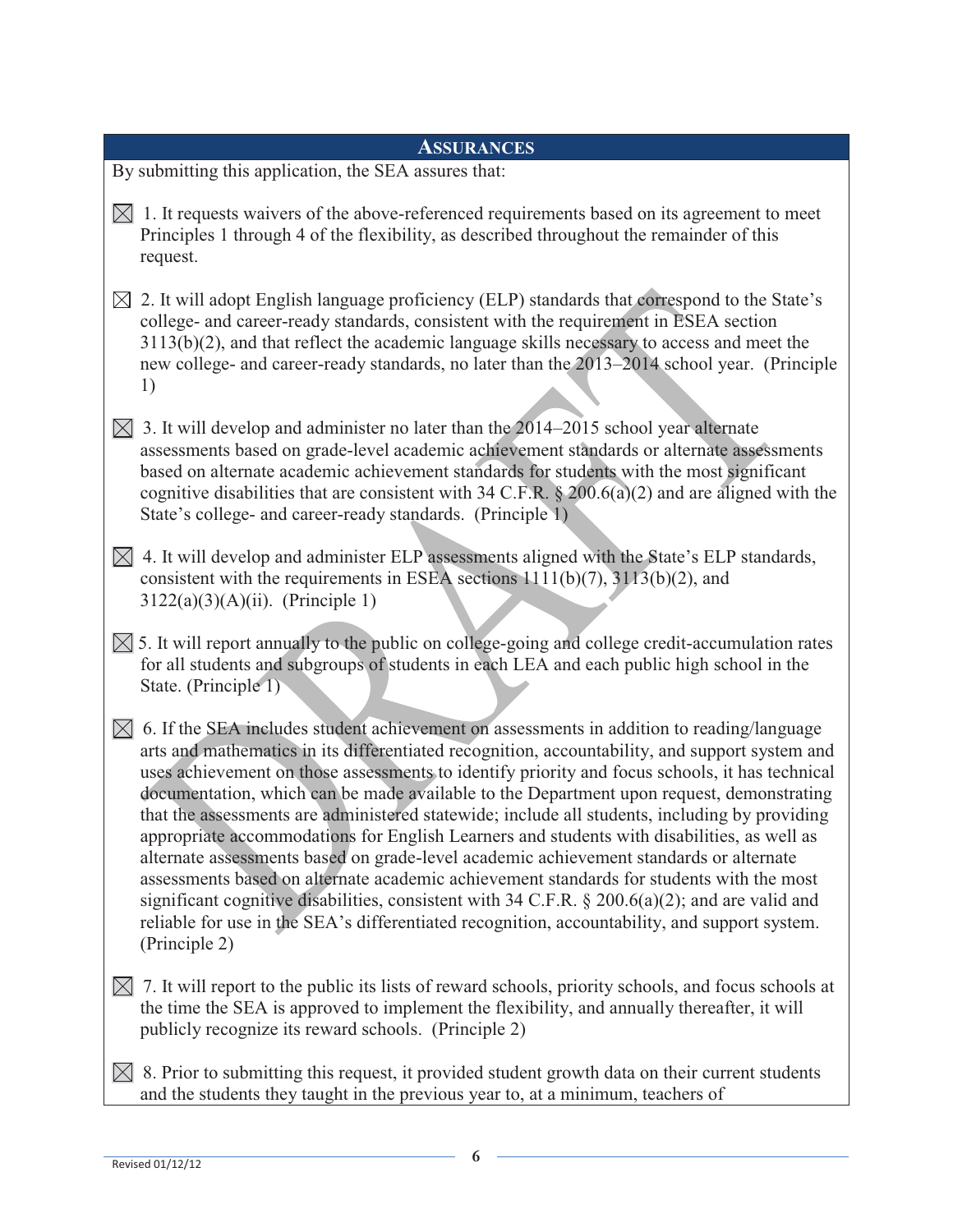| reading/language arts and mathematics in grades in which the State administers assessments<br>in those subjects in a manner that is timely and informs instructional programs, or it will do<br>so no later the deadline required under the State Fiscal Stabilization Fund. (Principle 3)                                                                                                     |
|------------------------------------------------------------------------------------------------------------------------------------------------------------------------------------------------------------------------------------------------------------------------------------------------------------------------------------------------------------------------------------------------|
| $\boxtimes$ 9. It will evaluate and, based on that evaluation, revise its own administrative requirements<br>to reduce duplication and unnecessary burden on LEAs and schools. (Principle 4)                                                                                                                                                                                                   |
| 10. It has consulted with its Committee of Practitioners regarding the information set forth in<br>$\bowtie$<br>its request.                                                                                                                                                                                                                                                                   |
| 11. Prior to submitting this request, it provided all LEAs with notice and a reasonable<br>$\bowtie$<br>opportunity to comment on the request and has attached a copy of that notice (Attachment 1)<br>as well as copies of any comments it received from LEAs (Attachment 2).                                                                                                                 |
| $\boxtimes$ 12. Prior to submitting this request, it provided notice and information regarding the request<br>to the public in the manner in which the State customarily provides such notice and<br>information to the public $(e.g., by publishing a notice in the newspaper; by posting$<br>information on its website) and has attached a copy of, or link to, that notice (Attachment 3). |
| $\boxtimes$ 13. It will provide to the Department, in a timely manner, all required reports, data, and<br>evidence regarding its progress in implementing the plans contained throughout this request.                                                                                                                                                                                         |
| If the SEA selects Option A or B in section 3.A of its request, indicating that it has not yet<br>developed and adopted all guidelines for teacher and principal evaluation and support<br>systems, it must also assure that:                                                                                                                                                                  |
| 14. It will submit to the Department for peer review and approval a copy of the guidelines<br>that it will adopt by the end of the 2011-2012 school year. (Principle 3)                                                                                                                                                                                                                        |
|                                                                                                                                                                                                                                                                                                                                                                                                |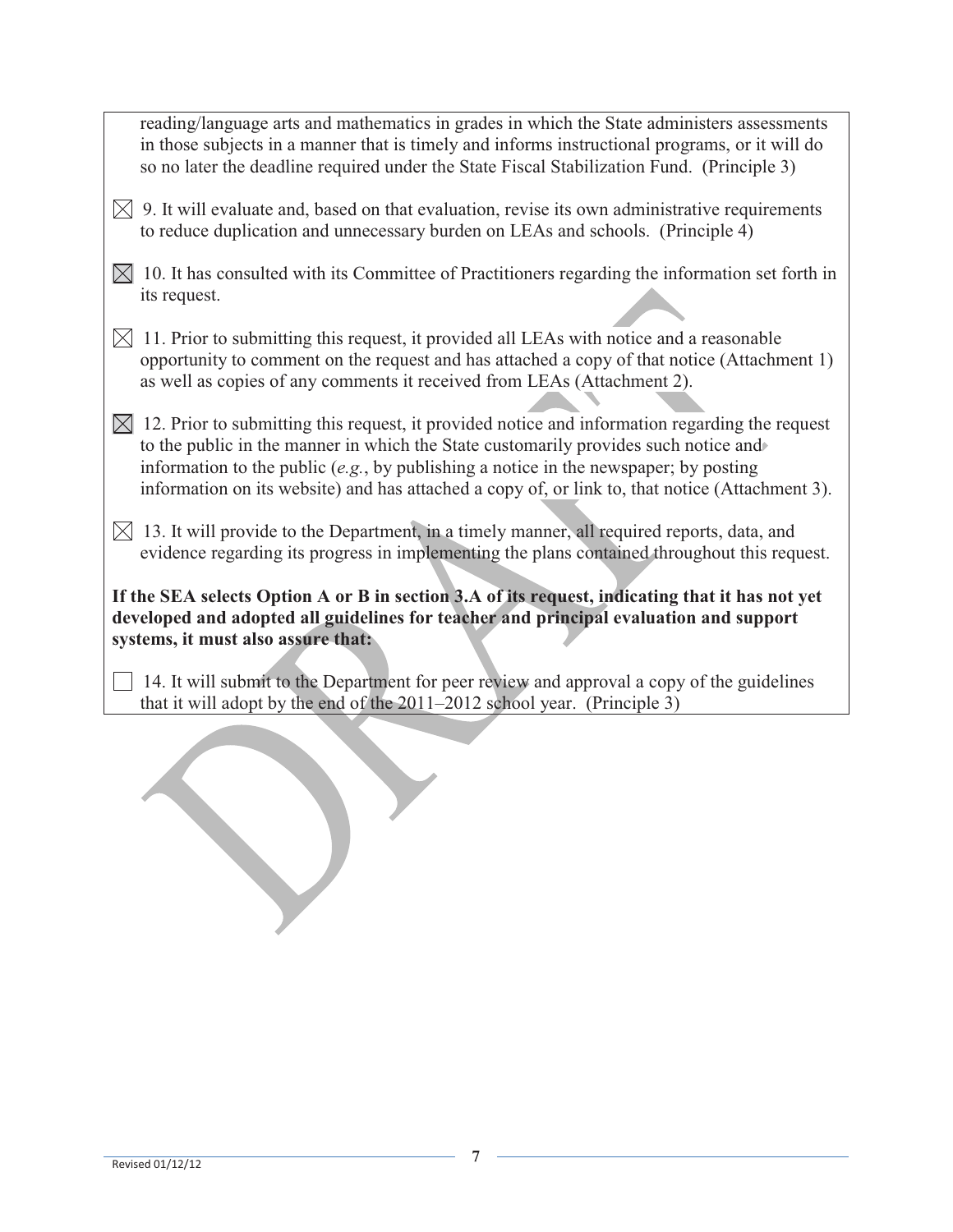### **CONSULTATION**

An SEA must meaningfully engage and solicit input from diverse stakeholders and communities in the development of its request. To demonstrate that an SEA has done so, the SEA must provide an assurance that it has consulted with the State's Committee of Practitioners regarding the information set forth in the request and provide the following:

1. A description of how the SEA meaningfully engaged and solicited input on its request from teachers and their representatives.

In 2010, a Teacher Standards Work Group was tasked (SDCL § 13-42-33 through 36) to develop state standards for teaching. This work group included representation from the following key stakeholder groups: teachers, principals, superintendents, school boards, parents, higher education, and state education associations (South Dakota Education Association, School Administrators of South Dakota and Associated School Boards of South Dakota). Of the group's 25 members, eight were active teachers. The group spent much of 2010 and 2011 entrenched in developing these standards, culminating with the recommendation for the statewide adoption of the Charlotte Danielson Framework for Teaching. The Teacher Standards Work Group set the foundation piece for future work related to revision of the state's accountability model which links teacher evaluation to student growth.

In September 2011, South Dakota began the process of developing a new statewide accountability model. The South Dakota Department of Education assembled a group of 23 individuals representing key stakeholder groups to provide recommendations regarding a next-generation accountability model for South Dakota. Those individuals represented the following groups: school administrators, teachers, tribal educators, legislators, higher education, business, the South Dakota Board of Education, and state education associations (South Dakota Education Association, School Administrators of South Dakota and Associated School Boards of South Dakota).

The Accountability Work Group included three distinguished teachers: the 2011 South Dakota Teacher of the Year; the state's most recent Milken Educator Award winner; and a teacher who serves as an Ambassador for the U.S. Department of Education. Other participants included the president of the South Dakota Education Association and the chair of the state's Committee of Practitioners.

To date, the work group has met four times: September14-15, 2011, October 26-27, 2011, December 1, 2011, and January 5, 2012. During that time period, the U.S. Department of Education also issued its ESEA Waiver Flexibility package. Initially the group started addressing accountability issues important to them, followed by discussion of other states' models, as well as focusing on the guidelines in the flexibility package.

Once the ESEA flexibility application had been completed and before it was released for official public comment, the application was presented to the Committee of Practitioners for its input on January 6, 2012.

South Dakota anticipates significant future involvement of teachers and principals particularly as it relates to Principal #3 of this application: Supporting Effective Instruction and Leadership.

Legislation has been introduced during the 2012 session to establish two work groups: one to address teacher evaluation and the other to address principal standards and evaluation.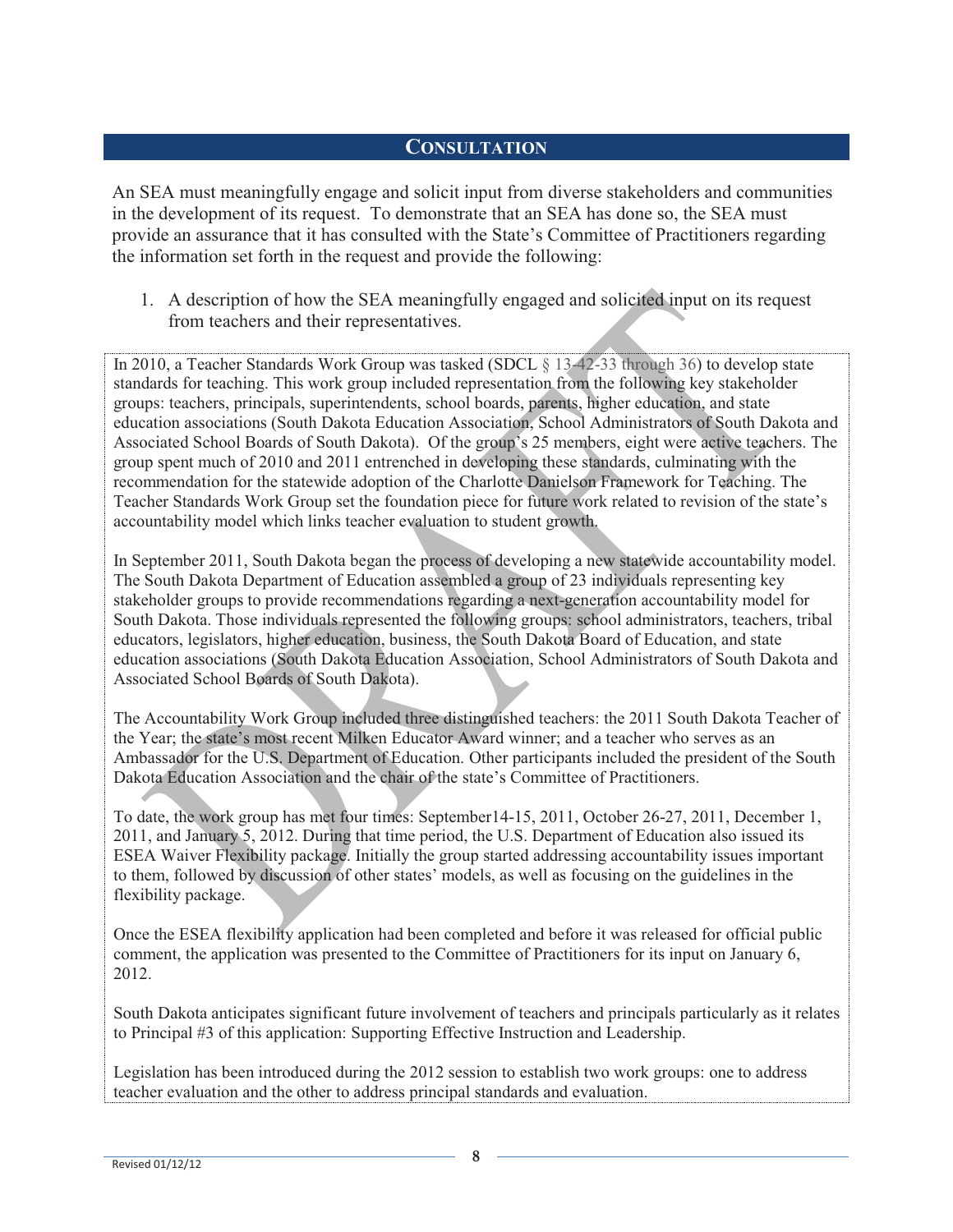2. A description of how the SEA meaningfully engaged and solicited input on its request from other diverse communities, such as students, parents, community-based organizations, civil rights organizations, organizations representing students with disabilities and English Learners, business organizations, and Indian tribes.

Recognizing the need for a more meaningful system of accountability, South Dakota had just begun the process of developing a new model when the U.S. Department of Education's ESEA flexibility package was announced in mid-September 2011.

South Dakota's Accountability Work Group encompassed 23 individuals representing key stakeholders: school administrators, teachers, tribal educators, legislators, higher education, business, the South Dakota Board of Education, and state education associations (South Dakota Education Association, School Administrators of South Dakota and Associated School Boards of South Dakota). Their objective was to provide recommendations regarding a next-generation accountability model for the state.

To date, the work group has met four times: September 14-15, October 26-27, December 1, 2011, and January 5, 2012. The group started by addressing accountability issues important to them, followed by consideration of other states' models, and well as focusing on the guidelines in the flexibility package.

Following the group's December 1,2011, meeting, a summary of South Dakota's proposed model for accountability was made public on the department's website, http://doe.sd.gov/secretary/nexgen\_accountability.asp, and a first round of feedback from the field was solicited. Emails were sent out to stakeholders alerting them to the first round of solicitation being open. .

At the same time, the department hosted a series of conference calls regarding the proposed model and for the following groups. The aim of these conversations was to explain the state's proposal to date and to solicit meaningful comments and feedback from these key constituents.

- Superintendents and Education Service Agency Directors (December 7, 2011)
- Principals (December  $7 & 9, 2011$ )
- Curriculum, Assessment and Special Education Directors (December 9, 2011)
- Regional Representatives of the South Dakota Education Association (December 12, 2011)
- South Dakota Board of Education (invited to participate in all calls)
- Members of the Media (December 12, 2011)
- Representatives of tribal education departments (invited to participate in all calls)
- Title I Directors and Title I personnel (December 13, 2011)
- State Parent Teacher Association (January 17, 2012)

Also at the same time, SD DOE-produced publications, the Ed Online and Online Zebra, included pertinent information concerning South Dakota's new accountability system. Those publications can be found at Ed Online - http://doe.sd.gov/pressroom/educationonline/2011/december/index.asp ; Online Zebra - http://www.doe.sd.gov/pressroom/zebra/news/11/dec/art\_5.asp The publications are distributed electronically to all school administrators statewide and all teachers statewide (respectively), and posted to the website.

This initial round of feedback spurred the South Dakota Department of Education to review and revise the waiver proposal. The following items summarize some of the most common concerns SD DOE heard from members of the work group and via this first round of solicitation: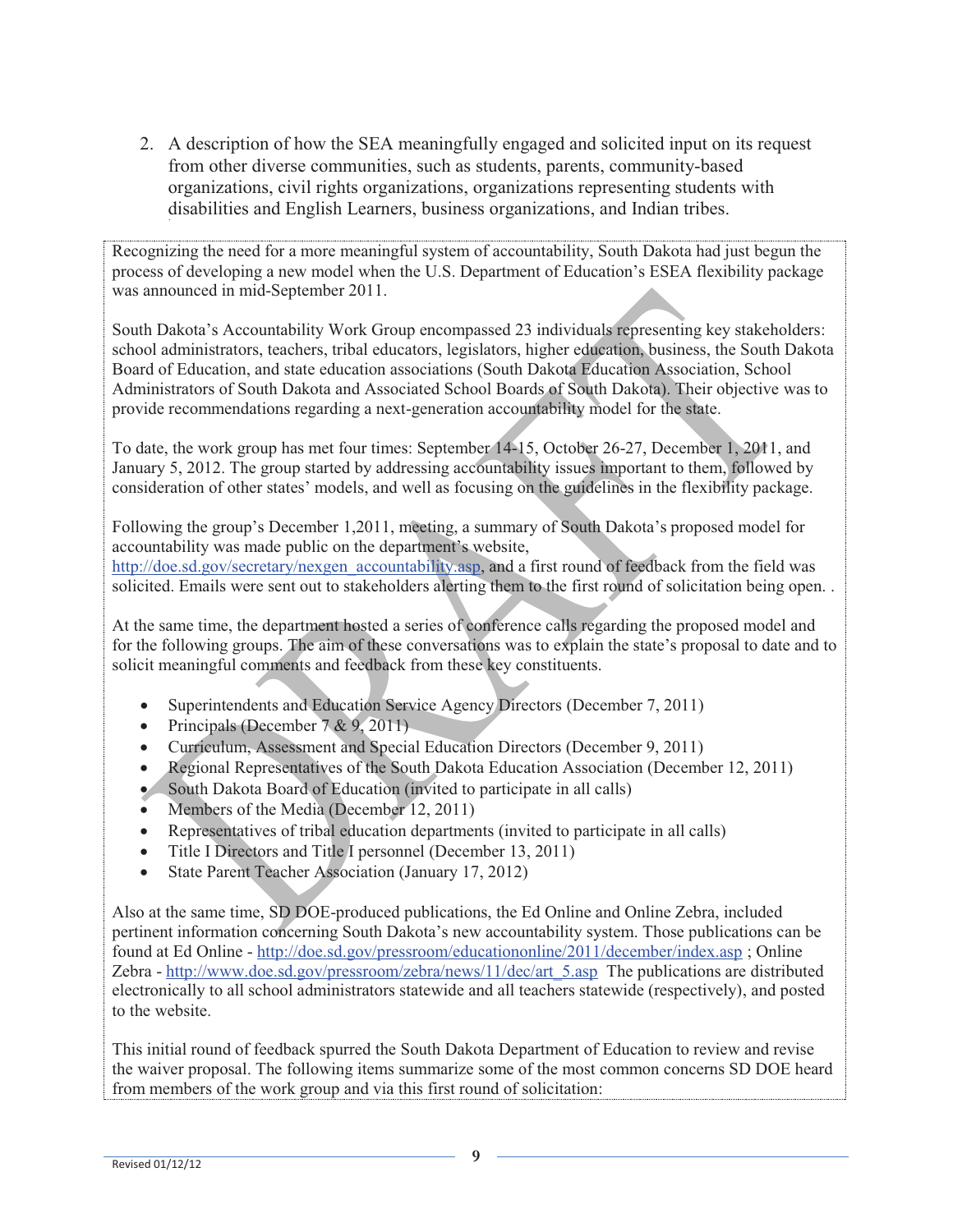#### **-- Growth**

A growth component was included in South Dakota's proposed accountability model from the start. That decision was made due to very vocal feedback from the Accountability Work Group and from comments SD DOE has been receiving for years.

Under South Dakota's current accountability model, there is no recognition for academic growth. The Accountability Work Group spent quite a bit of time discussing growth models, and while there was not a clear-cut preference for the type of model, there was strong support for growth to be included. In the end, South Dakota has opted to use a Value-Added Model for growth at the elementary and middle school levels immediately, since appropriate tools are in place, and by 2014-15 for high school, at which time an appropriate tool should be in place.

#### **--Unduplicated counts of students**

This particular issue was one that the Accountability Work Group stressed clearly as an area that needed addressing. Under the current system, students who are in multiple subgroups are counted multiple times in the calculation of AYP. This can negatively impact an AYP calculation, if a student scoring below proficient is counted numerous times – when in fact, it is just one student. Work group members agreed that students should be counted just one time for accountability purposes, but reported out by subgroup so schools can continue to use the information to determine where they need to focus efforts.

#### **--Graduation rate**

SD DOE received numerous verbal comments from members of the work group and during the public comment period that the current method for calculating graduation rate has the counterintuitive effect of punishing schools that work with students who don't finish high school in four years. From these conversations came the concept of using a "completer rate" for AYP calculation. This rate would give schools credit for students who may not graduate in a four-year time period and/or who complete a high school experience in line with the requirements of an IEP, for example.

Also in the College/Career Readiness Indicator, SD DOE had numerous requests to find a way to include graduates who enrolled in the military. SD DOE has not been able to find a solution to this issue.

The state's full Flexibility Waiver application was put out for official public comment on January 13, 2012, and input was solicited through January ……, 2012. A presentation will be made to the State Board of Education at its January. 27, 2012, meeting.

#### **EVALUATION**

The Department encourages an SEA that receives approval to implement the flexibility to collaborate with the Department to evaluate at least one program, practice, or strategy the SEA or its LEAs implement under principle 1, 2, or 3. Upon receipt of approval of the flexibility, an interested SEA will need to nominate for evaluation a program, practice, or strategy the SEA or its LEAs will implement under principles 1, 2, or 3. The Department will work with the SEA to determine the feasibility and design of the evaluation and, if it is determined to be feasible and appropriate, will fund and conduct the evaluation in partnership with the SEA, ensuring that the implementation of the chosen program, practice, or strategy is consistent with the evaluation design.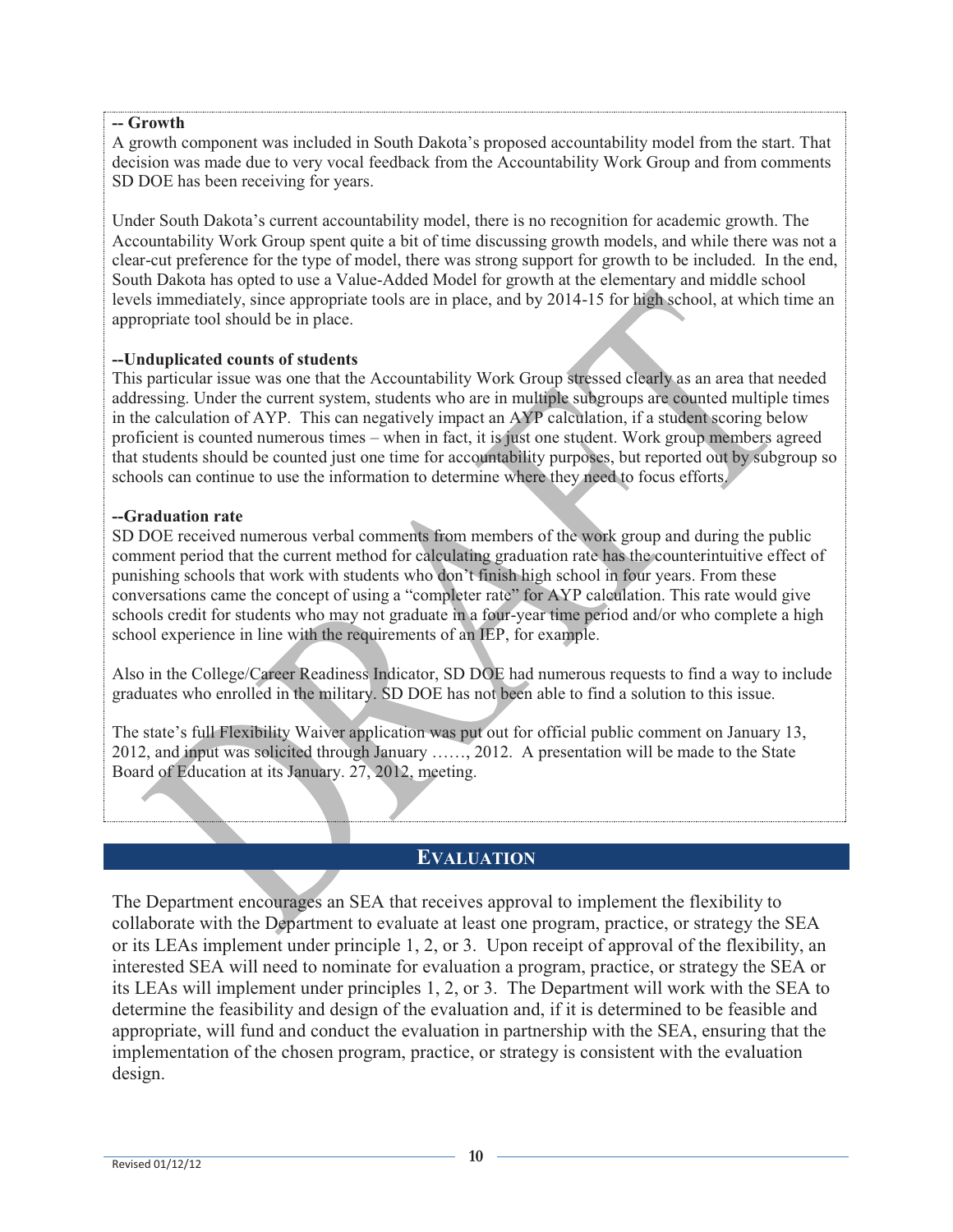$\boxtimes$  Check here if you are interested in collaborating with the Department in this evaluation, if your request for the flexibility is approved.

#### **OVERVIEW OF SEA'S REQUEST FOR THE ESEA FLEXIBILITY**

Provide an overview (about 500 words) of the SEA's request for the flexibility that:

- 1. explains the SEA's comprehensive approach to implement the waivers and principles and describes the SEA's strategy to ensure this approach is coherent within and across the principles; and
- 2. describes how the implementation of the waivers and principles will enhance the SEA's and its LEAs' ability to increase the quality of instruction for students and improve student achievement.

South Dakota's proposed next-generation accountability model takes a thoughtful, balanced approach to defining the indicators of a strong education system. Rather than only focusing on student proficiency using a single assessment, it encompasses multiple indicators which are critical pieces in preparing students for the rigors of the  $21<sup>st</sup>$  century world.

The proposed model will continue to hold schools accountable for student proficiency and closing achievement gaps through continued annual public reporting of disaggregated student outcomes in math and reading. However, this more robust model reaches beyond the once-a-year summative assessment, to offer a more credible and meaningful model. The expectation is that the model will inform school administrators, teachers and the public as to how schools *and* individual students are progressing. With its emphasis on continuous improvement, it sets a high bar for ongoing reflection and goal setting.

The proposed next-generation accountability model is based on the following key indicators:

- Student Achievement
- Academic Growth
- College & Career Readiness (High School) OR Attendance (Elementary and Middle School)
- Effective Teachers and Principals
- School Climate

#### **AMO Targets and Goals**

Under the proposed model, each school has its own unique AMO goal, with yearly progress defined as meeting the annual targets toward that goal.

AMO goals and targets are set as follows:

- In the first year of each five-year cycle and for each level (elementary/middle school and high school), an Overall Score on the School Performance Index is calculated for each public school and ranked.
- Schools are placed in 5 groups based on the ranking:
	- $\circ$  Group 1 schools are performing at or above the 90<sup>th</sup> percentile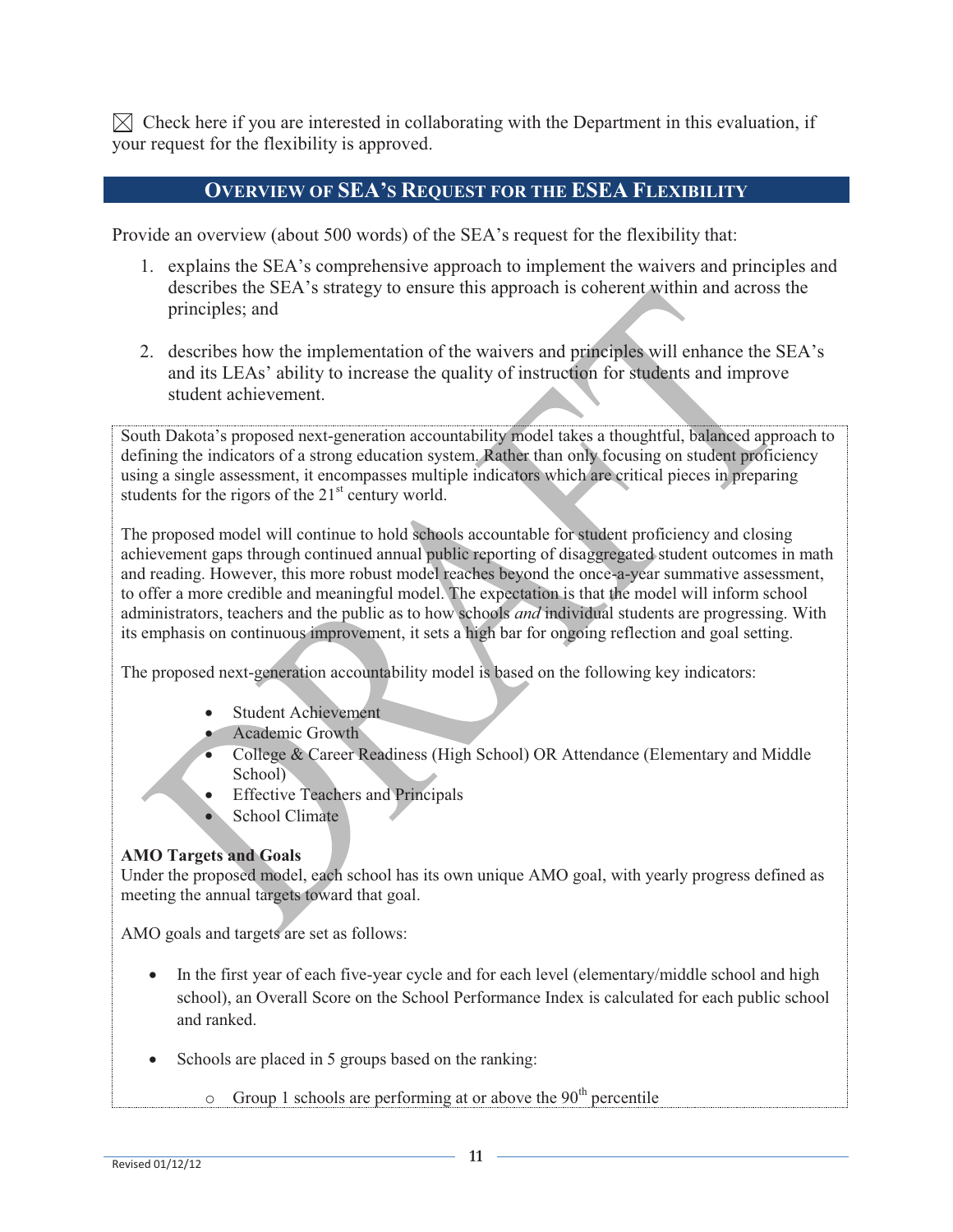- Group 2 schools are performing at or above the  $70<sup>th</sup>$  but below the  $90<sup>th</sup>$  percentile
- $\circ$  Group 3 schools are performing at or above the 50<sup>th</sup> but below 70<sup>th</sup> percentile
- $\circ$  Group 4 schools are performing at or above the 30<sup>th</sup> but below 50<sup>th</sup> percentile
- $\circ$  Group 5 schools are performing below the 30<sup>th</sup> percentile
- For Schools in Groups 2 through 5 (schools falling below the  $90<sup>th</sup>$  percentile) the annual AMO targets are set in equal increments for each year until the end of the five-year cycle – with an ultimate goal of moving to the next highest group.
- Schools in Group 1 (at or above the  $90<sup>th</sup>$  percentile) are expected to maintain a score above the cut score set in Year 1 for the duration of the five-year cycle.
- Example:
	- o The range of all schools' scores in Year 1 of a five-year cycle ranged between 78.17 points and 12.08 points.
	- o Based on all the schools' scores, the following scores are determined to be the transition points for each Group based on the percentiles.

| Group                                                     | <b>AMO</b><br>Goal in 4<br>years | <b>Year I</b><br>Percentile |  |  |  |
|-----------------------------------------------------------|----------------------------------|-----------------------------|--|--|--|
| Group 1                                                   | $**$                             | **                          |  |  |  |
| Group 2                                                   | 72.88                            | 90th                        |  |  |  |
| Group 3                                                   | 68.65                            | 70 <sub>th</sub>            |  |  |  |
| Group 4                                                   | 64.4                             | 50th                        |  |  |  |
| Group 5                                                   | 58.47                            | 30th                        |  |  |  |
| ** Group 1 is expected to maintain a score                |                                  |                             |  |  |  |
| above the 90 <sup>th</sup> percentile score set in Year 1 |                                  |                             |  |  |  |

o Each school's Year 1 base score establishes their Group placement. Based on that placement, the AMO for the five-year period for that school is set. The school's current score is subtracted from the five-year AMO Goal to determine the expected growth over the next four years. This expected growth is then divided by four years to calculate the Expected Annual Growth. The Expected Annual Growth is then added to the Year 1 score to establish the AMO target for Year 2. The Year  $3 - 5$  AMOs are ascertained by adding the Expected Annual Growth to each year.

|          | Year<br><b>Score</b><br>(Base)<br>Year) | Group   | Goal<br>in 4<br>Years | Goal<br>minus<br><b>Year 1</b><br><b>Score</b> | <b>Expected</b><br>Annual<br>Growth | Year 2<br>AMO | Year 3<br><b>AMO</b> | <b>Year 4</b><br><b>AMO</b> | Year 5<br>$AMO***$ |
|----------|-----------------------------------------|---------|-----------------------|------------------------------------------------|-------------------------------------|---------------|----------------------|-----------------------------|--------------------|
| School A | 74.94                                   | Group 1 | **                    | **                                             | $***$                               | **            | **                   | $***$                       | $***$              |
| School B | 71.77                                   | Group 2 | 72.88                 | 1.11                                           | 0.28                                | 72.05         | 72.33                | 72.61                       | 72.88              |
| School C | 66.78                                   | Group 3 | 68.65                 | 1.87                                           | 0.47                                | 67.25         | 67.72                | 68.19                       | 68.65              |
| School D | 61.58                                   | Group 4 | 64.40                 | 2.82                                           | 0.71                                | 62.29         | 63.00                | 63.71                       | 64.40              |
| School E | 53.08                                   | Group 5 | 58.47                 | 5.39                                           | 1.35                                | 54.43         | 55.78                | 57.13                       | 58.47              |

\*\* School A is in Group 1 so is expected to maintain a score above the  $90<sup>th</sup>$  percentile score set in Year 1 \*\*\* Slight difference due to rounding. All numbers are rounded to the nearest hundredth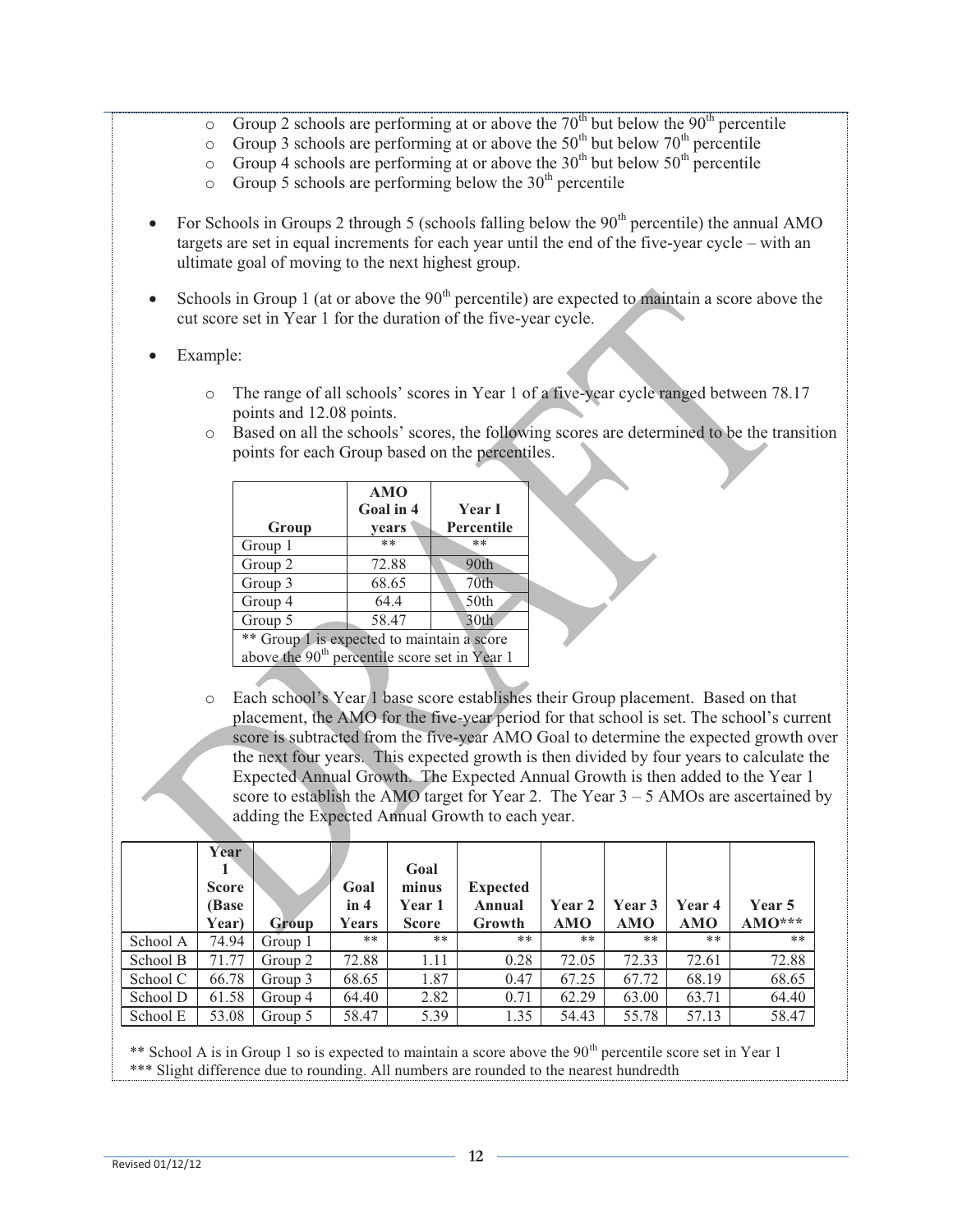The proposed Accountability Model is a product assembled by the South Dakota Department of Education. This model is intended to be legitimate and fair; useful to educators and administrators; easily understood by the public; and, most importantly, one that promotes **continuous** improvement for individual students, as well as for schools.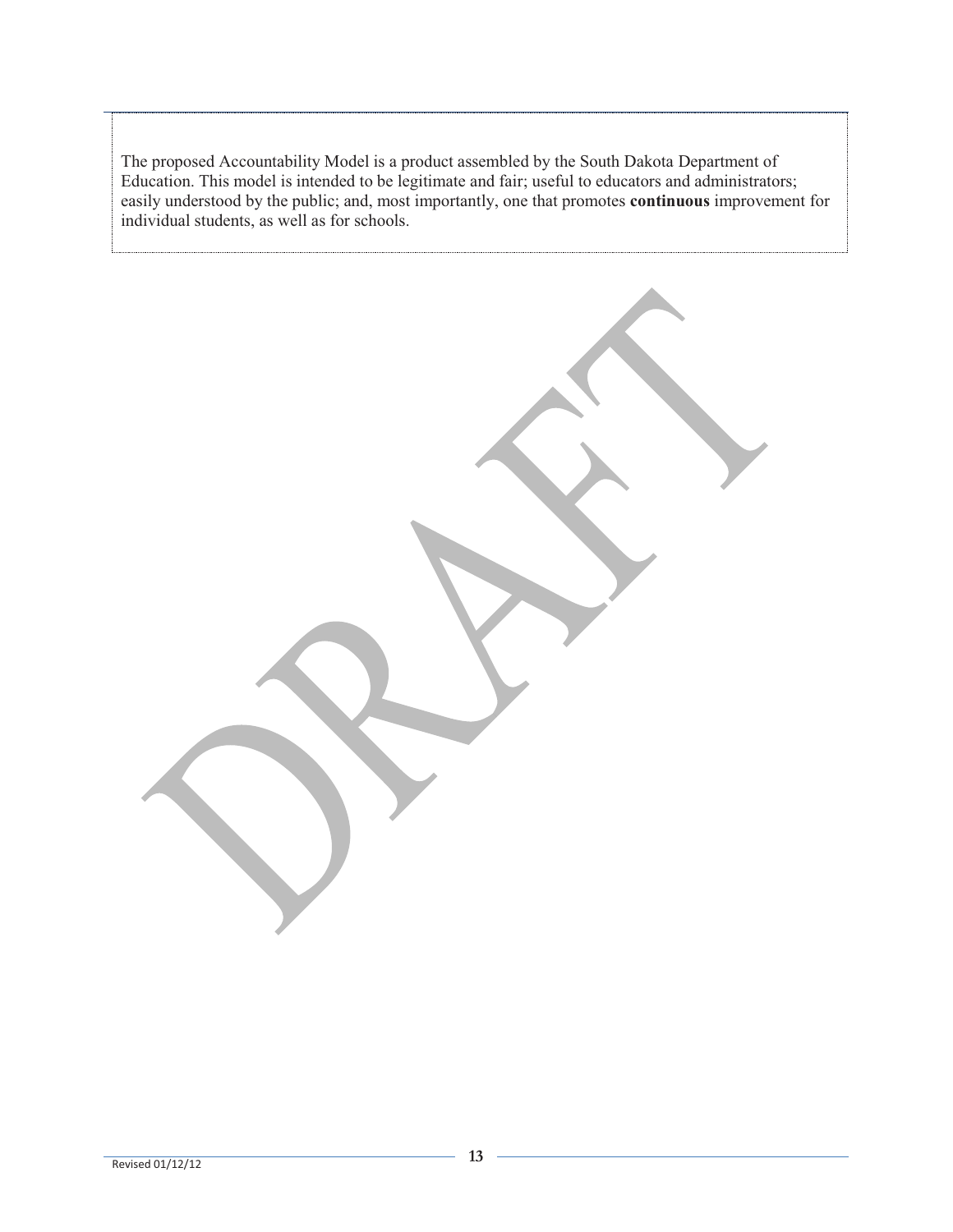### **PRINCIPLE 1: COLLEGE- AND CAREER-READY EXPECTATIONS FOR ALL STUDENTS**

#### **1A ADOPT COLLEGE-AND CAREER-READY STANDARDS**

Select the option that pertains to the SEA and provide evidence corresponding to the option selected.

#### **Option A**   $\boxtimes$  The State has adopted college- and careerready standards in at least reading/language arts and mathematics that are common to a significant number of States, consistent with part  $(1)$  of the definition of collegeand career-ready standards. i. Attach evidence that the State has adopted the standards, consistent with the State's standards adoption process. (Attachment 4) **Option B**  The State has adopted college- and careerready standards in at least reading/language arts and mathematics that have been approved and certified by a State network of institutions of higher education (IHEs), consistent with part (2) of the definition of college- and careerready standards. i. Attach evidence that the State has adopted the standards, consistent with the State's standards adoption process. (Attachment 4) ii. Attach a copy of the memorandum of understanding or letter from a State network of IHEs certifying that students who meet these standards will not need remedial coursework at the postsecondary level. (Attachment 5)

### **1.B TRANSITION TO COLLEGE-AND CAREER-READY STANDARDS**

Provide the SEA's plan to transition to and implement no later than the 2013–2014 school year college- and career-ready standards statewide in at least reading/language arts and mathematics for all students and schools and include an explanation of how this transition plan is likely to lead to all students, including English Learners, students with disabilities, and low-achieving students, gaining access to and learning content aligned with such standards. The Department encourages an SEA to include in its plan activities related to each of the italicized questions in the corresponding section of the document titled *ESEA Flexibility Review Guidance*, or to explain why one or more of those activities is not necessary to its plan.

As the South Dakota Department of Education moves forward, our efforts will be thoughtful, targeted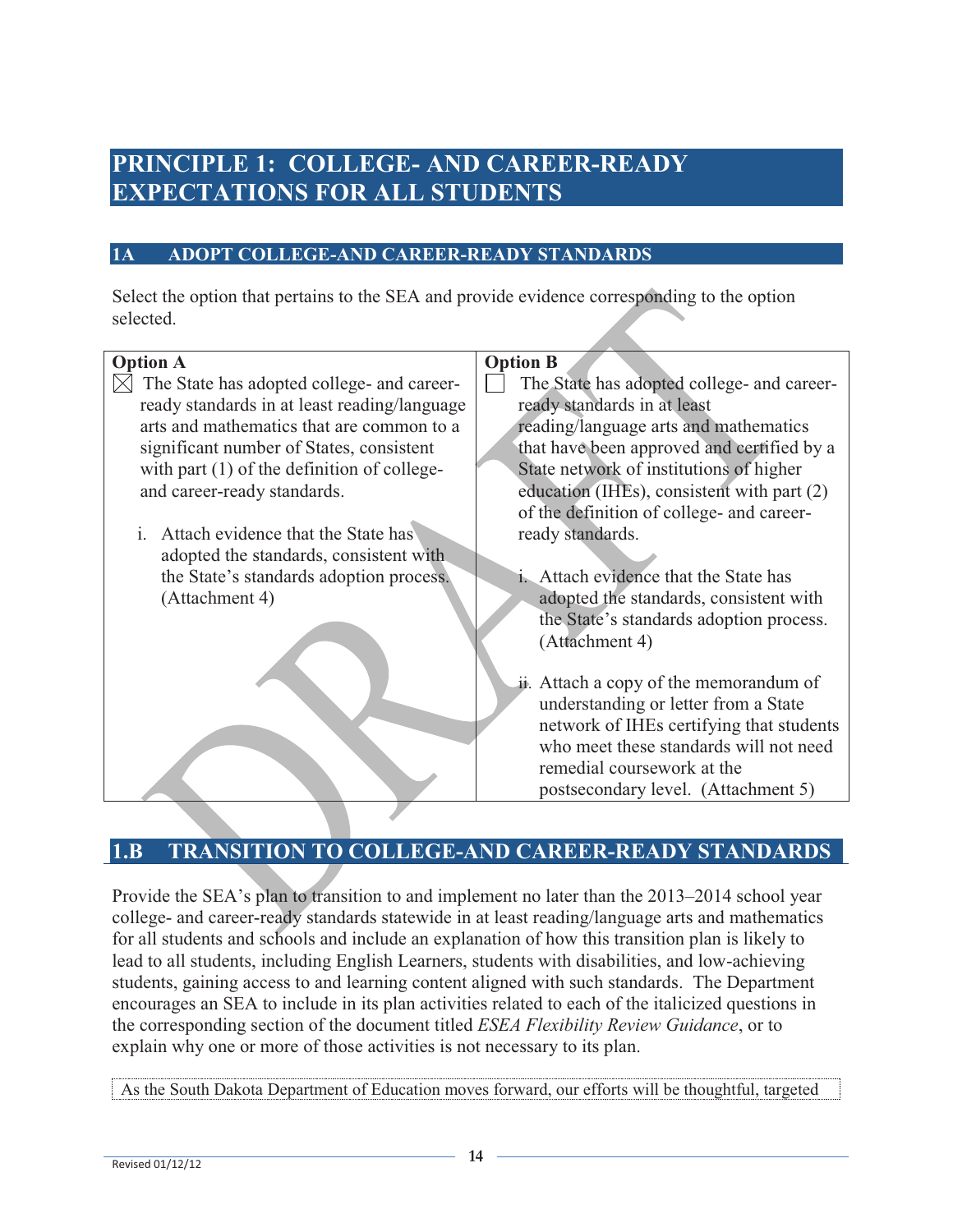and clear, with one overarching outcome: Students who are college, career and life ready. To achieve that end, we are focusing on the building blocks of the education system: Healthy Students, Quality Standards and Resources, Effective Teachers and Leaders, Career Development.

 Led by the Council of Chief State School Officers (CCSSO) and the National Governors Association (NGA), the Common Core State Standards present a national perspective on academic expectations for students, kindergarten through high school, in the United States. These college- and career-ready standards have been adopted by 44 states and were designed to align with college and work expectations, contain rigorous content, and require application and higher order thinking. These standards also align with our state's emphasis on Quality Standards and Resources, as noted above.

The South Dakota Board of Education adopted the Common Core State Standards in English language arts and math on Nov. 29, 2010. South Dakota believes these standards are essential for students; challenging them to think deeper, apply their skills, and better prepare them for today's world.

The South Dakota Department of Education is committed to supporting school districts in the transition to the new Common Core State Standards, culminating with a new statewide assessment in school year 2014-15.

Adoption of the Common Core State Standards came at a pivotal moment in relationship to the state's budget. Schools had not seen an increase in state aid for the year and were facing a significant cut for the approaching fiscal year. In an effort that demonstrates the state's commitment to seeing that the standards are implemented properly, the Governor's Office assisted the Department of Education in securing funding (\$500,000) from a private foundation for initial statewide Common Core State Standards training.

The department's plan for transitioning to the Common Core State Standards covers several phases:

- 1) Awareness
- 2) Transition
- 3) Implementation and Ongoing Review
- 4) Ongoing Professional Development

The Awareness phase, conducted during the 2010-11 school year, involved presenting at various meetings and hosting a series of webinars for key stakeholders which would lay the groundwork for future work. The department also developed a webpage

(http://doe.sd.gov/octe/commoncoreStandards.asp ) with resources/activities/information related to Common Core State Standards.

During the 2010-11 school year, the department, in conjunction with a teacher work group, conducted a comprehensive crosswalk in English language arts and mathematics, to determine the extent of alignment between the state's current content standards and the Common Core State Standards. Both crosswalk documents were made available on the South Dakota Department Of Education (SD DOE) website to educators and school leaders across the state. The crosswalk was designed to be a tool for districts to become familiar with new Common Core State Standards as compared to the state's existing content standards. Results of the crosswalk were used, in part, to determine which focus area Common Core State Standards would be covered in professional development efforts.

South Dakota is currently in the transition phase of Common Core State Standards implementation, centering on state-sponsored professional development for teachers and administrators. Efforts began in the summer of 2011 with a state-sponsored pilot program consisting of three phases: unpacking the Common Core State Standards, unit design, and assessment. South Dakota is applying a train-the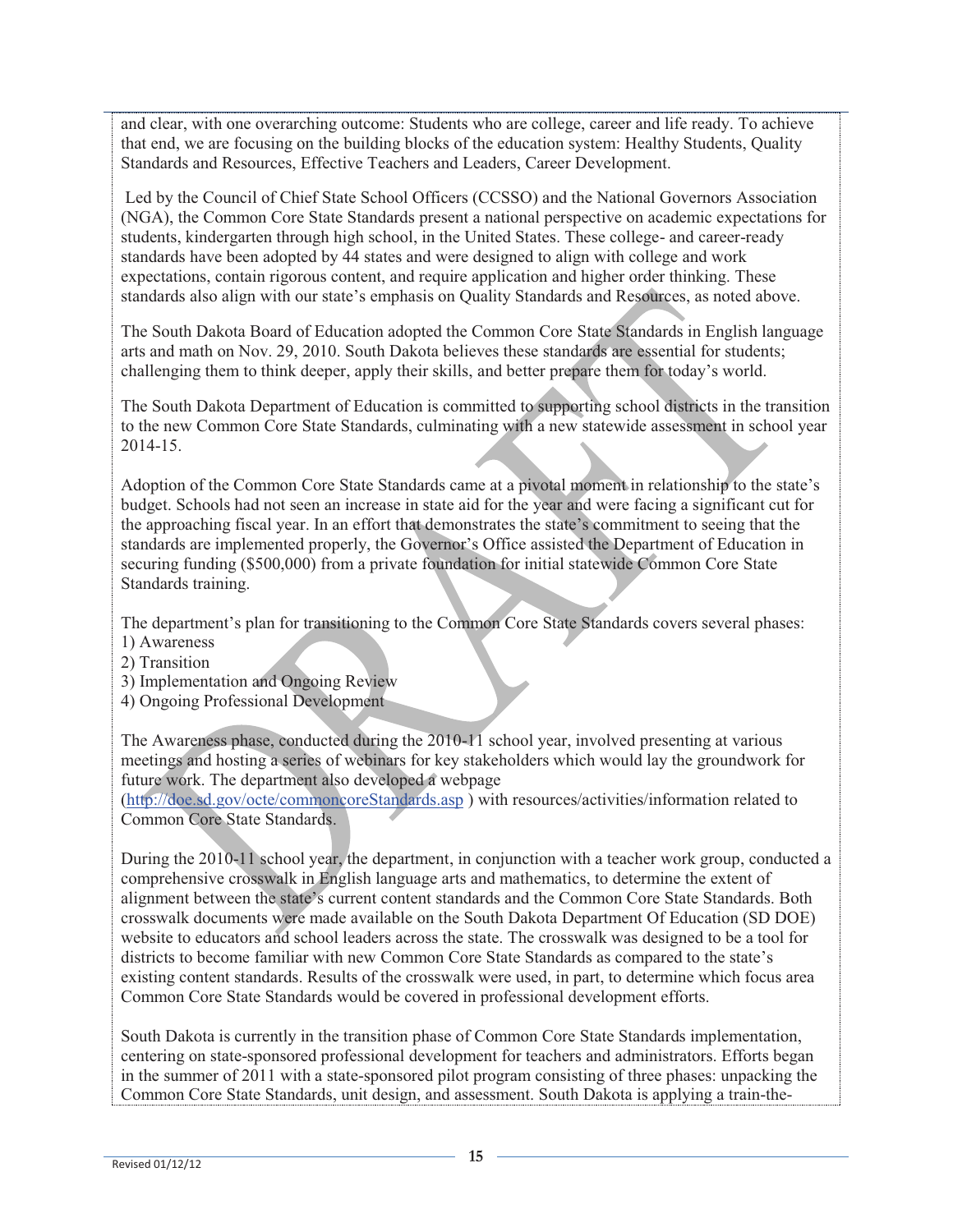trainer model to build capacity within individual districts. By using the funds noted above, the department was able to offer stipends to teachers for participation in the summer pilot as well as providing districts funds to cover the cost of substitute teachers so teachers could attend professional development opportunities during the current school year. Feedback from pilot participants was incorporated to adjust statewide training that is occurring in school year 2011-12, and which is currently progressing throughout the state. Seventy-six percent of the state's school districts are participating in this professional development opportunity.

The underlying outcomes for the State's College and Career Ready Common Core State Standards Professional Development initiative are:

- Provide teachers with opportunities to gain a deeper understanding of the standards;
- Investigate how the Common Core State Standards impact teaching practices;
- Learn about the Common Core State Standards starting with the end in mind, how the standards can be assessed, working through curriculum planning;
- Give teachers opportunities to collaborate with other teachers from their grade levels as they understand Common Core State Standards;
- Emphasize standards-driven curriculum;
- Connecting relevant initiatives and the 4 R's (rigor, relevance, relationships, results);
- Integrate Common Core for Special Education

South Dakota is offering additional opportunities during the 2011-12 school year designed to assist teachers in the areas of math and literacy integration specifically designed for English Language Learners and low achieving students.

The professional development opportunities are:

#### **8 Standards for Mathematical Practice in the Common Core State Standards**

This one-day workshop is designed to aid in the understanding and the concepts behind the 8 Standards for Mathematical Practice. The 8 Standards for Mathematical Practice are a key part in the delivery of the increased cognitive demand of the Common Core State Standards. This workshop will provide teachers with background information and an in depth understanding of the 8 Standards for Mathematical Practice. Workshops were held throughout month of January 2012 in Sioux Falls, Watertown, Aberdeen, Platte, Pierre, Rapid City and Spearfish.

#### **Literacy Integration**

As outlined in the Common Core State Standards for Literacy in History/Social Studies, Science, and Technical Subjects, incorporating literacy into all content areas is necessary to prepare students for college and career. The Literacy Integration workshop is designed for participants to learn ways to integrate literacy into coursework for non-English Language Arts content areas. Topics include: literacy integration strategies and techniques from Southern Regional Education Board's (SREB) High Schools that Work, the Lexile Framework for Reading, State Library eResources, student-centered peer review and developing your classroom/school-wide plan.

The third phase will be the full implementation of the standards in 2013-14 school year and assessment on the new standards in 2014-15 school year.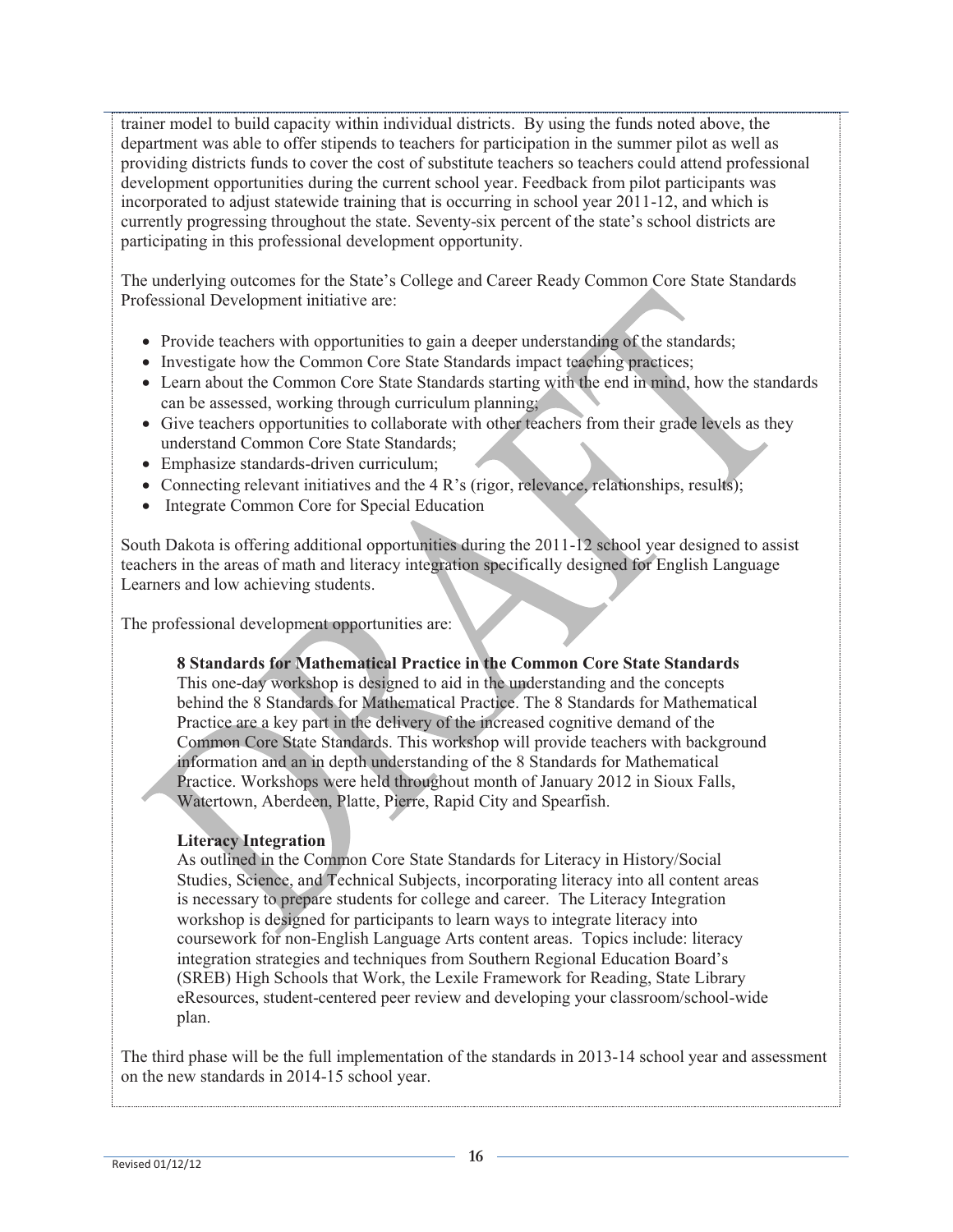In December of 2011, during his budget address, Gov. Dennis Daugaard proposed an \$8 million fourpronged training effort aimed at South Dakota educators. Part of the *Investing in Teachers* initiative, this effort focuses heavily on Common Core State Standards training for English language arts and mathematics teachers and administrators, as well as training on the state's new teacher standards (Charlotte Danielson Framework for Teaching). As the legislative session plays out, the outcome of this proposal will be determined.

Recognizing the vital role that teacher preparation programs play in developing the next generation of educators, the SD DOE has taken specific measures to bring higher education into the transition process. Representatives from the state's teacher preparation programs are participating in the professional development series for teachers. These instructors will incorporate the Common Core State Standards and associated instructional approaches into their pre-service programs.

If approved, this comprehensive statewide training effort would add a significant boost to the state's professional development efforts and build district capacity for the new assessment in 2014-15.

More information about the governor's Investing in Teachers proposal can be found at http://doe.sd.gov/secretary/investinginteachers.asp

 $\blacktriangleright$  *Does the SEA intend to analyze the linguistic demands of the State's college- and career-ready standards to inform the development of ELP standards corresponding to the college- and career-ready standards and to ensure that English Learners will have the opportunity to achieve to the college- and career-ready standards? If so, will the results be used to inform revision of the ELP standards and support English Learners in accessing the college- and career-ready standards on the same schedule as all students?*

South Dakota's analysis of ELP standards in corresponding to the college and career ready standards began with an alignment study conducted through the World Class Instructional Design and Assessment (WIDA) Consortium to ensure high quality support for English learners and their teachers. South Dakota joined the World-Class Instructional Design and Assessment (WIDA) consortium in 2008.

In order to assess the alignment and linkage of this new set of WIDA-based ELP standards with those of the Common Core State Standards, an independent alignment study was prepared for the WIDA consortium (http://www.wida.us/Research/agenda/Alignment/). Results, released in March 2011, indicate strong alignment between the WIDA ELP standards and the Common Core State Standards for English Language Arts and Mathematics.

As a member of the WIDA consortium, South Dakota provides districts the WIDA-ACCESS Placement Test (W-APT<sup>™</sup>), which may also be used as a screener for identification purposes. ACCESS for ELLs® is administered annually as mandated in [Section 1111(b) (7)]. These tools provide measures for assessing how well English learners are learning content needed to fully understand the state's academic standards, which are aligned to the college- and career-ready standards.

- *Does the SEA intend to analyze the learning and accommodation factors necessary to ensure that students with disabilities will have the opportunity to achieve to the college- and career-readiness standards? If so, will the results be used to support students with disabilities in accessing college- and career-ready standards on the same schedule as all students?* 

South Dakota completed a follow-up accommodation study to one previously completed in 2007 to analyze areas of improvement and additional professional development. The results have been reviewed with staff from the National Center on Educational Outcomes in conjunction with a General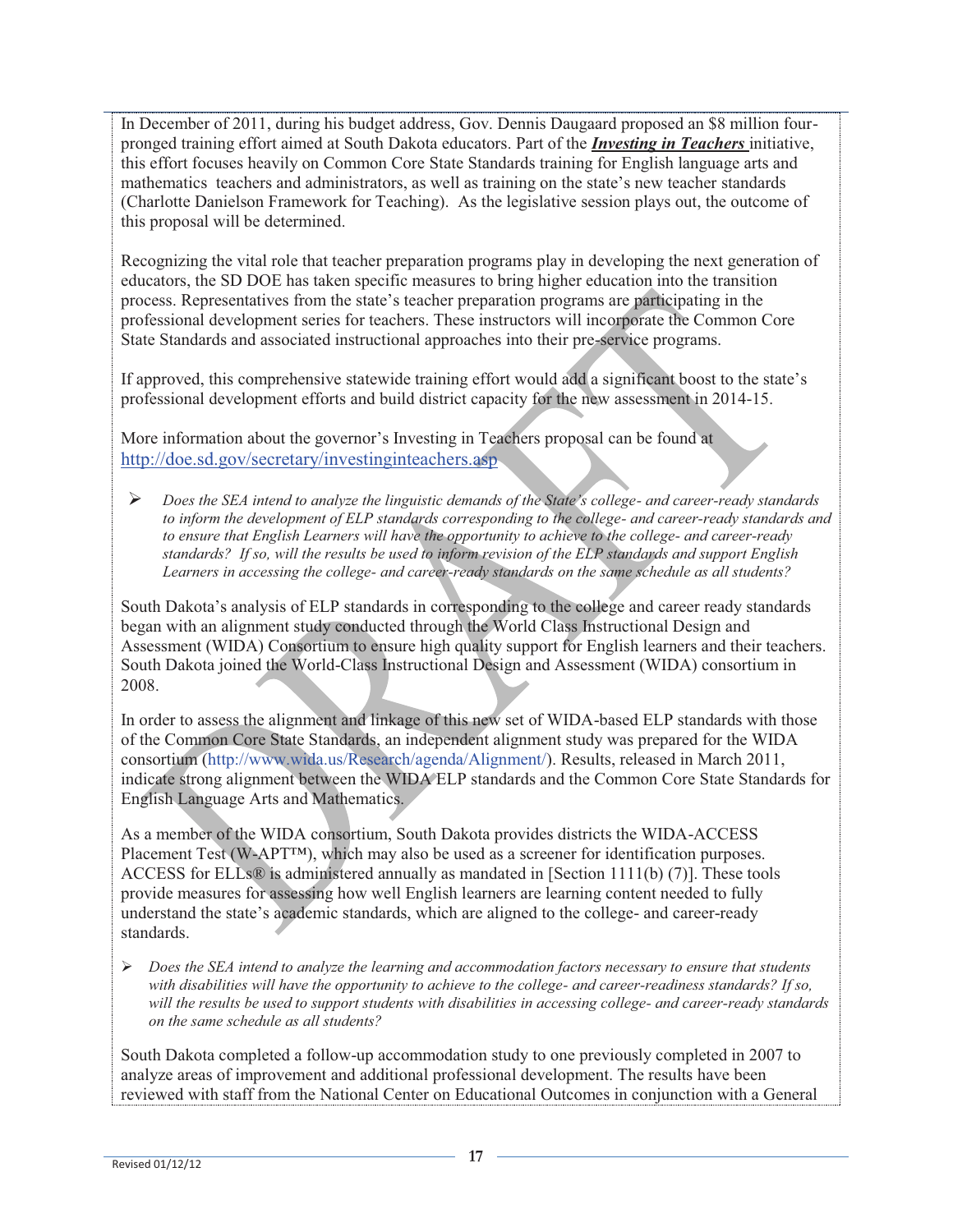Supervision and Enhancement grant. A plan of action was developed to address the study recommendations. One of the focus areas within the action plan included ensuring IEP teams select accommodations that enable students to progress in the general curriculum and demonstrate knowledge on statewide assessments. South Dakota is working to integrate the Common Core State Standards into its South Dakota Tutorial, which is a program designed to assist IEP teams in writing higher quality IEPs that are aligned to academic and functional standards areas. With the college and career ready standards built into this system, IEP teams will be better able to support students with disabilities in accessing the Common Core State Standards.

For students with significant cognitive disabilities who require an alternate assessment, South Dakota is a member of the National Center and State Collaborative General Supervision Enhancement Grant consortium. Through the grant project, an alternate assessment aligned to the Common Core State Standards will be developed for a census pilot and administered in the 2013-2014 school year. South Dakota plans to use this assessment for accountability purposes in grades 3-8 and 11. Until that time, the state will continue to use its Dakota STEP-A assessment at grades 3-8 and 11.

- *Does the SEA intend to provide professional development and supports to prepare principals to provide strong, supportive instructional leadership based on the new standards? If so, will this plan prepare principals to do so?*

In his December 6, 2011, budget address, Gov. Dennis Daugaard proposed \$8 million to be used for a comprehensive statewide training effort aimed at South Dakota educators. The effort is a four-pronged initiative targeting these key audiences:

- K-12 teachers of English language arts and mathematics (Common Core State Standards)
- Science teachers
- School counselors
- School administrators

Called *Investing in Teachers*, this effort focuses heavily on Common Core State Standards training for teachers and administrators, as well as training on the state's new teacher standards (Charlotte Danielson Framework for Teaching) and associated evaluation.

While the current Common Core State Standards training that SD DOE is providing is open to administrators, focus so far has been on teachers and unpacking standards. If these funds become available, one of the "prongs" of the training effort is a leadership initiative targeting school administrators. Training would support administrators in their roles as instructional leaders, particularly in the areas of Common Core State Standards (implementing standards, related instructional strategies, managing demands of aligning curriculum, formative assessment, etc.) and teacher evaluation (familiarity with new state standards/Danielson Framework and using evidence-based observation).

 $\blacktriangleright$  *Does the SEA propose to develop and disseminate high-quality instructional materials aligned to with the new standards? If so, are the instructional materials designed (or will they be designed) to support the teaching and learning of all students, including English learners, students with disabilities, and low achieving students.* 

South Dakota's local education agencies have the authority/responsibility to determine which instructional materials best meet the needs of their students. The role of the SD DOE is to establish academic content standards, and to provide guidance on current best practices and pedagogy and alignment of instructional materials, rather than restrict instructional material selection. The department plans to work with district curriculum directors to develop an evaluation tool for districts to locally appraise instructional materials. The department's efforts in this area focus on the systematic approach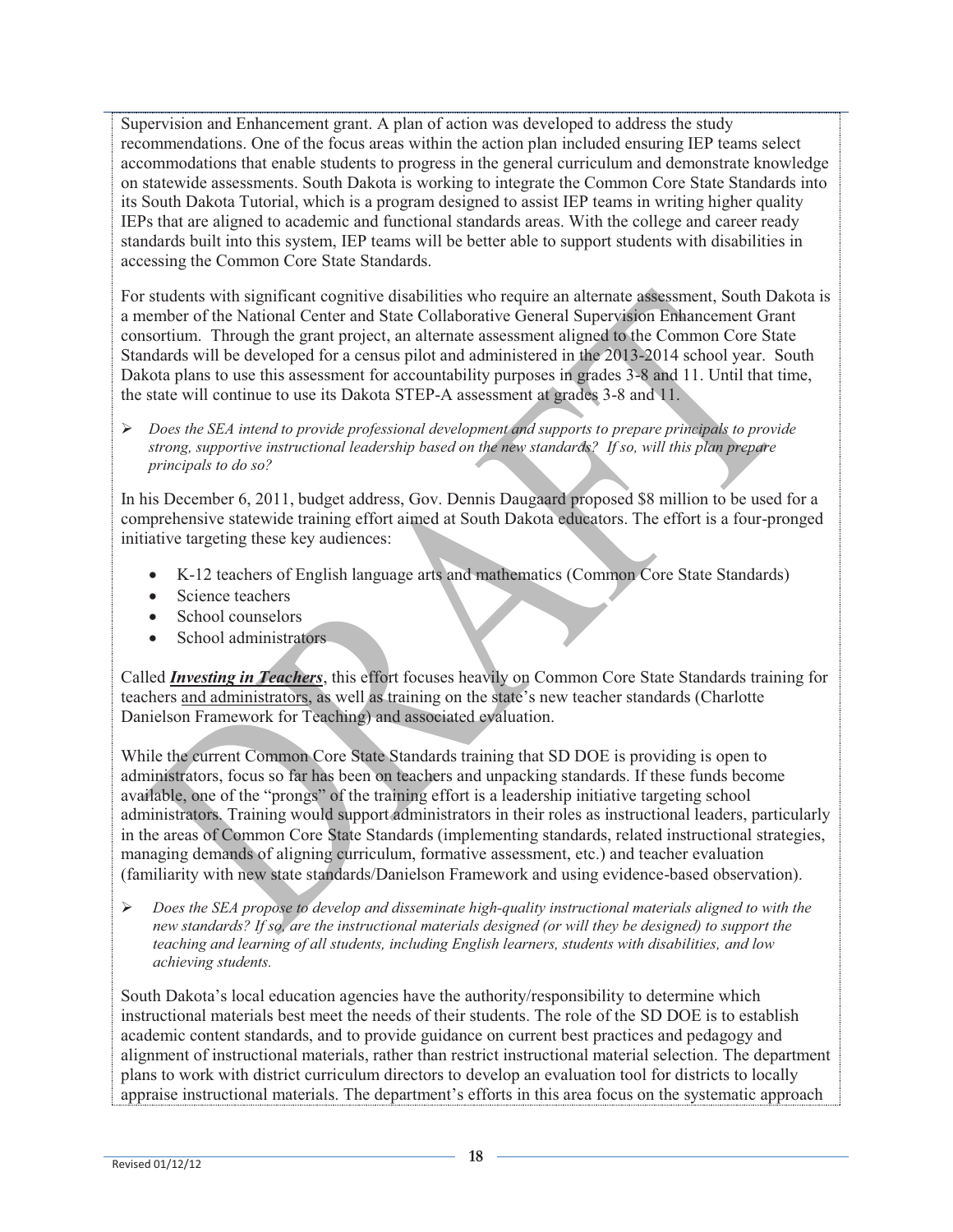to implementation and alignment of standards, so that programs and practices are available to meet the needs of all learners, at every level in every content area.

- *Does the SEA plan to expand access to college-level courses or their prerequisites, dual enrollment courses, or accelerated learning opportunities? If so, will this plan lead to more students having access to courses that prepare them for college and a career?*

South Dakota has growing participation and high success levels in Advanced Placement (AP) courses. In particular, the South Dakota Virtual School and the Learning Power program, offered via the Virtual School, have played a significant role in this trend. Research shows a strong correlation between AP success and college retention and completion.

Participation in Advanced Placement exams has risen steadily in South Dakota since 2006-07, when 1,948 students took at least one AP exam. Last year, 2,481 students took at least one AP exam, an increase of more than 27 percent in five years' time. Even more impressive is that the number of exams on which students scored a 3 or better increased by 15 percent in the last year. The pass percentage for all students in South Dakota was 67.9 percent in 2011, 10 percentage points higher than the national average of 57.9 percent.

The South Dakota Virtual School has been in place since 2007 and, today, offers an extensive suite of online courses, ranging from credit recovery to Advanced Placement. In a state such as South Dakota, where a number of our districts are both rural and sparse, the South Dakota Virtual School plays an important role in delivering courses to students who might not otherwise have access due to the challenges districts face in recruiting teachers.

Through the Learning Power program, which is offered exclusively online, students across the state have access to the following AP courses:

- AP Calculus AB
- AP English Literature & Composition
- AP English Language & Composition
- AP Biology
- AP Physics B
- AP Statistics
- AP Chemistry

Courses are available on a first-come, first-served basis. The program, which is a partnership with the National Math and Science Initiative, has provided \$100 cash awards to students who pass the Learning Power courses.

Northern State University's E-Learning Center also plays an important role in delivering college prep and AP courses statewide.

South Dakota will continue to foster use of South Dakota Virtual School and online AP as an accessible, affordable option for students, families and school districts. South Dakota is committed to encouraging students to take a wider selection of Advanced Placement classes utilizing the South Dakota Virtual School. In turn, students will be better prepared to capitalize in postsecondary coursework.

South Dakota Virtual School is not only for AP courses but also to help those students who may need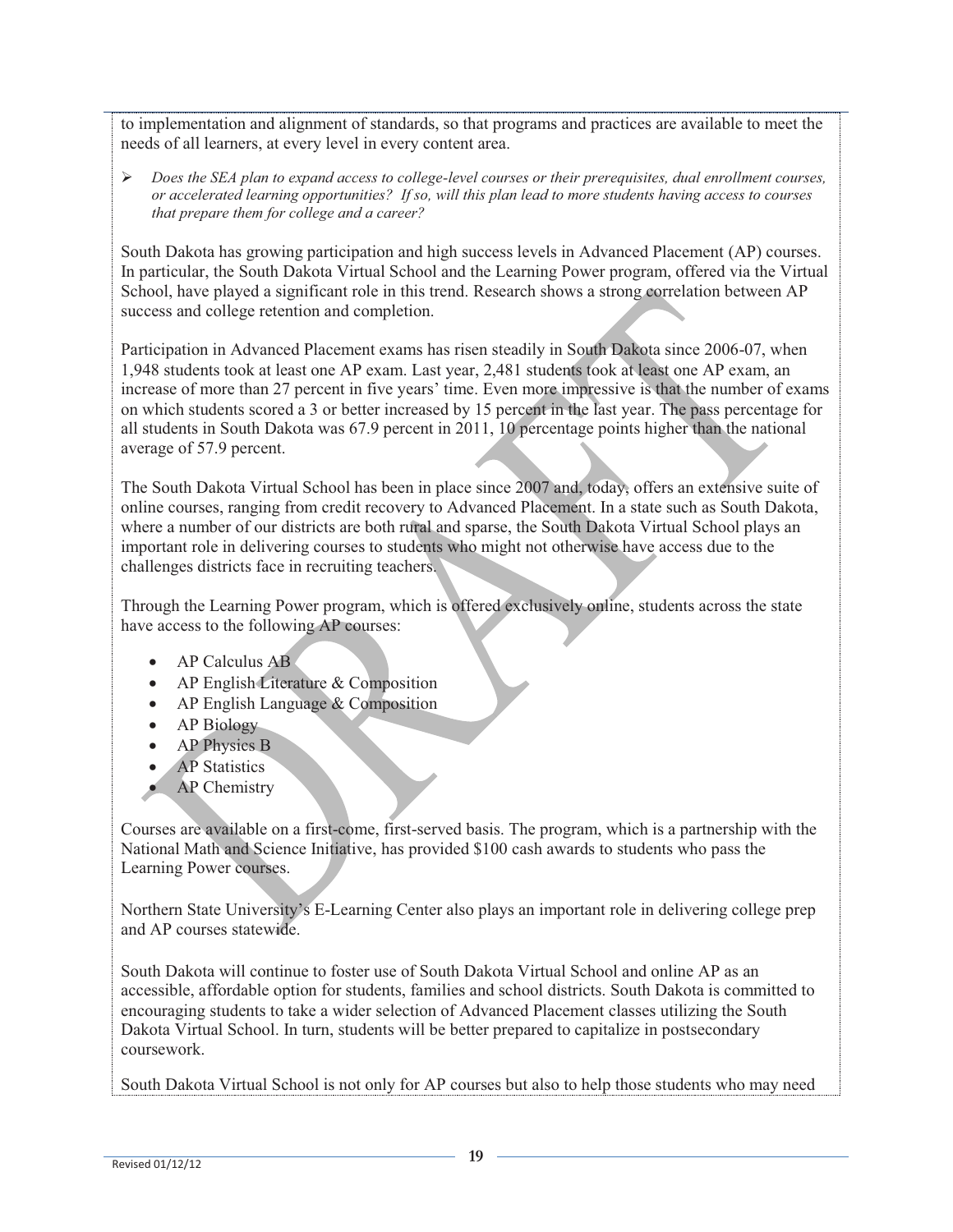to do some remedial coursework before they go on to postsecondary endeavors, ultimately saving students/families time and money by getting remedial work done before college.

Due to its governance role with the state's four technical institutes, the South Dakota Department of Education has focused its efforts on dual credit options at the four technical institutes in the state.

Two of the four technical institutes, Lake Area Technical Institute and Mitchell Technical Institute, offer high school students an opportunity to earn **dual credit** while pursuing programs of study in the health care, energy and communication fields. Coursework is primarily online, however, students are required to complete labs on campus. Students can earn up to 12 credits toward technical institutional credits.

The South Dakota Board of Regents established a series of policies in the 1990's that governed acceptance of dual credit course work taught in a high school by a high school teacher. These policies, implemented to make sure that the system accepted in transfer only those courses that were truly college-level courses, required the institution offering the dual credit course to enter into an agreement with the Regental system, which stipulated that a common set of best practices were being followed. Within the system, Northern State University's Rising Scholars program was granted the authority to serve as the system's provider of this type of dual credit programming, including the authorization to use the third-party (reduced) tuition rate since the teachers are being paid by the school district.

The best practices established by the Board outline what have become the national standards for dual credit programming offered by high school teachers in a high school setting. These include:

- The course follows a course syllabus established by the credit-granting college/university.
- The high school-based dual enrollment course is taught by a qualified high school instructor holding a master's degree in discipline or, at a minimum, holding a master's degree with 15 or more graduate hours in the discipline being taught.
- A faculty member in the discipline of the course from the credit-granting college/university is assigned to and actively engaged as a mentor for the high school instructor.
- All students meet established admissions standards and are admitted to the college/university awarding credit. In addition, any course-specific prerequisites are met.
- The students are required to demonstrate the same levels of mastery as is required of college students who take the course on campus. The mentor will review assignments, quizzes, tests, and grading rubrics to make sure this is done.

Additionally, the technical institutes are in the process of developing concurrent courses, which are taught by qualifying secondary instructors who have been trained to teach postsecondary curriculum in their local district. Currently, the technical institutes are targeting the agriculture, business and information technology fields. If successful, the framework developed with Mitchell Technical Institute to offer concurrent courses, for dual credit purposes, would serve as a model for other technical institutes statewide. See document at

http://www.sdbor.edu/theboard/agenda/2011/documents/Z.pdf

- *Does the SEA intend to work with the State's IHEs and other teacher and principal preparation programs to better prepare: Incoming teachers to teach all students, including English language learners, students with disabilities, and low-achieving students to the new college- and career-ready standards; and Incoming principals to provide strong, supportive instructional leadership; on teaching*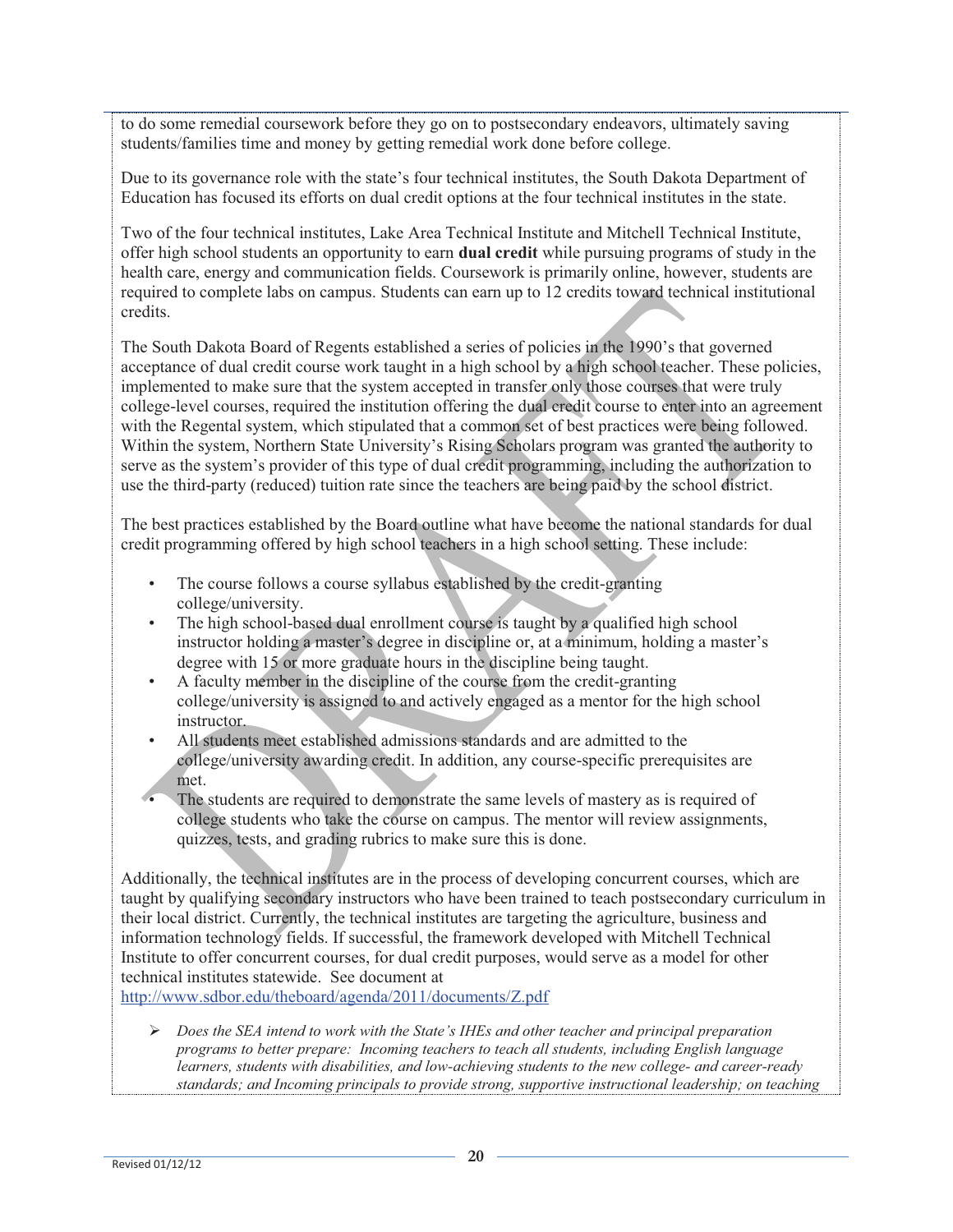*the new standards? If so, will the implementation of the plan likely improve the preparation of incoming teachers and principals?*

Recognizing the vital role that teacher preparation programs play in developing the next generation of educators, the department has taken specific steps to bring higher education into the transition process. Representatives from the state's teacher preparation programs are participating in the professional development series for teachers. These instructors will incorporate the Common Core State Standards and associated instructional approaches into their pre-service programs.

If the Governor's proposed FY 13 budget is approved, the SD DOE will be offering a comprehensive training effort that includes a component focused solely on school administrators and instructional leadership. Two key components of that training would be implementation of the Common Core State Standards and teacher evaluation.

- *Does the SEA plan to evaluate its current assessments and increase the rigor of those assessments and the alignment to the State's college- and career-readiness standards, in order to better prepare students and teachers for the new assessments through one or more of the following strategies:* 
	- *Raising the State's academic achievement standards on its current assessments to ensure that they reflect a level of post-secondary readiness, or are being increased over time to that level of rigor? (E.g., the SEA might compare current achievement standards to a measure of postsecondary readiness by back-mapping from college entrance requirements or remediation rates, analyzing the relationship between proficient score on the State assessments and the ACT or SAT scores accepted by most of the state's 4 year public IHE;s or conducting NAEP mapping studies.)*
	- *Augmenting or revising current State assessments by adding questions, removing questions or varying formats in order to better align with the state's college- and career-ready standards?*
	- *Implementing another strategy to increase the rigor of current assessments, such as using the "advanced" performance level on state assessments instead of "proficient" performance level as the goal for individual student performance or using college-preparatory assessments or other advanced tests on which IHE's grant course credits to entering college students to determine whether their students are prepared for post-secondary success?*
	- If so, is this activity likely to result in an increase in the State's current assessments and their *alignment with college- and career-ready standards?*

The transition to college-and career-ready standards from South Dakota's previous set of academic standards requires substantial thinking, planning and effort on the part of local school districts. In recognition of the magnitude of this effort, South Dakota will embed Common Core State Standards aligned test items into our statewide assessment over the next three testing cycles. Based on performance on the embedded items, educators will gain insight into how their students would perform if the new consortium assessment were given today. The results will be part of the state's secure website that also has the results from the statewide assessment.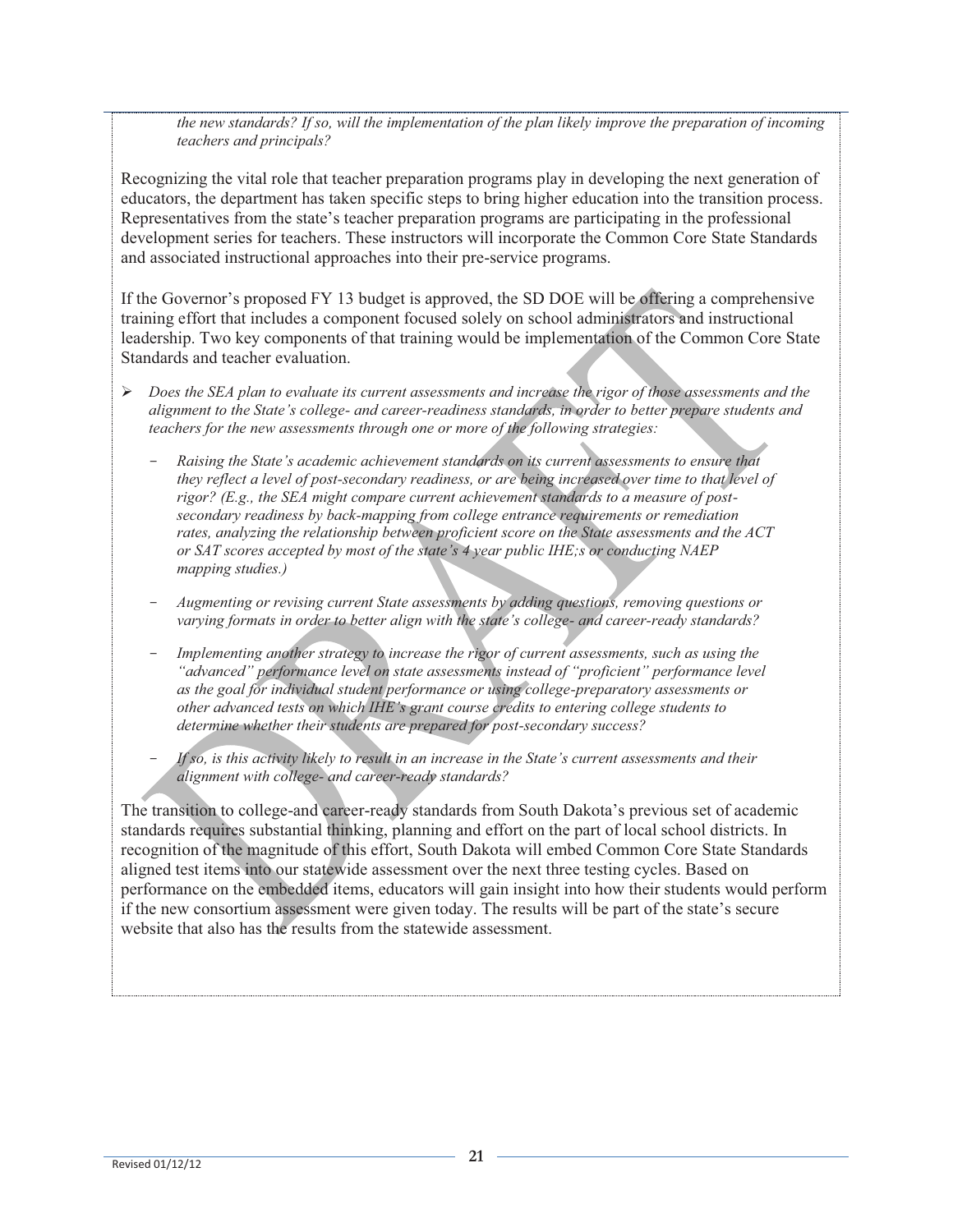### **1.C DEVELOP AND ADMINISTER ANNUAL, STATEWIDE, ALIGNED, HIGH-QUALITY ASSESSMENTS THAT MEASURE STUDENT GROWTH**

Select the option that pertains to the SEA and provide evidence corresponding to the option selected.

| <b>Option A</b>                         | <b>Option B</b>                          | <b>Option C</b>             |
|-----------------------------------------|------------------------------------------|-----------------------------|
| $\boxtimes$<br>The SEA is participating | The SEA is not                           | The SEA has developed       |
| in one of the two State                 | participating in either one              | and begun annually          |
| consortia that received a               | of the two State consortia               | administering statewide     |
| grant under the Race to the             | that received a grant under              | aligned, high-quality       |
| <b>Top Assessment</b>                   | the Race to the Top                      | assessments that measure    |
| competition.                            | Assessment competition,                  | student growth in           |
|                                         | and has not yet developed                | reading/language arts and   |
| Attach the State's<br>i.                | or administered statewide                | in mathematics in at least  |
| Memorandum of                           | aligned, high-quality                    | grades 3-8 and at least     |
| Understanding (MOU)                     | assessments that measure                 | once in high school in all  |
| under that competition.                 | student growth in                        | LEAs.                       |
| (Attachment 6)                          | reading/language arts and                |                             |
|                                         | in mathematics in at least               | i. Attach evidence that the |
|                                         | grades 3-8 and at least                  | SEA has submitted           |
|                                         | once in high school in all               | these assessments and       |
|                                         | LEAs.                                    | academic achievement        |
|                                         |                                          | standards to the            |
|                                         | Provide the SEA's plan<br>$\mathbf{i}$ . | Department for peer         |
|                                         | to develop and                           | review or attach a          |
|                                         | administer annually,                     | timeline of when the        |
|                                         | beginning no later than                  | SEA will submit the         |
|                                         | the 2014 2015 school                     | assessments and             |
|                                         | year, statewide aligned,                 | academic achievement        |
|                                         | high-quality                             | standards to the            |
|                                         | assessments that                         | Department for peer         |
|                                         | measure student growth                   | review. (Attachment 7)      |
|                                         | in reading/language                      |                             |
|                                         | arts and in mathematics                  |                             |
|                                         | in at least grades 3-8                   |                             |
|                                         | and at least once in                     |                             |
|                                         | high school in all                       |                             |
|                                         | LEAs, as well as set                     |                             |
|                                         | academic achievement                     |                             |
|                                         | standards for those                      |                             |
|                                         | assessments.                             |                             |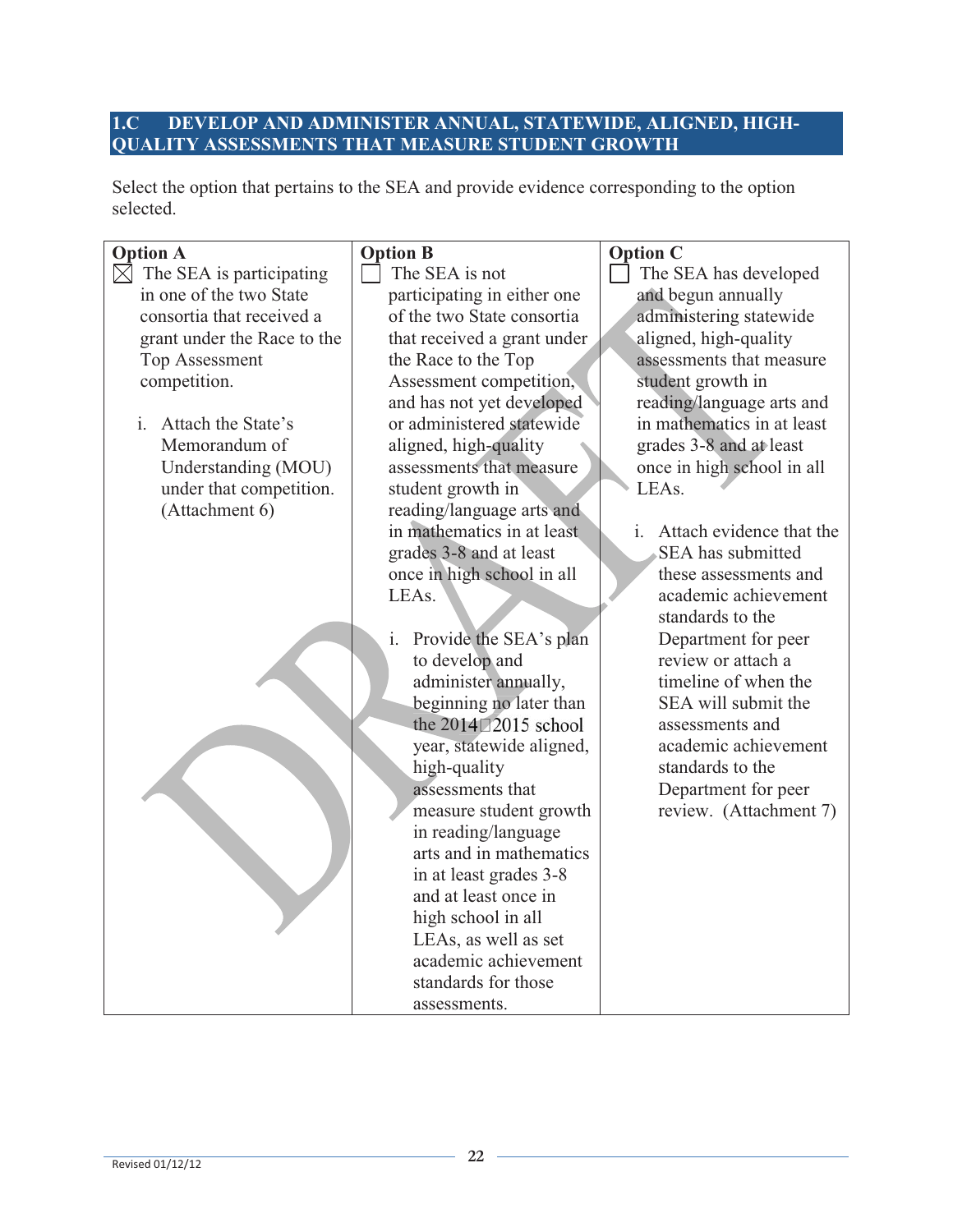South Dakota is part of the SMARTER Balanced Assessment Consortium (SBAC), one of two multistate consortia awarded funding from the U.S. Department of Education to develop an assessment system based on the new Common Core State Standards. To achieve the goal that all students leave high school ready for college and career, SBAC is committed to ensuring that assessment and instruction embody the Common Core State Standards and that all students, regardless of disability, language, or subgroup status, have the opportunity to learn this valued content and show what they know and can do. The assessment system will be field tested in the 2013-2014 school year and administered live for the first time during the 2014-2015 school year.

South Dakota is a Governing State in the SMARTER Balanced Assessment Consortium. As defined in the Governance Document, each state is required to take an active role in supporting the work of the consortium; South Dakota is a member of the Transition Work Group and Formative Assessment Practices and Professional Learning Work Group.

#### **Summative Assessment:**

One of the core components of SBAC is computer adaptive assessments administered in the last 12 weeks of the school year in grades 3-8 and 11 in the areas of English language arts and mathematics. These assessments will be designed to provide valid, reliable, and fair measures of students' progress toward and attainment of the knowledge and skills required to be college and career ready.

When the SMARTER Balanced summative assessments in English language arts and mathematics become available in 2014-15, South Dakota plans to implement them for accountability purposes in grades 3-8 and 11. Between now and then, the state will continue using its Dakota STEP assessment at grades 3-8 and 11, with a certain number of Common Core State Standards related items embedded into the test each year.

While the SMARTER Balanced Consortium is one option related to assessment, it is not the only answer for South Dakota. The state has identified three significant areas related to assessment that require the state's ongoing attention and development:

#### **Special Education Assessment**

For students with significant cognitive disabilities who require an alternative assessment, South Dakota is a member of the National Center and State Collaborative (NCSC) General Supervision Enhancement Grant Consortium. Through the grant project, an alternative assessment aligned to the Common Core State Standards will be developed for a census pilot and administered in the 2013-2014 school year. South Dakota plans to use this assessment for accountability purposes in grades 3-8 and 11. Until that time, the state will continue to use the Dakota STEP-A assessment for grades 3-8 and 11.

#### **Assessment for ELL**

South Dakota would also propose that beginning in 2012-13 the state would use the WIDA ACCESS test as the actual instrument for testing Limited English Proficient students in lieu of the Dakota STEP reading, mathematics and science assessment. Currently, the ACCESS is used to determine language proficiency only. South Dakota is proposing to use it for accountability purposes to help level the playing field for English Language Learners. While the ACCESS does not measure content mastery, it would serve as a measure of a student's language proficiency. By first reaching a basic mastery of the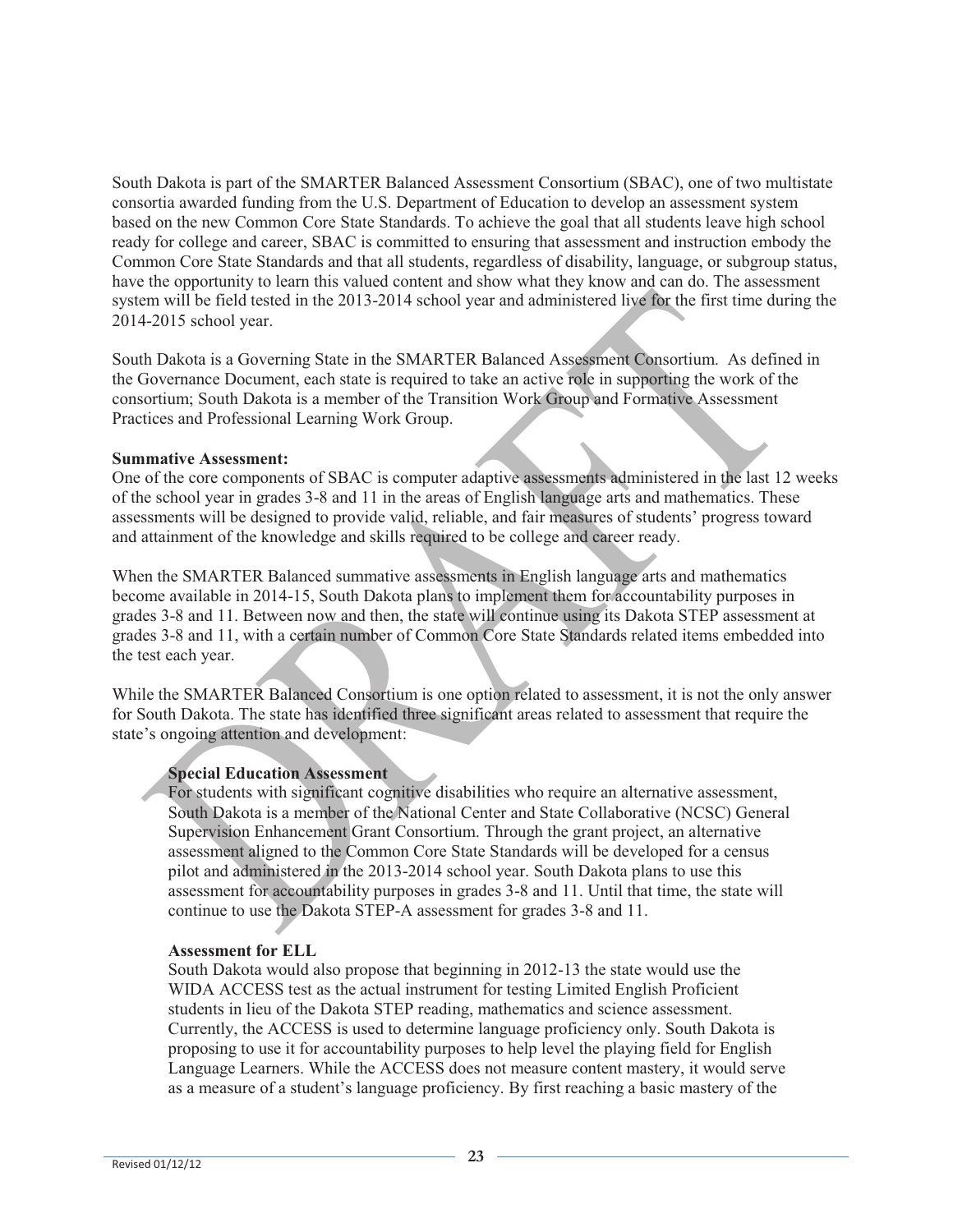language, ELLs will have a better opportunity to master core content. Once students have demonstrated mastery by showing proficiency using the ACCESS criteria, they would then be required to take the statewide assessment.

#### **K-12 Formative Assessments**

South Dakota plans to take full advantage of the formative tools and interim assessments available through SMARTER Balanced. In addition, the state is developing an online bank of items called the South Dakota Assessment Portal. This portal is a bank of test items that educators will be able to access throughout the school year to assess student mastery of standards and to inform instruction. The goal is to provide local education agencies access to formative assessments and end-of-course exams within this statesponsored system.

SD DOE's first goal with the Assessment Portal will be to align the items that are currently in the portal to the Common Core State Standards. The intention is to increase the item bank for English language arts and mathematics in grades K-12. While committed to this process, the primary challenges will be capacity and funding. Once the existing items in the bank have been aligned to Common Core State Standards, the number of items in the bank will begin to increase. This system would supplement what is available via the SMARTER Balanced Consortium.

#### **Interim Assessment**

Due to financial constraints South Dakota does not provide or fund a statewide interim assessment. Currently many districts administer interim assessments. South Dakota plans to utilize the SMARTER Balanced Consortium interim assessments in 2014-2015.

#### **Effective Teachers and Leaders Assessment**

South Dakota does not currently have a valid and reliable measurement in place that would evaluate individual student growth within an academic year, which could then be tied to teacher and principal performance. SMARTER Balanced products will allow for quantitative measures of student growth for teacher evaluation purposes in English language arts and mathematics by 2014-2015. For those teachers in grades and subjects for which there is no state-validated testing measure for the quantitative portion of the evaluation, a district approved assessment using objective measures of teacher effectiveness, including student performance on a unit or end-of-year tests, may be used.

#### **College & Career Readiness Assessment**

South Dakota high schools have one of the highest college-bound rates in the nation, with 72% of graduates going on to postsecondary directly after high school however, South Dakota public universities report, of the state's 2009 high school graduates who entered their institutions the fall after graduation, approximately 30% required some level of remedial coursework. Approximately 800 students each year will take at least one remedial course, which extends the student's time spent in school and adds to his or her overall college costs. South Dakota has identified the need to make more data points available to assist educators, students and their parents in determining a student's ultimate progress toward college and career readiness. Discussions have included making high school assessment more high-stakes for students and delivering assessment earlier in the student's career to inform instruction and/or remediation.

The South Dakota Department of Education recognizes the necessity for additional or better data points to identify academic deficiencies prior to a student's leaving high school. Considering various data points and comparing them to the student's Personal Learning Plan, educators, students and families would have a clearer picture of student performance and could implement meaningful interventions with students before they graduate high school.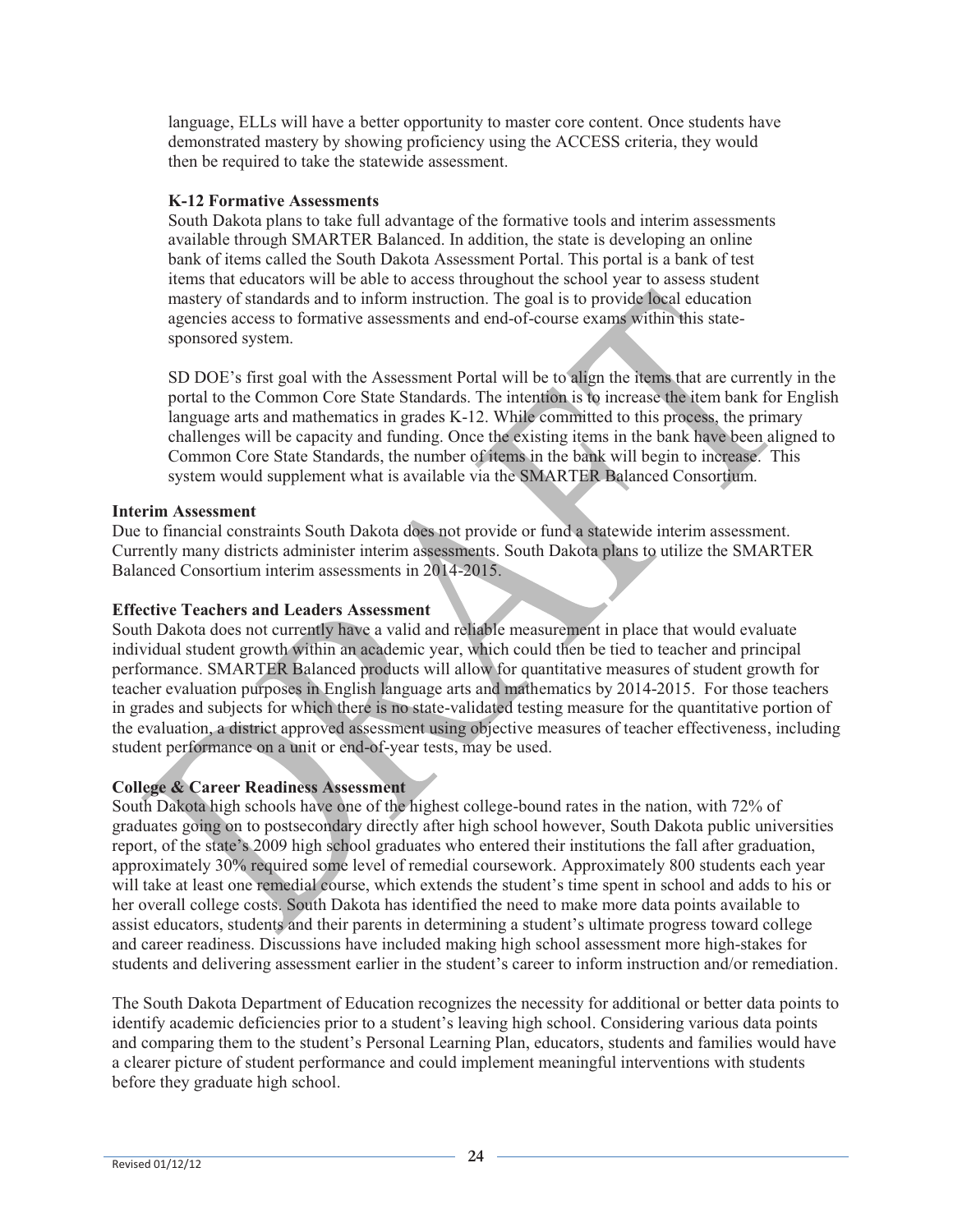### **SD Common Core Assessment Transition Plan**

|                                                                     | Year 1<br>2011-2012                                                                                                              | Year 2<br>2012-2013                                                         | Year 3<br>2013-2014                                                                | Year 4<br>2014-2015                                                        |  |
|---------------------------------------------------------------------|----------------------------------------------------------------------------------------------------------------------------------|-----------------------------------------------------------------------------|------------------------------------------------------------------------------------|----------------------------------------------------------------------------|--|
| Common<br>Core                                                      | South Dakota D-<br>South Dakota D-<br>STEP covers current<br>STEP covers current<br>SD standards<br>SD standards<br>SD standards |                                                                             | South Dakota D-<br>STEP covers current                                             | <b>SMARTER</b><br><b>BALANCE</b><br>Assessment covers<br>Common Core State |  |
| <b>Summative</b><br><b>Assessment</b>                               | Common Core State<br>Standards field test<br>questions embed into<br>D-STEP                                                      | Common Core State<br>Standards field test<br>questions embed into<br>D-STEP | <b>Common Core State</b><br>Standards field test<br>questions embed into<br>D-STEP | Standards                                                                  |  |
| <b>Special</b><br><b>Education</b><br><b>Assessment</b>             | Dakota STEP-A                                                                                                                    | Dakota STEP-A                                                               | National Center &<br><b>State Collaboration</b><br>Assessment                      | National Center &<br><b>State Collaboration</b><br>Assessment              |  |
| <b>ELL</b><br><b>Assessment</b>                                     |                                                                                                                                  | <b>ACCESS</b>                                                               | <b>ACCESS</b>                                                                      | <b>ACCESS</b>                                                              |  |
| <b>CCSS</b><br>Formative<br><b>Assessment</b>                       | <b>SD</b> Assessment<br>Portal                                                                                                   | SD Assessment<br>Portal                                                     | SD Assessment<br>Portal                                                            | SD Assessment<br>Portal                                                    |  |
| Interim<br><b>Assessment</b>                                        | Optional: district<br>purchased<br>assessments                                                                                   | Optional: district<br>purchased<br>assessments                              | Optional: district<br>purchased<br>assessments                                     | Tentatively:<br><b>SMARTER</b><br><b>BALANCE</b>                           |  |
| <b>Effective</b><br><b>Teachers &amp;</b><br><b>Leaders</b>         |                                                                                                                                  |                                                                             |                                                                                    | TBD: Pre and Post<br>Assessment                                            |  |
| College &<br><b>Career</b><br><b>Readiness</b><br><b>Assessment</b> | <b>ACT</b>                                                                                                                       | <b>ACT</b>                                                                  | <b>ACT</b>                                                                         | <b>ACT</b>                                                                 |  |
|                                                                     |                                                                                                                                  |                                                                             |                                                                                    |                                                                            |  |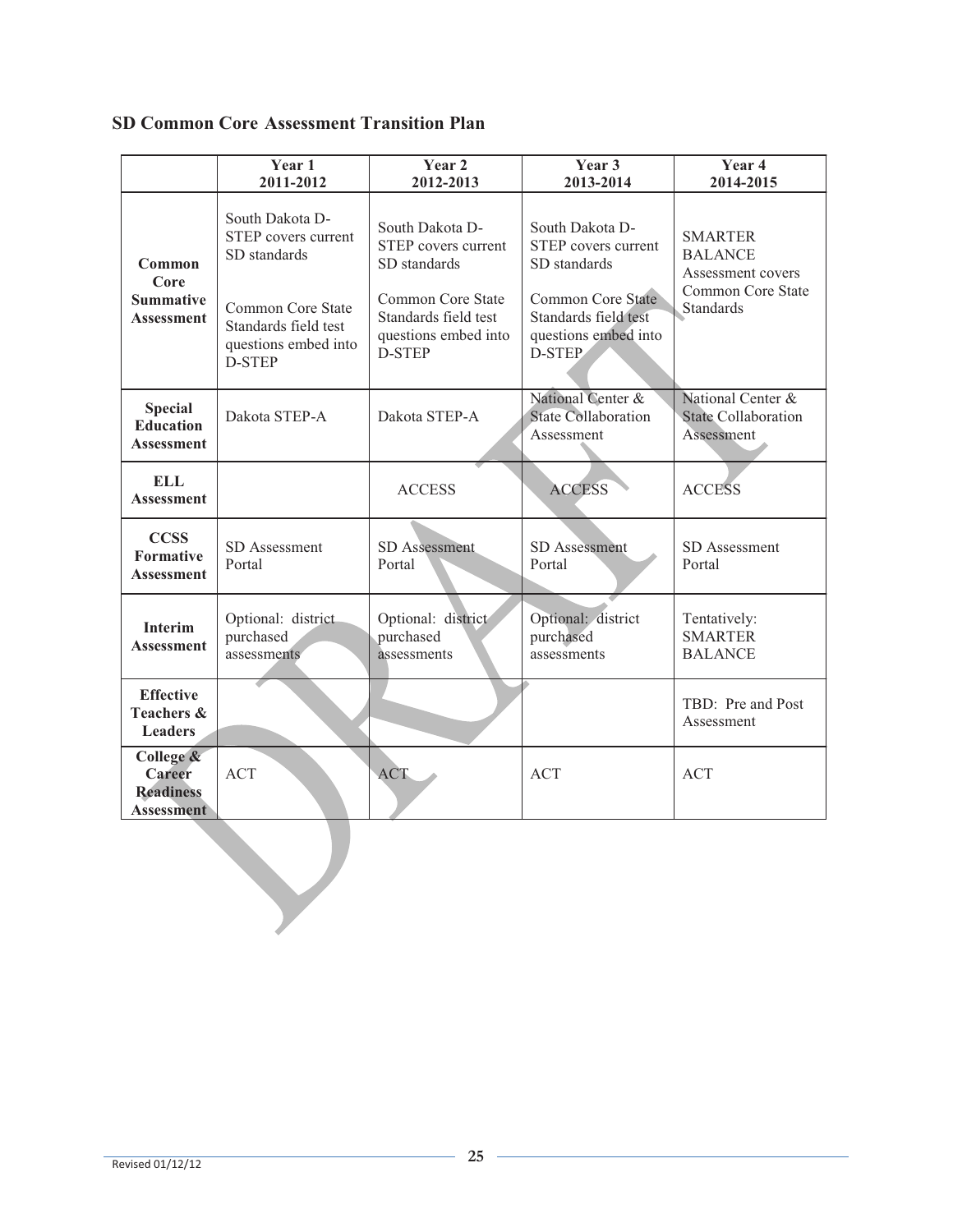## **PRINCIPLE 2: STATE-DEVELOPED DIFFERENTIATED RECOGNITION, ACCOUNTABILITY, AND SUPPORT**

#### **2.A DEVELOP AND IMPLEMENT A STATE-BASED SYSTEM OF DIFFERENTIATED RECOGNITION, ACCOUNTABILITY, AND SUPPORT**

2.A.i Provide a description of the SEA's differentiated recognition, accountability, and support system that includes all the components listed in Principle 2, the SEA's plan for implementation of the differentiated recognition, accountability, and support system no later than the 2012–2013 school year, and an explanation of how the SEA's differentiated recognition, accountability, and support system is designed to improve student achievement and school performance, close achievement gaps, and increase the quality of instruction for students.

South Dakota began the process of developing a new statewide accountability model in September 2011. The Department of Education assembled a group of 23 individuals representing key stakeholder groups to provide recommendations regarding a next-generation accountability model for South Dakota. Those individuals included: school administrators, teachers, tribal educators, state board members, legislators, and representatives of higher education and state education associations.

To date, the group has met four times. During that time period, the U.S. Department of Education also issued its ESEA Waiver Flexibility package to the states.

The resulting proposed Accountability Model, summarized here, is a product assembled by the South Dakota Department of Education. It is a model intended to be legitimate and fair; useful to educators and administrators; easily understood by the public; and, most importantly, one that promotes continuous improvement for individual students, as well as for schools.

South Dakota's proposed next-generation accountability model takes a thoughtful, balanced approach to defining the indicators of a strong education system. Rather than focusing on student proficiency on a single assessment, it encompasses multiple indicators, including student growth, that are critical pieces in preparing students for the rigors and challenges of the 21<sup>st</sup> century world.

The proposed model will continue to hold schools accountable for student proficiency and closing achievement gaps through continued annual public reporting of disaggregated student outcomes in English language arts and mathematics. However, this more robust model reaches beyond the once-a-year summative assessment, to offer a more credible and meaningful model. The expectation is that the model will be used to inform school administrators, teachers and the public as to how schools *and* individual students are progressing. And with its emphasis on continuous improvement, it sets a high bar for ongoing reflection of the achievement of the school goals.

The proposed next-generation accountability model is based on five key indicators:

- 1) Student Achievement based on percent of students scoring proficient or advanced on the state assessment of English language arts and mathematics (grades 3-8 and 11)
- 2) Academic Growth uses a Value Added Model to measure the difference between actual growth and expected growth in English language arts and mathematics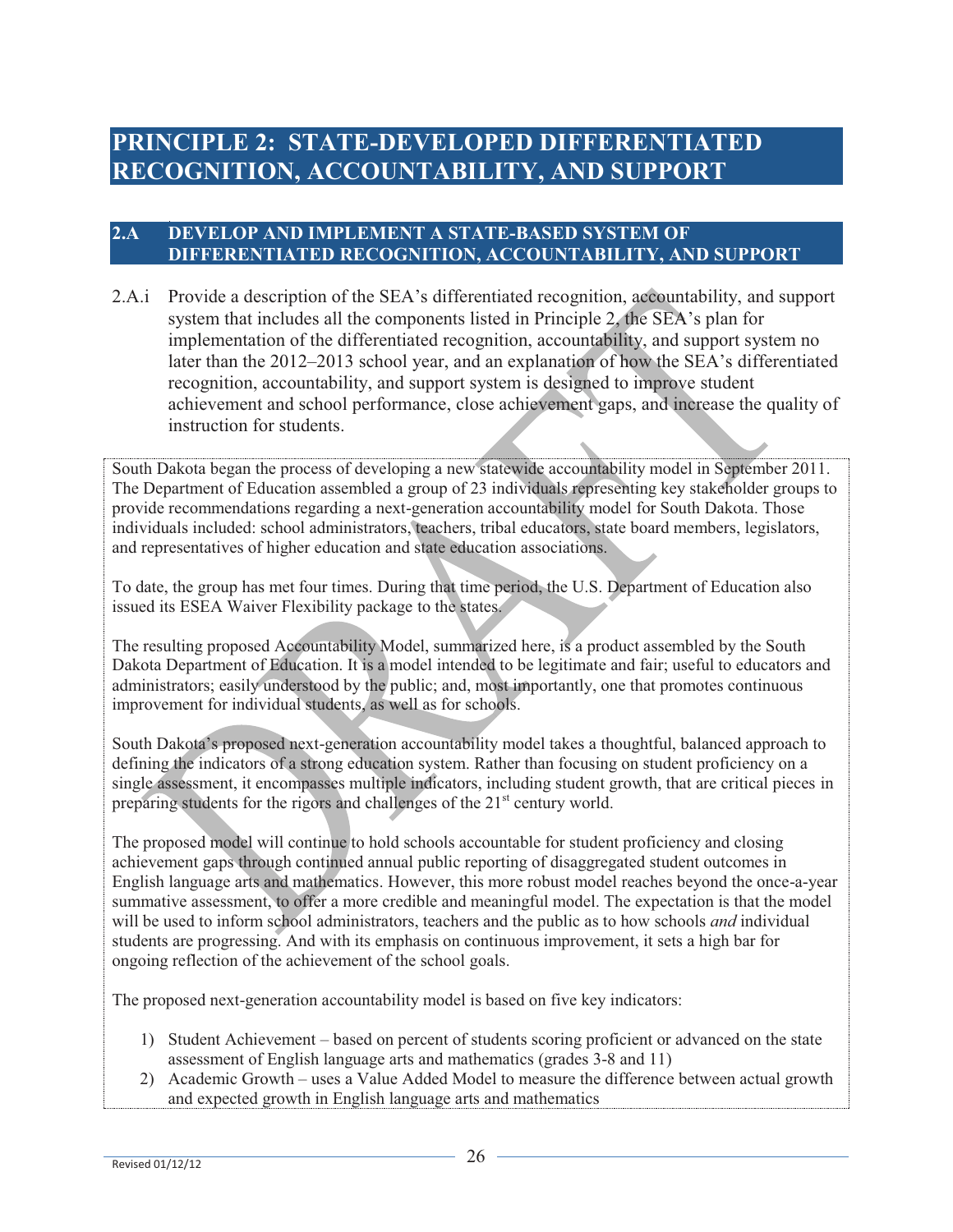- 3) College & Career Readiness (High School) OR Attendance (Elementary and Middle School) **College & Career Readiness** is based on three components: completer rate; percent of students entering postsecondary education within 16 months of graduation, and ACT scores. **Attendance** is the percent of all students' daily attendance.
- 4) Effective Teachers and Principals a set of quantitative and qualitative performance measures based on a set of indicators
- 5) School Climate includes evidence to measure safe and healthy school environment

The proposed accountability model uses a 100-point index, called the School Performance Index. A numeric value is assigned to each of the five indicators on the Index. These values are added to create a final Overall Score. Two distinct models will be used: 1) one for High School accountability, and 2) one for Elementary and Middle School accountability.

#### **School Performance Index**

#### **High School**

| Indicator #1 | Indicator $#2$ | Indicator #3 | Indicator #4      | Indicator #5   |                |
|--------------|----------------|--------------|-------------------|----------------|----------------|
| Student      | Academic       | College $&$  | Effective         | School Climate | <b>OVERALL</b> |
| Achievement  | Growth         | Career       | Teachers $&$      |                | <b>SCORE</b>   |
|              |                | Readiness    | <b>Principals</b> |                |                |

#### **Elementary and Middle School**

| Indicator #1 | Indicator #2 | Indicator $\#3$ | Indicator #4 | Indicator #5   |              |
|--------------|--------------|-----------------|--------------|----------------|--------------|
| Student      | Academic     | Attendance      | Effective    | School Climate | OVERALL      |
| Achievement  | Growth       |                 | Teachers &   |                | <b>SCORE</b> |
|              |              |                 | Principals   |                |              |

#### **AMO Targets and Goals**

Under the proposed model, each school has its own unique AMO goal, with yearly progress defined as meeting the annual targets toward that goal.

AMO goals and targets are set as follows:

- In the first year of each five-year cycle and for each level (elementary/middle school and high school), an Overall Score on the School Performance Index is calculated for each public school and ranked.
- Schools are placed in 5 groups based on the ranking:
	- $\circ$  Group 1 schools are performing at or above the 90<sup>th</sup> percentile
	- $\circ$  Group 2 schools are performing at or above the 70<sup>th</sup> but below the 90<sup>th</sup> percentile
	- $\circ$  Group 3 schools are performing at or above the 50<sup>th</sup> but below 70<sup>th</sup> percentile
	- $\circ$  Group 4 schools are performing at or above the 30<sup>th</sup> but below 50<sup>th</sup> percentile
	- $\circ$  Group 5 schools are performing below the 30<sup>th</sup> percentile
- For Schools in Groups 2 through 5 (schools falling below the  $90<sup>th</sup>$  percentile) the annual AMO targets are set in equal increments for each year until the end of the five-year cycle – with an ultimate goal of moving to the next highest group.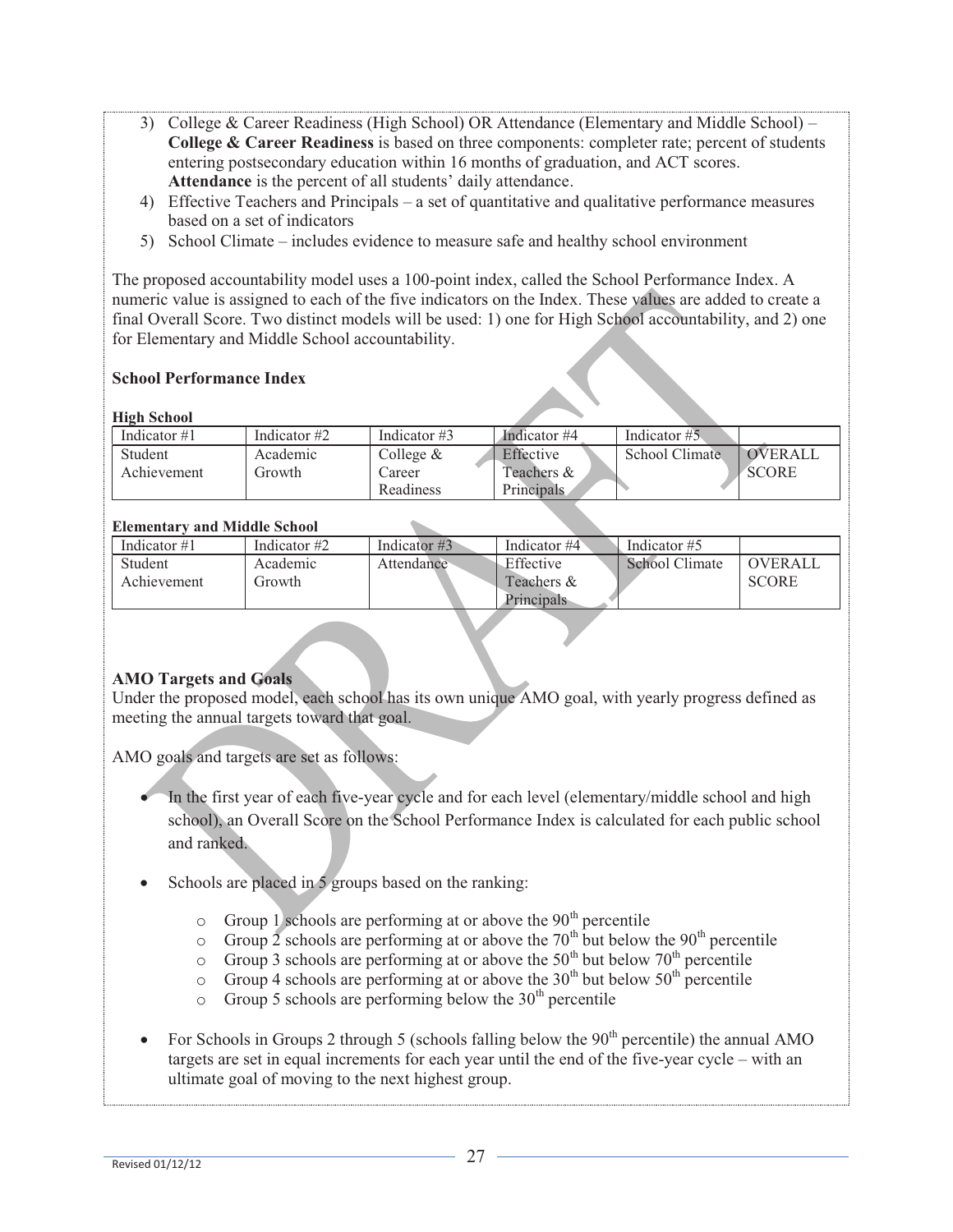- Schools in Group 1 (at or above the  $90<sup>th</sup>$  percentile) are expected to maintain a score above the cut score set in Year 1 for the duration of the five-year cycle.
- Example:
	- o The range of all schools' scores in Year 1 of a five-year cycle ranged between 78.17 points and 12.08 points.
	- o Based on all the schools' scores, the following scores are determined to be the transition points for each Group based on the percentiles.

|                                            | <b>AMO</b><br>Goal in 4                                   | <b>Year I</b>     |  |  |  |
|--------------------------------------------|-----------------------------------------------------------|-------------------|--|--|--|
| Group                                      | years                                                     | <b>Percentile</b> |  |  |  |
| Group 1                                    | **                                                        | **                |  |  |  |
| Group 2                                    | 72.88                                                     | 90th              |  |  |  |
| Group 3                                    | 68.65                                                     | 70 <sub>th</sub>  |  |  |  |
| Group 4                                    | 64.4                                                      | 50th              |  |  |  |
| Group 5                                    | 58.47                                                     | 30 <sub>th</sub>  |  |  |  |
| ** Group 1 is expected to maintain a score |                                                           |                   |  |  |  |
|                                            | above the 90 <sup>th</sup> percentile score set in Year 1 |                   |  |  |  |

o Each school's Year 1 base score establishes their Group placement. Based on that placement, the AMO for the five year period for that school is set. The school's current score is subtracted from the five-year AMO Goal to determine the expected growth over the next four years. This expected growth is then divided by four years to calculate the Expected Annual Growth. The Expected Annual Growth is then added to the Year 1 score to establish the AMO target for Year 2. The Year  $3 - 5$  AMOs are ascertained by adding the Expected Annual Growth to each year.

|          | Year<br><b>Score</b><br><b>(Base)</b><br>Year) | <b>Group</b>       | Goal<br>in 4<br>Years | Goal<br>minus<br>Year 1<br><b>Score</b> | <b>Expected</b><br>Annual<br>Growth | Year 2<br><b>AMO</b> | Year 3<br><b>AMO</b> | Year 4<br><b>AMO</b> | Year 5<br>$AMO***$ |
|----------|------------------------------------------------|--------------------|-----------------------|-----------------------------------------|-------------------------------------|----------------------|----------------------|----------------------|--------------------|
| School A | 74.94                                          | Group 1            | **                    | **                                      | $***$                               | **                   | **                   | **                   | **                 |
| School B | 71.77                                          | Group $2^{\circ}$  | 72.88                 | $\overline{A1}$                         | 0.28                                | 72.05                | 72.33                | 72.61                | 72.88              |
| School C | 66.78                                          | Group 3            | 68.65                 | 1.87                                    | 0.47                                | 67.25                | 67.72                | 68.19                | 68.65              |
| School D | 61.58                                          | Group 4            | 64.40                 | 2.82                                    | 0.71                                | 62.29                | 63.00                | 63.71                | 64.40              |
| School E | 53.08                                          | $\sqrt{1}$ Group 5 | 58.47                 | 5.39                                    | 1.35                                | 54.43                | 55.78                | 57.13                | 58.47              |

\*\* School A is in Group 1 so is expected to maintain a score above the 90<sup>th</sup> percentile score set in Year 1 \*\*\* Slight difference due to rounding. All numbers are rounded to the nearest hundredth

The proposed Accountability Model is a product assembled by the South Dakota Department of Education. This model is intended to be legitimate and fair; useful to educators and administrators; easily understood by the public; and, most importantly, one that promotes **continuous** improvement for individual students, as well as for schools.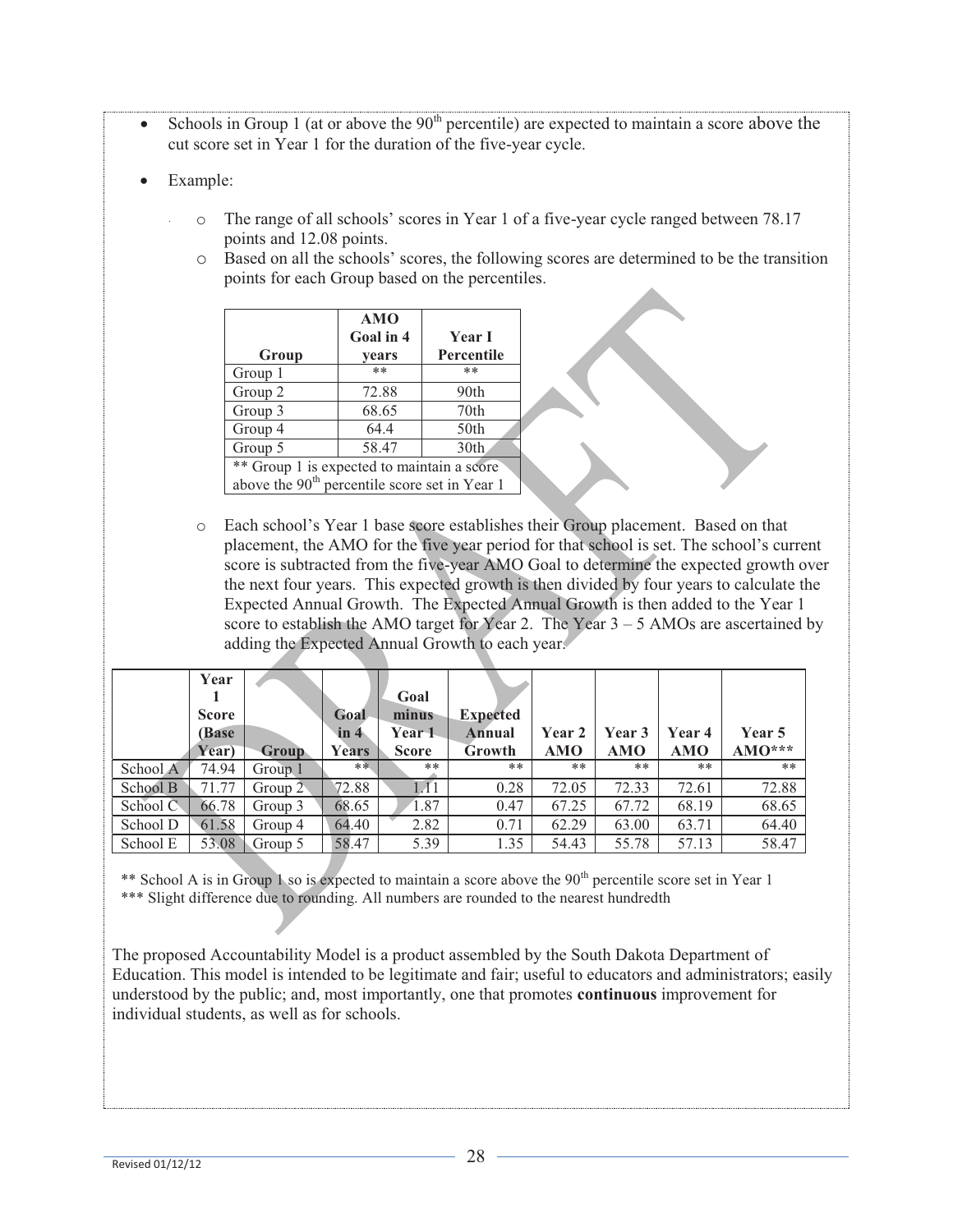#### **Phase-In of School Performance Index**

- **2011-12** Existing accountability model used for final year
- **2012-13** School Performance Index in place with all indicators except Effective Teachers and Principals at both levels, School Climate at both levels, and Growth at High School level
- **2013-14** School Performance Index same indicators as in 2012-13
- **2014-15 Add** Growth indicator at High School level (assuming valid assessment tool available)

**Add** Effective Teachers and Principals indicator at both levels (assuming proper evaluation instruments/models for determining student growth in place)

 **Add** School Climate at both levels

**Reset Groupings** 

#### **INDEX & INDICATORS: High Schools**

At the High School level, the School Performance Index will include encompass the following key indicators:

| 2012-13 & 2013-14          | 2012-13 & 2013-14     | 2012-13 & 2013-14      | 2012-13 & 2013-14         | 2012-13 & 2013-14      |
|----------------------------|-----------------------|------------------------|---------------------------|------------------------|
| Points: 50                 | Points: 0             | Points: 50             | Points: 0                 | Points: 0              |
| 2014-15 Points: 25         | 2014-15 Points: 25    | 2014-15 Points: 20     | 2014-15 Points: 20        | 2014-15 Points: 10     |
| Indicator #1:              | Indicator#2:          | Indicator #3: College  | Indicator #4:             | Indicator #5: School   |
| <b>Student Achievement</b> | Academic              | & Career Ready         | <b>Effective Teachers</b> | <b>Climate</b>         |
|                            | <b>Growth</b>         |                        | & Principals              |                        |
| --Percent proficient or    |                       | -- Completer rate      |                           | --Measurement tool     |
| higher in English          |                       | -- Percent of students | --Aggregate number        | needs to be determined |
| language arts and          | --Value added         | pursuing               | of teachers in each of    |                        |
| mathematics in grade 11    | (linear regression)   | postsecondary 16       | four categories:          |                        |
| on state assessment        | model based on        | months after           | Unsatisfactory,           |                        |
|                            | student growth $-$    | graduation             | Basic, Proficient,        |                        |
| Calculation includes:      | factoring for certain | --Percent of ACT       | Distinguished             |                        |
| --Gap Group score          | variables             | student scores whose   |                           |                        |
| --Non-Gap Group score      |                       | math subscore is 20 or |                           |                        |
| --Unduplicated count       |                       | higher                 |                           |                        |
|                            |                       | --Percent of ACT       |                           |                        |
| (calculated upon the %     |                       | student scores whose   |                           |                        |
| of gap and non-gap         |                       | English subscore is 18 |                           |                        |
| students in the school     |                       | or higher              |                           |                        |
| population)                |                       |                        |                           |                        |
| Implemented in             | Implemented in        | Implemented in         | Implemented in            | Implemented in         |
| 2012-13                    | 2014-15               | 2012-13                | 2014-15                   | 2014-15                |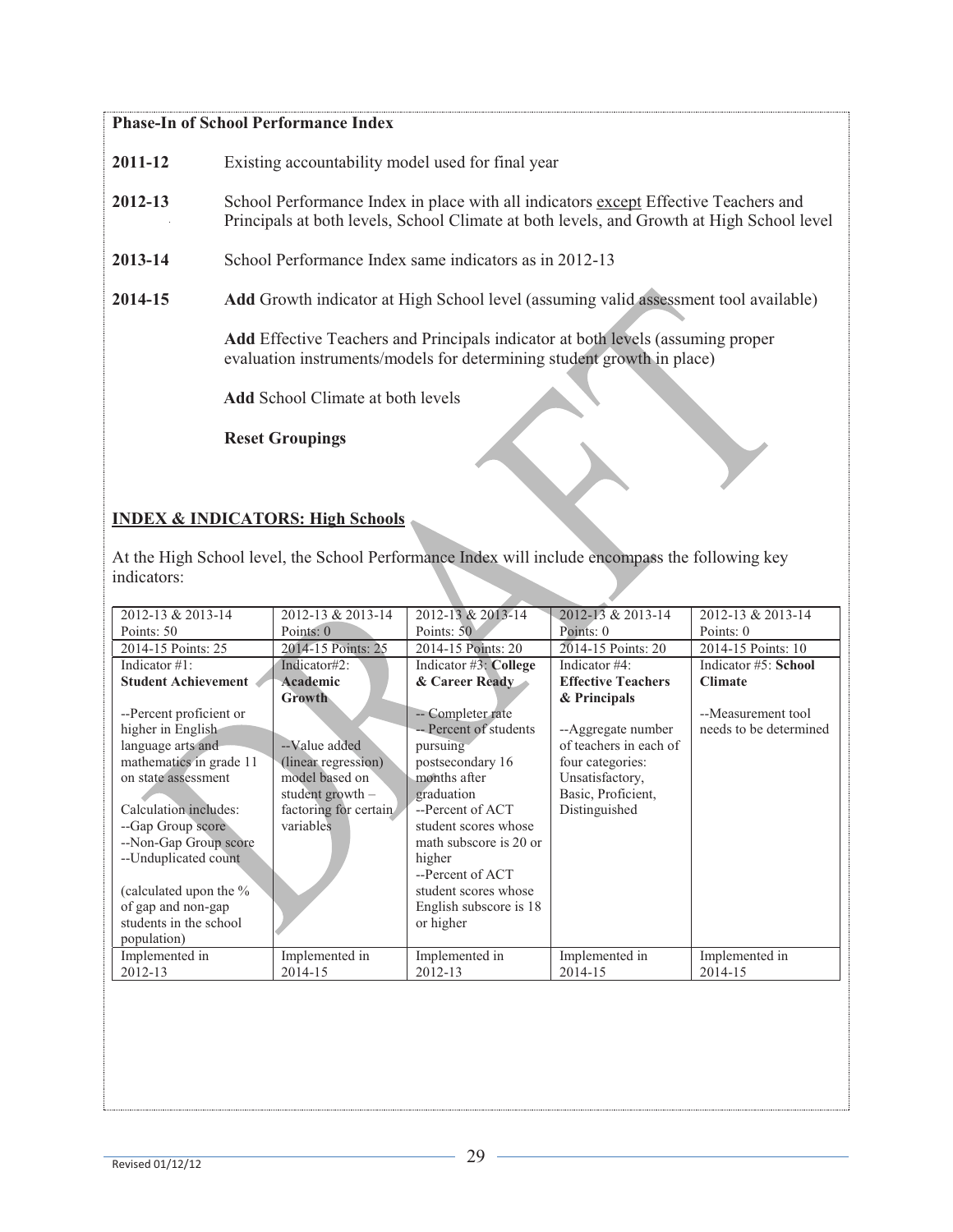#### **INDEX & INDICATORS: Elementary & Middle Schools**

At the Elementary and Middle School levels, the School Performance Index will include encompass the following key indicators:

| 2012-13 & 2013-14          | 2012-13 & 2013-14     | 2012-13 & 2013-14  | 2012-13 & 2013-14         | 2012-13 & 2013-14      |
|----------------------------|-----------------------|--------------------|---------------------------|------------------------|
| Points: 40                 | Points: 40            | Points: 20         | Points: 0                 | Points: 0              |
| 2014-15 Points: 25         | 2014-15 Points: 25    | 2014-15 Points: 20 | 2014-15 Points: 20        | 2014-15 Points: 10     |
| Indicator $#1$ :           | Indicator#2:          | Indicator $#3$ :   | Indicator #4:             | Indicator $#5$ :       |
| <b>Student Achievement</b> | Academic              | <b>Attendance</b>  | <b>Effective Teachers</b> | <b>School Climate</b>  |
|                            | Growth                |                    | & Principals              |                        |
| --Percent proficient or    |                       |                    |                           | --Measurement tool     |
| higher in English          | --Value added         |                    | --Aggregate number        | needs to be determined |
| language arts and          | (linear regression)   |                    | of teachers in each of    |                        |
| mathematics in grades 3-   | model based on        |                    | four categories:          |                        |
| 8 on state assessment      | student growth $-$    |                    | Unsatisfactory,           |                        |
|                            | factoring for certain |                    | Basic, Proficient,        |                        |
| Calculation includes:      | variables             |                    | Distinguished             |                        |
| -- Gap Group score         |                       |                    |                           |                        |
| --Non-Gap Group score      |                       |                    |                           |                        |
| --Unduplicated count       |                       |                    |                           |                        |
|                            |                       |                    |                           |                        |
| (calculated upon the %     |                       |                    |                           |                        |
| of gap and non-gap         |                       |                    |                           |                        |
| students in the school     |                       |                    |                           |                        |
| population)                |                       |                    |                           |                        |
| Implemented in             | Implemented in        | Implemented in     | Implemented in            | Implemented in         |
| 2012-13                    | 2012-13               | 2012-13            | 2014-15                   | 2014-15                |

#### **INDICATOR #1: Student Achievement**

At the High School Level, the student achievement score is based on the percent of students scoring proficient or advanced on the statewide assessment in English language arts and mathematics delivered in  $11<sup>th</sup>$  grade.

At the Elementary and Middle School Levels, the student achievement score is based on the percent of students scoring proficient or advanced on the statewide assessment in English language arts and mathematics in grades 3-8.

Points are given for two separate groups – the "Gap Group" and the "Non-Gap Group." Points for the Gap Group and Non-Gap Group are based on the percent of students in each group and summed to determine the final score for student achievement.

*What is the Gap Group?*  The Gap Group is an **aggregate count of student groups in South Dakota that have historically experienced achievement gaps.** At this time, South Dakota includes the following student groups in its Gap Group: Black, Native American, Hispanic, Economically Disadvantaged, Students with Disabilities, Limited English Proficient, and Migrant.

To calculate the combined student Gap Group, unduplicated counts of students who score proficient or higher on the statewide assessment and are in the identified student groups are summed. This yields a **single gap number** of proficient or higher students in the "Gap Group."

- No student counting more than one time
- All students in included groups counted once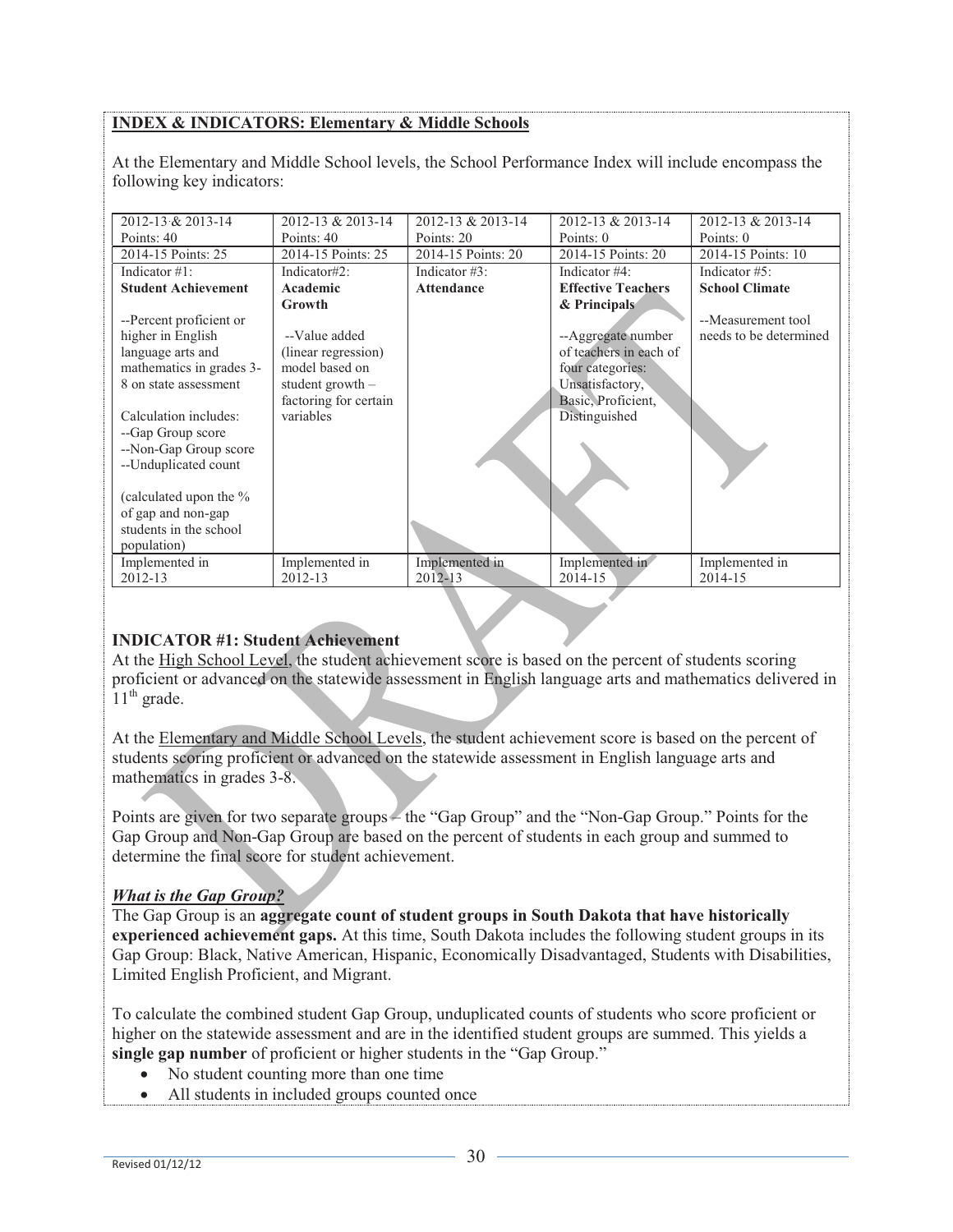#### **Example: Unduplicated Count**

- Addy -- Special Education and Economically Disadvantaged subgroups. -- Scored Proficient.
- Marcus Limited English Proficient and Economically Disadvantaged subgroups. -- Scored Basic.
- Cheyenne Native American. -- Scored Advanced.

Based on the above, an unduplicated count would show three total students with two of the students (Addy and Cheyenne), or 66.66 percent, counting as proficient or higher in the Gap Group.

**The Non-Gap Group includes all students not in the Gap Group. Those scoring proficient or higher in the** Non-Gap Group would be included in the student achievement calculation.

Under the proposed system, the minimum N-size will be 10 for each group. Using an aggregated Gap Group, this means almost every school in the state will have a focus on students in Gap Groups. Individual subgroups of students will still be disaggregated and reported, but not used for computing the total points for the student achievement indicator.

#### **Example: Student Achievement Calculation\***

\*Weighting of Gap and Non-Gap groups depends on student population

## **Calculating Achievement**

Overall possible points : 25

- Step 1: Divide maximum allowable index points in half to allow equal weight for reading and math
- Step 2: Calculate the # of students that fall into the Gap Group and Non-Gap Group Calculate the % of students that fall into the Gap Group and Non-Gap Group by dividing
- Step 3: each by the total number of students Take the overall possible points (1) times the % of students (3) in each group to get the
- Step 4: weighted points for each group
- Step 5: Calculate the % Proficient/Advanced for each group
- Step 6: Calculate the score for each group by multiplying the  $%$  P/A (5) times the weight points for each group (4).
- Step 7: The sum of these is the points for the Student Achievement Category

|         | Step:        | $\mathbf{1}$                           | $\overline{2}$                             | 3                         | $\overline{\mathbf{4}}$                                   | $\overline{5}$                           | 6                                                       |        |
|---------|--------------|----------------------------------------|--------------------------------------------|---------------------------|-----------------------------------------------------------|------------------------------------------|---------------------------------------------------------|--------|
|         |              | Overall<br>Index<br>Points<br>Possible | Number<br><sup>of</sup><br><b>Students</b> | $%$ of<br><b>Students</b> | Weighted<br>Points $\frac{6}{6}$<br>Students<br>X Points) | $\frac{0}{0}$<br>Proficient/<br>Advanced | Score<br>(Weighted<br>Points $X\%$<br>$P/A$ )           |        |
| Math    | GAP          | 12.5                                   | 71                                         | 26%                       | 3.27                                                      | 58%                                      | 1.90                                                    |        |
|         | Non-<br>Gap  |                                        | 200                                        | 74%                       | 9.23                                                      | 83%                                      | 7.66                                                    |        |
| Reading | GAP          | 12.5                                   | 71                                         | 26%                       | 3.27                                                      | 62%                                      | 2.03                                                    |        |
|         | Non-<br>Gap  |                                        | 200                                        | 74%                       | 9.23                                                      | 88%                                      | 8.12                                                    |        |
|         | <b>TOTAL</b> | 25                                     |                                            |                           | 25.00                                                     |                                          | 9.56                                                    | Step 7 |
|         |              |                                        |                                            |                           |                                                           |                                          | <b>TOTAL POINTS</b> for Student<br>Achievement Category |        |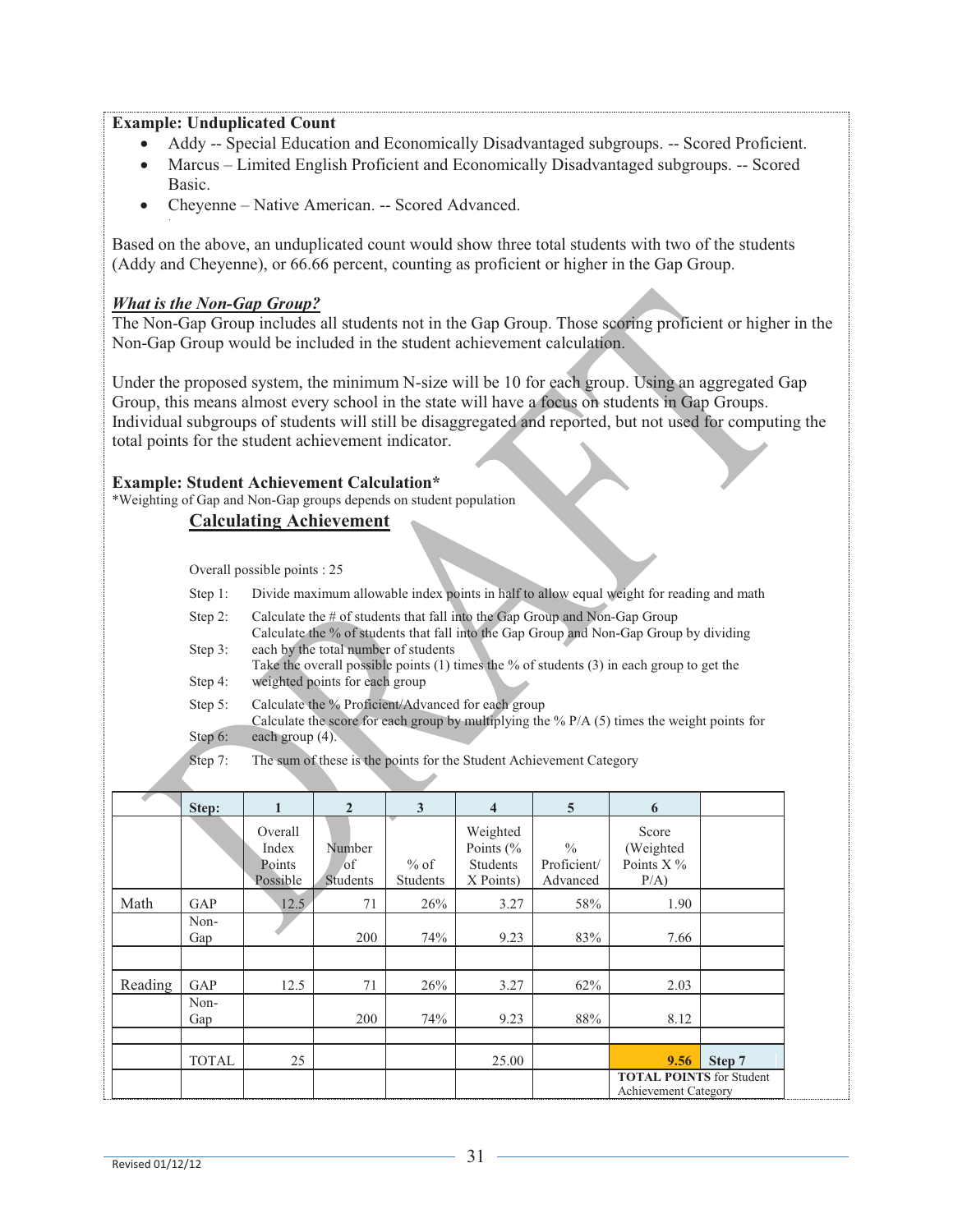## **INDICATOR #2: Academic Growth**

At the High School level, a growth calculation will not be used for accountability purposes until 2014-15, when a tool to measure student growth accurately is expected to be in place.

At the Elementary and Middle School levels, a growth calculation will be used for accountability purposes beginning in 2012-2013.

South Dakota is proposing a Value Added Model (VAM) for Growth that employs linear regression statistical tools. Value Added Models rely on student demographic characteristics and prior achievement as statistical controls in order to isolate the specific effects of a particular school, program or teacher on student academic progress. South Dakota utilizes its own variation of VAM in the state's Teacher Incentive Fund grant, which affords us some data and experience for the Next Generation Accountability Model.

## **Example: Academic Growth Calculation**

| Score                                | 20<br><b>TOTAL points for Academic Growth Indicator</b> |
|--------------------------------------|---------------------------------------------------------|
| X Possible Index points              |                                                         |
| % Students exceeded projected growth | 80%                                                     |

# **INDICATOR #3: College & Career Readiness OR Attendance**

At the Elementary and Middle School levels, the Indicator will be attendance rate based on the average daily attendance of all students. A school's attendance percentage would be multiplied by the total points for this category to come up with a score for this Indicator.

**EXAMPLE:** School A has an attendance rate of 90%. If total points for this Indicator are 20, School A's score for this Indicator would be 18.

At the High School level, the College & Career Readiness score will be based on the factors noted below. Each of the factors will be weighted.

- 1) Completer rate For accountability purposes, South Dakota is proposing to use the percent of students who in the current school year have attained one of the following: a) diploma, b) GED, c) fulfilled the requirements of an Individual Education Plan (IEP), d) fulfilled the requirements of a Language Acquisition Plan (LAP)
- 2) Percent of students pursuing postsecondary 16 months after graduation This calculation includes data from any postsecondary facility that reports to the National Student Clearinghouse
- 3) Percent of students whose ACT math sub-score is 20 or above and English sub-score is 18 or above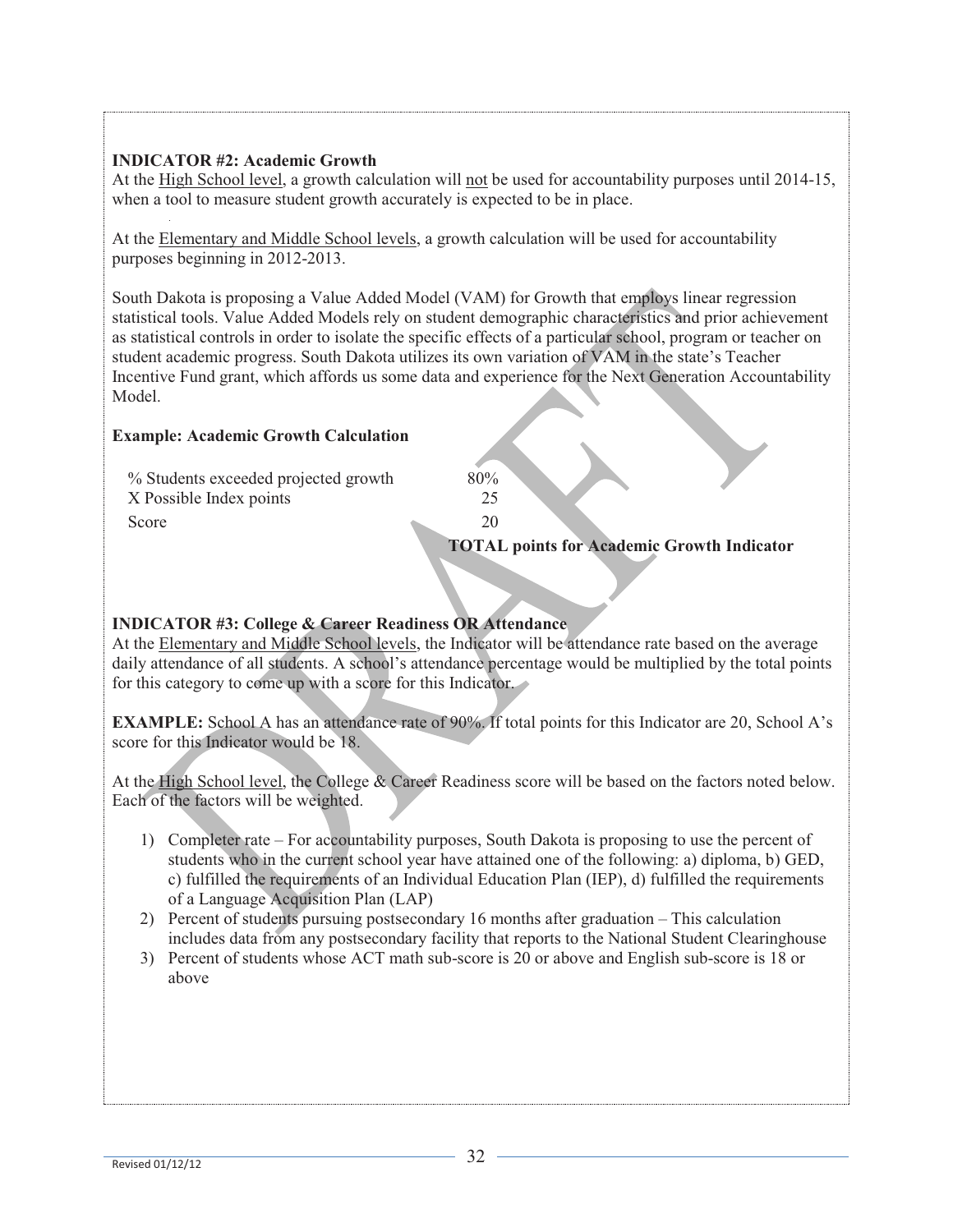## **Example: Calculating College & Career Readiness Calculation**

Overall possible points: 20

Step 1: Calculate weighted points for each factor by multiplying weighted % for each factor by total possible points

Step 2: Calculate the rate for each factor

Step 3: Calculate the score for each factor by multiplying the rate times the weight points for each group.

Step 4: The sum of these is the points for the College and Career Readiness

| Step:          |                                         | $\mathbf{2}$   |          | 4             | $\overline{5}$          |                     |
|----------------|-----------------------------------------|----------------|----------|---------------|-------------------------|---------------------|
|                |                                         |                | Weighted | Rate as       |                         |                     |
| Factors        |                                         | Weight as $\%$ | Points   | $\frac{0}{0}$ | Score                   |                     |
| Completer Rate |                                         | 50.0%          | 10.00    | 98%           | 9.80                    |                     |
|                | % ACT Score 20 or Greater for Math      | 12.5%          | 2.50     | 67%           | 1.68                    |                     |
|                | % ACT Score 18 or Greater for English   | $12.5\%$       | 2.50     | 69%           | 1.73                    |                     |
| months         | % students pursuing postsecondary in 16 | 25.0%          | 5.00     | 72%           | 3.60                    |                     |
|                |                                         |                |          |               |                         |                     |
|                | Total possible points                   | $100.0\%$      | 20.00    |               | 16.81                   | Step 6              |
|                |                                         |                |          |               | for College $&$         | <b>TOTAL POINTS</b> |
|                |                                         |                |          |               | <b>Career Readiness</b> |                     |

### **INDICATOR #4: Effective Teachers & Principals**

At both levels, the Effective Teachers & Principals score would be based on the percentage of teachers and principals in the school who perform at the Proficient or Distinguished levels on a statewide evaluation instrument. The percentage of teachers who score at the Proficient or Distinguished levels is multiplied by total possible points.

- 50 % of that performance rating must be based on quantitative measures of student academic growth in one school year.
- 50 % of that performance rating must be based on qualitative components that are measurable and evidence-based

Work groups will be formed to address the teacher evaluation piece and the principal standards and evaluation piece, as well as building appropriate assessments for this purpose. While standards are now in place for teachers, there are no such statewide standards for principals. This indicator will not be included in the School Performance Index until 2014-15.

South Dakota does not currently have valid and reliable measurements in place that would evaluate individual student growth within an academic year, which could then be tied to teacher and principal performance. SMARTER Balanced products will allow for quantitative measures of student growth for teacher evaluation purposes in English language arts and mathematics by 2014-15, and South Dakota expects to use those products to the extent possible. For those teachers in grades and subjects for which there is no state-validated testing measure for the quantitative portion of the evaluation, a district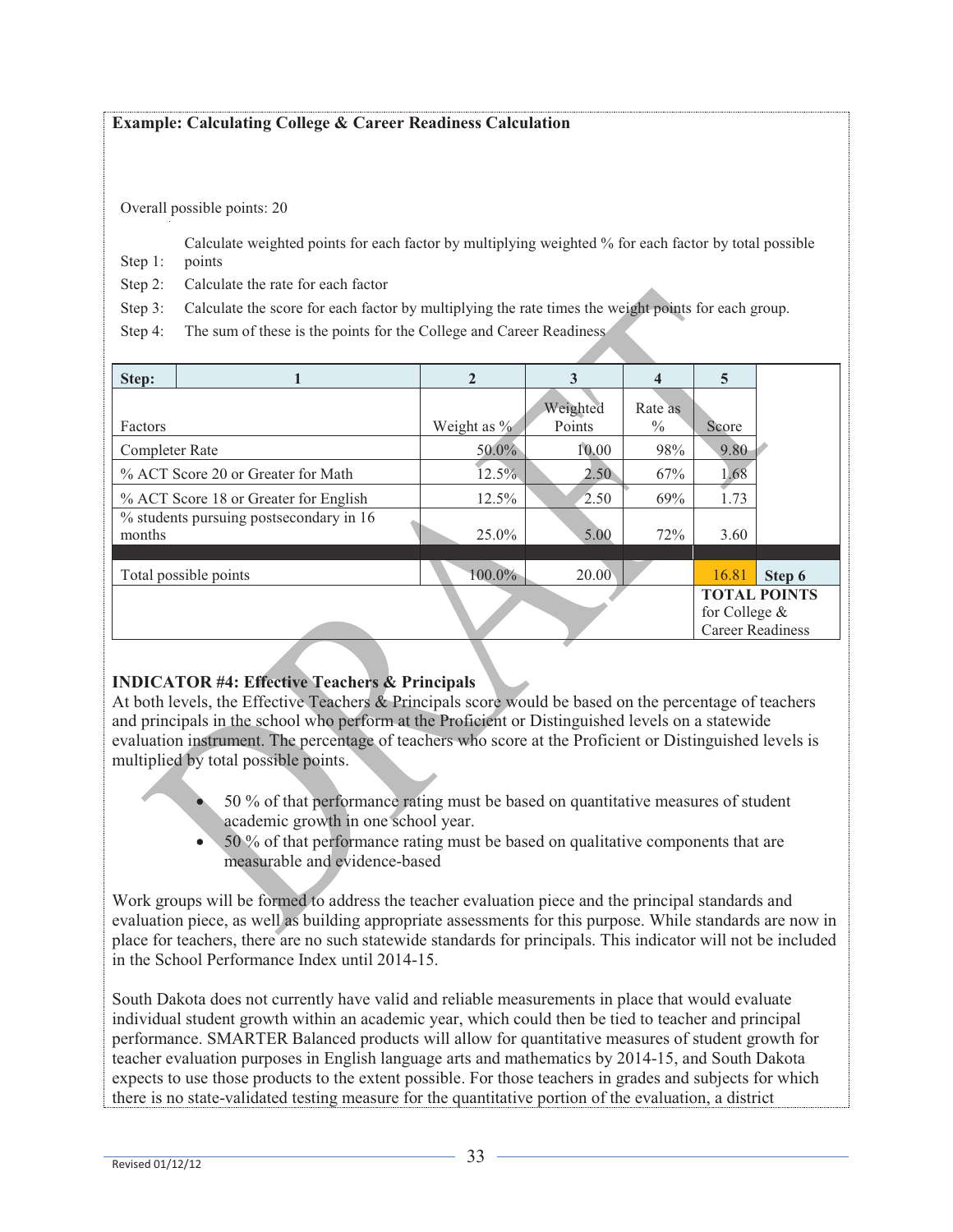approved assessment using objective measures of teacher effectiveness including student performance on unit or end-of-year tests will be used.

## **Example: Effective Teachers & Principals Calculation**

| Step:               |               | 2                                    |
|---------------------|---------------|--------------------------------------|
|                     | $\%$ Teachers |                                      |
|                     | and           |                                      |
| Overall             | Principals    | Score $\frac{6}{6}$                  |
| <b>Index Points</b> | Proficient &  | Teachers/Principals                  |
| Possible            | Distinguished | X Overall Points)                    |
| 20                  | $71\%$        | 14.2                                 |
|                     |               | <b>Total Points Effective</b>        |
|                     |               | <b>Teachers/Principals Indicator</b> |

### **INDICATOR #5: School Climate**

Positive school climate and a healthy school environment are associated with academic achievement, effective risk prevention efforts and positive youth development. This indicator is designed to address school climate issues such as bullying and violence and other problems that create conditions that negatively impact learning. It would include a comprehensive assessment of the major spheres of school life such as safety, relationships, teaching and learning, and healthy environment.

At both levels, the School Climate score will be measured using reliable statewide assessment tools. A work group will be convened to address this indicator and select or develop measurement tools. These tools may include parent, student, and staff surveys and/or assessment tools related to school policies, programs, and practices. This indicator will not be included in the School Performance Index until 2014- 2015.

# **CLASSIFICATION OF SCHOOLS**

Under the proposed accountability model, there would be three classifications of schools that determine recognition or support.

- **Exemplary Schools** include both 1) high-performing schools whose Overall Score on the School Performance Index is at the  $95<sup>th</sup>$  percentile or higher and 2) high-progress schools that rank in the 95th percentile for improvement of Indicator 2 over a period of two years. **All public schools are eligible** for this classification**.**
- **Focus Schools** are schools whose Overall Score on the School Performance Index is at/or below the  $15<sup>th</sup>$  percentile but above the  $5<sup>th</sup>$  percentile. The total number of Focus Schools must be at least 10 percent of the Title I and Title I eligible schools in the state. Each district with one or more of these schools must implement, for two years, meaningful interventions aligned with the turnaround principles. This classification applies to **Title I and Title I eligible schools**.
- **Priority Schools** are schools whose Overall Score on the School Performance Index is at/or below the 5<sup>th</sup> percentile. The total number of Priority Schools must be at least five percent of the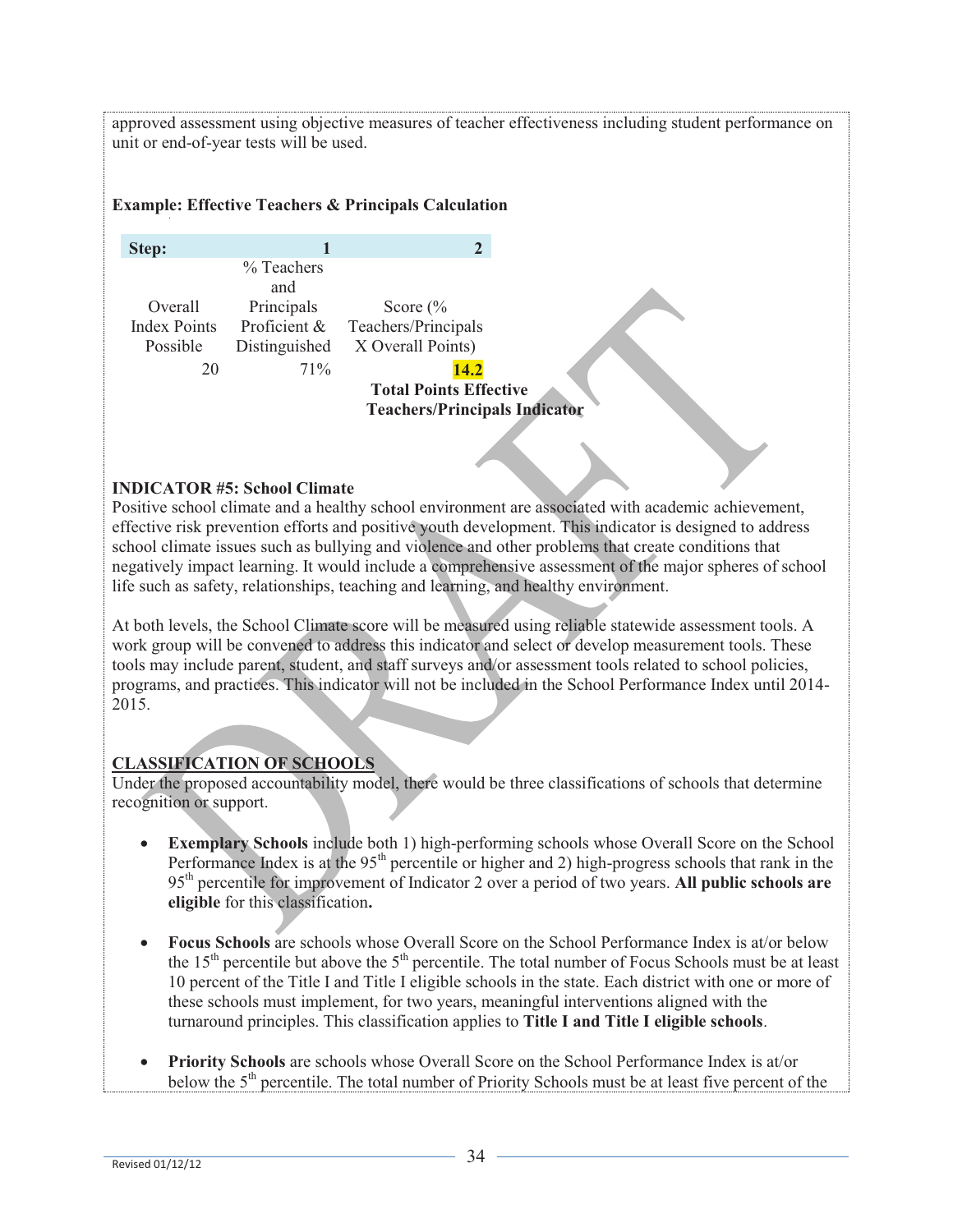Title I and Title I eligible schools in the state. Each district with one or more of these schools must implement, for three years, meaningful interventions aligned with the turnaround principles. This classification applies to **Title I and Title I eligible schools**.

#### **Recognition and Support**

Exemplary schools will receive special recognition through a statewide branding effort designed to draw attention to their outstanding performance and/or growth. The SD DOE would develop a special seal or logo for Exemplary schools to display on school materials (letters, newsletters, websites, etc.) and onsite in their buildings (stickers on door entrances, banners, outdoor signage, etc.) Schools earning Exemplary status also would receive congratulatory letters from the governor and/or the state secretary of education, and the schools would be highlighted on the SD DOE's website and in its monthly newsletter to school administrators. The SD DOE would arrange for the superintendents of each Exemplary district to be recognized one day during the annual legislative session.

Each year, when Exemplary schools are determined, the department would engage media statewide in the recognition process. Depending on staff time and resources, these efforts might include the following: press conference with governor and/or secretary of education announcing the Exemplary schools, statewide media release, public service announcements tailored to local outlets, and use of social media. The governor and/or secretary may visit several of the schools as time allows. Finally, the SD DOE would pursue a media partner to leverage resources to extend the impact and reach of recognition efforts.

Priority Schools will receive targeted, state- and district-level support to include, among other things: participation in the Academy of Pace-Setting Districts©, utilization of Indistar® to develop a school transformation plan focused on rapid turnaround indicators, and a four-lens data analysis (student data, professional practices data, program & structures data, and family & community data) to strengthen the instructional program based on student needs.

Focus Schools will receive some state- and district-level support, including support for the IndiStar® analysis of effective practices.

2.A.ii Select the option that pertains to the SEA and provide the corresponding information, if any.

| <b>Option A</b>                                                                                                                                                                                                                          | <b>Option B</b>                                                                                                                                                                                                                                                |
|------------------------------------------------------------------------------------------------------------------------------------------------------------------------------------------------------------------------------------------|----------------------------------------------------------------------------------------------------------------------------------------------------------------------------------------------------------------------------------------------------------------|
| The SEA only includes student<br>achievement on reading/language arts and<br>mathematics assessments in its<br>differentiated recognition, accountability,<br>and support system and to identify reward,<br>priority, and focus schools. | If the SEA includes student achievement on<br>assessments in addition to reading/language<br>arts and mathematics in its differentiated<br>recognition, accountability, and support<br>system and to identify reward, priority, and<br>focus schools, it must: |
|                                                                                                                                                                                                                                          | a. provide the percentage of students in the<br>"all students" group that performed at<br>the proficient level on the State's most<br>recent administration of each assessment                                                                                 |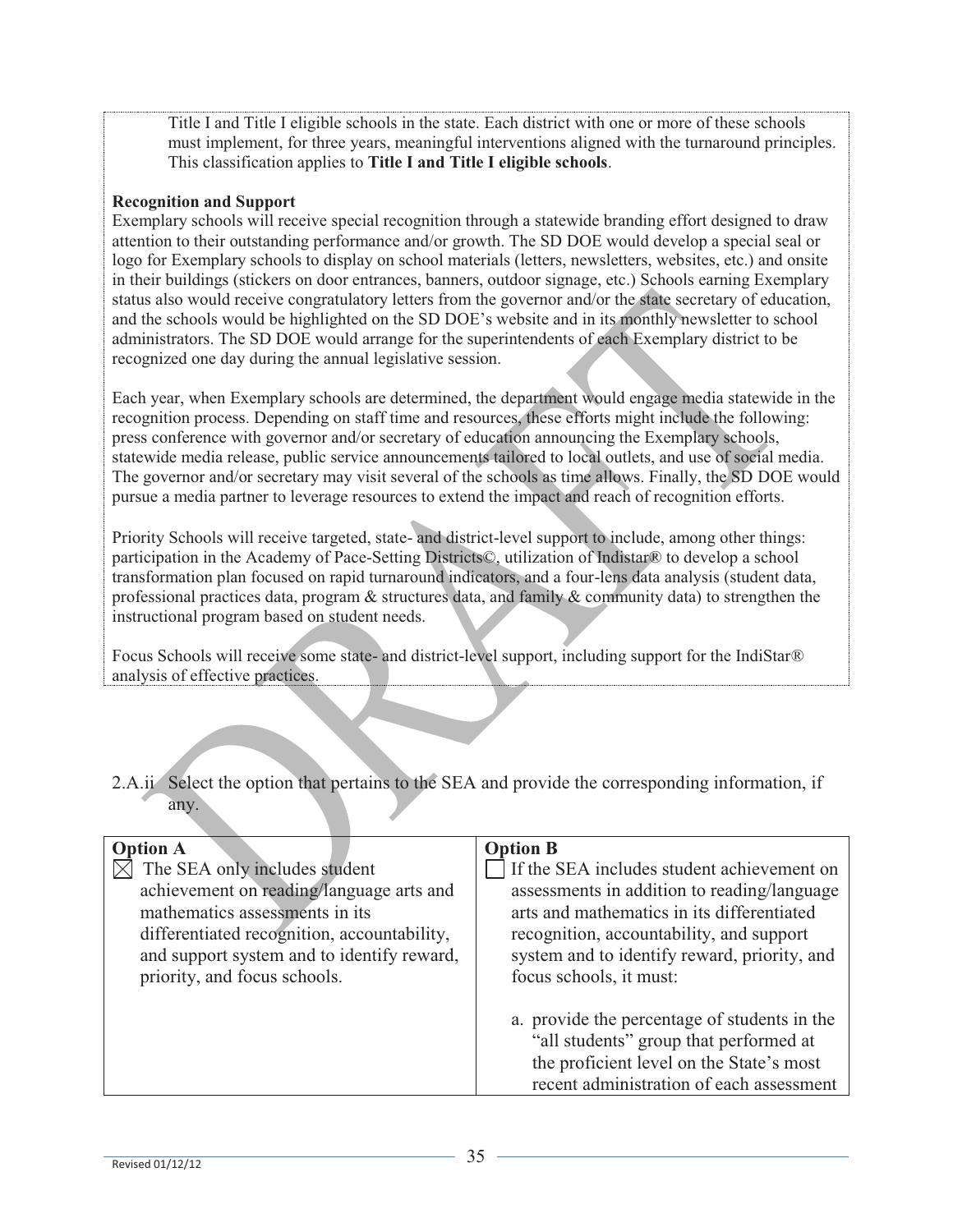| for all grades assessed; and                                                                                                                                                                                                  |
|-------------------------------------------------------------------------------------------------------------------------------------------------------------------------------------------------------------------------------|
| b. include an explanation of how the<br>included assessments will be weighted in<br>a manner that will result in holding<br>schools accountable for ensuring all<br>students achieve college- and career-<br>ready standards. |

# **2.B SET AMBITIOUS BUT ACHIEVABLE ANNUAL MEASURABLE OBJECTIVES**

Select the method the SEA will use to set new ambitious but achievable annual measurable objectives (AMOs) in at least reading/language arts and mathematics for the State and all LEAs, schools, and subgroups that provide meaningful goals and are used to guide support and improvement efforts. If the SEA sets AMOs that differ by LEA, school, or subgroup, the AMOs for LEAs, schools, or subgroups that are further behind must require greater rates of annual progress.

| <b>Option A</b>                | <b>Option B</b>                      | <b>Option C</b>                         |
|--------------------------------|--------------------------------------|-----------------------------------------|
| Set AMOs in annual equal       | Set AMOs that increase in            | Use another method that is<br>$\bowtie$ |
| increments toward a goal       | annual equal increments              | educationally sound and                 |
| of reducing by half the        | and result in 100 percent of         | results in ambitious but                |
| percentage of students in      | students achieving                   | achievable AMOs for all                 |
| the "all students" group       | proficiency no later than            | LEAs, schools, and                      |
| and in each subgroup who       | the end of the $2019 - 2020$         | subgroups.                              |
| are not proficient within      | school year. The SEA                 |                                         |
| six years. The SEA must        | must use the average                 | <i>i.</i> Provide the new AMOs          |
| use current proficiency        | statewide proficiency                | and an explanation of                   |
| rates based on assessments     | based on assessments                 | the method used to set                  |
| administered in the 2010-      | administered in the 2010-            | these AMOs.                             |
| 2011 school year as the        | 2011 school year as the              | ii. Provide an                          |
| starting point for setting its | starting point for setting its       | educationally sound                     |
| AMO <sub>s</sub> .             | AMO <sub>s</sub> .                   | rationale for the pattern               |
|                                |                                      | of academic progress                    |
| i. Provide the new $AMOs$      | Provide the new AMOs<br>$\mathbf{i}$ | reflected in the new                    |
| and an explanation of          | and an explanation of                | AMO <sub>s</sub> in the text box        |
| the method used to set         | the method used to set               | below.                                  |
| these AMOs.                    | these AMOs.                          | iii.<br>Provide a link to the           |
|                                |                                      | State's report card or                  |
|                                |                                      | attach a copy of the                    |
|                                |                                      | average statewide                       |
|                                |                                      | proficiency based on                    |
|                                |                                      | assessments                             |
|                                |                                      | administered in the                     |
|                                |                                      |                                         |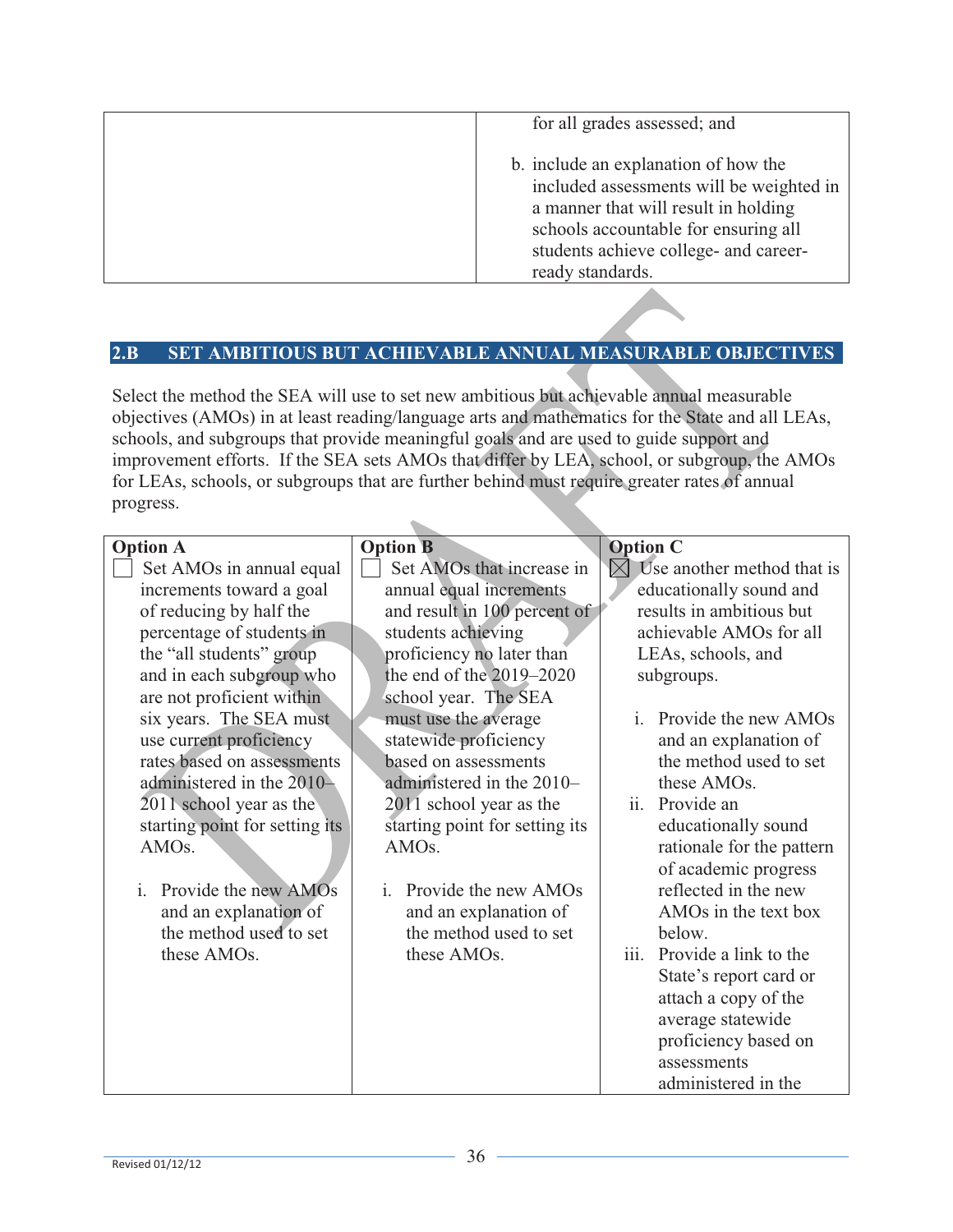|  | $2010 \square 2011$ school year |
|--|---------------------------------|
|  | in reading/language arts        |
|  | and mathematics for the         |
|  | "all students" group and        |
|  | all subgroups.                  |
|  | (Attachment 8)                  |

The new South Dakota accountability model is built upon the continuous improvement model which by definition improves education continually and forever by improving the quality of student achievement. This continuous improvement model allows South Dakota to set realistic, statisticallybased goals that push schools to constantly improve.

## **Method**

South Dakota's proposed next-generation accountability model takes a thoughtful, balanced approach to defining the indicators of a strong education system. Rather than focusing on student proficiency on a single assessment, it encompasses multiple indicators, including student growth, that are critical pieces in preparing students for the rigors and challenges of the  $21<sup>st</sup>$  century world.

The proposed model will continue to hold schools accountable for student proficiency and closing achievement gaps through continued annual public reporting of disaggregated student outcomes in English language arts and mathematics. However, this more robust model reaches beyond the once-ayear summative assessment, to offer a more credible and meaningful model. The expectation is that the model will be used to inform school administrators, teachers and the public as to how schools *and* individual students are progressing. And with its emphasis on continuous improvement, it sets a high bar for ongoing reflection and goal setting.

The proposed next-generation accountability model is based on five key indicators:

- 1) Student Achievement
- 2) Academic Growth
- 3) College & Career Readiness (High School) OR Attendance (Elementary and Middle School)
- 4) Effective Teachers and Principals
- 5) School Climate

# **AMO Targets and Goals**

Under the proposed model, each school has its own unique AMO goal, with yearly progress defined as meeting the annual targets toward that goal.

AMO goals and targets are set as follows:

- In the first year of each five-year cycle and for each level (elementary/middle school and high school), an Overall Score on the School Performance Index is calculated for each public school and ranked.
- Schools are placed in 5 groups based on the ranking:
	- $\circ$  Group 1 schools are performing at or above the 90<sup>th</sup> percentile
	- $\circ$  Group 2 schools are performing at or above the 70<sup>th</sup> but below the 90<sup>th</sup> percentile
	- $\circ$  Group 3 schools are performing at or above the 50<sup>th</sup> but below 70<sup>th</sup> percentile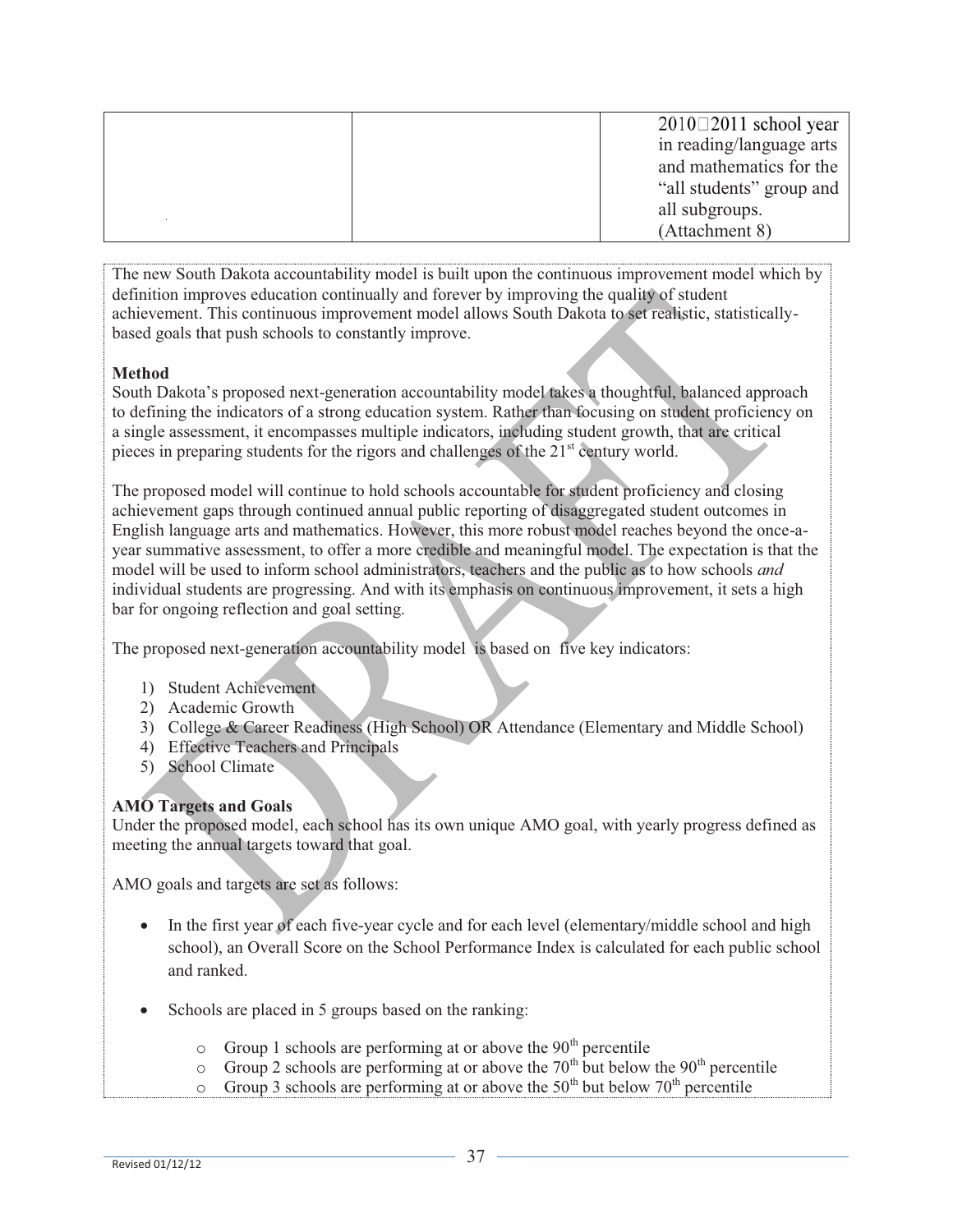- $\circ$  Group 4 schools are performing at or above the 30<sup>th</sup> but below 50<sup>th</sup> percentile
- $\circ$  Group 5 schools are performing below the 30<sup>th</sup> percentile
- For Schools in Groups 2 through 5 (schools falling below the  $90<sup>th</sup>$  percentile) the annual AMO targets are set in equal increments for each year until the end of the five-year cycle – with an ultimate goal of moving to the next highest group.
- Schools in Group 1 (at or above the  $90<sup>th</sup>$  percentile) are expected to maintain a score above the cut score set in Year 1 for the duration of the five-year cycle.
- Example:
	- o The range of all schools' scores in Year 1 of a five-year cycle ranged between 78.17 points and 12.08 points.
	- o Based on all the schools' scores, the following scores are determined to be the transition points for each Group based on the percentiles

| Group                                      | <b>AMO</b><br>Goal in 4<br>years | Year I<br><b>Percentile</b> |  |  |  |  |
|--------------------------------------------|----------------------------------|-----------------------------|--|--|--|--|
| Group 1                                    | $**$                             | **                          |  |  |  |  |
| Group 2                                    | 72.88                            | 90th                        |  |  |  |  |
| Group 3                                    | 68.65                            | 70th                        |  |  |  |  |
| Group 4                                    | 64.4                             | 50th                        |  |  |  |  |
| Group 5                                    | 58.47                            | 30th                        |  |  |  |  |
| ** Group 1 is expected to maintain a score |                                  |                             |  |  |  |  |

above the  $90<sup>th</sup>$  percentile score set in Year 1

o Each school's Year 1 base score establishes their Group placement. Based on that placement, the AMO for the five year period for that school is set. The school's current score is subtracted from the five-year AMO Goal to determine the expected growth over the next four years. This expected growth is then divided by four years to calculate the Expected Annual Growth. The Expected Annual Growth is then added to the Year 1 score to establish the AMO target for Year 2. The Year  $3 - 5$  AMOs are ascertained by adding the Expected Annual Growth to each year.

|          | Year<br><b>Score</b><br><b>Base</b><br>Year) | Group   | Goal<br>in 4<br>Years | Goal<br>minus<br>Year 1<br><b>Score</b> | <b>Expected</b><br>Annual<br>Growth | Year 2<br><b>AMO</b> | <b>Year 3</b><br><b>AMO</b> | Year 4<br><b>AMO</b> | Year 5<br>$AMO***$ |
|----------|----------------------------------------------|---------|-----------------------|-----------------------------------------|-------------------------------------|----------------------|-----------------------------|----------------------|--------------------|
| School A | 74.94                                        | Group 1 | **                    | **                                      | **                                  | **                   | $***$                       | **                   | **                 |
| School B | 71.77                                        | Group 2 | 72.88                 | 1.11                                    | 0.28                                | 72.05                | 72.33                       | 72.61                | 72.88              |
| School C | 66.78                                        | Group 3 | 68.65                 | 1.87                                    | 0.47                                | 67.25                | 67.72                       | 68.19                | 68.65              |
| School D | 61.58                                        | Group 4 | 64.40                 | 2.82                                    | 0.71                                | 62.29                | 63.00                       | 63.71                | 64.40              |
| School E | 53.08                                        | Group 5 | 58.47                 | 5.39                                    | 1.35                                | 54.43                | 55.78                       | 57.13                | 58.47              |

\*\* School A is in Group 1 so is expected to maintain a score above the  $90<sup>th</sup>$  percentile score set in Year 1 \*\*\* Slight difference due to rounding. All numbers are rounded to the nearest hundredth

The proposed Accountability Model is a product assembled by the South Dakota Department of Education. This model is intended to be legitimate and fair; useful to educators and administrators;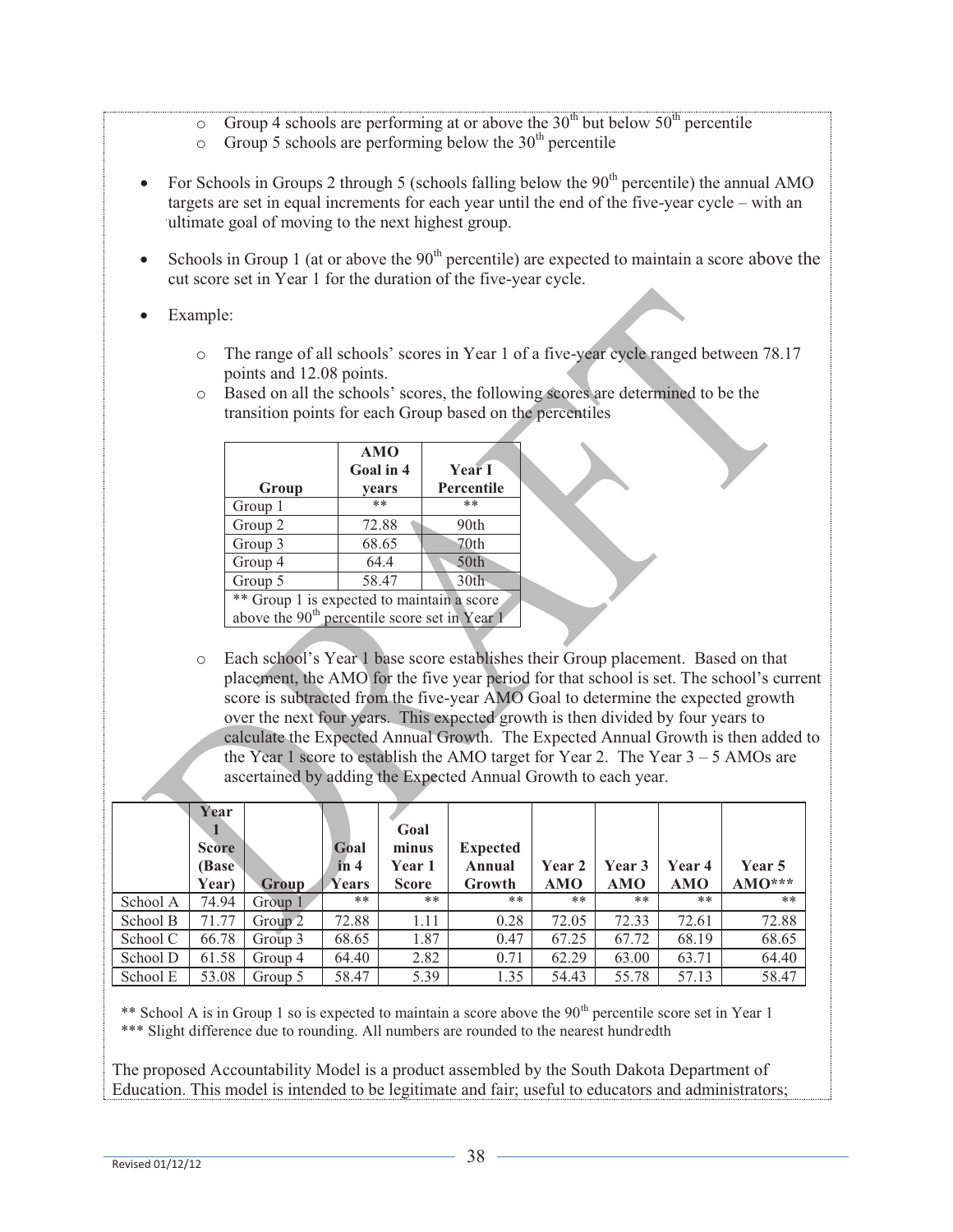easily understood by the public; and, most importantly, one that promotes **continuous** improvement for individual students, as well as for schools.

# **2.C REWARD SCHOOLS**

2.C.i Describe the SEA's methodology for identifying highest-performing and high-progress schools as reward schools.

## **All public schools will be eligible.**

South Dakota will recognize schools whose students achieve at very high levels and schools that make significant progress in closing the achievement gap. By recognizing outstanding performance and high growth, SD DOE sets a standard of excellence for all schools striving for the highest level of achievement.

South Dakota public schools are eligible for recognition in one of two categories:

*Exemplary High Performing Schools*: Schools that score at or above the 95<sup>th</sup> percentile are rank ordered among the state's top 5% performing schools as measured in the School's Performance Index (SPI)

**Exemplary High Progress Schools:** The Academic Growth Indicator of the School Performance Index will be used to measure progress over a two- year period. The difference between the scores for each year will be rank ordered from highest to lowest with the top 5% designated as the high progress schools. This model will be applied to elementary and middle schools in 2014-15 and for the high schools in 2015-16.

These categories rely on the School Performance Index, a 100-point index designed to measure a school's overall performance. Under this model, a numeric value is assigned to each of the five indicators on the Index. These values are added to create a final Overall Score.

Two distinct Performance Indexes are utilized:

1) one for High School accountability, and

2) one for Elementary and Middle School accountability.

# **School Performance Index**

INDEX & INDICATORS: High Schools

At the High School level, the School Performance Index encompasses the following key indicators:

| $2012 - 13 & 2013 - 14$ | $2012 - 13 & 2013 - 14$ | 2012-13 & 2013-14  | $2012 - 13 & 2013 - 14$ | $2012 - 13 & 2013 - 14$ |
|-------------------------|-------------------------|--------------------|-------------------------|-------------------------|
| Points: 50              | Points: 0               | Points: 50         | Points: 0               | Points: 0               |
| 2014-15 Points: 25      | 2014-15 Points: 25      | 2014-15 Points: 20 | 2014-15 Points: 20      | 2014-15 Points: 10      |
| Indicator $\#1$ :       | Indicator#2:            | Indicator $\#3$ :  | Indicator $#4$ :        | Indicator $#5$ :        |
| <b>Student</b>          | Academic                | College & Career   | Effective               | <b>School Climate</b>   |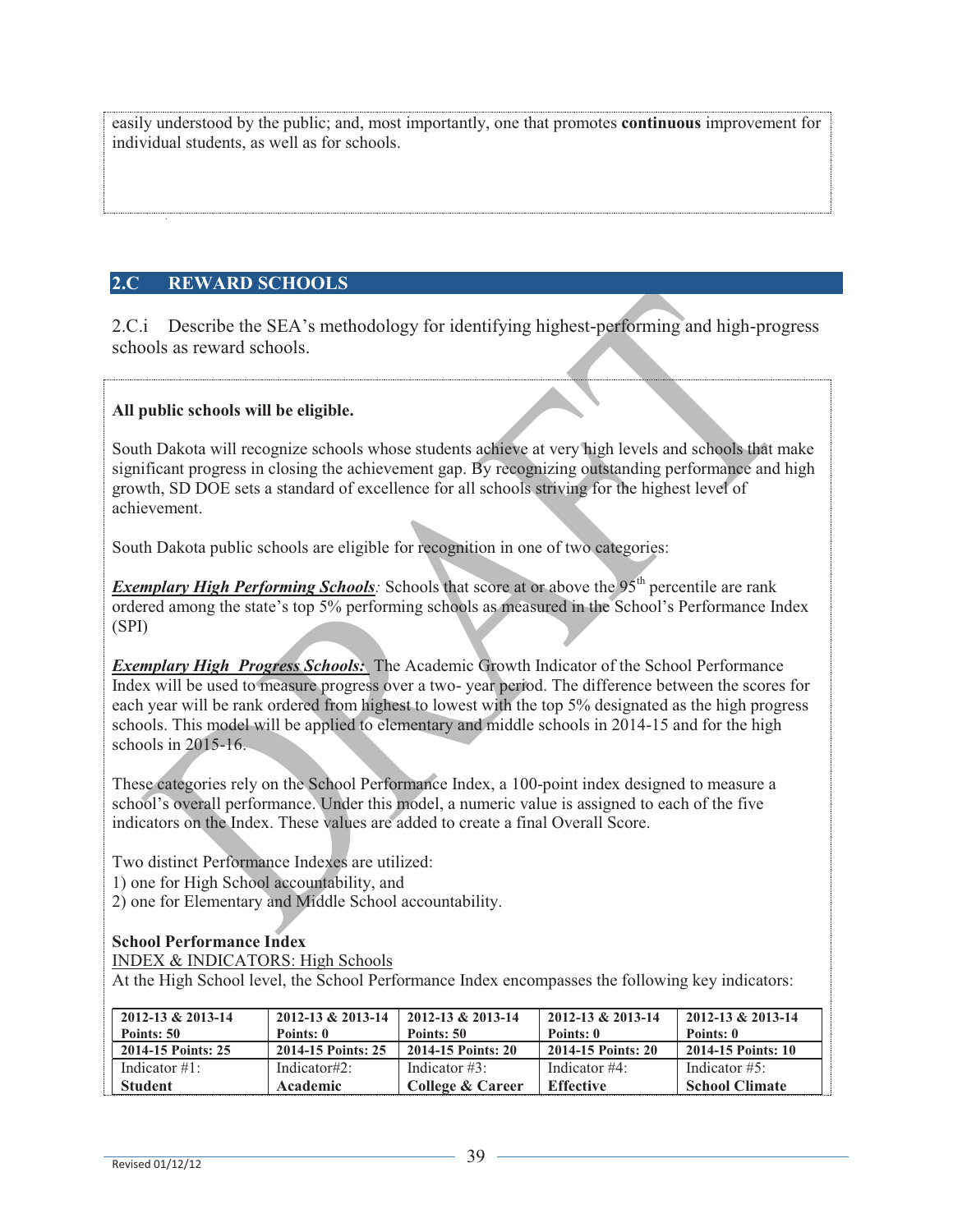| <b>Achievement</b>      | -Value added        | Ready              | <b>Teachers &amp;</b> |                    |
|-------------------------|---------------------|--------------------|-----------------------|--------------------|
|                         | (linear regression) |                    | <b>Principals</b>     | --measurement tool |
| --Percent proficient or | model based on      | -- Completer rate  |                       | needs to be        |
| higher in English       | student growth $-$  | -- Percent of      | --Aggregate           | determined         |
| language arts and       | factoring for       | students pursuing  | number of teachers    |                    |
| mathematics in grade    | certain variables   | postsecondary 16   | in each of four       |                    |
| 11 on state             |                     | months after       | categories:           |                    |
| assessment              |                     | graduation         | Unsatisfactory,       |                    |
|                         |                     | --Percent of ACT   | Basic, Proficient,    |                    |
| Calculation includes:   |                     | student scores     | Distinguished         |                    |
| --Gap Group score       |                     | whose math sub-    |                       |                    |
| --Non-Gap Group         |                     | score is 20 or     |                       |                    |
| score                   |                     | higher             |                       |                    |
| --Unduplicated count    |                     | --Percent of ACT   |                       |                    |
|                         |                     | student scores     |                       |                    |
| (calculated upon the %  |                     | whose English sub- |                       |                    |
| of gap and non-gap      |                     | score is 18 or     |                       |                    |
| students in the school  |                     | higher             |                       |                    |
| population)             |                     |                    |                       |                    |
| Implemented in          | Implemented in      | Implemented in     | Implemented in        | Implemented in     |
| 2012-13                 | 2014-15             | 2012-13            | $2014 - 15$           | $2014 - 15$        |

# INDEX & INDICATORS: Elementary & Middle Schools

At the Elementary and Middle School levels, the School Performance Index will include encompass the following key indicators:

| 2012-13 & 2013-14       | 2012-13 & 2013-14   | 2012-13 & 2013-14  | 2012-13 & 2013-14     | 2012-13 & 2013-14     |
|-------------------------|---------------------|--------------------|-----------------------|-----------------------|
| Points: 40              | Points: 40          | Points: 20         | Points: 0             | Points: 0             |
| 2014-15 Points: 25      | 2014-15 Points: 25  | 2014-15 Points: 20 | 2014-15 Points: 20    | 2014-15 Points: 10    |
| Indicator $#1$ :        | Indicator#2:        | Indicator #3:      | Indicator #4:         | Indicator $#5$ :      |
| <b>Student</b>          | Academic            | <b>Attendance</b>  | <b>Effective</b>      | <b>School Climate</b> |
| Achievement             | <b>Growth</b>       |                    | <b>Teachers &amp;</b> |                       |
|                         |                     |                    | <b>Principals</b>     | --measurement tool    |
| --Percent proficient or | --Value added       |                    |                       | needs to be           |
| higher in English       | (linear regression) |                    | --Aggregate           | determined            |
| language arts and       | model based on      |                    | number of teachers    |                       |
| mathematics in          | student growth $-$  |                    | in each of four       |                       |
| grades 3-8 on state     | factoring for       |                    | categories:           |                       |
| assessment              | certain variables   |                    | Unsatisfactory,       |                       |
|                         |                     |                    | Basic, Proficient,    |                       |
| Calculation includes:   |                     |                    | Distinguished         |                       |
| --Gap Group score       |                     |                    |                       |                       |
| --Non-Gap Group         |                     |                    |                       |                       |
| score                   |                     |                    |                       |                       |
| --Unduplicated count    |                     |                    |                       |                       |
| (calculated upon the %  |                     |                    |                       |                       |
| of gap and non-gap      |                     |                    |                       |                       |
| students in the school  |                     |                    |                       |                       |
| population)             |                     |                    |                       |                       |
| Implemented in          | Implemented in      | Implemented in     | Implemented in        | Implemented in        |
| 2012-13                 | 2012-13             | 2012-13            | 2014-15               | 2014-15               |
|                         |                     |                    |                       |                       |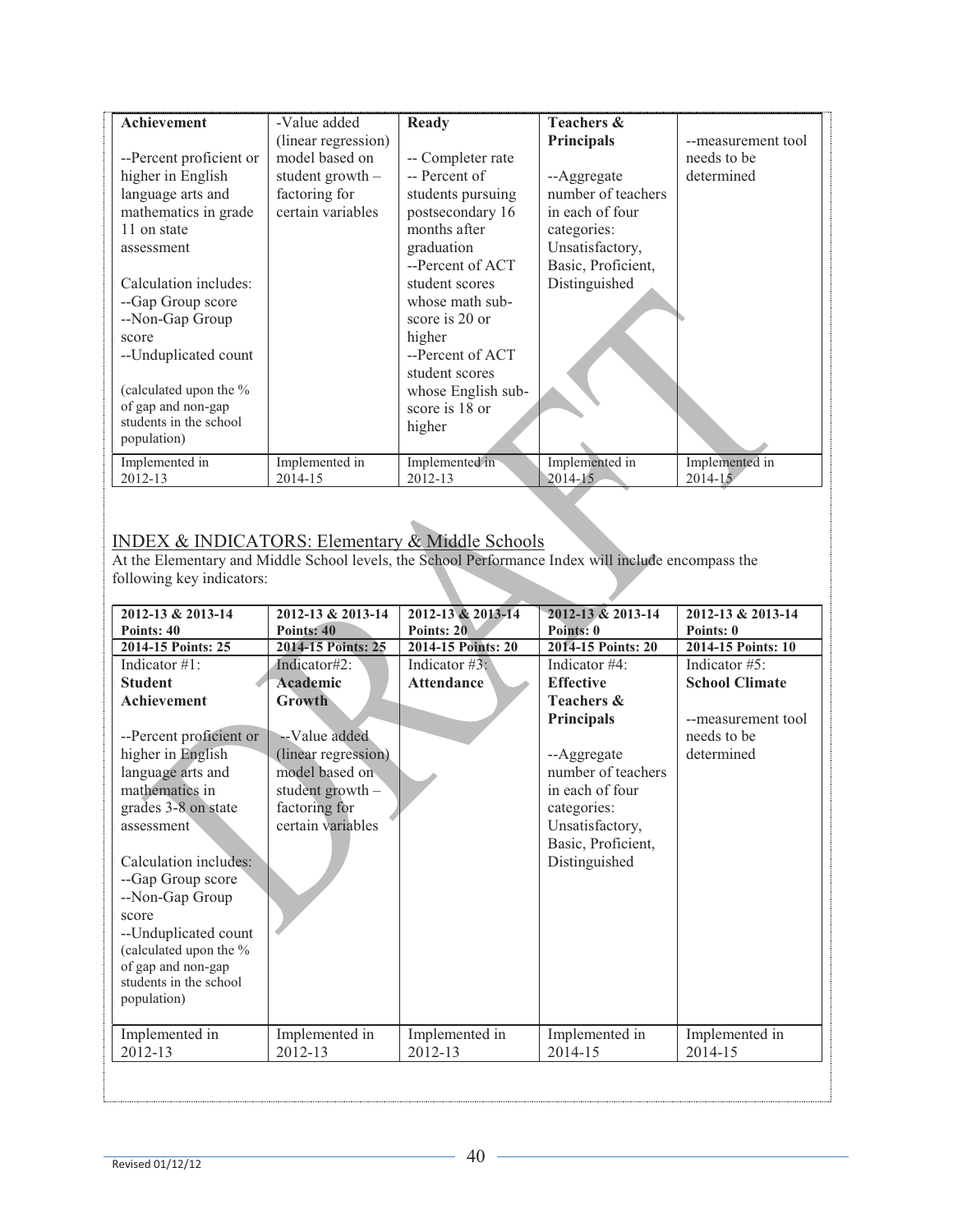- 2.C.ii Provide the SEA's list of reward schools in Table 2.
- 2.C.iii Describe how the SEA will publicly recognize and, if possible, reward highestperforming and high-progress schools.

Exemplary schools will receive special recognition through a statewide branding effort designed to draw attention to their outstanding performance and/or growth. The SD DOE would develop a special seal or logo for Exemplary schools to display on school materials (letters, newsletters, websites, etc.) and onsite in their buildings (stickers on door entrances, banners, outdoor signage, etc.) Schools earning Exemplary status also would receive congratulatory letters from the governor and/or the state secretary of education, and the schools would be highlighted on the SD DOE's website and in its monthly newsletter to school administrators. The SD DOE would arrange for the superintendents of each Exemplary district to be recognized one day during the annual legislative session.

Each year, when Exemplary schools are determined, the department would engage media statewide in the recognition process. Depending on staff time and resources, these efforts might include the following: press conference with governor and/or secretary of education announcing the Exemplary schools, statewide media release, public service announcements tailored to local outlets, and use of social media. The governor and/or secretary may visit several of the schools as time allows. Finally, the SD DOE would pursue a media partner to leverage resources to extend the impact and reach of recognition efforts.

## **2.D PRIORITY SCHOOLS**

2.D.i Describe the SEA's methodology for identifying a number of lowest-performing schools equal to at least five percent of the State's Title I schools as priority schools.

South Dakota developed its list of Priority Schools using the following procedure: For definition, a Priority School is a school that, based on the most recent data available in the South Dakota School Performance Index, has been identified as among the lowest-performing schools in the State. The total number of Priority Schools in South Dakota must be as least five percent of the Title I or Title I eligible schools in the state.

- A Priority School is a school whose Overall Score on the School Performance Index is at/or below the 5<sup>th</sup> percentile. The total number of Priority Schools must be at least five percent of the Title I and Title I eligible schools in the state. Each district with one or more of these schools must implement, for three years, meaningful interventions aligned with the turnaround principles. This designation applies to **Title I and Title I eligible schools**.
- A Priority School may also be a Tier I or Tier II school under the School Improvement Grant (SIG) program that is using the SIG funds to implement a school intervention model.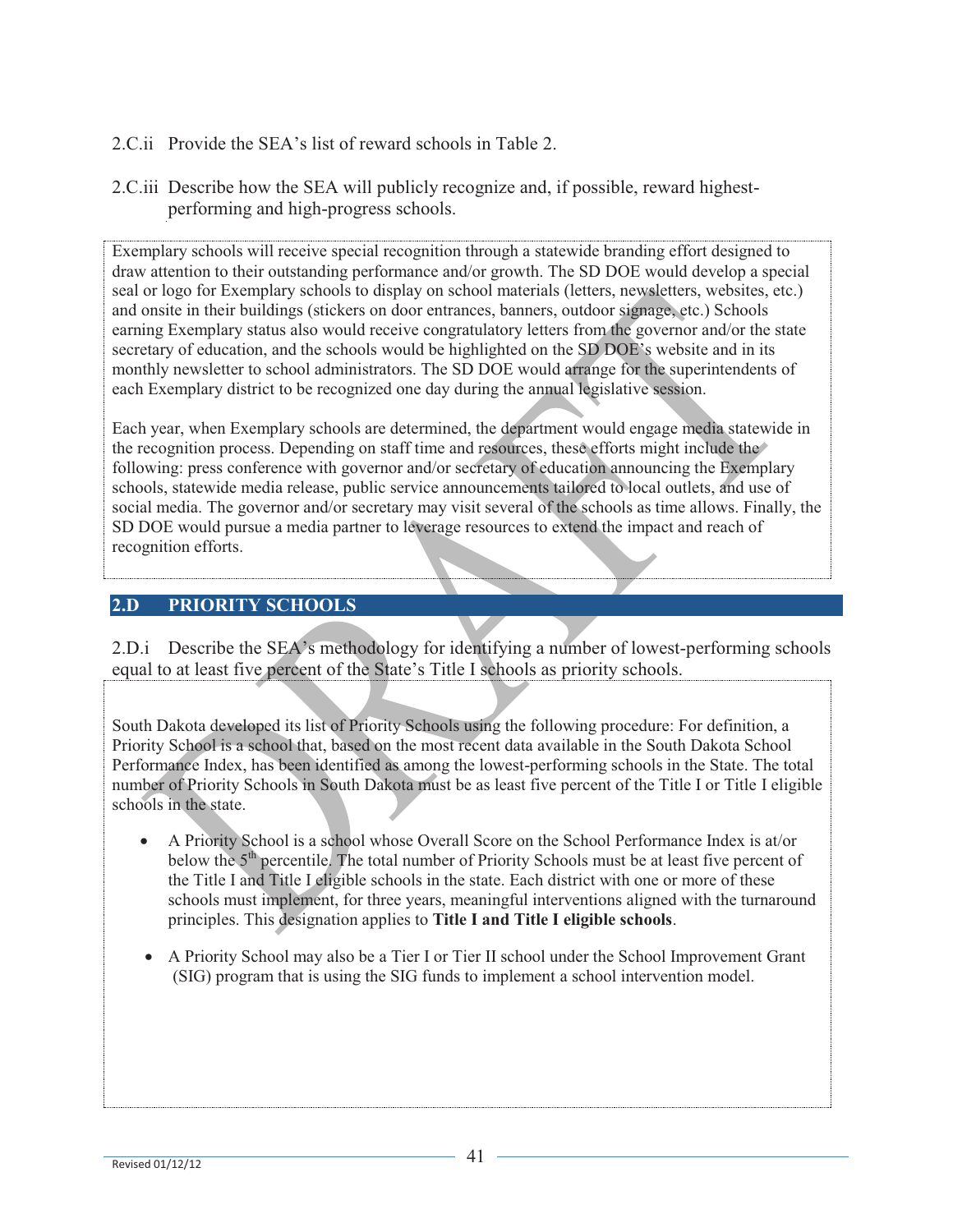## INDEX & INDICATORS: High Schools

At the High School level, the School Performance Index will include the following key indicators:

| <b>School Climate</b><br>Academic<br><b>College &amp; Career</b><br><b>Effective</b><br><b>Student</b><br>-Measurement tool<br><b>Achievement</b><br><b>Teachers &amp;</b><br>Growth<br>Ready<br>-- Completer rate<br>needs to be<br>--Percent proficient or<br><b>Principals</b><br>-- Percent of students<br>-Value added<br>determined<br>higher in English<br>-Aggregate<br>pursuing<br>number of teachers<br>language arts and<br>(linear regression)<br>postsecondary 16<br>model based on<br>mathematics in grade<br>in each of four<br>months after<br>11 on state<br>student growth $-$<br>categories:<br>graduation<br>factoring for<br>Unsatisfactory,<br>assessment<br>--Percent of ACT<br>certain variables<br>Basic, Proficient,<br>student scores whose.<br>Calculation includes:<br>Distinguished<br>math sub-score is 20<br>--Gap Group score<br>or higher<br>--Percent of ACT<br>--Non-Gap Group<br>student scores whose<br>score<br>English sub-score is<br>--Unduplicated count<br>18 or higher<br>(calculated upon the %<br>of gap and non-gap<br>students in the school<br>population)<br>Implemented in<br>Implemented in<br>Implemented in<br>Implemented in<br>Implemented in | 2012-13 & 2013-14<br>Points: 50<br>2014-15 Points: 25 | 2012-13 & 2013-14<br>Points: 0<br>2014-15 Points: 25 | 2012-13 & 2013-14<br>Points: 50<br>2014-15 Points: 20 | 2012-13 & 2013-14<br>Points: 0<br>2014-15 Points: 20 | 2012-13 & 2013-14<br>Points: 0<br>2014-15 Points: 10 |
|--------------------------------------------------------------------------------------------------------------------------------------------------------------------------------------------------------------------------------------------------------------------------------------------------------------------------------------------------------------------------------------------------------------------------------------------------------------------------------------------------------------------------------------------------------------------------------------------------------------------------------------------------------------------------------------------------------------------------------------------------------------------------------------------------------------------------------------------------------------------------------------------------------------------------------------------------------------------------------------------------------------------------------------------------------------------------------------------------------------------------------------------------------------------------------------------------------|-------------------------------------------------------|------------------------------------------------------|-------------------------------------------------------|------------------------------------------------------|------------------------------------------------------|
|                                                                                                                                                                                                                                                                                                                                                                                                                                                                                                                                                                                                                                                                                                                                                                                                                                                                                                                                                                                                                                                                                                                                                                                                        | Indicator $#1$ :                                      | Indicator#2:                                         | Indicator $\#3$ :                                     | Indicator #4:                                        | Indicator #5:                                        |
|                                                                                                                                                                                                                                                                                                                                                                                                                                                                                                                                                                                                                                                                                                                                                                                                                                                                                                                                                                                                                                                                                                                                                                                                        |                                                       |                                                      |                                                       |                                                      |                                                      |
|                                                                                                                                                                                                                                                                                                                                                                                                                                                                                                                                                                                                                                                                                                                                                                                                                                                                                                                                                                                                                                                                                                                                                                                                        | 2012-13                                               | 2014-15                                              | $2012 - 13$                                           | 2014-15                                              | 2014-15                                              |

#### INDEX & INDICATORS: Elementary & Middle Schools

At the Elementary and Middle School levels, the School Performance Index will include the following key indicators:

| 2012-13 & 2013-14       | 2012-13 & 2013-14   | 2012-13 & 2013-14  | 2012-13 & 2013-14     | 2012-13 & 2013-14     |
|-------------------------|---------------------|--------------------|-----------------------|-----------------------|
| Points: 40              | Points: 40          | Points: 20         | Points: 0             | Points: 0             |
| 2014-15 Points: 25      | 2014-15 Points: 25  | 2014-15 Points: 20 | 2014-15 Points: 20    | 2014-15 Points: 10    |
| Indicator $#1$ :        | Indicator#2:        | Indicator $#3$ :   | Indicator $#4$ :      | Indicator $#5$ :      |
| <b>Student</b>          | Academic            | Attêndance         | <b>Effective</b>      | <b>School Climate</b> |
| <b>Achievement</b>      | <b>Growth</b>       |                    | <b>Teachers &amp;</b> |                       |
|                         |                     |                    | <b>Principals</b>     | --Measurement tool    |
| --Percent proficient or | --Value added       |                    |                       | needs to be           |
| higher in English       | (linear regression) |                    | --Aggregate           | determined            |
| language arts and       | model based on      |                    | number of teachers    |                       |
| mathematics in          | student growth $-$  |                    | in each of four       |                       |
| grades 3-8 on state     | factoring for       |                    | categories:           |                       |
| assessment              | certain variables   |                    | Unsatisfactory,       |                       |
|                         |                     |                    | Basic, Proficient,    |                       |
| Calculation includes:   |                     |                    | Distinguished         |                       |
| --Gap Group score       |                     |                    |                       |                       |
| --Non-Gap Group         |                     |                    |                       |                       |
| score                   |                     |                    |                       |                       |
| --Unduplicated count    |                     |                    |                       |                       |
| (calculated upon the %  |                     |                    |                       |                       |
| of gap and non-gap      |                     |                    |                       |                       |
| students in the school  |                     |                    |                       |                       |
| population)             |                     |                    |                       |                       |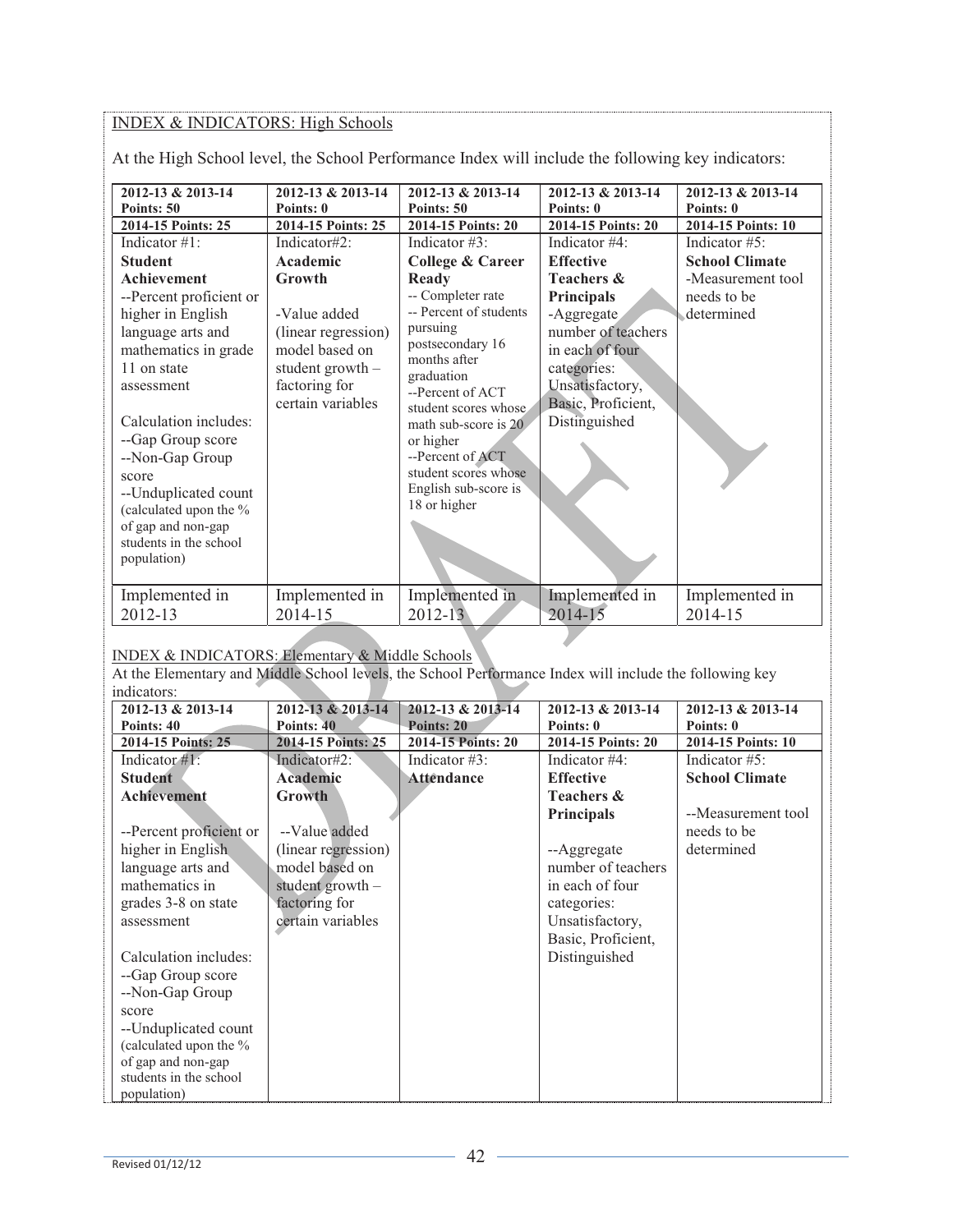| ----------------------------                   |                                               |                                                                  |                                   |                          |
|------------------------------------------------|-----------------------------------------------|------------------------------------------------------------------|-----------------------------------|--------------------------|
| . .<br>1n<br>lemented                          | $\cdot$<br>111<br>1122<br>uemer:<br>ntec<br>ш | . .<br>111<br>lmr<br>Jemer<br>er.<br>-                           | Im <sup>r</sup><br>1n<br>lemented | 1n<br>.<br>.ntec<br>emen |
| 201<br>$\sim$<br>$\overline{\phantom{0}}$<br>. | 20<br>$\overline{\phantom{0}}$<br><br>-       | ◠<br>ZV.<br>$\overline{\phantom{0}}$<br>$\overline{\phantom{0}}$ | ∩∩<br><u>_</u>                    | $\cap$<br>-4             |

# 2.D.ii Provide the SEA's list of priority schools in Table 2.

2.D.iii Describe the meaningful interventions aligned with the turnaround principles that an LEA with priority schools will implement.

South Dakota will implement effective dramatic, systemic change in the lowest-performing schools by publicly identifying **"Priority Schools"** and ensuring that each LEA with one or more of these schools implements, for three years, meaningful interventions aligned with the turnaround principles in each of these schools.

#### **State Level Support**

The state will publicly identify Priority Schools by posting the list on the state's website.

The following is the state level support provided for the priority schools.

- Conduct a district and school level program audit
- Provide a School Support Staff member to each priority school to provide technical assistance, monitor implementation of improvement strategies, and to help with reporting requirements. **If significant progress is not made during year 1, intensity of support by the School Support Staff will increase in year 2 and they will work directly with school governance to help oversee the transformational process.**
- Support the implementation of Academy of Pace Setting Districts© for districts with identified schools

Academy of Pacesetting Districts© is designed to build the capacity of school districts to effectively assist schools to make fundamental changes in the ongoing practices of their classrooms and school administration. The Academy is based upon the firm belief that school improvement is best accomplished when directed by the people closest to the students, applying their own ingenuity to achieve the results desired for their students-students they know and care about. Placing this high level of confidence in the ability of school personnel to chart their own course also requires that the school team is given convenient access to tools, resources, and effective practice, provided within the framework of the Academy. Participation in the Academy of Pacesetting Districts© will elevate the level of school reform within the districts, and deepen their understanding of effective practice. The Academy's content framework wraps around four topical areas: 1. High Standards and Expectations, 2.Teaching and Learning, 3. Information for Decision Making, and 4. Rapid Improvement Support

The primary mission of the Academy is to help the SEA's, LEA's and schools educate children and help them reach their potential. Schools whose students are underperforming need to change what is going on within the school and within each classroom. The Academy is tasked with the job of structuring an experience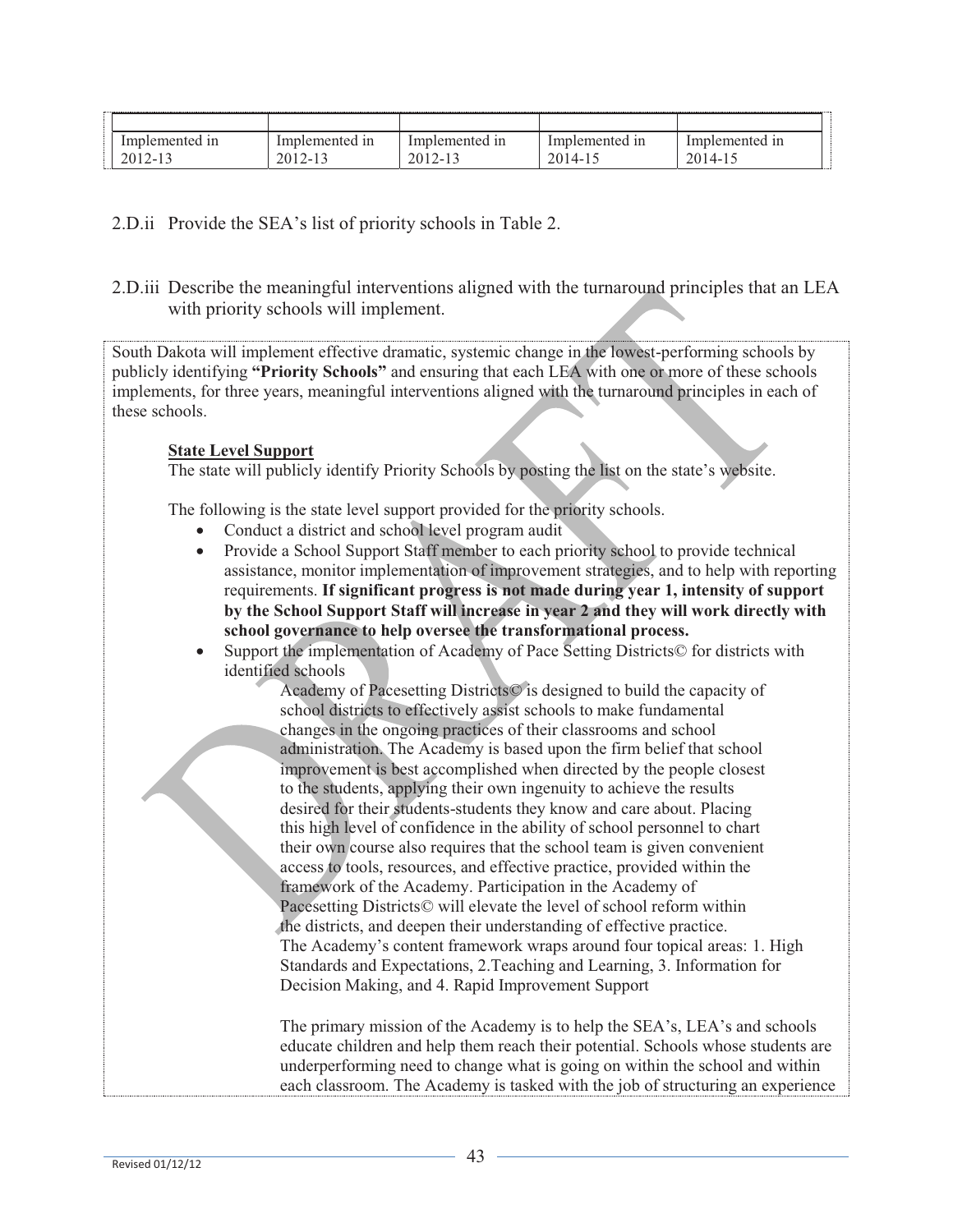and a set of events which are designed to increase the capacity of those working in school districts, to envision improving a set of district-level operations connected to what happens within schools. (CII,2011)

- Monitor quarterly the progress towards achieving improvement goals
- Support to schools in the Indistar<sup>®</sup> implementation

Indistar® is a web-based tool that guides a district or school team in charting its improvement and managing the continuous improvement process. This system is tailored for the purposes of each state, its districts and its schools. Indistar $\mathcal{R}$  is premised on the belief that district and school improvement is best accomplished when directed by the people closest to the students. While the State provides a framework for the process, each school team applies its own ingenuity to achieve the results it desires for its students-the students it knows and cares about.

Indistar® Rapid improvement is wrapped around indicators of effective practice which are based upon four foundational frames for school improvement: a. School Leadership and Decision Making, b. Curriculum, Assessment and Instructional Planning, c. Classroom Instruction, and Community and Parent Involvement (CII,2011))

• Implement the South Dakota Multi-Tiered System of Support (South Dakota RTI) The National Association of State Directors of Special Education (NASDSE, 2005) defines RTI as the practice of providing high-quality instruction and intervention based on a student's needs, changing instruction and/or goals through frequent monitoring of progress, and applying the student response data to important educational decisions. Although there is no universally accepted RTI model or approach, it is typically understood within the context of multiple tiers of intervention service delivery for students with difficulties. In other words, students who are identified as at-risk through universal screening have their progress monitored and receive increasingly intense, multitiered interventions, which may evaluate in eligibility for special education and related services.

RTI models currently in practice may vary across LEAs and states. However, they use a generally similar structure with some common components. According to NASDSE (2005), three essential components of RTI are as follows:

Multi-tiered intervention service delivery Integrated data collection/assessment system Data-based decisions based on a problem-solving model

To fully incorporate RTI, school districts must assess their readiness and capacity to adopt and implement RTI practices for all academic areas and classroom management. School districts then develop a plan for implementing RTI that should include building capacity. An RTI plan is expected to take several years to fully implement, thus districts and schools are encouraged to start small before moving to a district-wide approach. This is due to the considerable amount of professional development that needs to be provided in the beginning stages of establishing RTI systems to build capacity. It will be equally important for all staff to receive on-going professional development support after an RTI system has been put into place.

- Responsible for overseeing the use of Federal Title funds being used toward program implementation and school improvement which would include allocating 1003(a) funds
- May appoint a technical advisor to oversee the affairs of the school if the school is not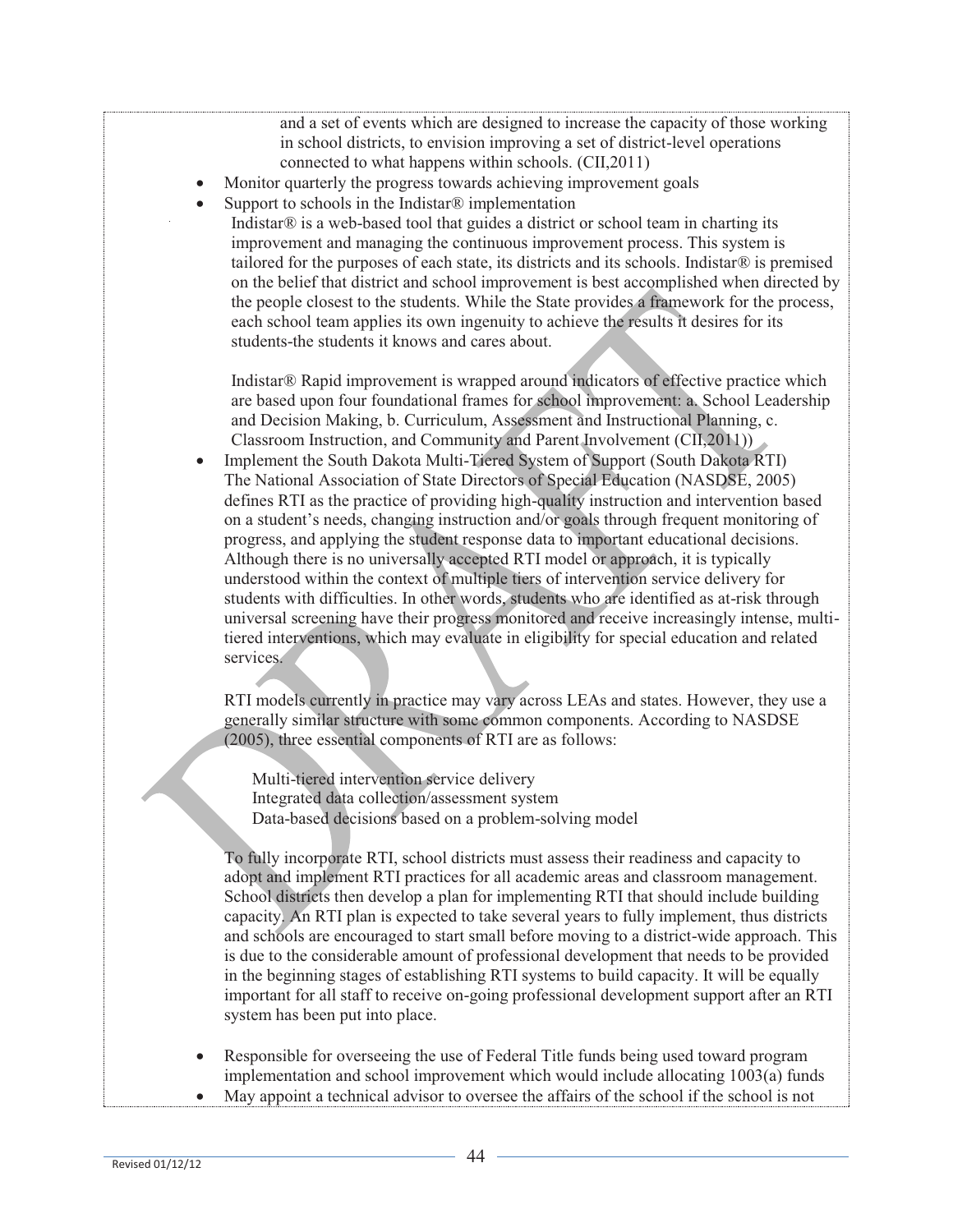#### showing significant progress

#### **District Level Support**

- Participate in the Academy of Pace Setting Districts© to develop a system of support of its schools
- Review the performance of the current school principal and either replace the principal if such a change is necessary or demonstrate to the SEA that the current principal has a track record in improving achievement and has the ability to lead the turnaround effort (principal evaluation)
- Provide the principal with operational flexibility in the areas of scheduling, staff, curriculum and budget
- Provide adequate resources (human, physical, and fiscal) to assist in the implementation and achievement of school program goals
- Provide professional development opportunities specific to prioritized needs as identified in the comprehensive needs assessment
- Inform the district's board of education and the public on the school's progress towards achieving adequate progress and student achievement
- Implement the South Dakota Multi-Tiered System of Support (South Dakota RTI) The National Association of State Directors of Special Education (NASDSE, 2005) defines RTI as the practice of providing high-quality instruction and intervention based on a student's needs, changing instruction and/or goals through frequent monitoring of progress, and applying the student response data to important educational decisions. Although there is no universally accepted RTI model or approach, it is typically understood within the context of multiple tiers of intervention service delivery for students with difficulties. In other words, students who are identified as at-risk through universal screening have their progress monitored and receive increasingly intense, multitiered interventions, which may evaluate in eligibility for special education and related services.

RTI models currently in practice may vary across LEAs and states. However, they use a generally similar structure with some common components. According to NASDSE (2005), three essential components of RTI are as follows:

Multi-tiered intervention service delivery Integrated data collection/assessment system Data-based decisions based on a problem-solving model

To fully incorporate RTI, school districts must assess their readiness and capacity to adopt and implement RTI practices for all academic areas and classroom management. School districts then develop a plan for implementing RTI that should include building capacity. An RTI plan is expected to take several years to fully implement, thus districts and schools are encouraged to start small before moving to a district-wide approach. This is due to the considerable amount of professional development that needs to be provided in the beginning stages of establishing RTI systems to build capacity. It will be equally important for all staff to receive on-going professional development support after an RTI system has been put into place.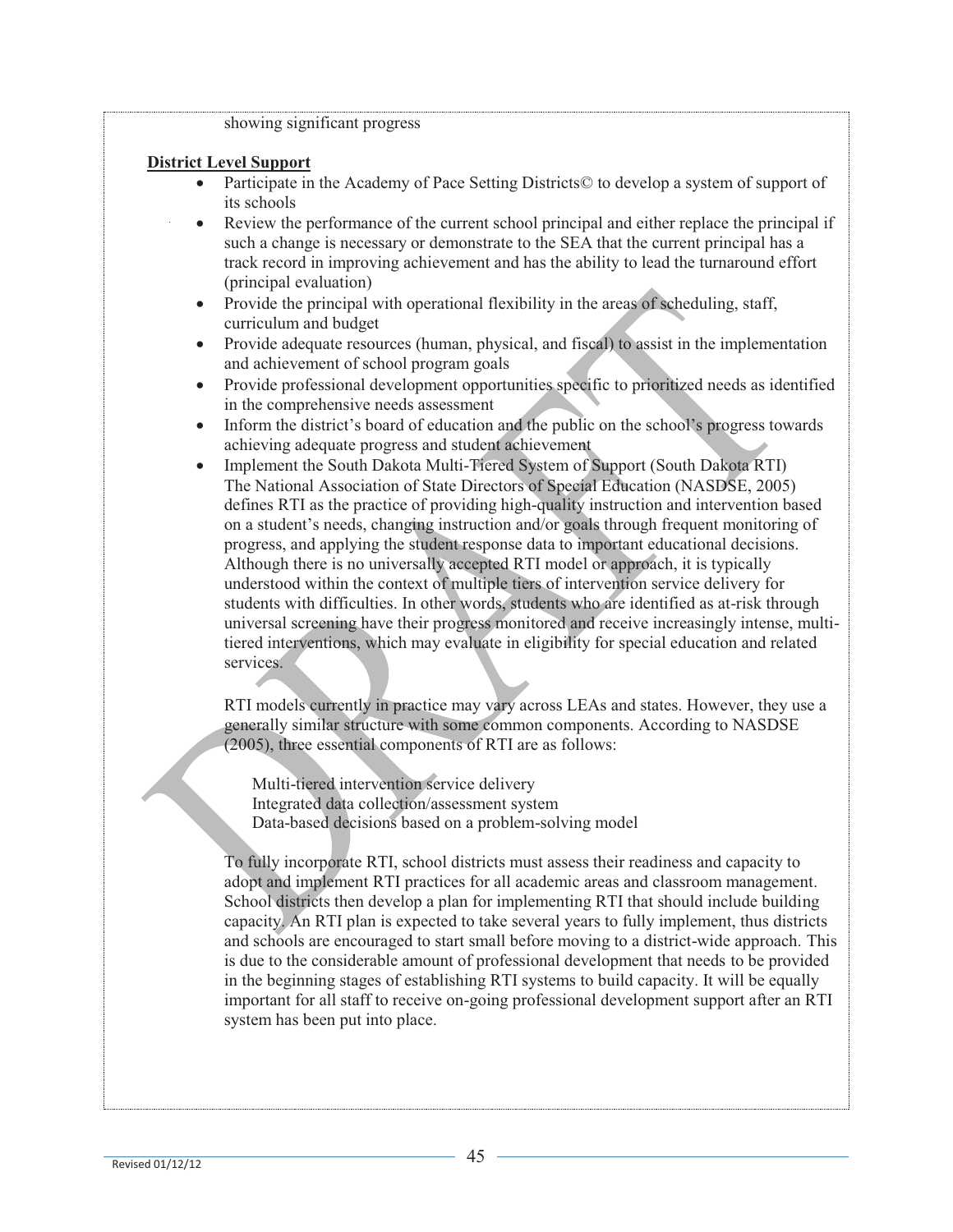#### **School Level Support**

- Utilize **Indistar®** to develop a school transformation plan for implementing the rapid turnaround indicators for continuous improvement
- Conduct an annual data analysis through the four lenses to strengthen the school's instructional program based on student needs, and design professional development which reflects those needs
- Ensure that the instructional program is research-based, rigorous, and aligned with the Common Core state standards
- Redesign the school day, week or year to include additional time for student learning and teacher collaboration.

Priority schools will need to significantly increase the learning time for their students (minimum of 300 hours) per school year. Districts may choose to either: 1.Transform school day schedule 2. Extend the school day, or 3. Alter the school year structure.

 Ensure through the teacher evaluation process that teachers are effective and able to improve instruction

Based on the teacher evaluation process, the principals will: 1) Review the quality of all staff and retain only those who are determined to be effective and have the ability to be successful in the turnaround effort; 2) Prevent ineffective teachers from transferring to these priority schools; and 3) Provide job-embedded, ongoing professional development informed by the teacher evaluation and support systems and tied to teacher and student needs.

- Provide opportunities for parent and community involvement in the decision making process regarding curriculum, assessment, reporting, and school environment
- Implement the South Dakota Multi-Tiered System of Support (South Dakota RTI) The National Association of State Directors of Special Education (NASDSE, 2005) defines RTI as the practice of providing high-quality instruction and intervention based on a student's needs, changing instruction and/or goals through frequent monitoring of progress, and applying the student response data to important educational decisions. Although there is no universally accepted RTI model or approach, it is typically understood within the context of multiple tiers of intervention service delivery for students with difficulties. In other words, students who are identified as at-risk through universal screening have their progress monitored and receive increasingly intense, multitiered interventions, which may evaluate in eligibility for special education and related services.

RTI models currently in practice may vary across LEAs and states. However, they use a generally similar structure with some common components. According to NASDSE (2005), three essential components of RTI are as follows:

Multi-tiered intervention service delivery Integrated data collection/assessment system Data-based decisions based on a problem-solving model

To fully incorporate RTI, school districts must assess their readiness and capacity to adopt and implement RTI practices for all academic areas and classroom management. School districts then develop a plan for implementing RTI that should include building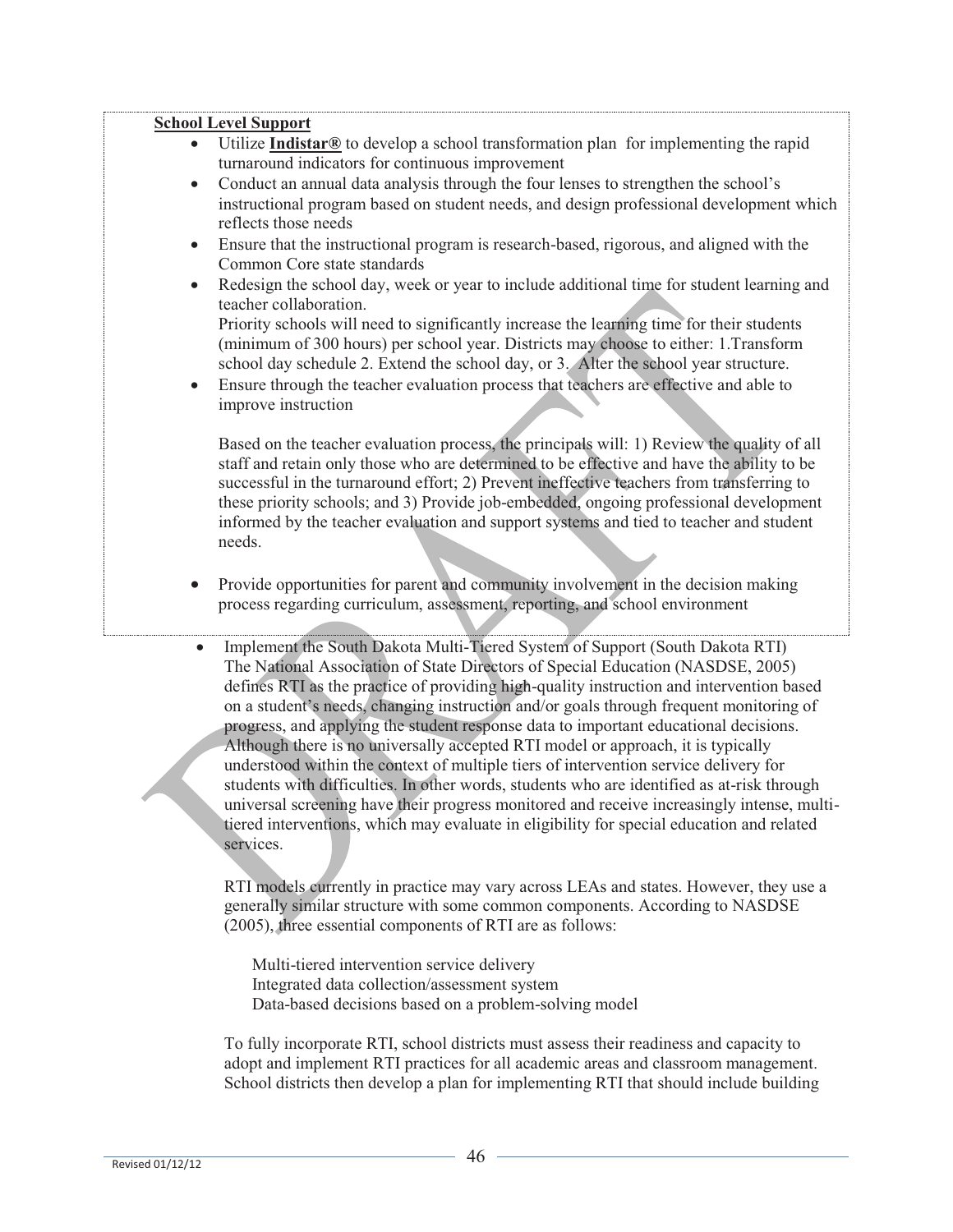capacity. An RTI plan is expected to take several years to fully implement, thus districts and schools are encouraged to start small before moving to a district-wide approach. This is due to the considerable amount of professional development that needs to be provided in the beginning stages of establishing RTI systems to build capacity. It will be equally important for all staff to receive on-going professional development support after an RTI system has been put into place.

2.D.iv Provide the timeline the SEA will use to ensure that its LEAs that have one or more priority schools implement meaningful interventions aligned with the turnaround principles in each priority school no later than the 2014–2015 school year and provide a justification for the SEA's choice of timeline.

| 2012-2013                                                                                                                                                        | 2013-2014                                                                                                                 | 2014-2015                                                                                                                                                    |
|------------------------------------------------------------------------------------------------------------------------------------------------------------------|---------------------------------------------------------------------------------------------------------------------------|--------------------------------------------------------------------------------------------------------------------------------------------------------------|
| • Provide training on the<br>new accountability<br>system and the<br>requirements for the<br>Priority Schools                                                    | Continue to provide<br>$\bullet$<br>training on the<br>accountability system<br>and introduce any<br>modifications to the | • Continue to provide<br>training on the<br>accountability system<br>and introduce any<br>modifications to the                                               |
| Conduct a District Level<br>$\bullet$<br>Program Audit<br>Provide a School Support<br>$\bullet$<br>Staff member to each<br>priority school                       | accountability system<br>Conduct a school level<br>program audit<br>Provide a School<br><b>Support Staff member</b>       | accountability system<br>• Check the progress<br>towards addressing the<br>problematic domains<br>identified in the first year<br>• Provide a School Support |
| Participate in the Academy<br>$\bullet$<br>of Pace Setting Districts<br><b>Implementation of South</b><br>$\bullet$<br>Dakota Multi-Tiered<br>Systems of support | to each Priority School<br>Monitor quarterly the<br>progress towards<br>achieving improvement                             | Staff member to each<br>Priority School<br>• Monitor quarterly the<br>progress towards                                                                       |
| Monitor quarterly the<br>progress towards<br>achieving improvement<br>goals                                                                                      | goals<br>Continue the Multi-<br>Tiered Systems of<br>Support                                                              | achieving improvement<br>goals<br>• Continue the Multi-<br>Tiered System of<br>Support                                                                       |
| Perform annual principal<br>evaluation and replace<br>principal if necessary<br>Provide the principal with<br>$\bullet$                                          | Continue t0 use<br>Indistar <sup>®</sup> to escalate<br>the development of a<br>school transformation<br>plan             | • Continue to use<br><b>Indistar®</b><br>Conduct an annual data<br>analysis                                                                                  |
| operational flexibility in<br>the areas of scheduling,<br>staff, curriculum and<br>budget                                                                        | Conduct a data analysis<br>$\bullet$<br>to strengthen the<br>school's instructional<br>program based on<br>student needs  | • Assess the professional<br>development plan<br>• Evaluate the new<br>extended school                                                                       |
| Utilize <i>Indistar®</i> to<br>$\bullet$<br>develop a school<br>transformation plan<br>utilizing the rapid                                                       | Continue the<br>$\bullet$<br>professional<br>development activities                                                       | day/school week/school<br>year schedule and revise<br>if necessary                                                                                           |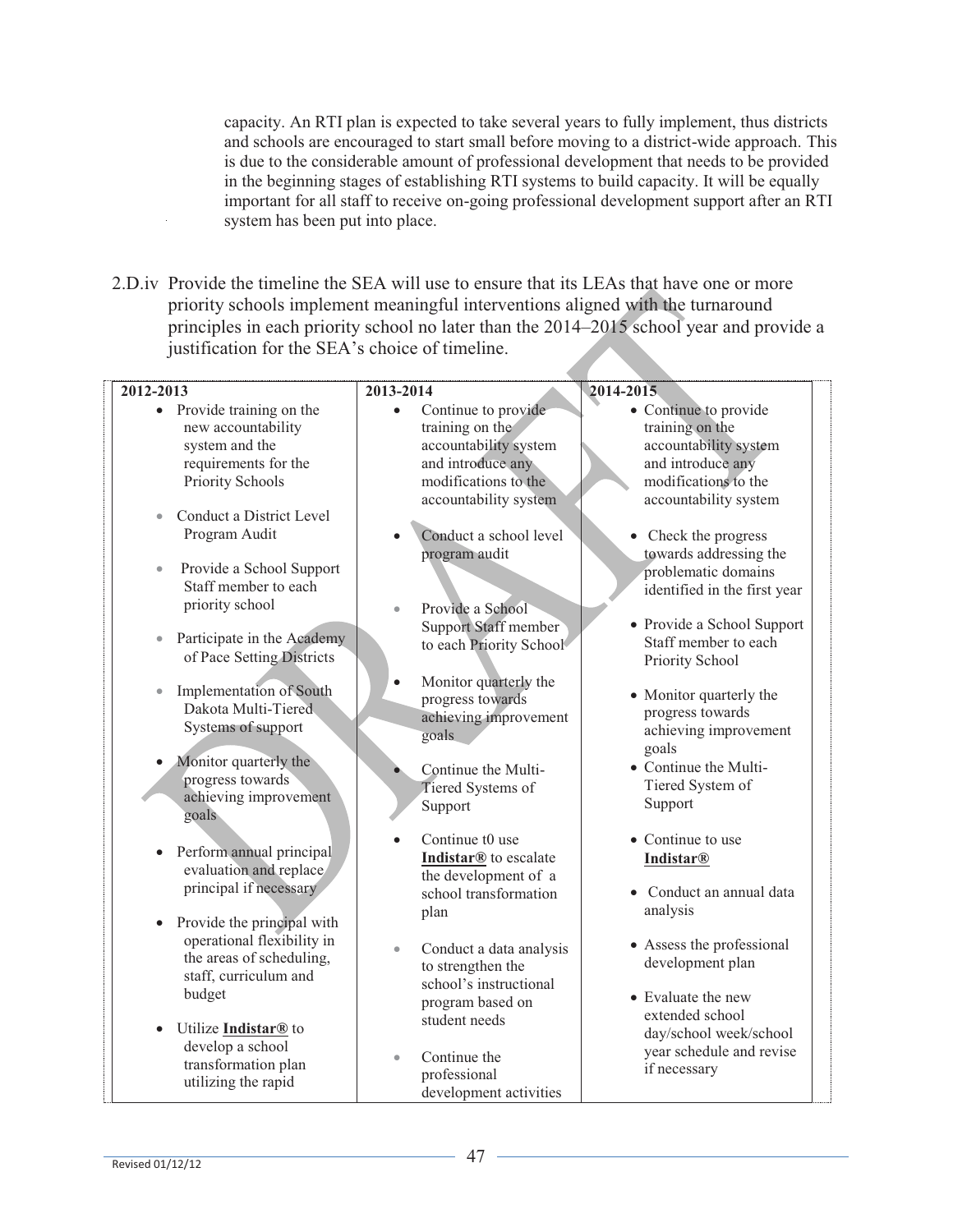| turnaround indicators                                  |                                | • Conduct an annual      |
|--------------------------------------------------------|--------------------------------|--------------------------|
|                                                        | Implement the new<br>$\bullet$ | principal and teacher    |
| Conduct a data analysis to<br>$\bullet$                | extended school                | evaluation with          |
| strengthen the school's                                | day/school year                | replacement as necessary |
| instructional program                                  | schedule                       |                          |
| based on student needs                                 |                                |                          |
| and design professional                                | Perform annual                 |                          |
| development which<br>reflects identified needs         | principal evaluation and       |                          |
|                                                        | replace principal if           |                          |
|                                                        | necessary                      |                          |
| Redesign the school day,                               | Train staff on the new         |                          |
| week or year to include<br>additional time for student | teacher evaluation             |                          |
| learning and teacher                                   | program                        |                          |
| collaboration                                          |                                |                          |
|                                                        | Conduct an annual              |                          |
| Ensure that differentiated                             | teacher evaluation             |                          |
| instructional programs are                             |                                |                          |
| research-based, rigorous,                              |                                |                          |
| and aligned with State                                 |                                |                          |
| academic content                                       |                                |                          |
| standards.                                             |                                |                          |
|                                                        |                                |                          |
| Conduct an annual teacher                              |                                |                          |
| evaluation                                             |                                |                          |
|                                                        |                                |                          |

2.D.v Provide the criteria the SEA will use to determine when a school that is making significant progress in improving student achievement exits priority status and a justification for the criteria selected.

A Priority School may exit this designation after three years if the school's School Performance Index score does not fall into the bottom five percent of rank ordered schools, and the follow-up district and school audits show significant progress. The school may apply to the SD DOE to be removed from the Priority designation. South Dakota will continue to monitor all of the Title I schools and Title I eligible schools, and rank order them on a yearly basis to ensure a close scrutiny of schools and early interventions if necessary.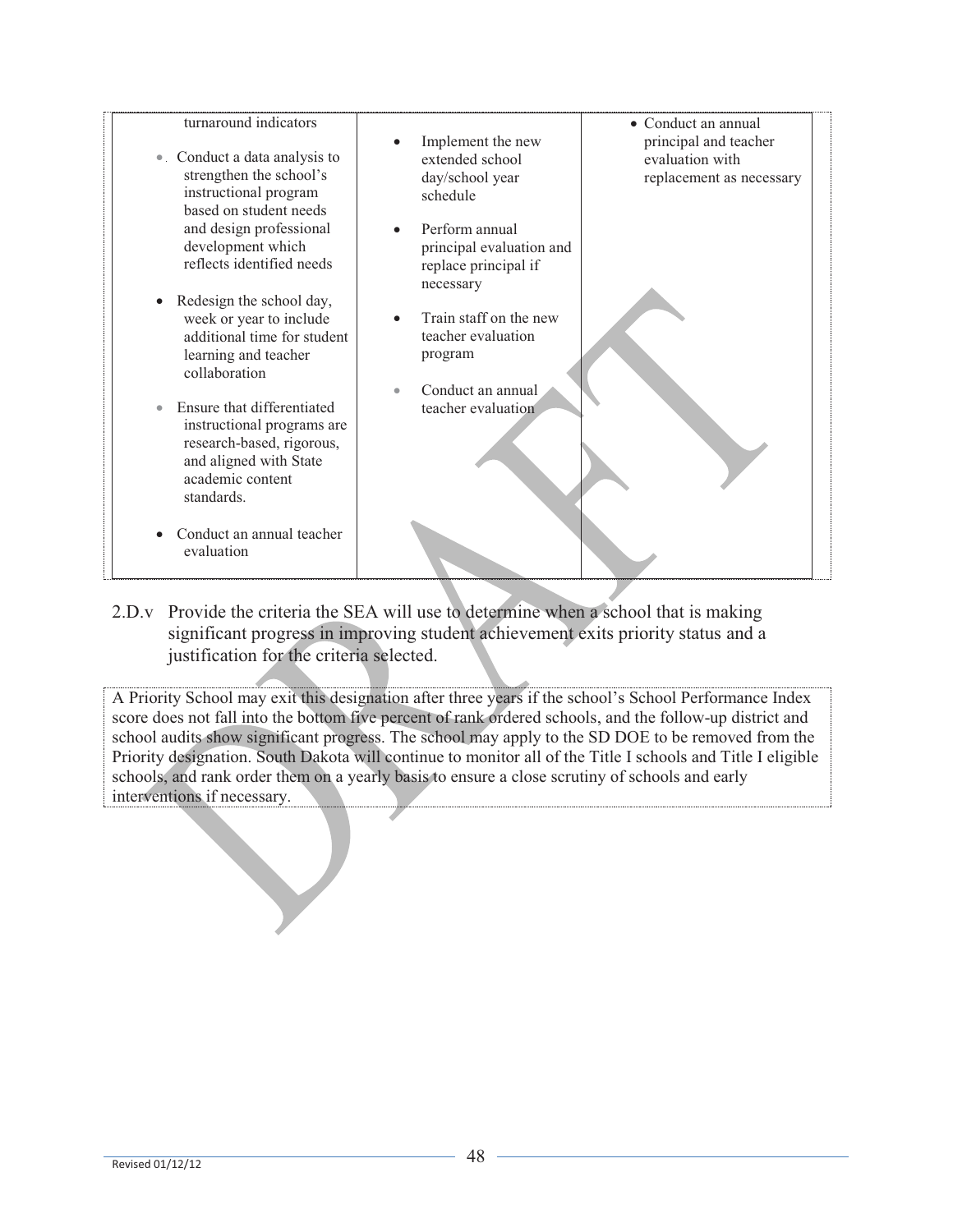### **2.E FOCUS SCHOOLS**

2.E.i Describe the SEA's methodology for identifying a number of low-performing schools equal to at least 10 percent of the State's Title I schools as "focus schools."

South Dakota developed its list of **Focus Schools** using the following procedure: For definition, a Focus School is a school that, based on the most recent data available, has been identified as among the lowestperforming schools in the State. The total number of Focus Schools in South Dakota must be as least 10% percent of the Title I or Title I eligible schools in the state who score at or below the 15<sup>th</sup> percentile but above the 5<sup>th</sup> percentile and rank ordered on the South Dakota School Performance Index.

The proposed accountability model uses a 100-point index, called the School Performance Index. A numeric value is assigned to each of the five indicators on the Index. These values are added to create a final overall score. Schools are rank ordered and those falling in the bottom 5% receive the distinction of a priority schools with the next 10% as Focus Schools.

#### INDEX & INDICATORS: High Schools

At the High School level, the School Performance Index will include the following key indicators:

| 2012-13 & 2013-14          | 2012-13 & 2013-14   | 2012-13 & 2013-14                        | 2012-13 & 2013-14         | 2012-13 & 2013-14    |
|----------------------------|---------------------|------------------------------------------|---------------------------|----------------------|
| Points: 50                 | Points: 0           | Points: 50                               | Points: 0                 | Points: 0            |
| 2014-15 Points: 25         | 2014-15 Points: 25  | 2014-15 Points: 20                       | 2014-15 Points: 20        | 2014-15 Points: 10   |
| Indicator $#1$ :           | Indicator#2:        | Indicator #3:                            | Indicator #4:             | Indicator #5: School |
| <b>Student Achievement</b> | <b>Academic</b>     | <b>College &amp; Career</b>              | <b>Effective Teachers</b> | <b>Climate</b>       |
| --Percent proficient or    | Growth              | Ready                                    | & Principals              | -Measurement tool    |
| higher in English          |                     | -- Completer rate                        | -Aggregate number         | needs to be          |
| language arts and          | -Value added        | -- Percent of students                   | of teachers in each       | determined           |
| mathematics in grade       | (linear regression) | pursuing                                 | of four categories:       |                      |
| 11 on state assessment     | model based on      | postsecondary 16<br>months after         | Unsatisfactory,           |                      |
|                            | student growth $-$  | graduation                               | Basic, Proficient,        |                      |
| Calculation includes:      | factoring for       | --Percent of ACT                         | Distinguished             |                      |
| --Gap Group score          | certain variables   | student scores whose                     |                           |                      |
| --Non-Gap Group            |                     | math subscore is 20 or                   |                           |                      |
| score                      |                     | higher                                   |                           |                      |
| --Unduplicated count       |                     | --Percent of ACT<br>student scores whose |                           |                      |
| (calculated upon the %     |                     | English is 18 or                         |                           |                      |
| of gap and non-gap         |                     | higher                                   |                           |                      |
| students in the school     |                     |                                          |                           |                      |
| population)                |                     |                                          |                           |                      |
|                            |                     |                                          |                           |                      |
|                            |                     |                                          |                           |                      |
| Implemented in             | Implemented in      | Implemented in                           | Implemented in            | Implemented in       |
| 2012-13                    | 2014-15             | 2012-13                                  | 2014-15                   | 2014-15              |
|                            |                     |                                          |                           |                      |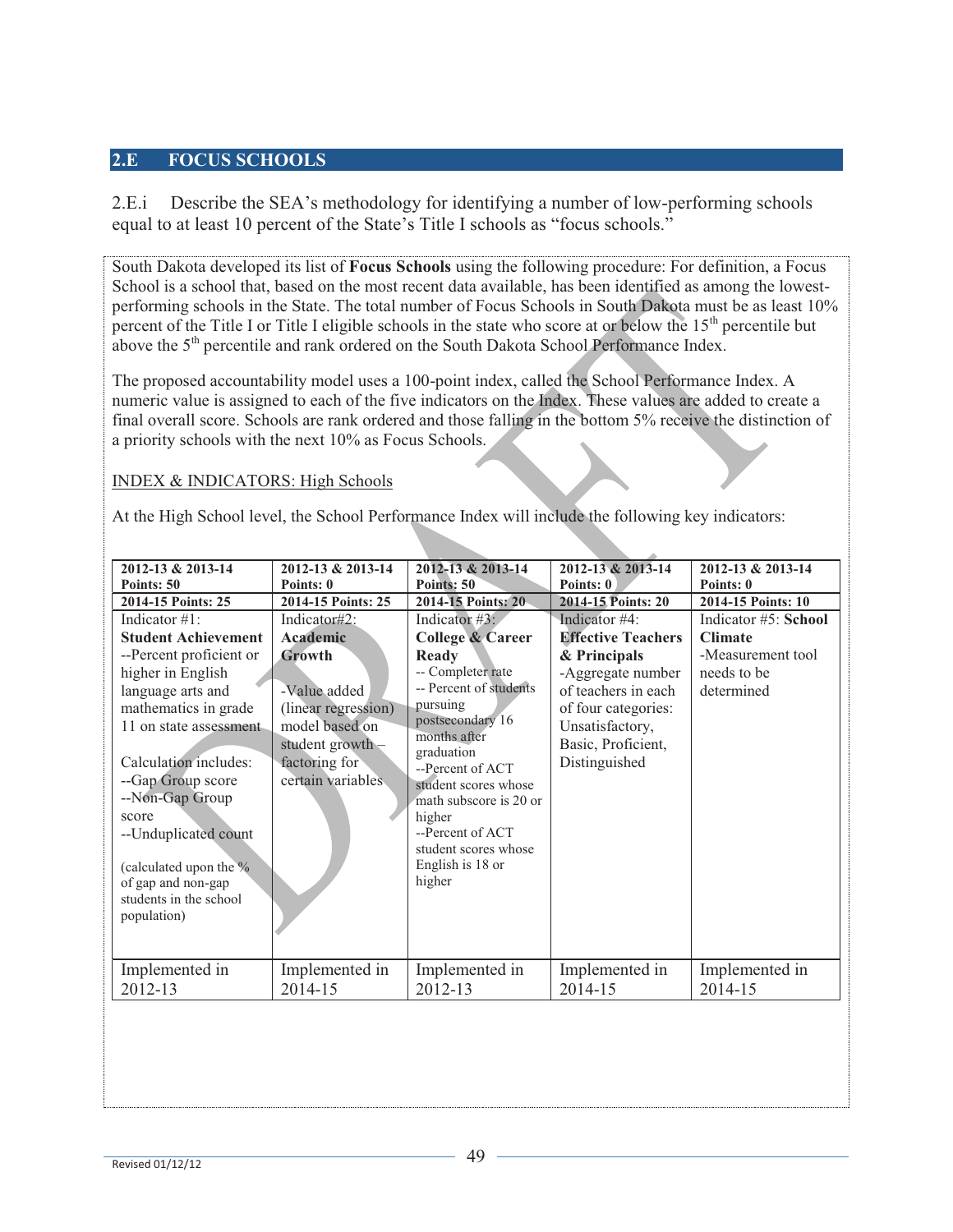# INDEX & INDICATORS: Elementary & Middle Schools

At the Elementary and Middle School levels, the School Performance Index will include the following key indicators:

| 2012-13 & 2013-14<br>Points: 40       | 2012-13 & 2013-14<br>Points: 40 | 2012-13 & 2013-14<br>Points: 20 | 2012-13 & 2013-14<br>Points: 0 | 2012-13 & 2013-14<br>Points: 0 |
|---------------------------------------|---------------------------------|---------------------------------|--------------------------------|--------------------------------|
| 2014-15 Points: 25                    | 2014-15 Points: 25              | 2014-15 Points: 20              | 2014-15 Points: 20             | 2014-15 Points: 10             |
| Indicator $\#1$ :                     | Indicator#2:                    | Indicator $#3$ :                | Indicator #4:                  | Indicator $#5$ :               |
| <b>Student</b>                        | <b>Academic</b>                 | <b>Attendance</b>               | <b>Effective</b>               | <b>School Climate</b>          |
| <b>Achievement</b>                    | Growth                          |                                 | <b>Teachers &amp;</b>          |                                |
|                                       |                                 |                                 | <b>Principals</b>              | --Measurement                  |
| --Percent proficient                  | --Value added                   |                                 |                                | tool needs to be               |
| or higher in English                  | (linear)                        |                                 | $-A$ ggregate                  | determined                     |
| language arts and                     | regression)                     |                                 | number of                      |                                |
| mathematics in                        | model based on                  |                                 | teachers in each               |                                |
| grades 3-8 on state                   | student growth $-$              |                                 | of four                        |                                |
| assessment                            | factoring for                   |                                 | categories:                    |                                |
|                                       | certain variables               |                                 | Unsatisfactory,                |                                |
| Calculation                           |                                 |                                 | Basic, Proficient,             |                                |
| includes:                             |                                 |                                 | Distinguished                  |                                |
| --Gap Group score                     |                                 |                                 |                                |                                |
| --Non-Gap Group                       |                                 |                                 |                                |                                |
| score                                 |                                 |                                 |                                |                                |
| --Unduplicated                        |                                 |                                 |                                |                                |
| count                                 |                                 |                                 |                                |                                |
| (calculated upon the %                |                                 |                                 |                                |                                |
| of gap and non-gap                    |                                 |                                 |                                |                                |
| students in the school<br>population) |                                 |                                 |                                |                                |
|                                       |                                 |                                 |                                |                                |
| Implemented in                        | Implemented in                  | Implemented in                  | Implemented in                 | Implemented in                 |
| 2012-13                               | 2012-13                         | 2012-13                         | 2014-15                        | 2014-15                        |
|                                       |                                 |                                 |                                |                                |

# **AMO Targets and Goals**

Under the proposed model, each school has its own unique AMO goal, with yearly progress defined as meeting the annual targets toward that goal.

AMO goals and targets are set as follows:

- In the first year of each five-year cycle and for each level (elementary/middle school and high school), an Overall Score on the School Performance Index is calculated for each public school and ranked.
- Schools are placed in 5 groups based on the ranking:
	- $\circ$  Group 1 schools are performing at or above the 90<sup>th</sup> percentile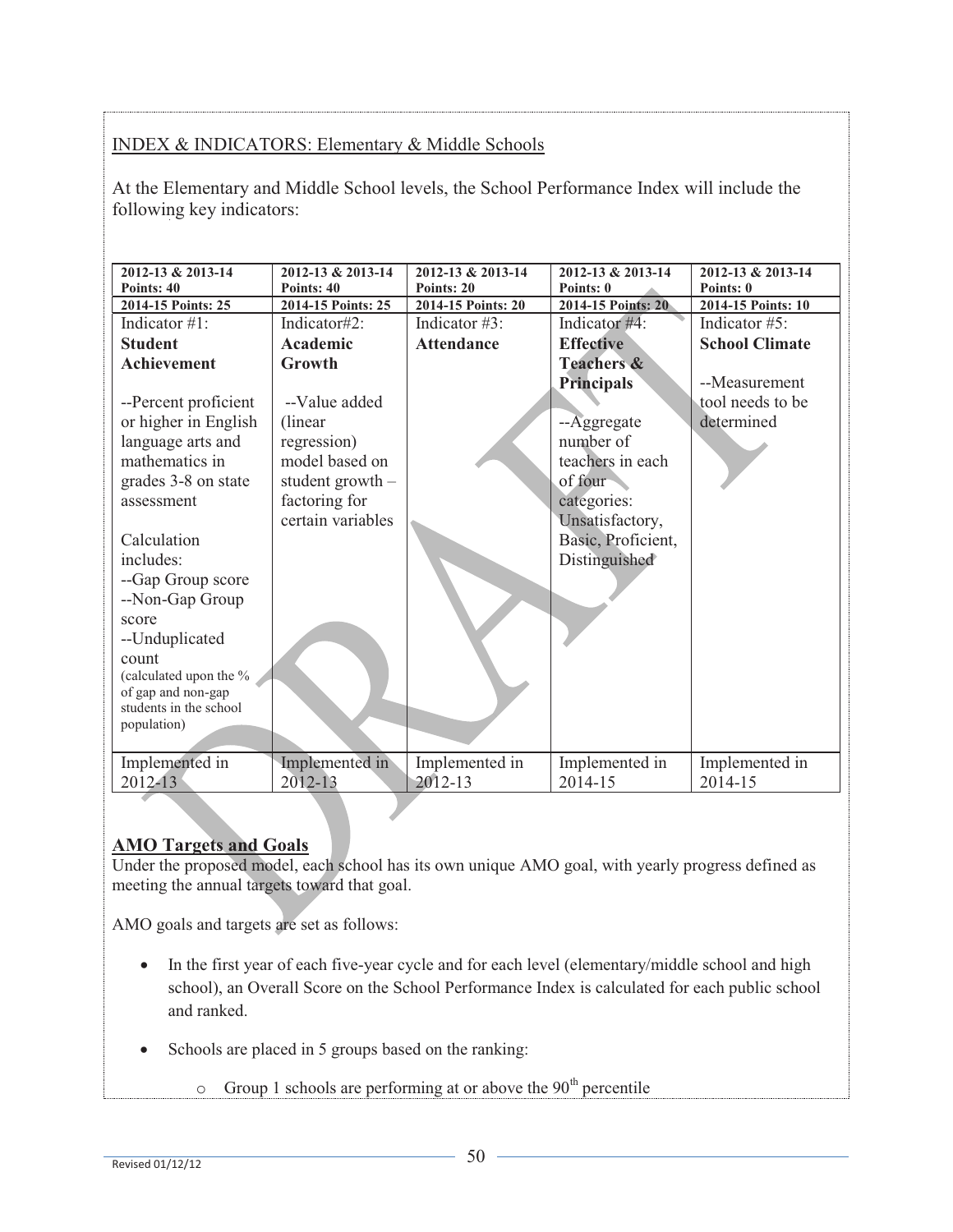- Group 2 schools are performing at or above the 70<sup>th</sup> but below the 90<sup>th</sup> percentile
- $\circ$  Group 3 schools are performing at or above the 50<sup>th</sup> but below 70<sup>th</sup> percentile
- $\circ$  Group 4 schools are performing at or above the 30<sup>th</sup> but below 50<sup>th</sup> percentile
- $\circ$  Group 5 schools are performing below the 30<sup>th</sup> percentile
- For Schools in Groups 2 through 5 (schools falling below the  $90<sup>th</sup>$  percentile) the annual AMO targets are set in equal increments for each year until the end of the five-year cycle – with an ultimate goal of moving to the next highest group.
- Schools in Group 1 (at or above the  $90<sup>th</sup>$  percentile) are expected to maintain a score above the cut score set in Year 1 for the duration of the five-year cycle.
- Example:
	- o The range of all schools' scores in Year 1 of a five-year cycle ranged between 78.17 points and 12.08 points.
	- o Based on all the schools' scores, the following scores are determined to be the transition points for each Group based on the percentiles

| Group                                                     | AMO<br>Goal in 4<br>vears | <b>Year I</b><br>Percentile |  |  |  |
|-----------------------------------------------------------|---------------------------|-----------------------------|--|--|--|
| Group 1                                                   | $**$                      | **                          |  |  |  |
| Group 2                                                   | 72.88                     | 90th                        |  |  |  |
| Group 3                                                   | 68.65                     | 70th                        |  |  |  |
| 50th<br>64.4<br>Group 4                                   |                           |                             |  |  |  |
| 58.47<br>30th<br>Group 5                                  |                           |                             |  |  |  |
| ** Group 1 is expected to maintain a score                |                           |                             |  |  |  |
| above the 90 <sup>th</sup> percentile score set in Year 1 |                           |                             |  |  |  |

o Each school's Year 1 base score establishes their Group placement. Based on that placement, the AMO for the five year period for that school is set. The school's current score is subtracted from the five-year AMO Goal to determine the expected growth over the next four years. This expected growth is then divided by four years to calculate the Expected Annual Growth. The Expected Annual Growth is then added to the Year 1 score to establish the AMO target for Year 2. The Year  $3 - 5$  AMOs are ascertained by adding the Expected Annual Growth to each year.

|          | Year<br><b>Score</b><br>(Base<br>Year) | Group   | Goal<br>in 4<br>Years | Goal<br>minus<br>Year 1<br><b>Score</b> | <b>Expected</b><br>Annual<br>Growth | Year 2<br><b>AMO</b> | Year 3<br><b>AMO</b> | Year 4<br>AMO | Year 5<br>$AMO***$ |
|----------|----------------------------------------|---------|-----------------------|-----------------------------------------|-------------------------------------|----------------------|----------------------|---------------|--------------------|
| School A | 74.94                                  | Group 1 | **                    | **                                      | **                                  | **                   | $***$                | **            | $***$              |
| School B | 71.77                                  | Group 2 | 72.88                 | 1.11                                    | 0.28                                | 72.05                | 72.33                | 72.61         | 72.88              |
| School C | 66.78                                  | Group 3 | 68.65                 | 1.87                                    | 0.47                                | 67.25                | 67.72                | 68.19         | 68.65              |
| School D | 61.58                                  | Group 4 | 64.40                 | 2.82                                    | 0.71                                | 62.29                | 63.00                | 63.71         | 64.40              |
| School E | 53.08                                  | Group 5 | 58.47                 | 5.39                                    | 1.35                                | 54.43                | 55.78                | 57.13         | 58.47              |

\*\* School A is in Group 1 so is expected to maintain a score above the 90<sup>th</sup> percentile score set in Year 1 \*\*\* Slight difference due to rounding. All numbers are rounded to the nearest hundredth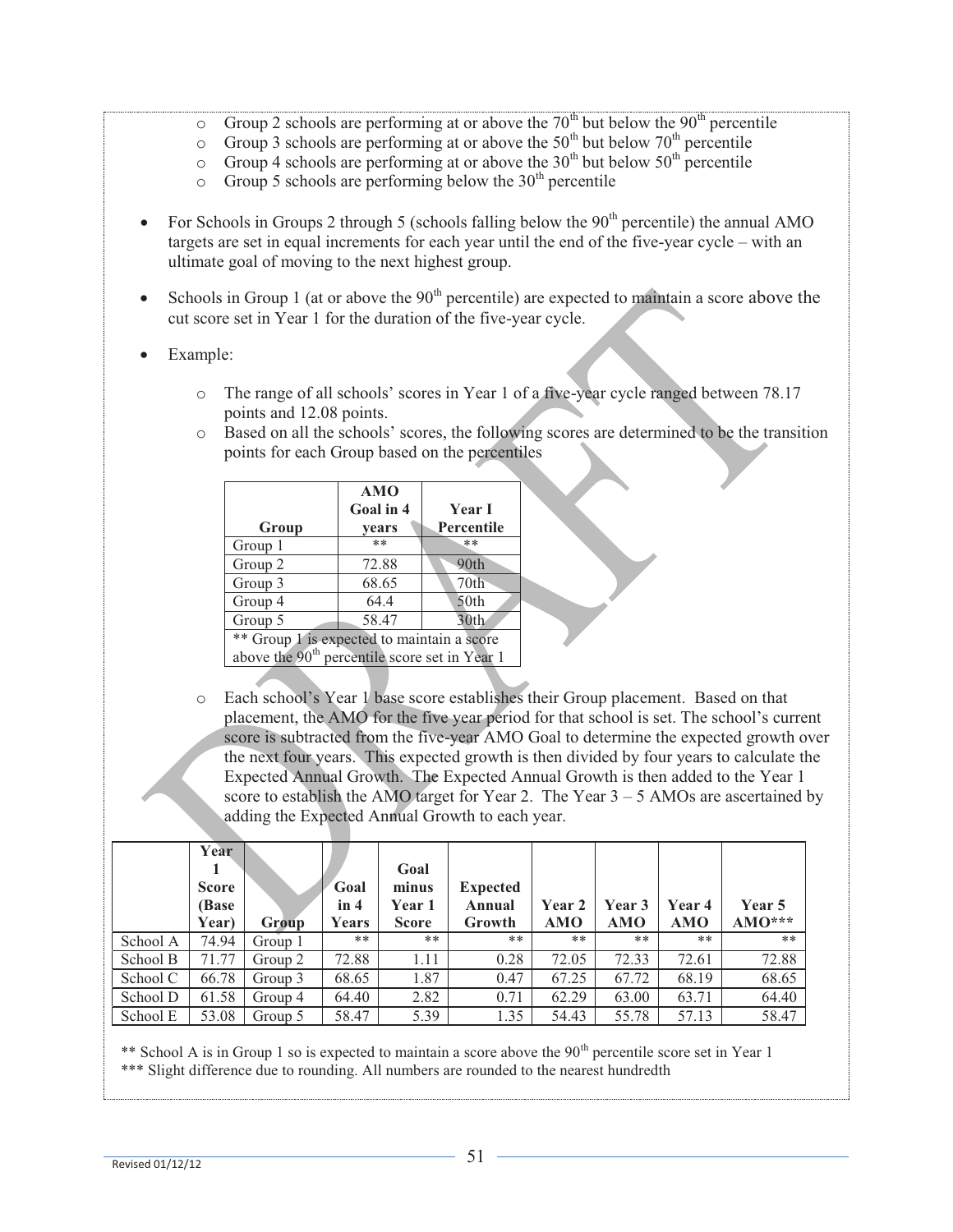The proposed Accountability Model is a product assembled by the South Dakota Department of Education. This model is intended to be legitimate and fair; useful to educators and administrators; easily understood by the public; and, most importantly, one that promotes **continuous** improvement for individual students, as well as for schools.

2.E.ii Provide the SEA's list of focus schools in Table 2.

2.E.iii Describe the process and timeline the SEA will use to ensure that its LEAs that have one or more focus schools will identify the specific needs of the SEA's focus schools and their students and provide examples of and justifications for the interventions focus schools will be required to implement to improve the performance of students who are the furthest behind.

Upon identification of **"Focus Schools,"** South Dakota will work to ensure that each LEA implements interventions, which may include tutoring and public school choice in each of these schools based on reviews of the specific academic needs of the school and its students.

# **State Level Support**

- Support the IndiStar® analysis of effective practices
- Ongoing monitoring of school progress
- Determine when a school that is making significant progress in improving student achievement and narrowing achievement gaps exits Focus status

# **District support**

- Implement evaluation of principal in Focus School
- Provide adequate resources (human, physical, and fiscal) to assist in the implementation and achievement of school program goals
- Provide professional development opportunities specific to prioritized needs as identified in the comprehensive needs assessment
- Inform the district's board of education and the public on the school's progress towards achieving adequate progress and student achievement
- Provide the principal with operational flexibility in the areas of scheduling, staff, curriculum and budget

# **School Support**

 Utilize **Indistar®** to develop a school transformation plan for implementing the rapid turnaround indicators for continuous improvement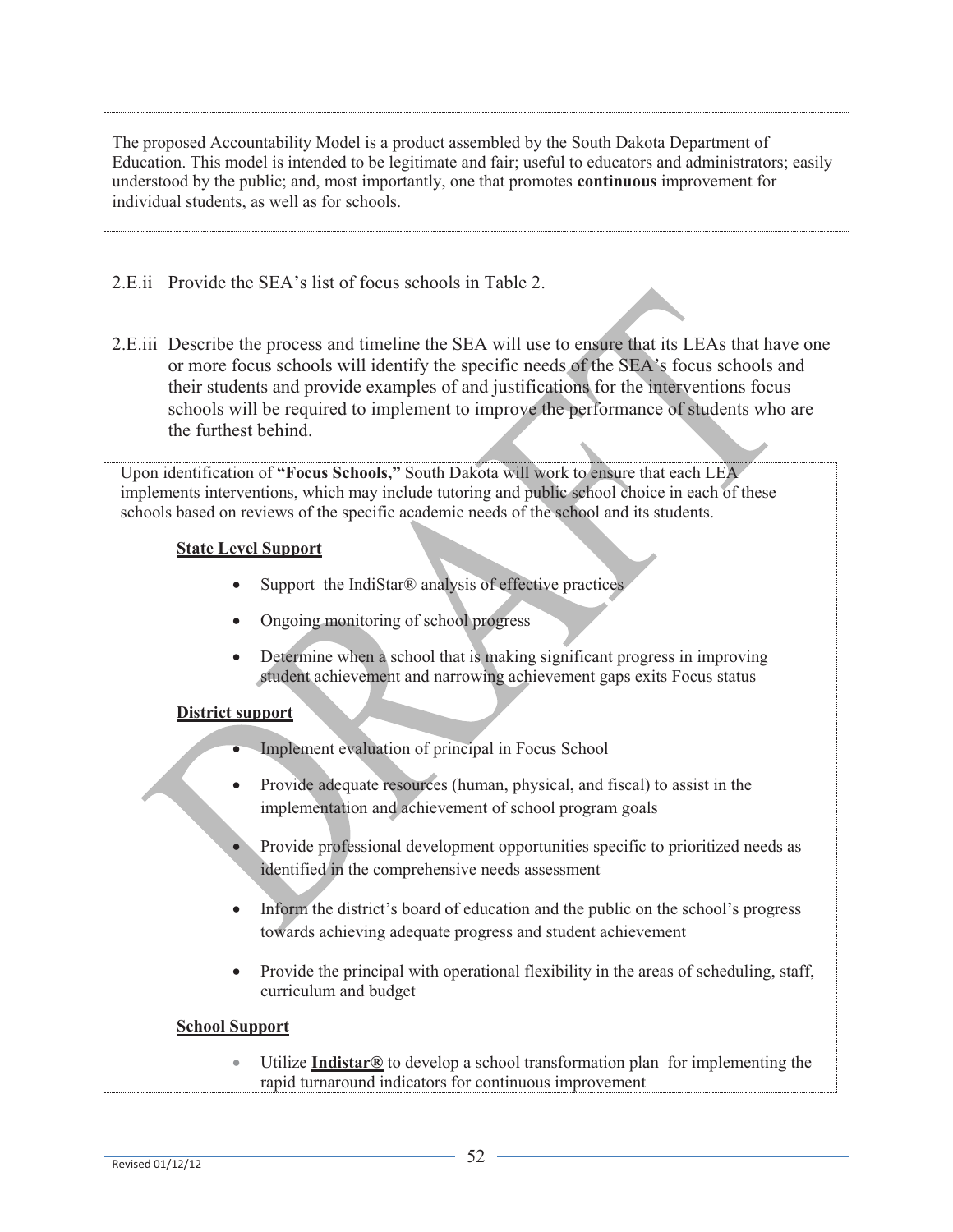- Ensure through the teacher evaluation process that teachers are effective and able to improve instruction by: reviewing the quality of all staff, and provide jobembedded, ongoing professional development informed by the teacher evaluation and support systems and tied to teacher and student needs. Conduct an annual data analysis through the four lenses to strengthen the school's instructional program based on student needs and design professional development which reflects those needs Provide opportunities for parent and community involvement in the decision making process regarding curriculum, assessment, reporting and school environment
- 2.E.iv Provide the criteria the SEA will use to determine when a school that is making significant progress in improving student achievement and narrowing achievement gaps exits focus status and a justification for the criteria selected.

A Focus School may exit this designation after two consecutive years of scoring above the bottom 15% of schools on the School Performance Index. South Dakota will continue to monitor all of the Title I schools and Title I eligible schools and rank order them on a yearly basis to ensure a close scrutiny of schools and early interventions if necessary.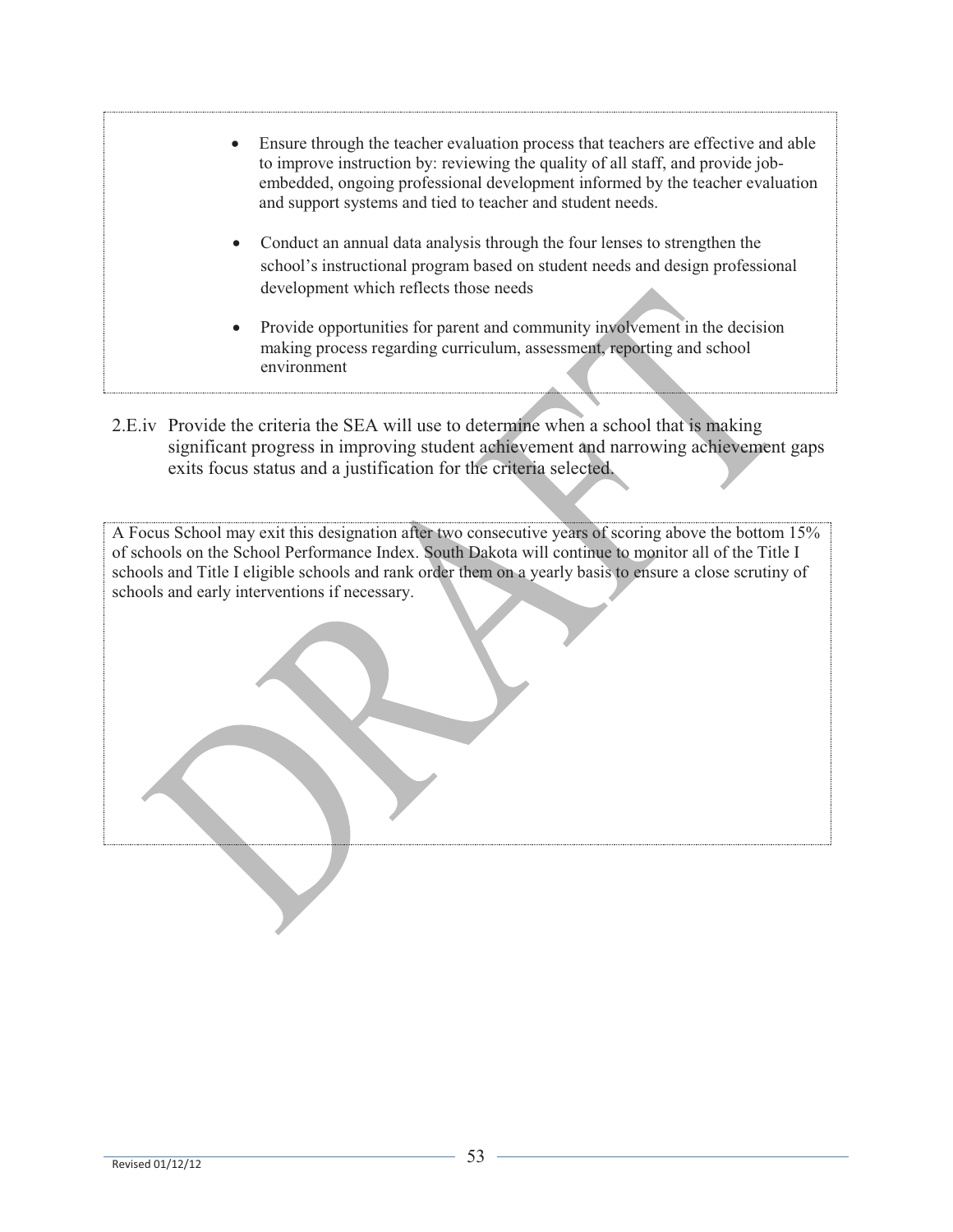ESEA FLEXIBILITY – REQUEST **EXECUTES** ENTERTAINMENT OF EDUCATION

## **TABLE 2: REWARD, PRIORITY, AND FOCUS SCHOOLS**

Provide the SEA's list of reward, priority, and focus schools using the Table 2 template. Use the key to indicate the criteria used to identify a school as a reward, priority, or focus school.

#### **TABLE 2: REWARD, PRIORITY, AND FOCUS SCHOOLS**

| <b>LEA</b> Name | <b>School Name</b> | <b>School NCES ID#</b> |   | <b>REWARD SCHOOL PRIORITY SCHOOL</b> | <b>FOCUS SCHOOL</b> |
|-----------------|--------------------|------------------------|---|--------------------------------------|---------------------|
| Ex. Washington  | Oak HS             | 111111100001           |   |                                      |                     |
|                 | Maple ES           | 111111100002           |   |                                      | Н                   |
| <b>Adams</b>    | Willow MS          | 222222200001           | А |                                      |                     |
|                 | Cedar HS           | 222222200002           |   |                                      |                     |
|                 | $Elm$ $HS$         | 222222200003           |   |                                      | G                   |
|                 |                    |                        |   |                                      |                     |
|                 |                    |                        |   |                                      |                     |
|                 |                    |                        |   |                                      |                     |
|                 |                    |                        |   |                                      |                     |
|                 |                    |                        |   |                                      |                     |

**Total # of Reward Schools:** 

**Total # of Priority Schools:** 

**Total # of Title I schools in the State:** 

**Total # of Title I-participating high schools in the State with graduation rates less than 60%:** 

**54**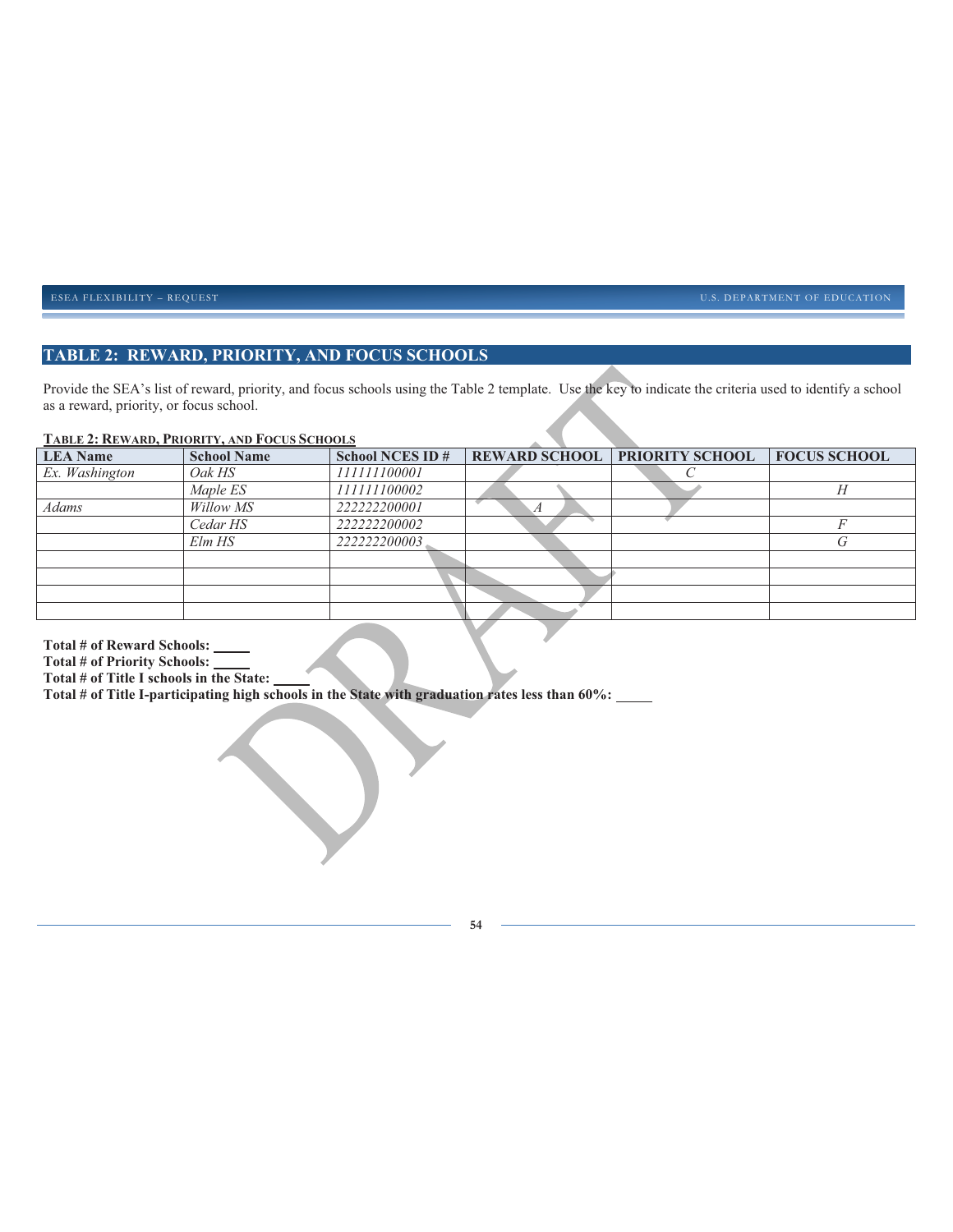#### ESEA FLEXIBILITY – REQUEST **EXECUTES** ENTERTAINMENT OF EDUCATION

| <b>Key</b>                                                                |                                                                           |
|---------------------------------------------------------------------------|---------------------------------------------------------------------------|
| <b>Reward School Criteria:</b>                                            | <b>Focus School Criteria:</b>                                             |
| A. Highest-performing school                                              | F. Has the largest within-school gaps between the highest-achieving       |
| <b>B.</b> High-progress school                                            | $subgroup(s)$ and the lowest-achieving $subgroup(s)$ or, at the high      |
|                                                                           | school level, has the largest within-school gaps in the graduation rate   |
| <b>Priority School Criteria:</b>                                          | G. Has a subgroup or subgroups with low achievement or, at the high       |
| C. Among the lowest five percent of Title I schools in the State based on | school level, a low graduation rate                                       |
| the proficiency and lack of progress of the "all students" group          | H. A Title I-participating high school with graduation rate less than 60% |
| D. Title I-participating or Title I-eligible high school with graduation  | over a number of years that is not identified as a priority school        |
| rate less than 60% over a number of years                                 |                                                                           |
| E. Tier I or Tier II SIG school implementing a school intervention        |                                                                           |
| model                                                                     |                                                                           |
|                                                                           |                                                                           |
|                                                                           |                                                                           |
|                                                                           |                                                                           |
|                                                                           |                                                                           |
|                                                                           |                                                                           |
|                                                                           |                                                                           |
|                                                                           |                                                                           |
|                                                                           |                                                                           |
|                                                                           |                                                                           |
|                                                                           |                                                                           |
|                                                                           |                                                                           |
|                                                                           |                                                                           |
|                                                                           |                                                                           |
|                                                                           |                                                                           |
|                                                                           |                                                                           |
|                                                                           |                                                                           |
|                                                                           |                                                                           |
|                                                                           |                                                                           |
|                                                                           |                                                                           |
|                                                                           |                                                                           |
|                                                                           |                                                                           |
|                                                                           |                                                                           |
|                                                                           |                                                                           |
|                                                                           |                                                                           |
|                                                                           | 55                                                                        |
|                                                                           |                                                                           |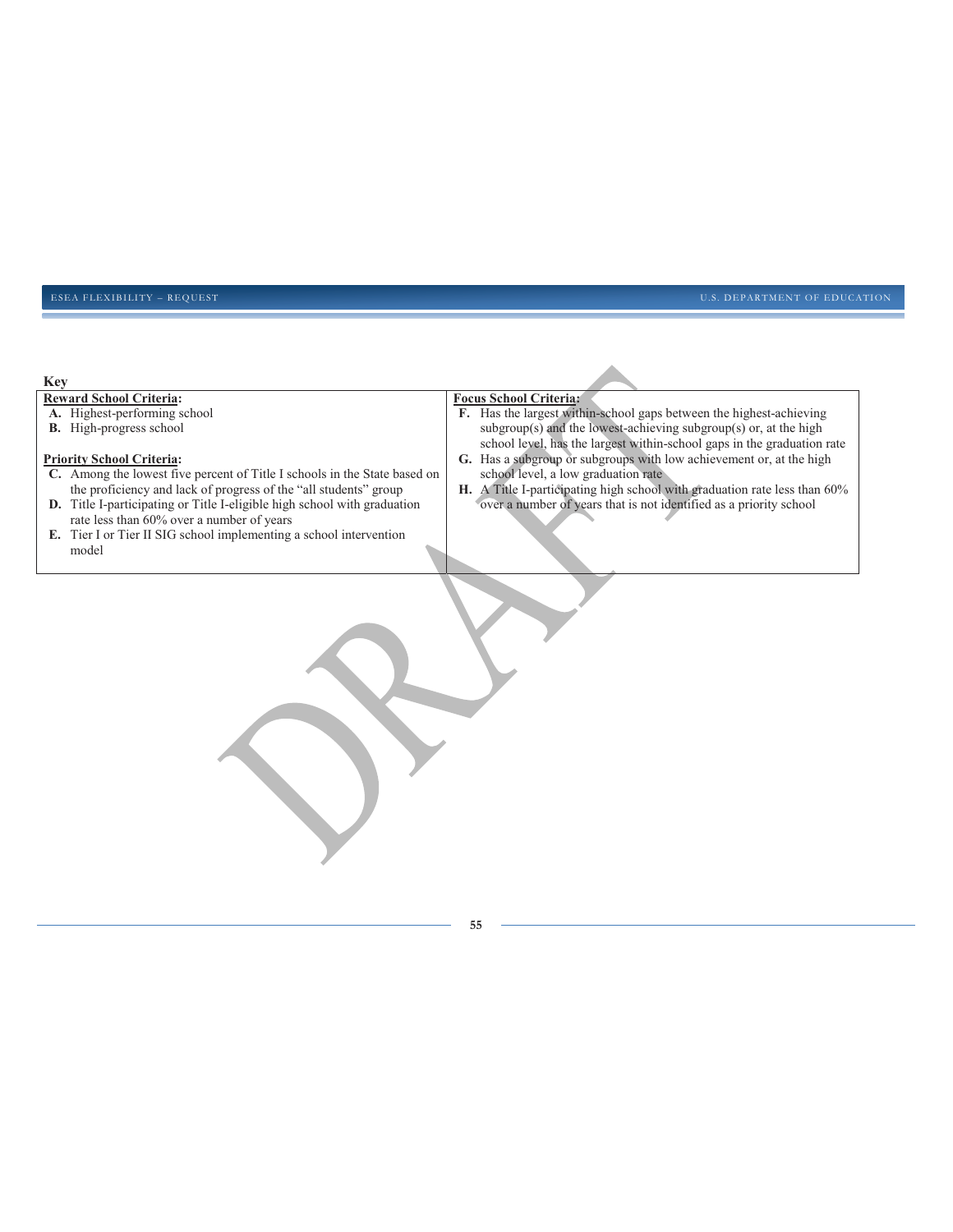## **2.F PROVIDE INCENTIVES AND SUPPORTS FOR OTHER TITLE 1 SCHOOLS**

2.F Describe how the SEA's differentiated recognition, accountability, and support system will provide incentives and supports to ensure continuous improvement in other Title I schools that, based on the SEA's new AMOs and other measures, are not making progress in improving student achievement and narrowing achievement gaps, and an explanation of how these incentives and supports are likely to improve student achievement and school performance, close achievement gaps, and increase the quality of instruction for students.

All public schools in South Dakota share a common mission, effectively educate their students to be college and career ready adults. Each school is shaped by their local community, the capacity of their school personnel, their school's history and the policy context in which the school functions. Consequently, school's capacity for change and level of need varies. Research and practical experience indicates that there are multiple reasons why schools are unable to fully address the needs of all students, and therefore the state's efforts to help schools improve must be individualized. As keepers of South Dakota's educational data, SD DOE provides districts with access to data and assists districts in analyzing the data to ascertain specific deficiencies that need to be addressed to increase overall school improvement.

### **2.G BUILD SEA, LEA, AND SCHOOL CAPACITY TO IMPROVE STUDENT LEARNING**

- 2.G Describe the SEA's process for building SEA, LEA, and school capacity to improve student learning in all schools and, in particular, in low-performing schools and schools with the largest achievement gaps, including through:
	- i. timely and comprehensive monitoring of, and technical assistance for, LEA implementation of interventions in priority and focus schools;
	- ii. holding LEAs accountable for improving school and student performance, particularly for turning around their priority schools; and
	- iii. ensuring sufficient support for implementation of interventions in priority schools, focus schools, and other Title I schools identified under the SEA's differentiated recognition, accountability, and support system (including through leveraging funds the LEA was previously required to reserve under ESEA section 1116(b)(10), SIG funds, and other Federal funds, as permitted, along with State and local resources).

Explain how this process is likely to succeed in improving SEA, LEA, and school capacity.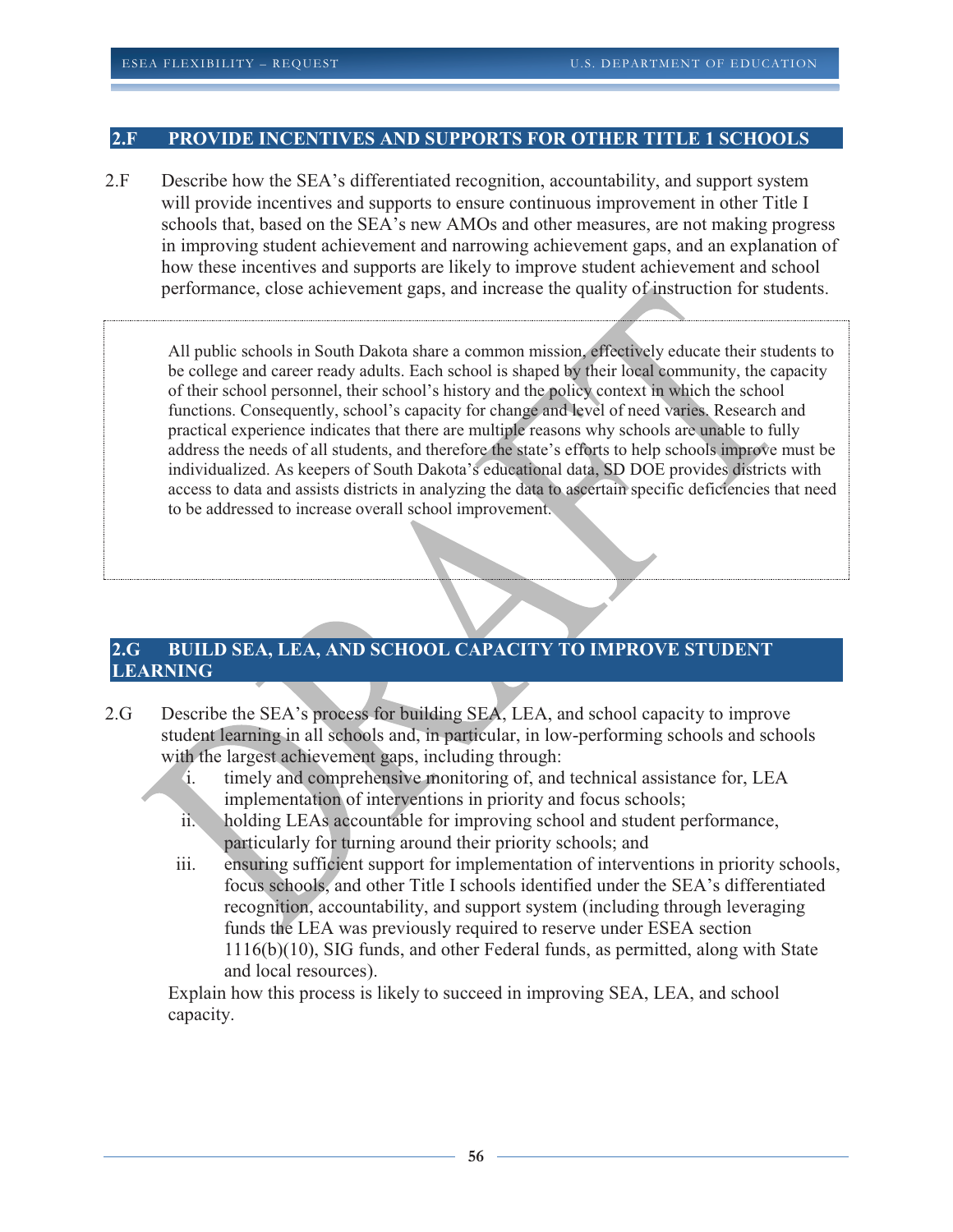South Dakota's Statewide System of Support is designed to target college and career readiness of all public school students and revolves around three focus areas: districts, teachers/administrators, and students. Although intensity of support differentiates according to the needs of schools, some commonalities do exist.

The first focus area targets all public school districts in South Dakota through the state's accreditation from requirements. Accreditation compliance is monitored on a five-year cycle.

All federal programs housed within the SD DOE maintain a monitoring cycle, Special Education and Title I on four-year and three-year cycles respectively. Technical assistance is provided through the on-site monitoring visits as well as through webinars and conferences pertaining to topics relating to best practices. A state- sponsored list serv also provides another avenue for schools to receive information and technical assistance from others around the state who are implementing best practices. Title III monitors its districts on a three-year cycle.

Title I schools in School Improvement were afforded extra funds to help with school improvement interventions (1003 a). Competitive grants (SIG – 1003 g) were awarded to Title I schools most in need.

All Title I districts are provided the opportunity to participate in the Academy of Pace Setting Districts. LEAs with Priority Schools will be required to participate in the Academy of Pacesetting Districts © which helps districts differentiate their support to the schools by developing an operations manual. Districts may differentiate their support through such means as human resources, fiscal resources and professional development.

Academy of Pacesetting Districts© is designed to build the capacity of school districts to effectively assist schools to make fundamental changes in the ongoing practices of their classrooms and school administration. The Academy is based upon the firm belief that school improvement is best accomplished when directed by the people closest to the students, applying their own ingenuity to achieve the results desired for their students-students they know and care about. Placing this high level of confidence in the ability of school personnel to chart their own course also requires that the school team is given convenient access to tools, resources, and effective practice, provided within the framework of the Academy. Participation in the Academy of Pacesetting Districts© will elevate the level of school reform within the districts, and deepen their understanding of effective practice.

The Academy's content framework wraps around four topical areas: 1. High Standards and Expectations, 2.Teaching and Learning, 3. Information for Decision Making, and4. Rapid Improvement Support

The primary mission of the Academy is to help the SEA's, LEA's and schools educate children and help them reach their potential. Schools whose students are underperforming need to change what is going on within the school and within each classroom. The Academy is tasked with the job of structuring an experience and a set of events which are designed to increase the capacity of those working in school districts, to envision improving a set of district-level operations connected to what happens within schools. (CII,2011)

Additionally all schools may participate in the Indistar® program. IndiStar® is used to help monitor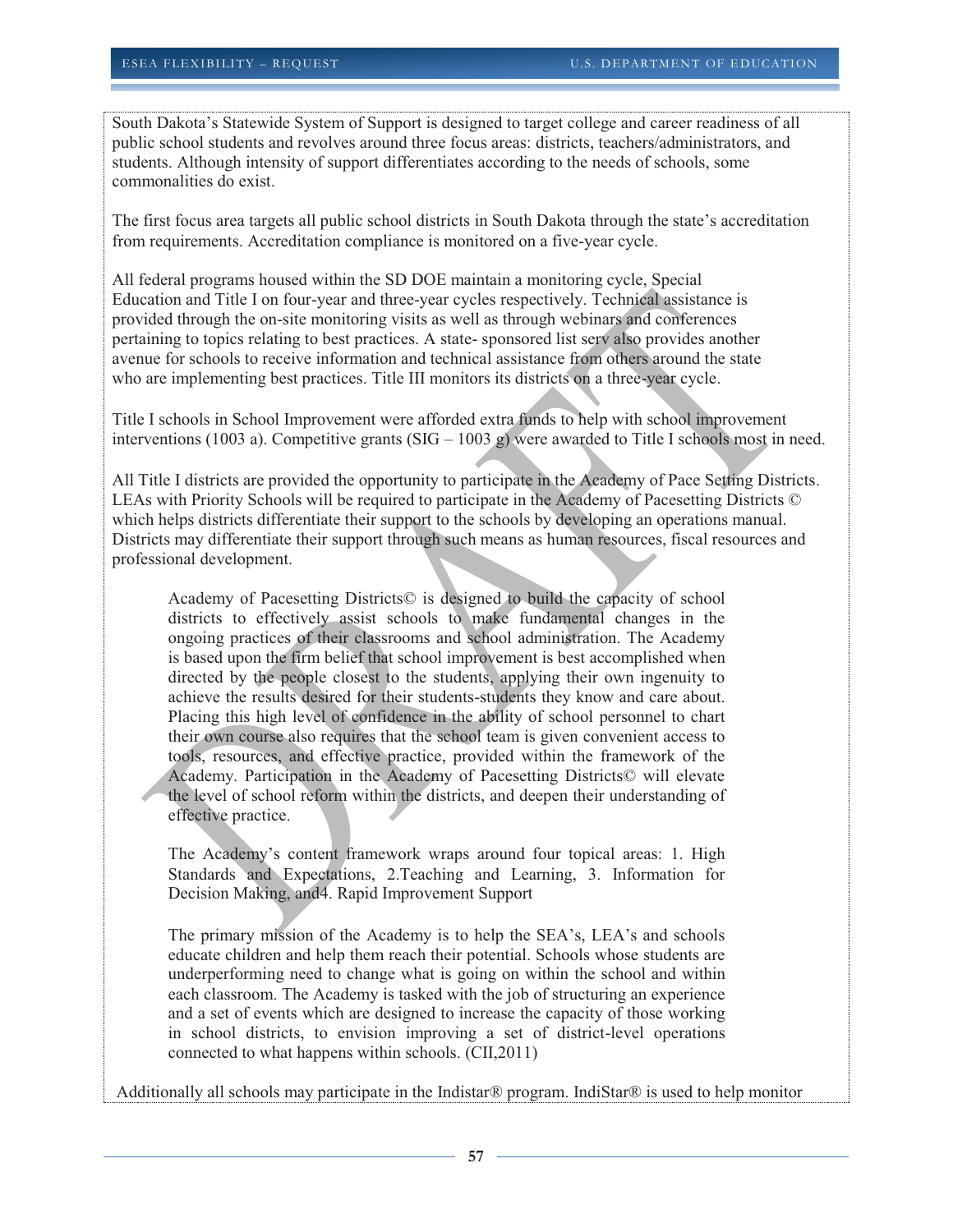Priority and Focus schools as well as other low performing schools that choose to use the online tool. Best practice indicators are the focus of IndiStar® that allows schools to prioritize their needs.

Indistar<sup>®</sup> is a web-based tool that guides a district or school team in charting its improvement and managing the continuous improvement process. This system is tailored for the purposes of each state, its districts and its schools. Indistar® is premised on the belief that district and school improvement is best accomplished when directed by the people closest to the students. While the State provides a framework for the process, each school team applies its own ingenuity to achieve the results it desires for its students-the students it knows and cares about.

Indistar® Rapid improvement is wrapped around indicators of effective practice which are based upon four foundational frames for school improvement: a. School Leadership and Decision Making, b. Curriculum, Assessment and Instructional Planning, c. Classroom Instruction, and Community and parent involvement (CII,2011))

Teachers and administrators are the second focus area within South Dakota's Statewide System of Support. All public school teachers must maintain a current and valid teaching certification which lists the areas of highly qualified designations. Teachers must pass two PRAXIS exams; the first to demonstrate content area expertise and the second pedagogical expertise. Education Services Agencies throughout the state provide help with data analysis and other professional development opportunities such as the Common Core State Standards as well as other state initiatives including Math Counts.

The third area places focus on all public school students who may participate in AP classes through South Dakota Virtual School to help increase college and career readiness. The South Dakota Virtual School has been in place since 2007 and, today, offers an extensive suite of online courses, ranging from credit recovery to Advanced Placement. In a state such as South Dakota, where a number of our districts are both rural and sparse, the South Dakota Virtual School plays an important role in delivering courses to students who might not otherwise have access due to the challenges districts face in recruiting teachers.

Through the Learning Power program, which is offered exclusively online, students across the state have access to the following AP courses:

- **AP Calculus AB**
- AP English Literature & Composition
- AP English Language & Composition
- AP Biology
- AP Physics B
- AP Statistics
- AP Chemistry

Courses are available on a first-come, first-served basis. The program, which is a partnership with the National Math and Science Initiative, has provided \$100 cash awards to students who pass the Learning Power courses.

Northern State University's E-Learning Center also plays an important role in delivering college prep and AP courses statewide.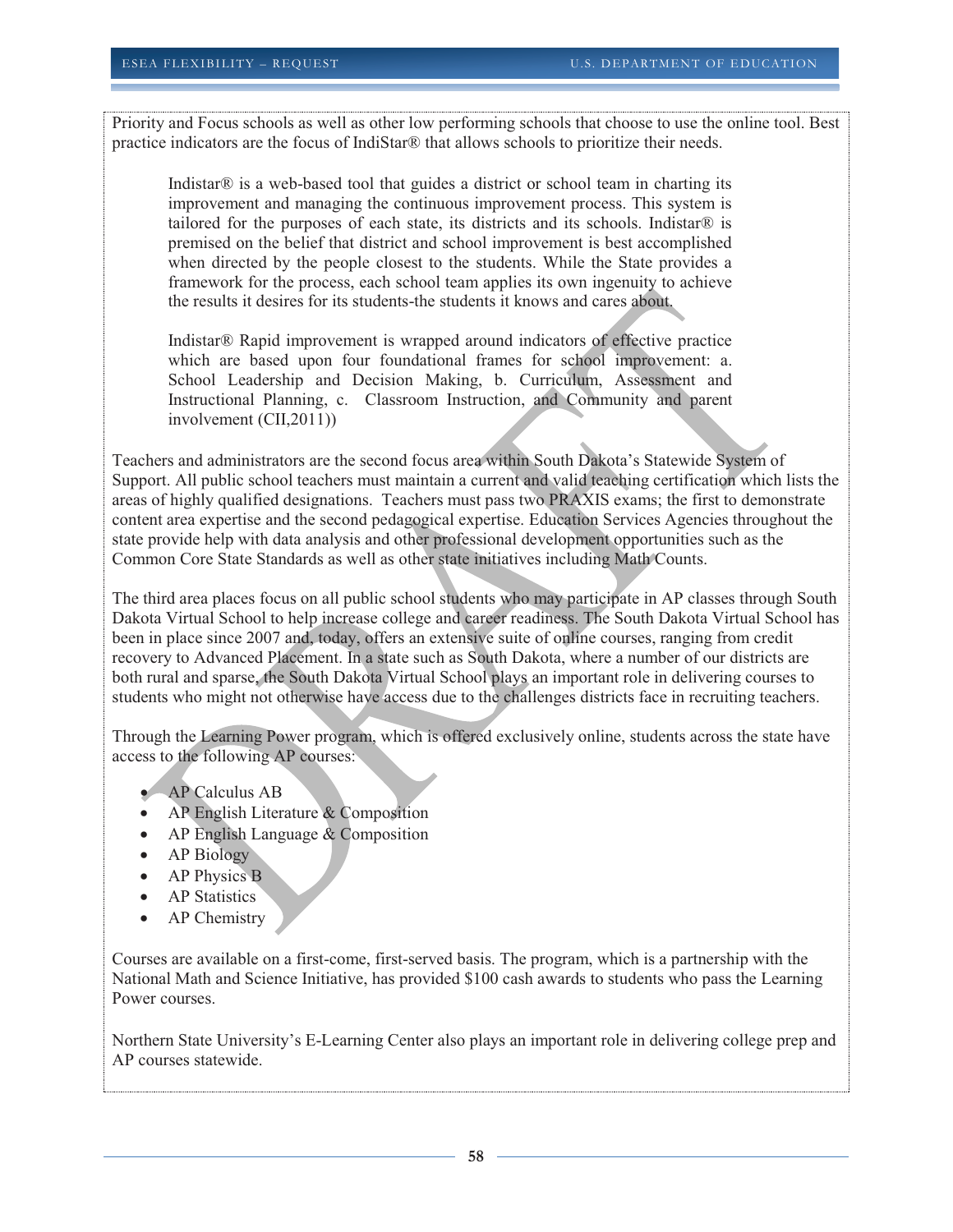South Dakota will continue to foster use of South Dakota Virtual School and online AP as an accessible, affordable option for students, families and school districts. South Dakota is committed to encouraging students to take a wider selection of Advanced Placement classes utilizing the South Dakota Virtual School. In turn, students will be better prepared to be successful in post-secondary coursework.

South Dakota Virtual School is not only for AP courses but also to help those students who may need to do some remedial coursework before they go on to postsecondary endeavors, ultimately saving students/families time and money by getting remedial work done before college.

Due to its governance role with the state's four technical institutes, the South Dakota Department of Education has focused its efforts on dual credit options at the four Technical Institutes in the state.

Two of the four technical institutes, Lake Area Technical Institute and Mitchell Technical Institute, offer high school students an opportunity to earn **dual credit** while pursuing programs of study in the health care, energy and communication fields. Coursework is primarily online, however, students are required to complete labs on campus. Students can earn up to 12 credits toward technical institutional credits.

The South Dakota Board of Regents established a series of policies in the 1990's that governed acceptance of dual credit course work taught in a high school by a high school teacher. These policies, implemented to make sure that the system accepted in transfer only those courses that were truly collegelevel courses, required the institution offering the dual credit course to enter into an agreement with the Regental system, which stipulated that a common set of best practices were being followed. Within the system, Northern State University's Rising Scholars program was granted the authority to serve as the system's provider of this type of dual credit programming, including the authorization to use the thirdparty (reduced) tuition rate since the teachers are being paid by the school district.

The best practices established by the Board outline what have become the national standards for dual credit programming offered by high school teachers in a high school setting. These include:

- The course follows a course syllabus established by the credit-granting college/university.
- The high school-based dual enrollment course is taught by a qualified high school instructor holding a master's degree in discipline or, at a minimum, holding a master's degree with 15 or more graduate hours in the discipline being taught.
- A faculty member in the discipline of the course from the credit-granting college/university is assigned to and actively engaged as a mentor for the high school instructor.
- All students meet established admissions standards and are admitted to the college/university awarding credit. In addition, any course-specific prerequisites are met.
- The students are required to demonstrate the same levels of mastery as is required of college students who take the course on campus. The mentor will review assignments, quizzes, tests, and grading rubrics to make sure this is done.

Additionally, the technical institutes are in the process of developing concurrent courses, which are taught by qualifying secondary instructors who have been trained to teach postsecondary curriculum in their local district. Currently, the technical institutes are targeting the agriculture, business and information technology fields. If successful, the framework developed with Mitchell Technical Institute to offer concurrent courses, for dual credit purposes, would serve as a model for other technical institutes statewide. See document at http://www.sdbor.edu/theboard/agenda/2011/documents/Z.pdf

For schools that need more intensity of support, South Dakota designates Focus Schools and Priority Schools. South Dakota developed its list of Priority Schools using the following procedure: For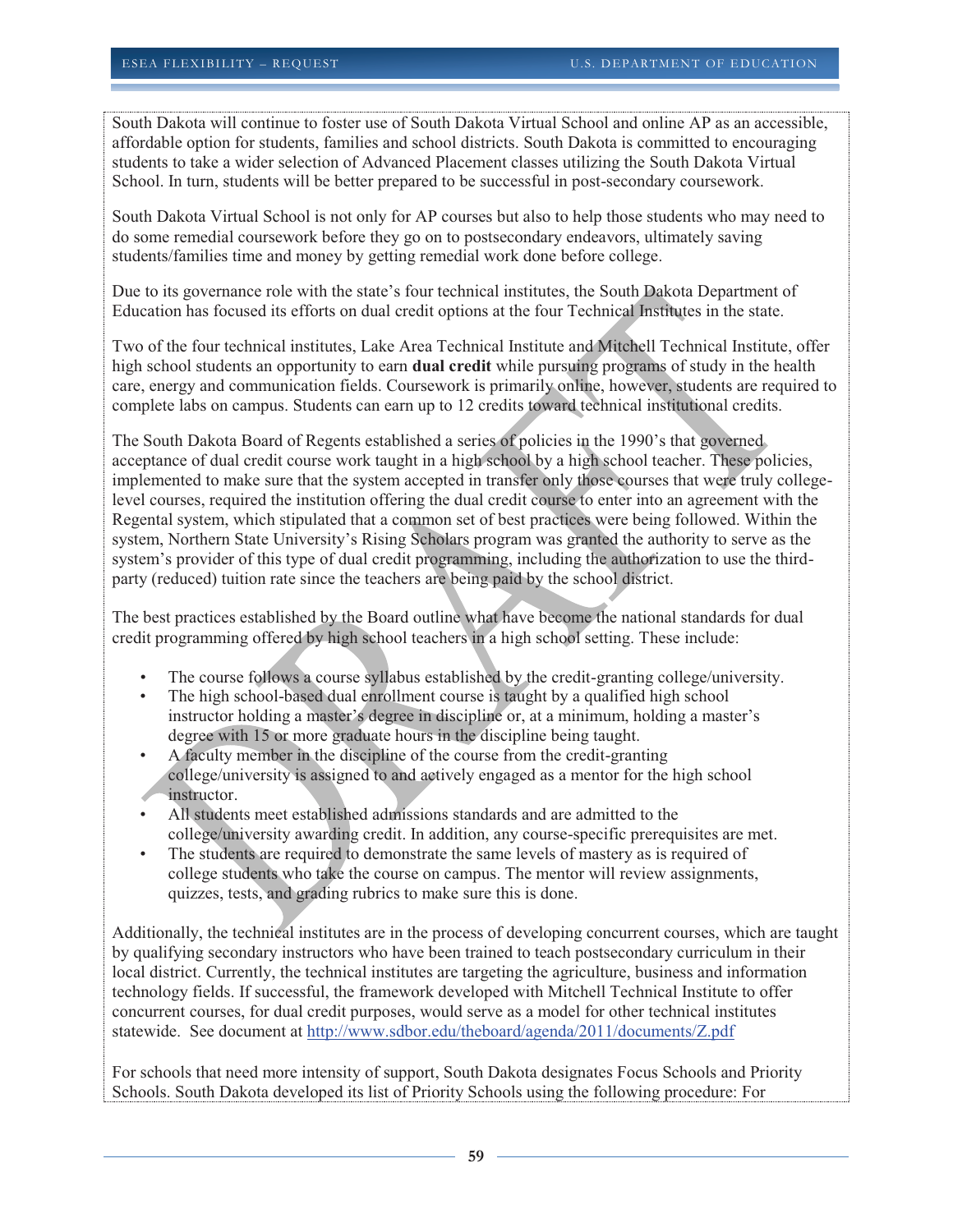definition, a priority school is a school that, based on the most recent data available in the South Dakota School Performance Index, has been identified as among the lowest-performing schools in the State. The total number of priority schools in South Dakota must be as least five percent of the Title I or Title I eligible schools in the state.

- A Priority School is a school whose Overall Score on the School Performance Index is at/or below the 5<sup>th</sup> percentile. The total number of Priority Schools must be at least five percent of the Title I and Title I eligible schools in the state. Each district with one or more of these schools must implement, for three years, meaningful interventions aligned with the turnaround principles. This designation applies to **Title I and Title I eligible schools**.
- A Tier I or Tier II school under the School Improvement Grant (SIG) program that is using the SIG funds to implement a school intervention model.

#### INDEX & INDICATORS: High Schools

At the High School level, the School Performance Index will include the following key indicators:

| 2012-13 & 2013-14          | 2012-13 & 2013-14   | 2012-13 & 2013-14                | 2012-13 & 2013-14         | 2012-13 & 2013-14    |
|----------------------------|---------------------|----------------------------------|---------------------------|----------------------|
| Points: 50                 | Points: 0           | Points: 50                       | Points: 0                 | Points: 0            |
| 2014-15 Points: 25         | 2014-15 Points: 25  | 2014-15 Points: 20               | 2014-15 Points: 20        | 2014-15 Points: 10   |
| Indicator $\#1$ :          | Indicator#2:        | Indicator $#3$ :                 | Indicator #4:             | Indicator #5: School |
| <b>Student Achievement</b> | Academic            | <b>College &amp; Career</b>      | <b>Effective Teachers</b> | <b>Climate</b>       |
| --Percent proficient or    | Growth              | <b>Ready</b>                     | & Principals              | -Monitoring tool     |
| higher in English          |                     | -- Completer rate                | -Aggregate number         | needs to be          |
| language arts and          | -Value added        | -- Percent of students           | of teachers in each       | determined           |
| mathematics in grade       | (linear regression) | pursuing                         | of four categories:       |                      |
| 11 on state assessment     | model based on      | postsecondary 16<br>months after | Unsatisfactory,           |                      |
|                            | student growth -    | graduation                       | Basic, Proficient,        |                      |
| Calculation includes:      | factoring for       | --Percent of ACT                 | Distinguished             |                      |
| --Gap Group score          | certain variables   | student scores whose             |                           |                      |
| --Non-Gap Group            |                     | math subscore is 20 or           |                           |                      |
| score                      |                     | higher                           |                           |                      |
| --Unduplicated count       |                     | --Percent of ACT                 |                           |                      |
| (calculated upon the %     |                     | student scores whose             |                           |                      |
| of gap and non-gap         |                     | English is 18 or                 |                           |                      |
| students in the school     |                     | higher                           |                           |                      |
| population)                |                     |                                  |                           |                      |
|                            |                     |                                  |                           |                      |
|                            |                     |                                  |                           |                      |
| Implemented in             | Implemented in      | Implemented in                   | Implemented in            | Implemented in       |
| 2012-13                    | 2014-15             | 2012-13                          | 2014-15                   | 2014-15              |

#### INDEX & INDICATORS: Elementary & Middle Schools

At the Elementary and Middle School levels, the School Performance Index will include the following key indicators:

| 2012-13 & 2013-14  | $2012 - 13 & 2013 - 14$ | $2012 - 13 & 2013 - 14$ | $2012 - 13 & 2013 - 14$ | $2012 - 13 & 2013 - 14$ |
|--------------------|-------------------------|-------------------------|-------------------------|-------------------------|
| Points: 40         | Points: 40              | Points: 20              | Points: 0               | Points: 0               |
| 2014-15 Points: 25 | 2014-15 Points: 25      | 2014-15 Points: 20      | 2014-15 Points: 20      | 2014-15 Points: 10      |
| Indicator $\#1$ :  | Indicator#2:            | Indicator $\#3$ :       | Indicator $#4$ :        | Indicator $#5$ :        |
| <b>Student</b>     | Academic                | <b>Attendance</b>       | <b>Effective</b>        | <b>School Climate</b>   |
| Achievement        | <b>Growth</b>           |                         | Teachers &              |                         |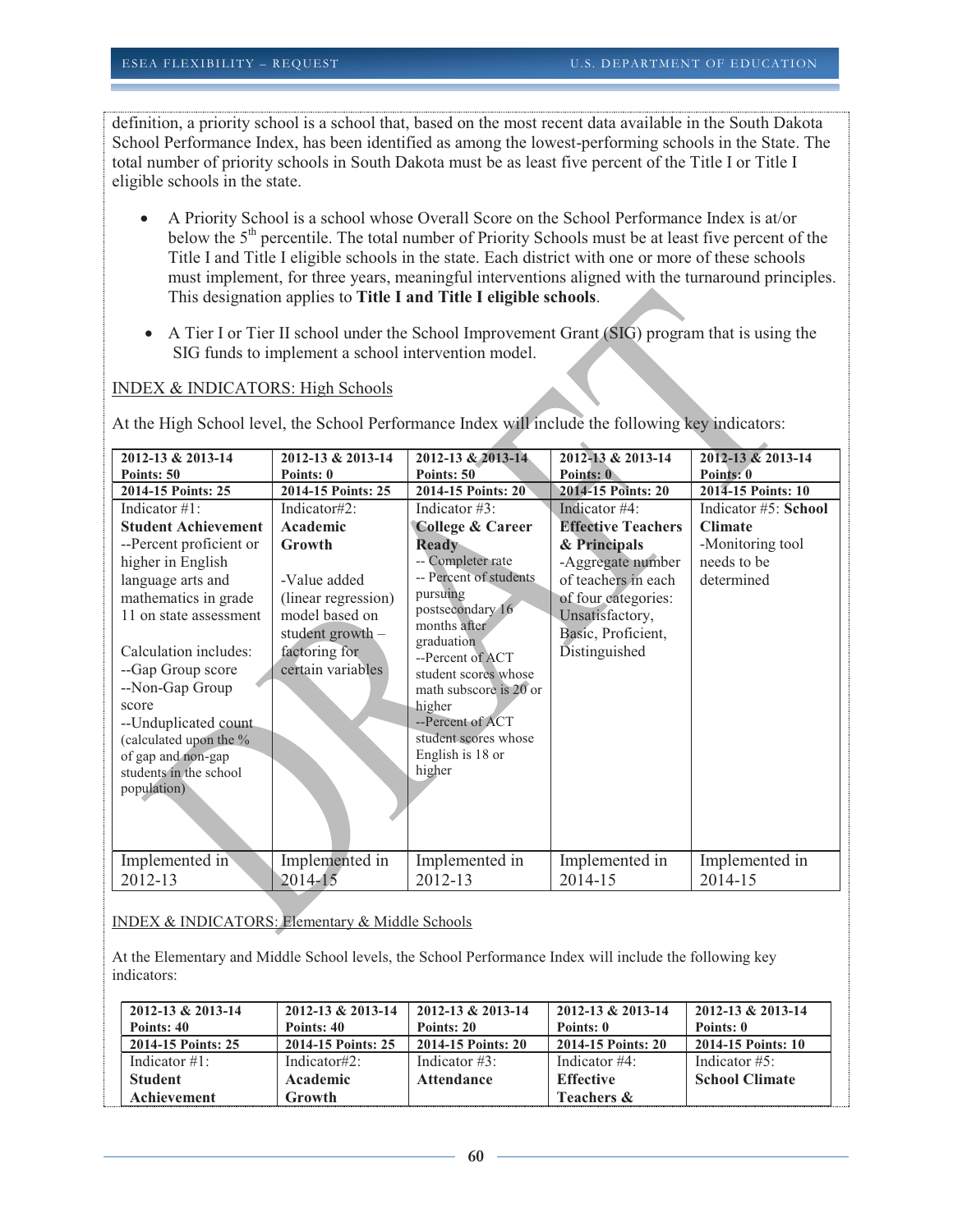| --Percent proficient or<br>higher in English<br>language arts and<br>mathematics in<br>grades 3-8 on state<br>assessment                                                                | --Value added<br>(linear regression)<br>model based on<br>student growth -<br>factoring for<br>certain variables |                | Principals<br>--Aggregate<br>number of teachers<br>in each of four<br>categories:<br>Unsatisfactory, | --monitoring tool<br>needs to be<br>determined |
|-----------------------------------------------------------------------------------------------------------------------------------------------------------------------------------------|------------------------------------------------------------------------------------------------------------------|----------------|------------------------------------------------------------------------------------------------------|------------------------------------------------|
| Calculation includes:<br>--Gap Group score<br>--Non-Gap Group<br>score<br>--Unduplicated count<br>(calculated upon the %<br>of gap and non-gap<br>students in the school<br>population) |                                                                                                                  |                | Basic, Proficient,<br>Distinguished                                                                  |                                                |
| Implemented in                                                                                                                                                                          | Implemented in                                                                                                   | Implemented in | Implemented in                                                                                       | Implemented in                                 |
| 2012-13                                                                                                                                                                                 | 2012-13                                                                                                          | 2012-13        | 2014-15                                                                                              | 2014-15                                        |

South Dakota will implement effective dramatic, systemic change in the lowest-performing schools by publicly identifying **"Priority Schools"** and ensuring that each LEA with one or more of these schools implements, for three years, meaningful interventions aligned with the turnaround principles in each of these schools.

#### **State Level Support**

The state will publicly identify priority schools by posting the list on the state's website.

The following is the state level support provided for the priority schools.

- Conduct a district and school level program audit
- Provide a School Support Staff member to each priority school to provide technical assistance, monitor implementation of improvement strategies, and to help with reporting requirements. **If significant progress not made during year 1, intensity of support by the School Support Staff will increase in year 2 and they will work directly with school governance to help oversee the transformational process.**
- Support the implementation of Academy of Pace Setting Districts© for districts with identified schools

Academy of Pacesetting Districts© is designed to build the capacity of school districts to effectively assist schools to make fundamental changes in the ongoing practices of their classrooms and school administration. The Academy is based upon the firm belief that school improvement is best accomplished when directed by the people closest to the students, applying their own ingenuity to achieve the results desired for their students-students they know and care about. Placing this high level of confidence in the ability of school personnel to chart their own course also requires that the school team is given convenient access to tools, resources, and effective practice, provided within the framework of the Academy. Participation in the Academy of Pacesetting Districts© will elevate the level of school reform within the districts, and deepen their understanding of effective practice.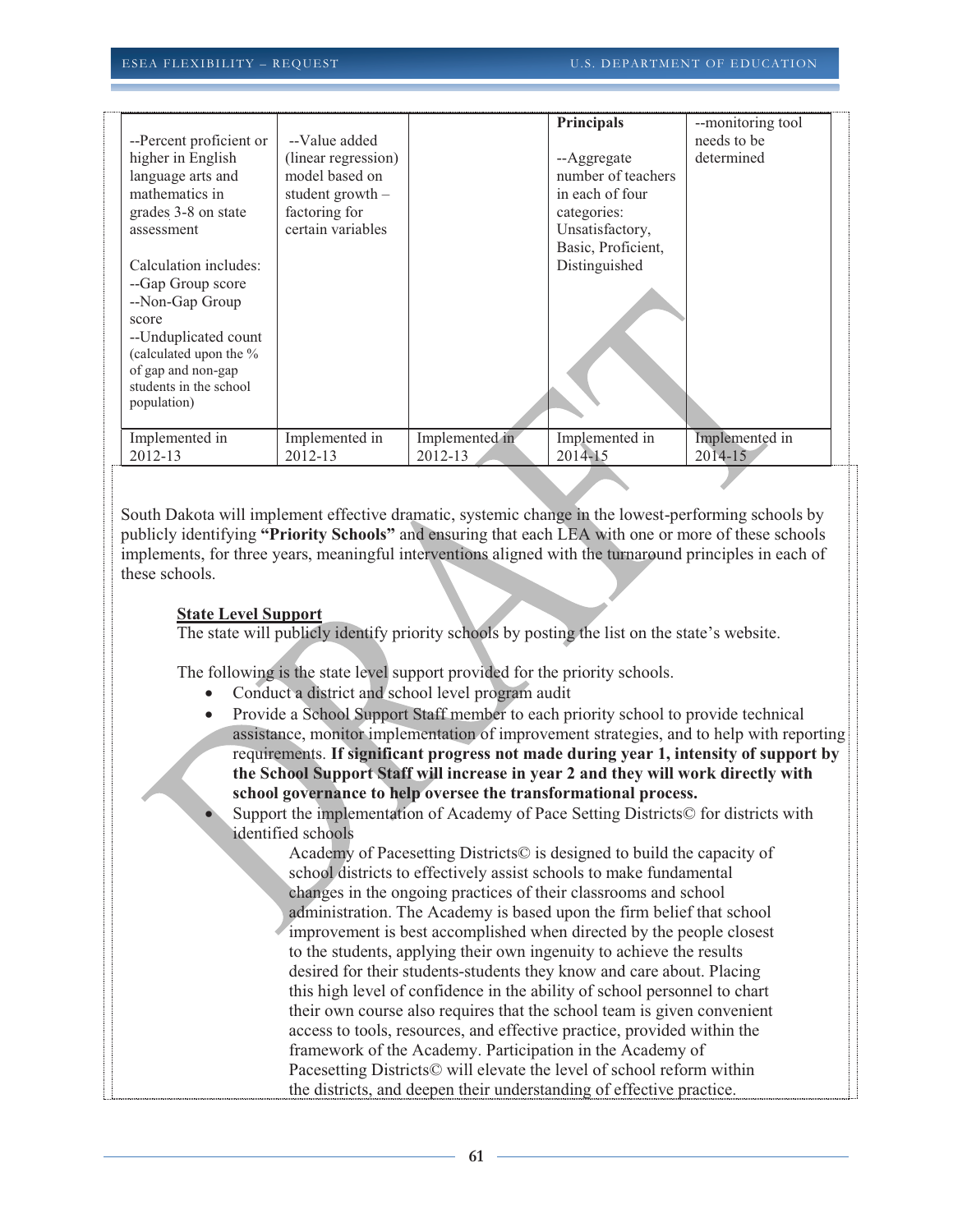The Academy's content framework wraps around four topical areas:(1. High Standards and Expectations, 2.Teaching and Learning, 3. Information for Decision Making, and4. Rapid Improvement Support)

The primary mission of the Academy is to help the SEA's, LEA's and schools educate children and help them reach their potential. Schools whose students are underperforming need to change what is going on within the school and within each classroom. The Academy is tasked with the job of structuring an experience and a set of events which are designed to increase the capacity of those working in school districts, to envision improving a set of district-level operations connected to what happens within schools. (CII,2011)

- Monitor quarterly the progress towards achieving improvement goals
- Support to schools in the Indistar<sup>®</sup> implementation
	- Indistar® is a web-based tool that guides a district or school team in charting its improvement and managing the continuous improvement process. This system is tailored for the purposes of each state, its districts and its schools. Indistar® is premised on the belief that district and school improvement is best accomplished when directed by the people closest to the students. While the State provides a framework for the process, each school team applies its own ingenuity to achieve the results it desires for its students-the students it knows and cares about.

Indistar® Rapid improvement is wrapped around indicators of effective practice which are based upon four foundational frames for school improvement:(a. School Leadership and Decision Making, b. Curriculum, Assessment and Instructional Planning, c. Classroom Instruction, and Community and parent involvement (CII,2011))

- Responsible for overseeing the use of federal Title funds being used toward program implementation and school improvement which would include allocating 1003(a) funds
- May appoint a technical advisor to oversee the affairs of the school if the school is not showing significant progress

#### **District Level Support**

- Participate in the Academy of Pace Setting Districts© to develop a system of support of its schools
- Review the performance of the current school principal and either replace the principal if such a change is necessary or demonstrate to the SEA that the current principal has a track record in improving achievement and has the ability to lead the turnaround effort (principal evaluation)
- Provide the principal with operational flexibility in the areas of scheduling, staff, curriculum and budget
- Provide adequate resources (human, physical, and fiscal) to assist in the implementation and achievement of school program goals
- Implement the South Dakota Multi-Tiered Systems of Support for the Priority School
- Provide professional development opportunities specific to prioritized needs as identified in the comprehensive needs assessment
- Inform the district's board of education and the public on the school's progress towards achieving adequate progress and student achievement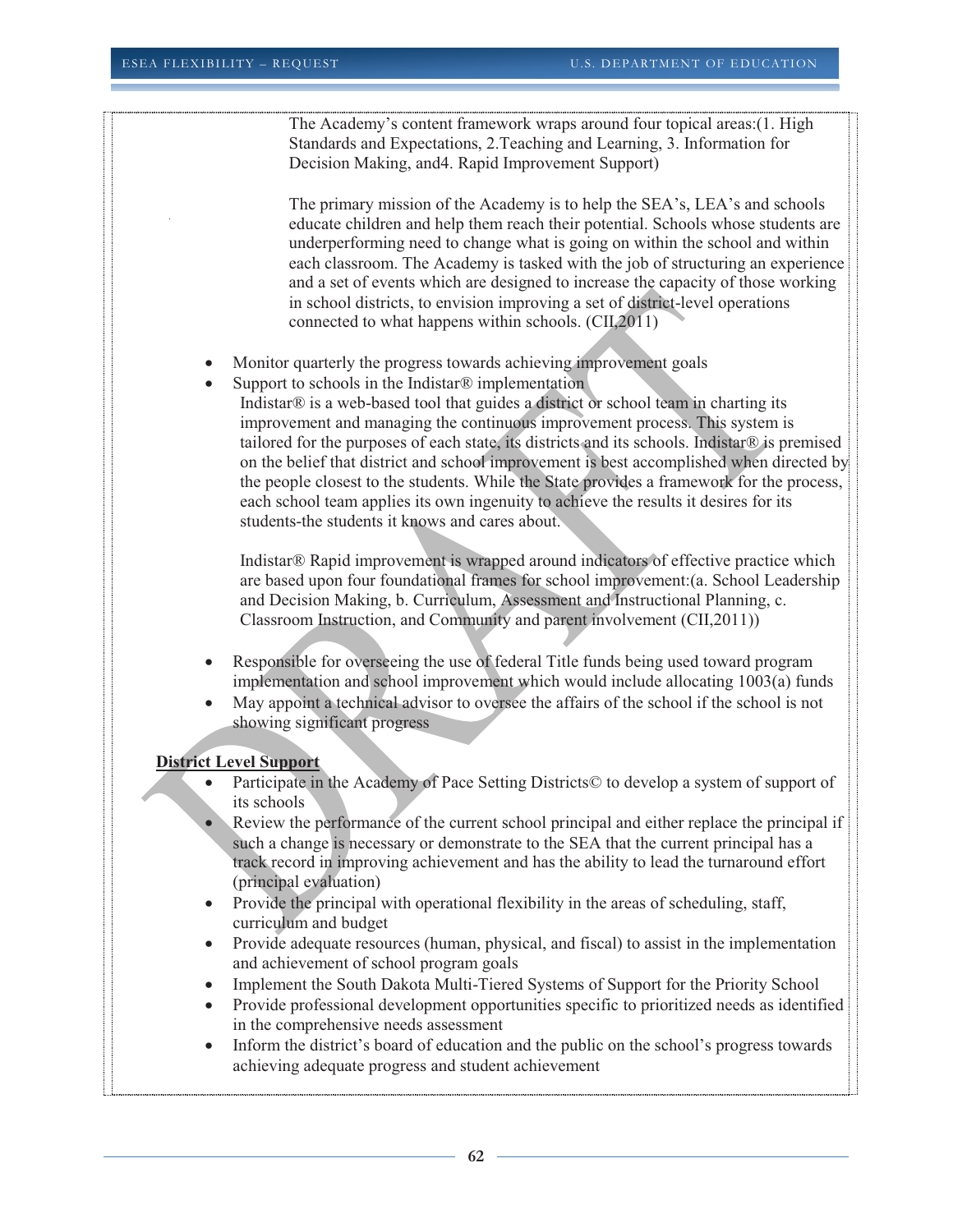### **School Level Support**

- Utilize **Indistar®** to develop a school transformation plan for implementing the rapid turnaround indicators for continuous improvement
- Conduct a annual data analysis through the four lenses to strengthen the school's instructional program based on student needs and design professional development which reflects those needs
- Ensure that the instructional program is research-based, rigorous, and aligned with the Common Core state standards
- Implement with fidelity the South Dakota Systems of Support
- Redesign the school day week or year to include additional time for student learning and teacher collaboration

Priority schools will need to significantly increase the learning time for their students (minimum of 300 hours) per school year. Districts may choose to either: 1.Transform school day schedule 2. Extend the school day, or 3. Alter the school year structure.

 Ensure through the teacher evaluation process that teachers are effective and able to improve instruction

Based on the teacher evaluation process, the principals will: 1) Review the quality of all staff and retain only those who are determined to be effective and have the ability to be successful in the turnaround effort; 2) Prevent ineffective teachers from transferring to these priority schools; and 3) Provide job-embedded, ongoing professional development informed by the teacher evaluation and support systems and tied to teacher and student needs.

 Provide opportunities for parent and community involvement in the decision making process regarding curriculum, assessment, reporting, and school environment

Upon Identification of **"Focus Schools"** South Dakota will work to ensure that each LEA implements interventions, which may include tutoring and public school choice in each of these schools based on reviews of the specific academic needs of the school and its students.

#### **State Level Support**

- Support the IndiStar® analysis of effective practices
- Ongoing monitoring of school progress
- Determine when a school that is making significant progress in improving student achievement and narrowing achievement gaps exits Focus status

#### **District support**

- Implement evaluation of principal in Focus School
- Provide adequate resources (human, physical, and fiscal) to assist in the implementation and achievement of school program goals
- Provide professional development opportunities specific prioritized needs as identified in the comprehensive needs assessment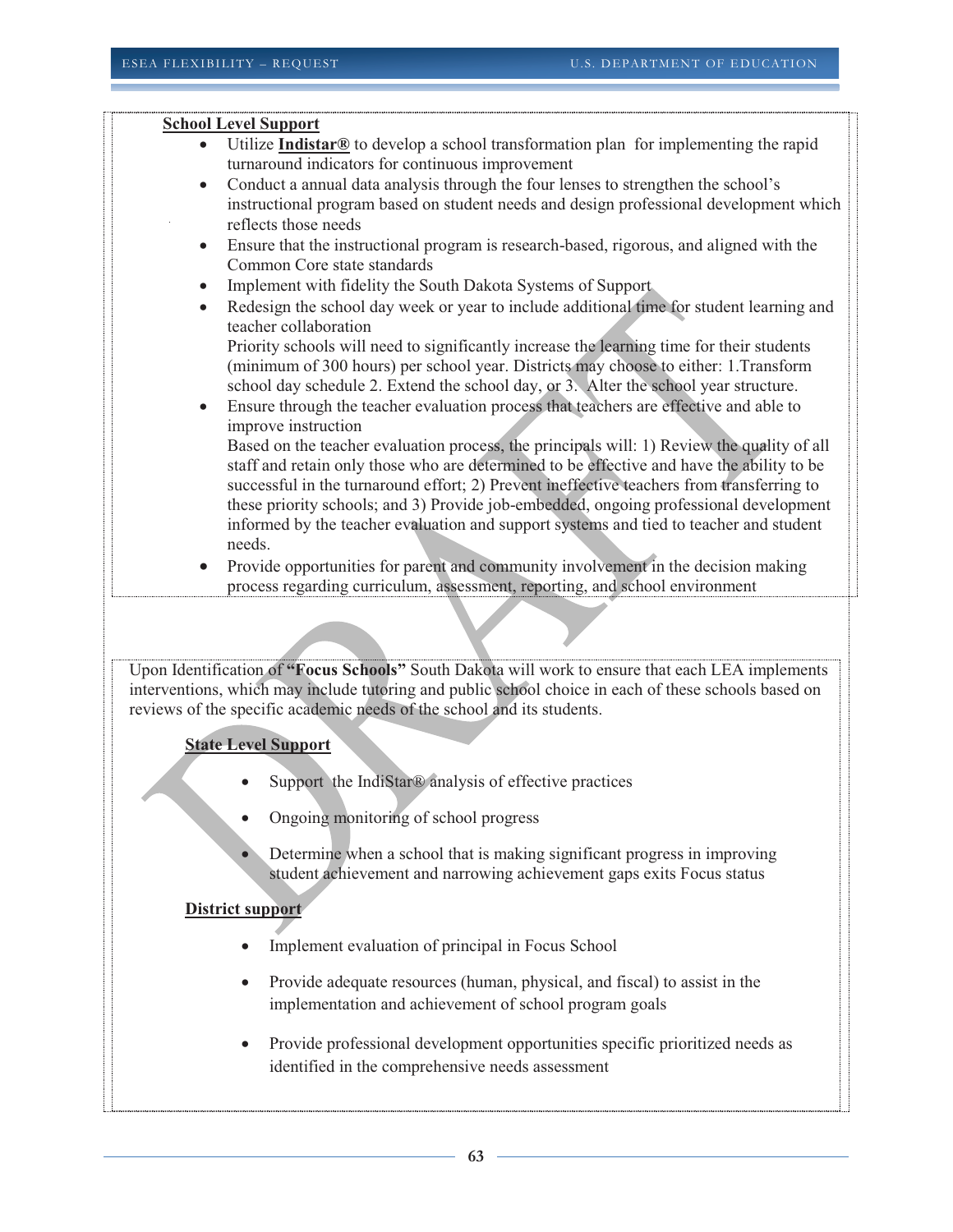- Inform the district's board of education and the public on the school's progress towards achieving adequate progress and student achievement
- Provide the principal with operational flexibility in the areas of scheduling, staff, curriculum and budget

#### **School Support**

- Utilize **Indistar®** to develop a school transformation plan for implementing the rapid turnaround indicators for continuous improvement
- Ensure through the teacher evaluation process that teachers are effective and able to improve instruction by: reviewing the quality of all staff, and providing jobembedded, ongoing professional development informed by the teacher evaluation and support systems and tied to teacher and student needs.
- Conduct an annual data analysis through the four lenses to strengthen the school's instructional program based on student needs and design professional development which reflects those needs
- Provide opportunities for parent and community involvement in the decision making process regarding curriculum, assessment, reporting and school environment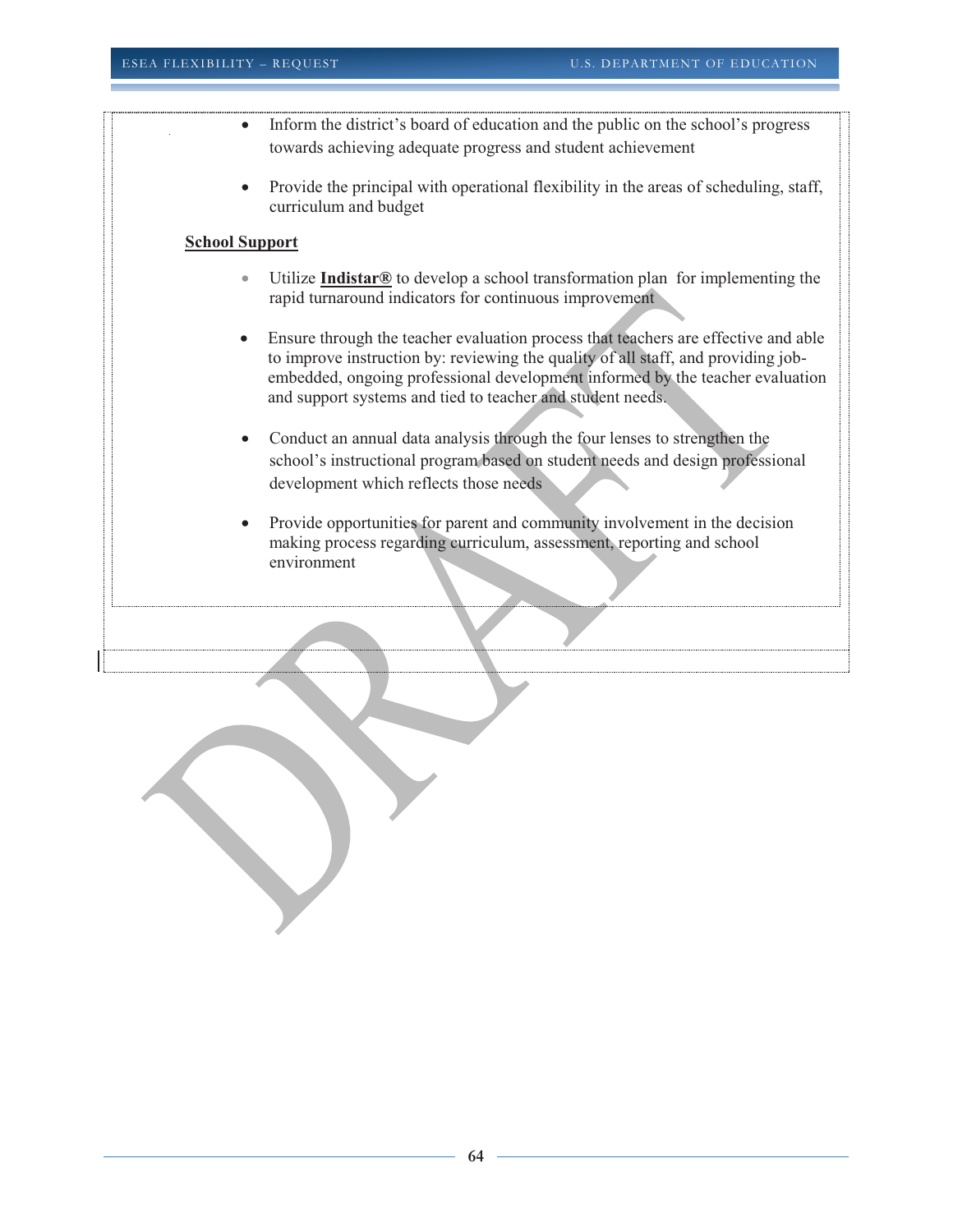# **PRINCIPLE 3: SUPPORTING EFFECTIVE INSTRUCTION AND LEADERSHIP**

## **3.A DEVELOP AND ADOPT GUIDELINES FOR LOCAL TEACHER AND PRINCIPAL EVALUATION AND SUPPORT SYSTEMS**

Select the option that pertains to the SEA and provide the corresponding description and evidence, as appropriate, for the option selected.

| <b>Option A</b>                     | <b>Option B</b>                     | <b>Option C</b>                 |
|-------------------------------------|-------------------------------------|---------------------------------|
| If the SEA has not already          | $\boxtimes$ If the SEA has already  | If the SEA has developed        |
| developed any guidelines            | developed and adopted one or        | and adopted all of the          |
| consistent with Principle 3,        | more, but not all, guidelines       |                                 |
| provide:                            | consistent with Principle 3,        | guidelines consistent with      |
|                                     | provide:                            | Principle 3, provide:           |
| i.<br>the SEA's plan to develop     |                                     |                                 |
| and adopt guidelines for            | a copy of any guidelines the<br>i.  | a copy of the guidelines<br>i.  |
| local teacher and principal         | SEA has adopted                     | the SEA has adopted             |
| evaluation and support              | (Attachment 10) and an              | (Attachment 10) and an          |
| systems by the end of the           | explanation of how these            | explanation of how these        |
| 2011-2012 school year;              | guidelines are likely to lead       | guidelines are likely to        |
|                                     | to the development of               | lead to the development         |
| ii.<br>a description of the process | evaluation and support              | of evaluation and support       |
| the SEA will use to involve         | systems that improve student        | systems that improve            |
| teachers and principals in the      | achievement and the quality         | student achievement and         |
| development of these                | of instruction for students;        | the quality of instruction      |
| guidelines; and                     |                                     |                                 |
|                                     | ii.<br>evidence of the adoption of  | for students;                   |
| iii.<br>an assurance that the SEA   | the guidelines (Attachment          |                                 |
| will submit to the                  | $\overline{11}$ ;                   | ii.<br>evidence of the adoption |
| Department a copy of the            |                                     | of the guidelines               |
| guidelines that it will adopt       | iii.<br>the SEA's plan to develop   | (Attachment 11); and            |
| by the end of the $2011 - 2012$     | and adopt the remaining             |                                 |
| school year (see Assurance          | guidelines for local teacher        | iii.<br>a description of the    |
| $(14)$ .                            | and principal evaluation and        | process the SEA used to         |
|                                     | support systems by the end of       | involve teachers and            |
|                                     | the $2011-2012$ school year;        | principals in the               |
|                                     |                                     | development of these            |
|                                     | a description of the process<br>iv. | guidelines.                     |
|                                     | used to involve teachers and        |                                 |
|                                     | principals in the development       |                                 |
|                                     | of the adopted guidelines and       |                                 |
|                                     | the process to continue their       |                                 |
|                                     | involvement in developing           |                                 |
|                                     | any remaining guidelines;<br>and    |                                 |
|                                     |                                     |                                 |
|                                     | an assurance that the SEA<br>V.     |                                 |
|                                     | will submit to the                  |                                 |
|                                     | Department a copy of the            |                                 |
|                                     |                                     |                                 |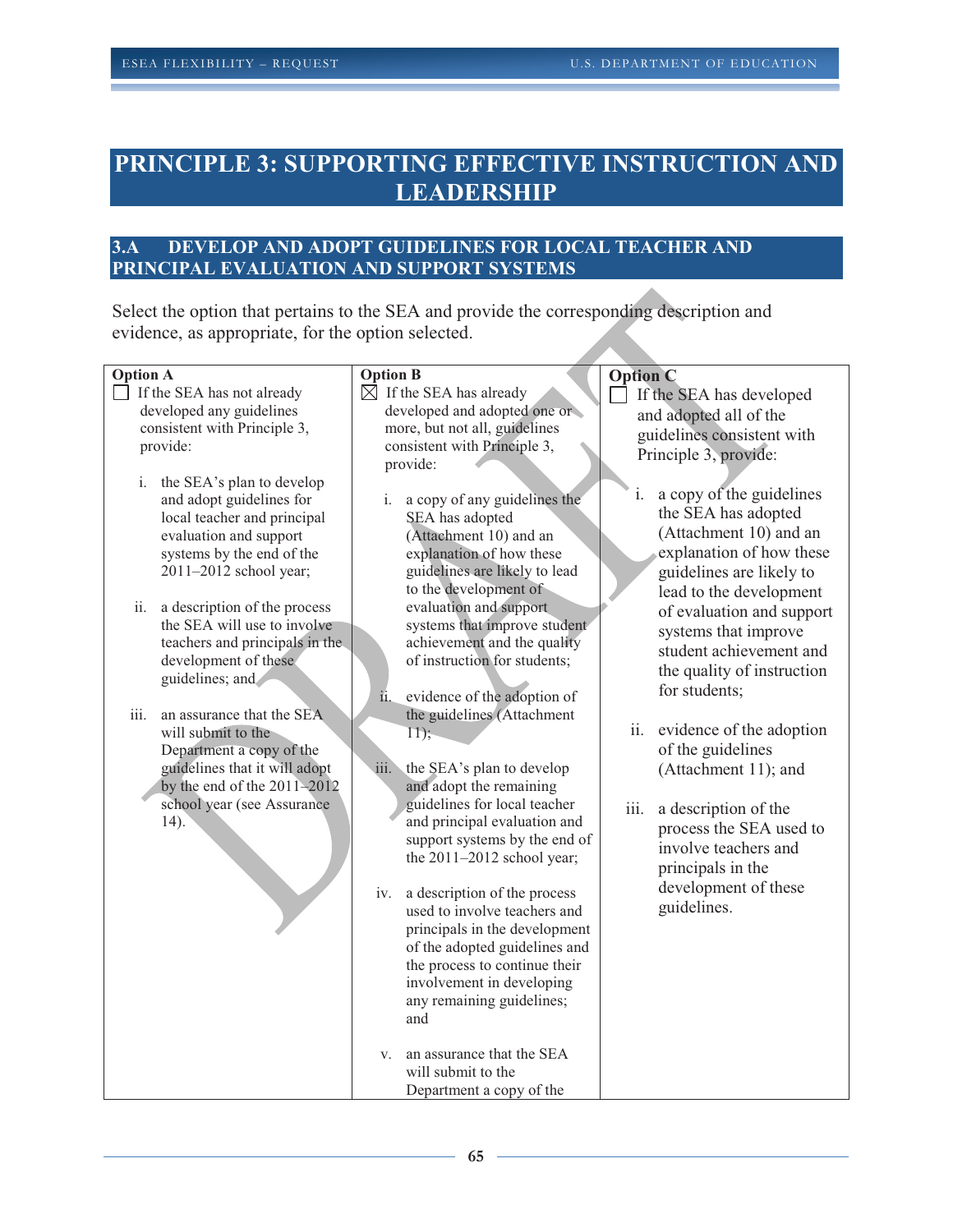| remaining guidelines that it   |  |
|--------------------------------|--|
| will adopt by the end of the   |  |
| $2011 - 2012$ school year (see |  |
| Assurance 14).                 |  |

#### **Principle 3: Supporting Effective Instruction and Leadership**

The creation of standards for teachers and principals is a development of a movement towards a worldclass, standards-based educational system for South Dakota. The standards movement began with the creation of academic content standards which clearly defined what students should know and be able to do upon completion of each grade. With the development of student standards, South Dakota acknowledged the need to clearly define expectations for teachers. The absence of a set of consistent standards used to guide professional development and continually improve instruction leaves an arbitrary system of education. Teacher preparation programs currently base their programs on INTASC standards, which describe knowledge and skills deemed necessary for teachers new to the profession. The missing link was standards that carried the teaching profession forward.

The 2010 Legislature passed Senate Bill 24, now codified law at SDCL 13-42-33 through 35, inclusive, to establish the basis for South Dakota to engage in this important work. The bill, developed in collaboration with the South Dakota Education Association and other educational organizations, mandates the following:

- Required teacher evaluation
- Adoption of teaching standards
- Creation of a model evaluation tool

A work group (membership outlined in statute) met five times from June through November 2010, to review widely accepted teacher standards. The work group recommended the Charlotte Danielson Framework for Teaching for statewide adoption. The framework provides a succinct and common language along with a deep research base of what "good teaching" looks like across the career continuum.

The Danielson Framework was presented to the South Dakota Board of Education in November 2010. The board and the Department of Education determined to use the winter of 2010 and the spring of 2011 to educate the field on the framework. Purposefully, there was a delay until the March 2011 board meeting to ensure there was a deep understanding in the field. Numerous presentations/trainings were held statewide. The adoption process moved forward with the South Dakota Board of Education approving ARSD 24:08:06, Teacher performance standards, at their July 2011 meeting. Thus, the South Dakota Framework for Teaching (SD FfT) was implemented.

Roll-out of the SD FfT is occurring in two phases: Growing Knowledge and Growing Skill. Growing Knowledge is focused on developing a working knowledge of the Framework for Teaching as a system for improving teaching practice. Growing Knowledge opportunities started in the fall of 2011 with online book studies, informational seminars for administrators and teacher leaders, and district specific studies. These activities will run through the summer of 2012. Growing Skill is aimed at designing an evaluation system specific to the needs of the district that aligns with the Framework for Teaching as a system for improving teaching.

Specifically, Growing Skill includes implementation of the SD FfT in 12 pilot sites. The department issued a Request for Proposal to districts during the summer of 2011 inviting participation as a pilot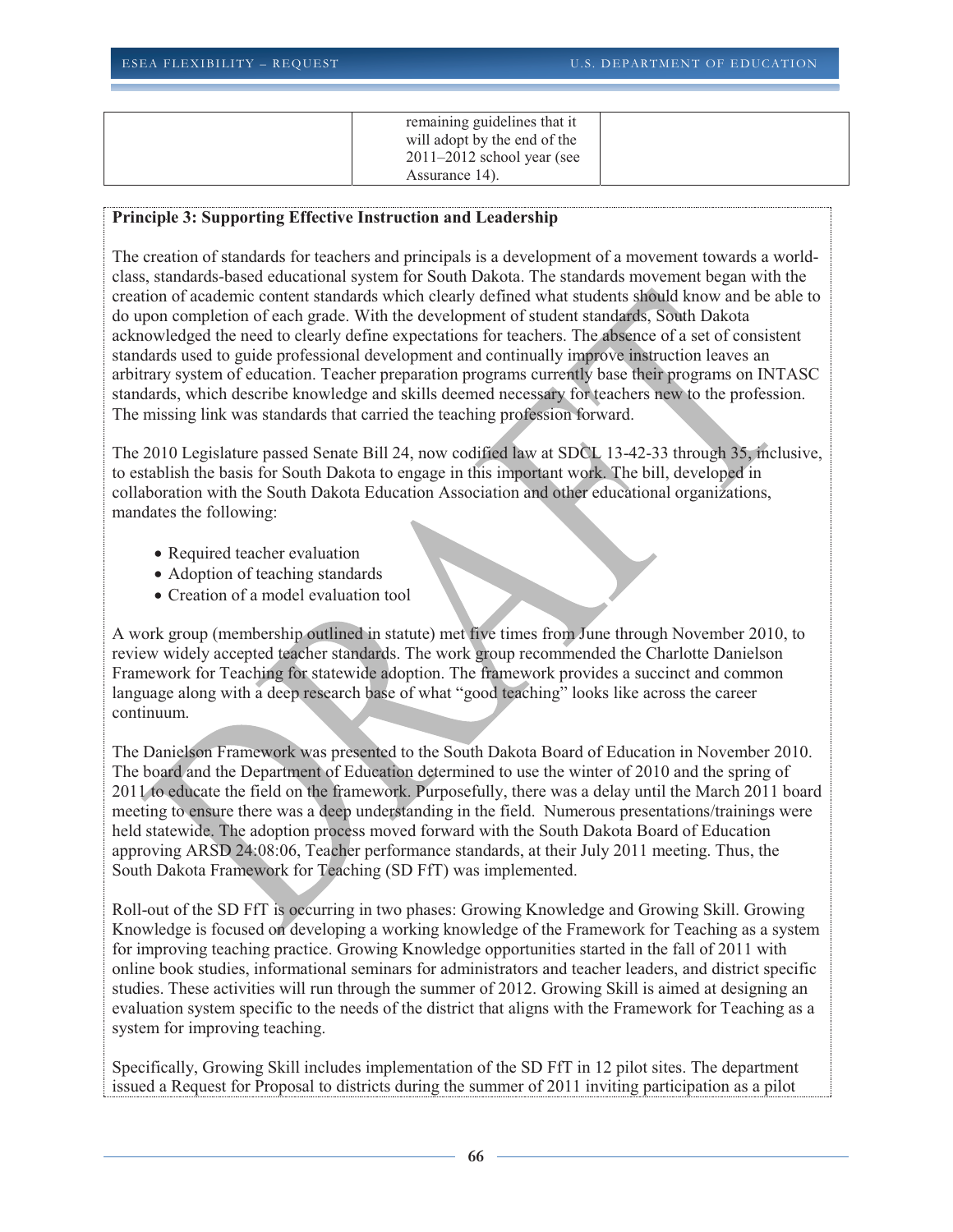site. Twelve sites were selected for the pilot. The pilot sites will receive assistance in the implementation of SD FfT from East Dakota Educational Cooperative and Technology and Innovations in Education. Some sites will receive on-site consultation while others will receive "Train the Trainer" seminars to deliver FfT to their staff. Starting January 2012 and running through the summer of 2012, pilot sites will participate in the following:

- Introduction to the FfT
- Crosswalk of district's current standards and evaluation system to the Fft
- Observation training
- Individual coaching of evaluators
- Train the trainer seminars

Pilot sites will adopt and implement the FfT by August 2012. During the summer and fall of 2012, pilot sites will receive training in Cognitive Coaching for mathematics and science teachers.

South Dakota will continue to build fair and rigorous evaluation and support systems. The SD DOE and the state's public school districts will develop, adopt, pilot, and implement teacher and principal evaluation and support systems with the involvement of teachers, principals, and other key stakeholders. **Critical to this commitment will be the passage of legislation in 2012** to require evaluating the performance of certified teachers on a statewide evaluation instrument with four performance levels and to establish minimum professional performance standards for certified principals along with evaluation procedures.

A bill being introduced by the governor in the 2012 legislative session calls for public school districts to evaluate the performance of each certified teacher on a statewide evaluation instrument. The evaluation instrument will define four performance levels. And by the 2014-15 school year, every teacher will be evaluated for their performance annually.

Each school shall report aggregate numbers of teacher performance at each of the four levels on the statewide evaluation instrument.

## *Explain how the guidelines are likely to lead to the development of evaluation and support systems that improve student achievement and the quality of instruction for students.*

Each school district will adopt procedures for evaluating teachers that are based on the minimum professional standards required by SDCL 13-42-33 (Framework for Teaching). District teacher evaluation procedures will serve as the basis for programs to increase professional growth and development of certified teachers. The evaluation procedures will also include a plan of assistance for any certified teacher whose performance does not meet district performance standards. Evaluation procedures will be based on a four-tier rating system of: distinguished, proficient, basic, and unsatisfactory.

The district procedures will require multiple measures including quantitative and qualitative components. The bill currently being considered by the legislature indicates that 50 percent of a teacher's rating will be based on quantitative measures of student growth reflected in reports of student performance. Fifty percent will be based on qualitative components that are measureable and evidenced-based characteristics of good teaching and classroom practice as defined by the new evaluation tool. School districts will collect evidence using any of the following assessment measures: classroom drop-ins, parent surveys, student surveys, portfolios, or peer review.

*Evidence of the adoption of the guidelines*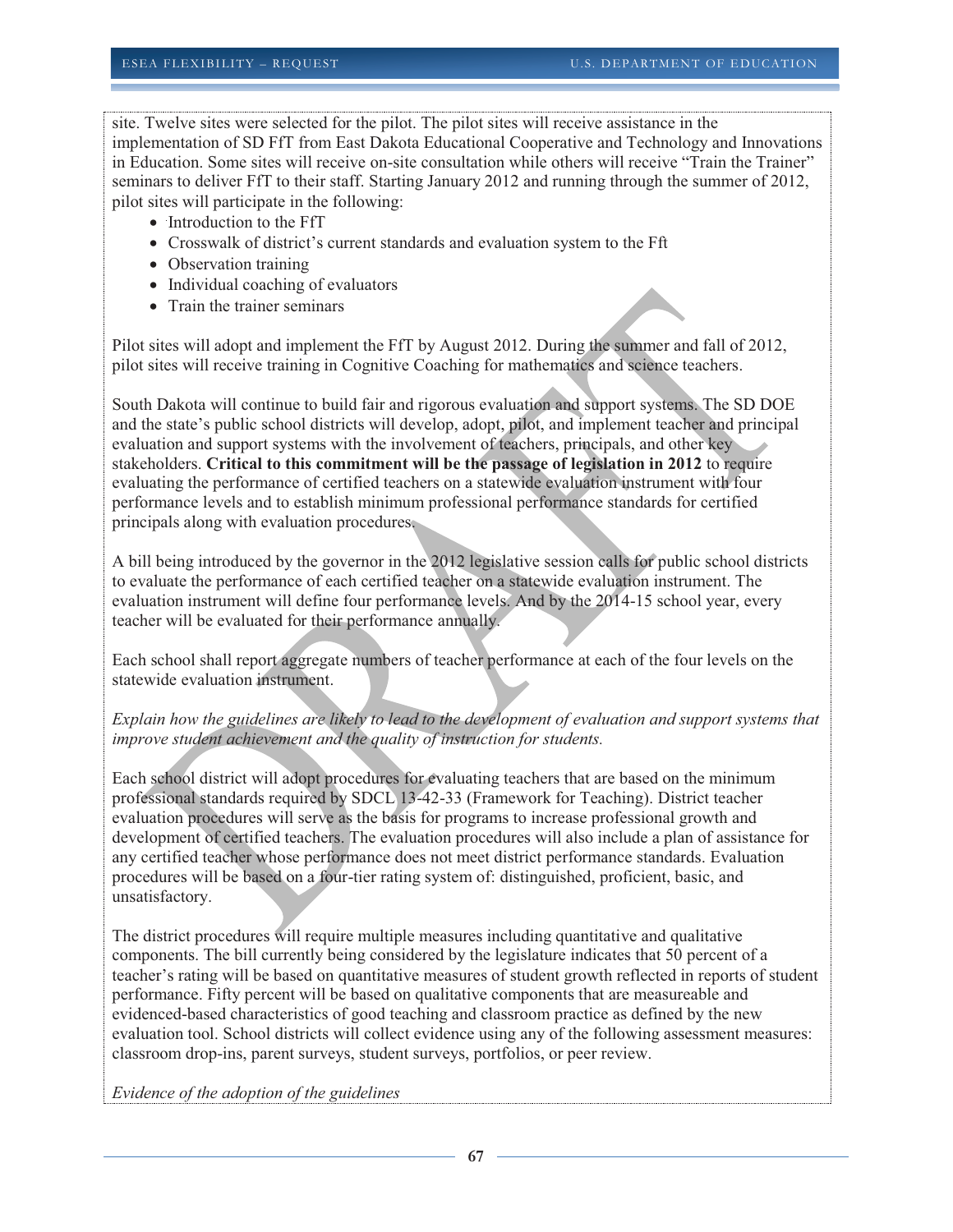See Attachment

*The SEA's plan to develop and adopt remaining guidelines for local teacher and principal evaluation and support systems by the end of the 2011-2012 school year.* 

A bill introduced in the 2012 legislative session requires school districts to evaluate the performance of each certified teacher on a statewide evaluation instrument, in order to receive state accreditation. The bill also directs the South Dakota Board of Education to promulgate administrative rules to establish minimum professional performance standards for certified principals and an instrument for principal evaluation that must be used by school districts.

*Describe the process used to involve teachers and principals in the development of the adopted guidelines and the process to continue their involvement in developing any remaining guidelines.* 

A work group consisting of teachers, administrators, parents, school board members, and others met several times throughout 2010 to select standards for the teaching profession.

The SD DOE also established an Accountability Work Group to advise the department in the development of a new accountability system, including teacher and principal evaluation. The group has met four times to date; its broad representation including teachers.

Moving forward, SD DOE will appoint a work group to provide input in further developing the fourtier rating system for teachers and develop an evaluation instrument that must be used by school districts. Minimum work group membership will be: six teachers (elementary, middle, and high school), three principals (elementary, middle, and high school), two superintendents, two school board members, four parents, and representation from the South Dakota Education Association, School Administrators of South Dakota, and Associated School Boards of South Dakota. The work group is expected to begin its work summer 2012 and conclude by November/December of 2012.

The South Dakota Board of Education has the authority to promulgate rules relative to the rating system and evaluation instrument. The expected timeline is as follows: From November/December 2012 to March 2013, the department will conduct presentations and disseminate information relative to the teacher/principal standards and evaluation procedures, and seek public comment. The South Dakota Board of Education will have its first reading of the proposed standards and evaluation procedures at its May 2013 meeting with a public hearing and rule adoption no later than July 1, 2013.

Under the proposed bill, the South Dakota Board of Education also will promulgate rules to establish minimum professional performance standards for principals and establish best practices for evaluation that must be used by school districts. (Expected timeline is July 1, 2013.) Public school districts seeking state accreditation would be required to evaluate the performance of certified principals every other year. School districts will adopt procedures for evaluating the performance of principals that:

- Are based on rules established by the South Dakota Board of Education
- Require multiple measures of performance
- Serve as the basis for programs to increase professional growth and development of certified principals
- Are based on the following rating system: distinguished, proficient, basic, and unsatisfactory.

The department will establish another work group to provide input in developing principal performance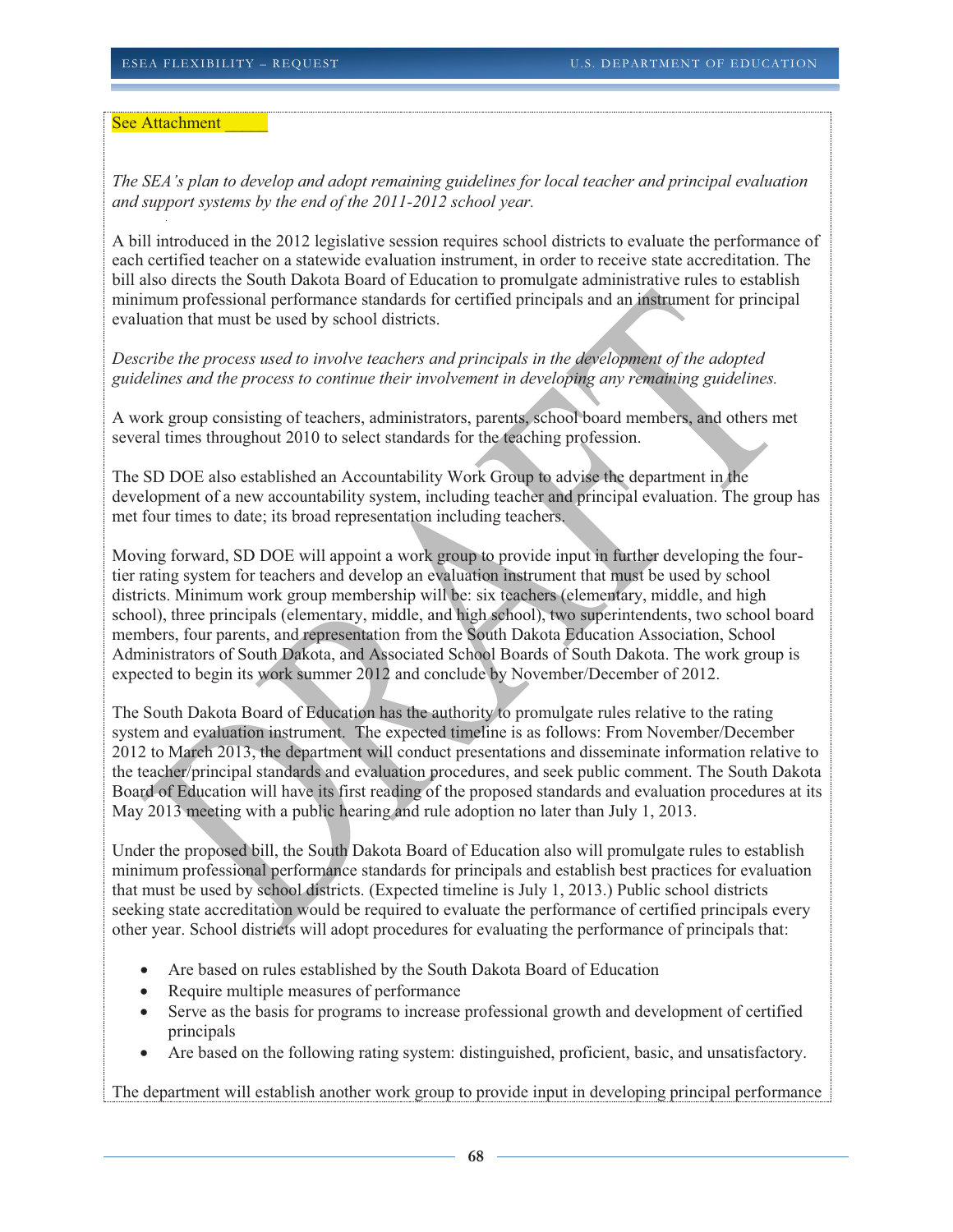standards and developing a model evaluation tool that must be used by school districts. The work group will include, at a minimum, the following: six principals (elementary, middle and high school), three teachers (elementary, middle, and high school), two superintendents, two school board members, four parents, and representatives of the South Dakota Education Association, School Administrators of South Dakota, and Associated School Boards of South Dakota. The work group is expected to begin its work summer 2012 and conclude November/December 2012.

Following the conclusion of the work group's efforts, the expected timeline is as follows: From November/December 2012 to March 2013, the department will conduct presentations and disseminate information regarding the principal standards and evaluation, and collect public comment. The South Dakota Board of Education will have a first reading of the proposed principal evaluation rules at its May 2013 meeting with a public hearing and rule adoption no later than July 1, 2013.

Starting with the 2014-15 school year, all individuals designated to conduct teacher or principal evaluations must have completed training conducted by the SD DOE prior to conducting any evaluations. Training dollars proposed by the governor in December 2011 would fund the initial development and statewide training of all school administrators. Training would be ongoing thereafter.

The department also will develop and release a Request for Proposal (RFP) to school districts for the purpose of serving as a pilot site for implementing the teacher and principal evaluation systems. The pilot sites will be selected and the implementation process will begin during the 2013-2014 school year. The pilot sites will receive technical assistance and support from either an Educational Cooperative or an Education Service Agency. Those entities will also collect data from the sites throughout the pilot year. In the spring of 2014, the work groups that developed the teacher and principal evaluation systems will reconvene to evaluate the pilot site data and refine procedures and tools as appropriate. During the pilot site year, data and results will not be publicized.

Starting 2014-2015, all certified teachers and certified principals will be evaluated as South Dakota fully implements its evaluation and support systems.

The SD DOE will provide a support system for teachers and principals throughout the timeframe of the waiver request. The department has provided support for new teachers through the Teacher to Teacher Support Network. The network provides online and face-to-face mentoring for new teachers, and other methods to connect, such as a dedicated Ning. As noted above, provided the governor's proposal passes, the department will also provide intense training, starting the summer of 2012, for teachers and administrators in the areas of instructional leadership, evidence-based observations, Common Core State Standards with an emphasis on pedagogy and high order thinking skills, and the Danielson Framework for Teaching.

*An assurance that the SEA will submit to the Department a copy of the remaining guidelines it will adopt by the end of the 2011-2012 school year.*

See Assurance 14.

The Department of Education currently provides student performance data to teachers of English language arts and mathematics through the E-metric system.

 The Dakota STEP Data Interaction system is designed to provide quick, easy and secure access to student performance results on the South Dakota State Test of Educational Progress (Dakota STEP). This system provides a wealth of information in a highly interactive and flexible format.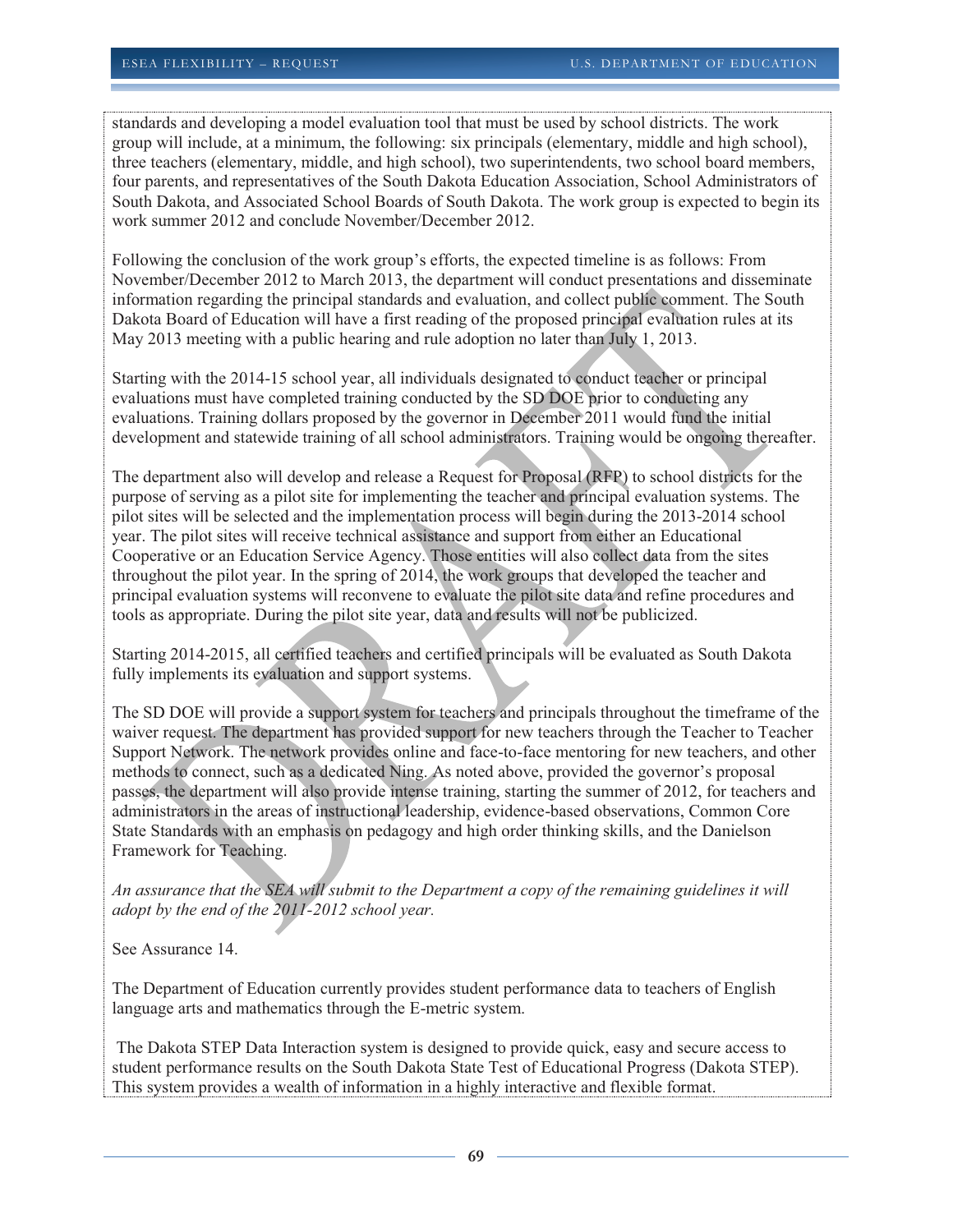Users can elect to display the data in tables, graphs or charts as they create custom summary reports and individualized student rosters. Users can completely customize their reports by selecting the specific content, statistics, aggregation levels, disaggregated groups or subgroups, and/or score variables to display on each report. Once created, each report can be conveniently saved or exported for later use and further analysis.

# **3.B ENSURE LEAS IMPLEMENT TEACHER AND PRINCIPAL EVALUATION AND SUPPORT SYSTEMS**

3.B Provide the SEA's process for ensuring that each LEA develops, adopts, pilots, and implements, with the involvement of teachers and principals, including mechanisms to review, revise, and improve, high-quality teacher and principal evaluation and support systems consistent with the SEA's adopted guidelines.

The foundation of the South Dakota Department of Education's process for ensuring LEA adoption of high-quality teacher and principal evaluation and support systems will be the passage of a bill that requires public school districts seeking state accreditation to evaluate the performance of each certified teacher annually, using a statewide evaluation instrument. The bill also directs the South Dakota Board of Education to promulgate rules to establish minimum professional performance standards for certified principals in public schools. The bill calls for evaluation of principals every other year in order to gain state accreditation. The bill will be considered during the 2012 legislative session.

The bill calls for LEAs to adopt procedures for evaluating the performance of certified teachers based on several factors, including a four-tier rating system of distinguished, proficient, basic, and unsatisfactory. A work group will be appointed by the secretary of the Department of Education to provide input in further developing the four-tier rating system, and in the development of an evaluation instrument. The work group will, at a minimum, consist of six teachers (elementary, middle, and high school), three principals (elementary, middle, and high school), two superintendents, two school board members, and four parents. Following the group's work and recommendations, the South Dakota Board of Education will promulgate rules regarding further details of the four-tier rating system and adopting an evaluation tool.

In a similar fashion, the secretary of the Department of Education will appoint another work group to provide input in developing minimum professional performance standards for certified principals, a four-tier rating system of distinguished, proficient, basic, and unsatisfactory for principals, and a model instrument for principal evaluation. The workgroup will consist of six principals (elementary, middle, and high school), three teachers (elementary, middle, and high school), two superintendents, two school board members, and four parents. Following the group's work and recommendations, the South Dakota Board of Education will promulgate rules relative to professional performance standards, the four-tier rating system, and the principal evaluation process and tool.

A significant support system to the work described above is an intensive professional development effort entitled "South Dakota Investing in Teachers." In his December 6, 2011 budget address, Governor Dennis Daugaard proposed \$8.4 million dollars for this training.

"South Dakota Investing in Teachers" includes a three-year professional development initiative. The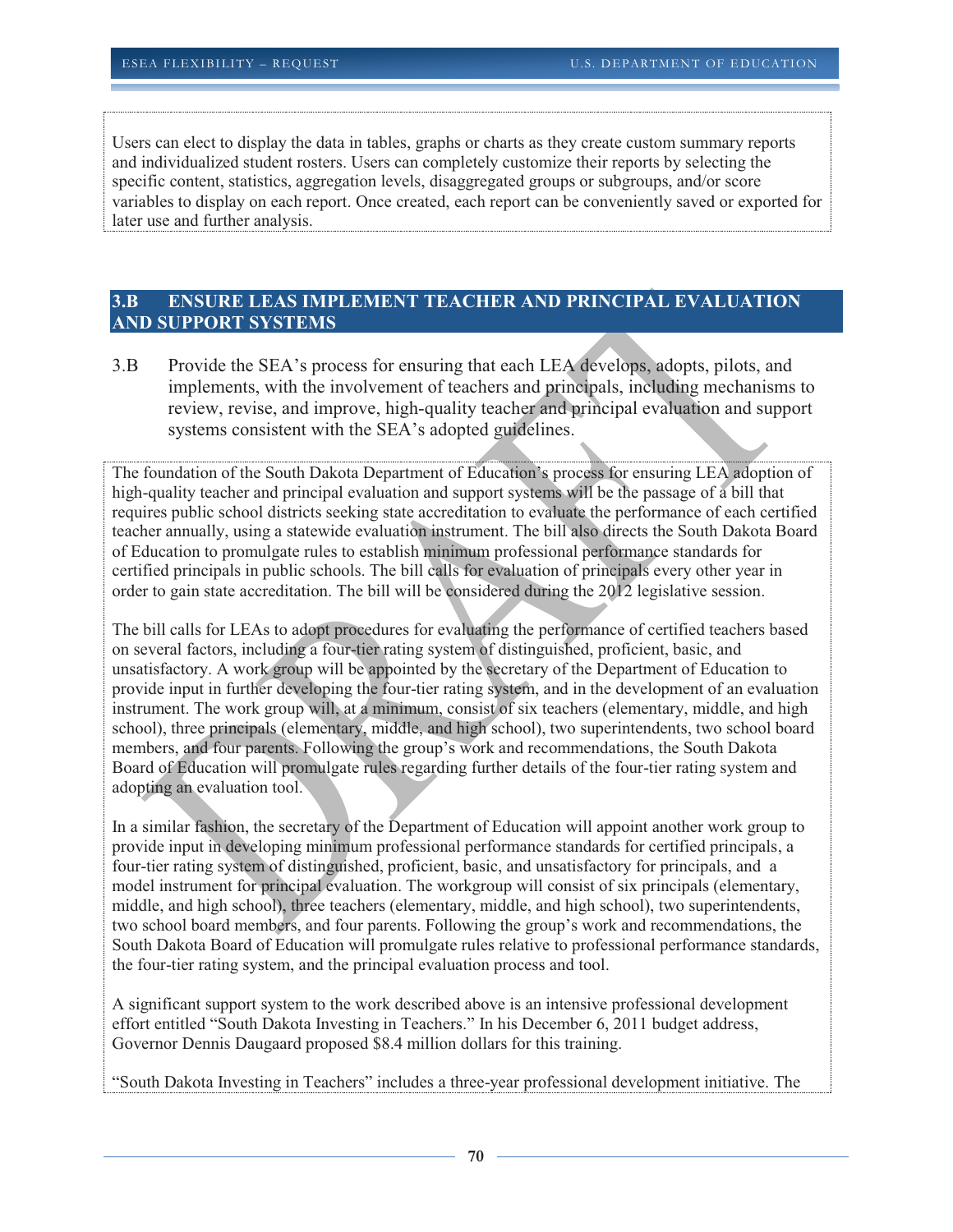initiative has several prongs; those pertinent to this waiver request include:

- Common Core and Teacher Standards training This prong provides English language arts and math teachers with hands-on experiences to gain deeper understanding of the Common Core standards; investigates how the Common Core standards impact teaching practices; work through curriculum planning; emphasize standards-driven curriculum; and connect relevant initiatives.
- Focus on Teacher Standards Training to ensure that teachers statewide fully understand the Charlotte Danielson Framework for Teaching, which forms the basis for teacher evaluation in South Dakota.
- Leadership training

Training to support administrators in their roles as instructional leaders, as they work to implement the Common Core across schools and districts, manage the demands of aligning new curriculum, and evaluate teachers based on the state's teaching standards using evidence-based observations.

In summary, the department's process to ensure LEAs implement teacher and principal evaluation and support system is establishing policies in state law; establishing teacher and principal evaluation work groups to garner input in development of teacher and principal evaluation processes; and promulgate state administrative rules to further define policies directed by state law. Public school districts must implement the requirements in order to maintain state accreditation by the department. The above work is supported by a multi-year, statewide, professional development initiative.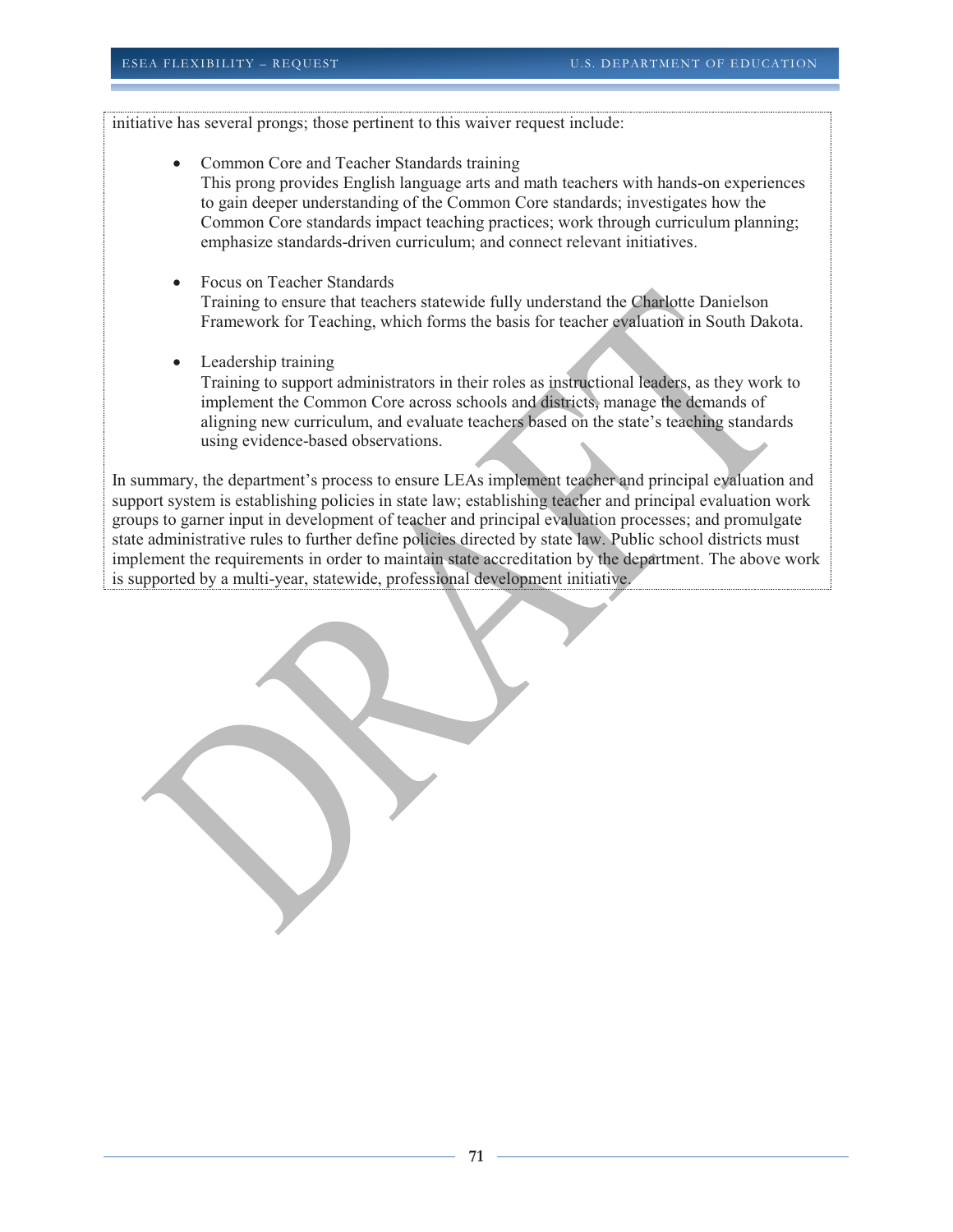# **KEY MILESTONES OR ACTIVITIES**

Below is one example of a format an SEA may use to provide a plan to meet a particular principle in the *ESEA Flexibility*.

| <b>Key Milestone or</b><br><b>Activity</b>                                                                                                                                           | <b>Detailed Timeline</b>                                                                                                                            |                                                                                                 | <b>Party or Parties Responsible</b>                 | <b>Evidence</b><br>(Attachment) | Resources (e.g.,<br>staff time,<br>additional<br>funding) | Significant<br><b>Obstacles</b> |
|--------------------------------------------------------------------------------------------------------------------------------------------------------------------------------------|-----------------------------------------------------------------------------------------------------------------------------------------------------|-------------------------------------------------------------------------------------------------|-----------------------------------------------------|---------------------------------|-----------------------------------------------------------|---------------------------------|
| SEA adopts<br>guidelines for<br>teacher and principal<br>evaluation and<br>support systems<br>through the<br>introduction and<br>passage of a<br>legislative bill.                   | South Dakota 2012<br>Legislative Session.<br>The session begins<br>January 2012 and<br>runs through March<br>2012. Bill becomes<br>law July 1, 2012 | The bill will be<br>sponsored by<br>the Governor's<br>Office:<br>Department of<br>Education     | Signed bill                                         | Staff time.                     |                                                           |                                 |
| Provide teachers of<br>English/language<br>arts and mathematics<br>with student growth<br>data from the E-<br>Metric system                                                          | Occurs annually<br>available year round                                                                                                             | Director of<br>Assessment                                                                       | Description of<br>access to E-Metric<br>to teachers | E-Metric                        | None                                                      |                                 |
| Provide training for<br>teachers and<br>administrators on the<br>Common Core State<br>Standards and<br>pedagogy, evidence-<br>based observation,<br>and instructional<br>leadership. | Training will occur<br>June through August,<br>2012, at various<br>locations.                                                                       | Department of<br><b>Education</b> in<br>partnership with<br>Educational<br>Service<br>Agencies. | Agendas,<br>attendance rosters,<br>summary reports. | Staff time and<br>funding.      | None                                                      |                                 |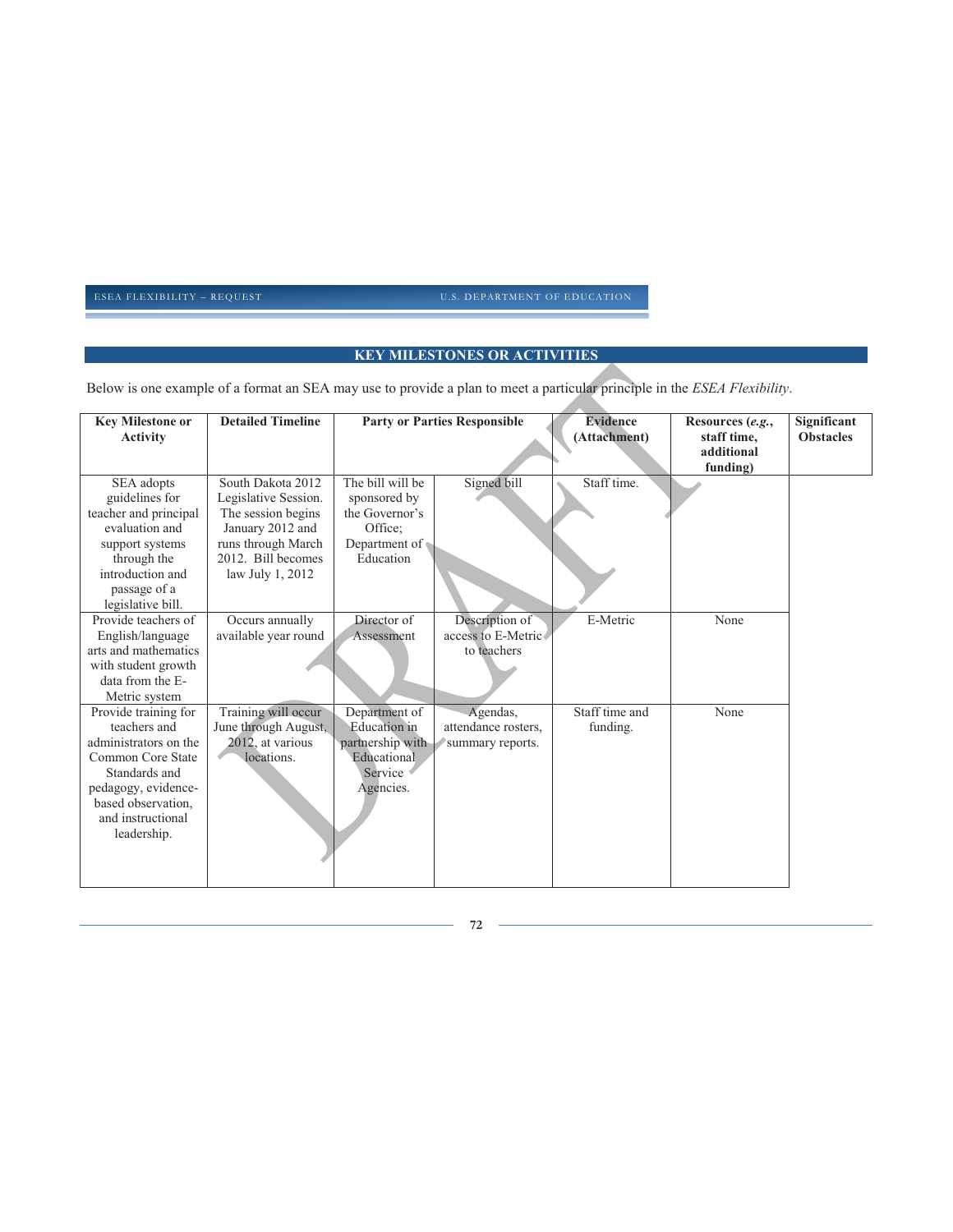| <b>Key Milestone or</b><br><b>Activity</b>                                                                                                                                                            | <b>Detailed Timeline</b>                                                                                                                                                                                                             | Party or<br><b>Parties</b><br><b>Responsible</b> | <b>Evidence</b><br>(Attachment)                                             | Resources (e.g.,<br>staff time,<br>additional<br>funding) | Significant<br><b>Obstacles</b> |
|-------------------------------------------------------------------------------------------------------------------------------------------------------------------------------------------------------|--------------------------------------------------------------------------------------------------------------------------------------------------------------------------------------------------------------------------------------|--------------------------------------------------|-----------------------------------------------------------------------------|-----------------------------------------------------------|---------------------------------|
| Appoint a work<br>group to provide<br>input into the teacher<br>rating system and<br>develop an<br>evaluation<br>process/instrument.                                                                  | The work group will<br>be appointed by the<br>Secretary of<br>Education in July,<br>2012 when the bill<br>directing the work<br>group and its work<br>becomes law. The<br>group will meet for<br>the first time<br>July/August 2012. | Department of<br>Education                       | List of individuals<br>appointed to the<br>workgroup and<br>meeting agenda. | Staff time, funding.                                      | None                            |
| Appoint a<br>workgroup to<br>provide input into<br>developing minimum<br>professional<br>performance<br>standards for<br>certified principals<br>and develop an<br>evaluation process/<br>instrument. | The work group will<br>be appointed by the<br>Secretary of<br>Education in July,<br>2012 when the bill<br>directing the<br>workgroup and its<br>work becomes law.<br>The group will meet<br>for the first time<br>July/August 2012.  | Department of<br>Education                       | List of individuals<br>appointed to the<br>workgroup and<br>meeting agenda. | Staff time, funding.                                      | None                            |
| The teacher rating<br>and evaluation<br>development<br>workgroup meets<br>throughout the fall of<br>2012 and concludes<br>its work by<br>November/December<br>2012.                                   | The group will meet<br>throughout the fall of<br>2012                                                                                                                                                                                | Department of<br>Education                       | Meeting agendas,<br>meeting minutes,<br>summary report.                     | Staff time, funding.                                      | None                            |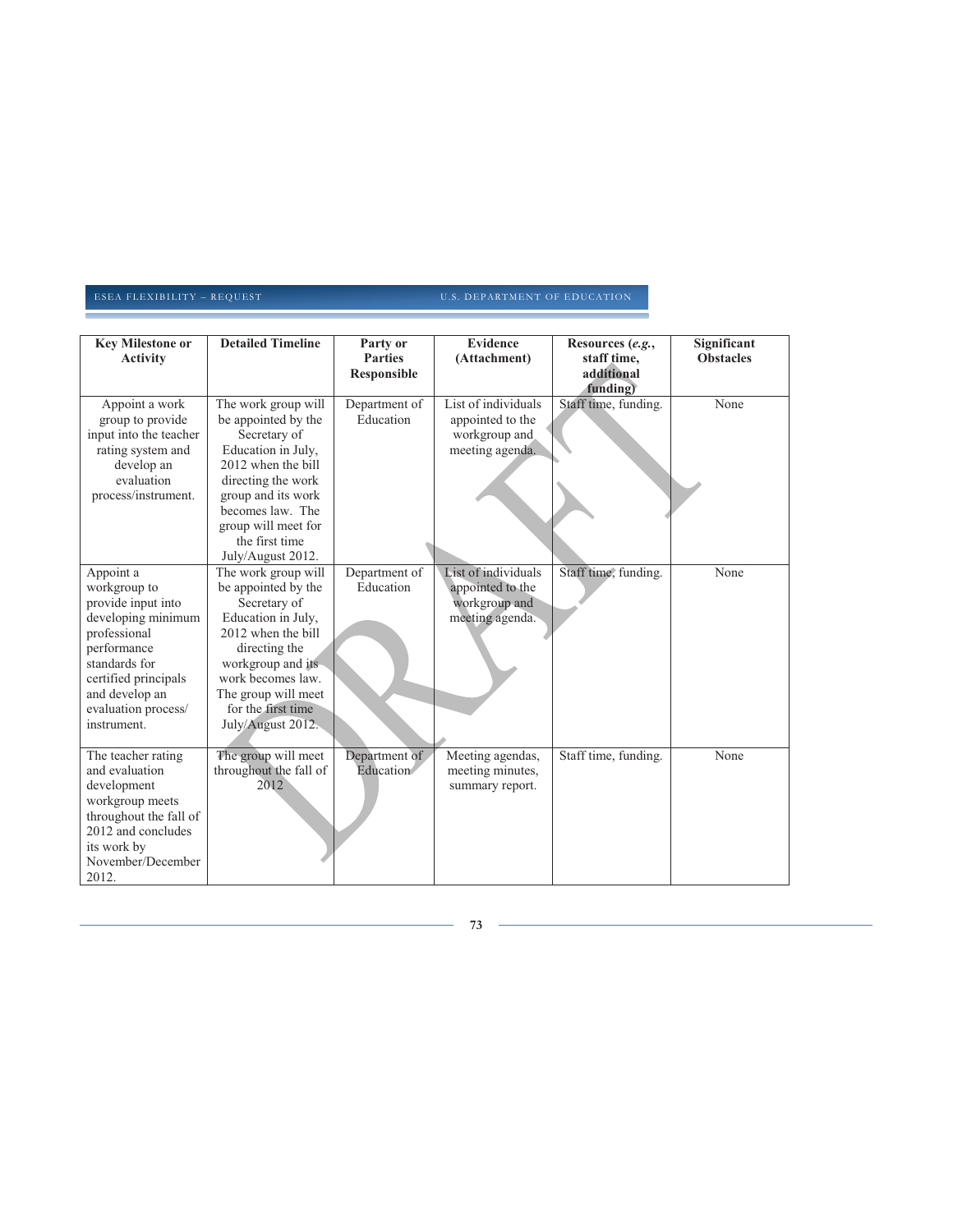| <b>Key Milestone or</b><br><b>Activity</b>                                                                                                                                                                                             | <b>Detailed Timeline</b>                                                                                 | Party or<br><b>Parties</b><br><b>Responsible</b>                                         | <b>Evidence</b><br>(Attachment)                         | Resources (e.g.,<br>staff time,<br>additional<br>funding) | Significant<br><b>Obstacles</b> |
|----------------------------------------------------------------------------------------------------------------------------------------------------------------------------------------------------------------------------------------|----------------------------------------------------------------------------------------------------------|------------------------------------------------------------------------------------------|---------------------------------------------------------|-----------------------------------------------------------|---------------------------------|
| The principal<br>standards and<br>evaluation<br>development work<br>group meets<br>throughout the fall of<br>2012 and concludes<br>its work by<br>November/December<br>2012.                                                           | The group will meet<br>throughout the fall of<br>2012                                                    | Department of<br>Education                                                               | Meeting agendas,<br>meeting minutes,<br>summary report. | Staff time, funding.                                      | None                            |
| The Department of<br><b>Education</b> provides<br>training seminars,<br>presentations, and<br>opens public<br>comment relative to<br>the teacher<br>rating/evaluation<br>process and principal<br>standards and<br>evaluation process. | The presentations<br>and trainings will<br>occur from<br>November/December<br>2012 through March<br>2013 | Department of<br>Education in<br>partnership with<br>Educational<br>Service<br>Agencies. | Training materials,<br>attendance rosters.              | Staff time and<br>funding.                                | None                            |
| The South Dakota<br>Board of Education<br>receives information<br>and holds a first<br>reading of proposed<br>administrative rules<br>regarding teacher<br>rating and evaluation                                                       | The first reading of<br>the rules will occur<br>at the May 2013,<br>board meeting.                       | Department of<br>Education                                                               | State board agenda<br>and meeting<br>minutes.           | Staff time                                                | None                            |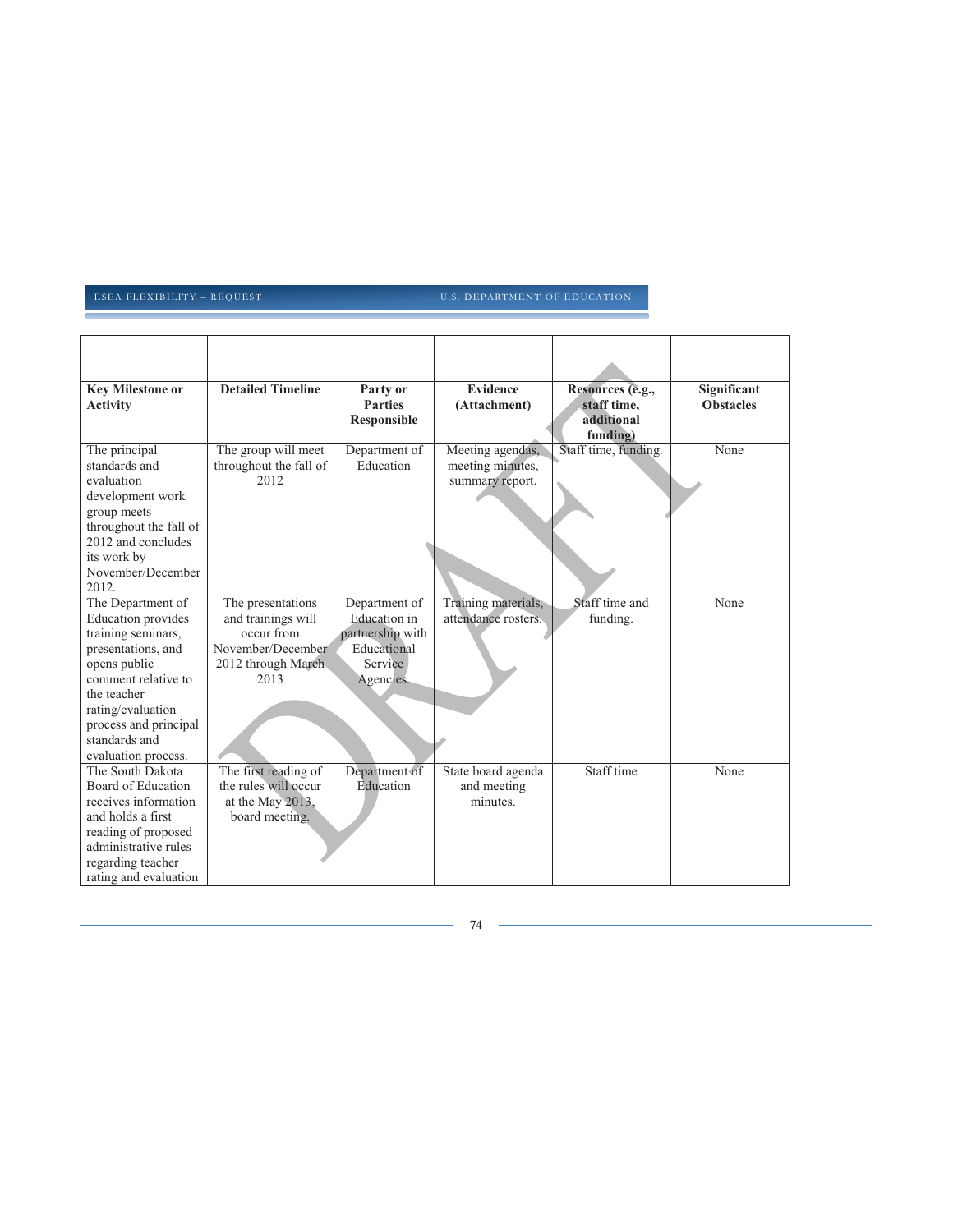| systems and<br>principal standards                                                                                                                                                                            |                                                                                                                                                                                                                                                                                                                                                                                                                    |                                                  |                                                               |                                                           |                                 |
|---------------------------------------------------------------------------------------------------------------------------------------------------------------------------------------------------------------|--------------------------------------------------------------------------------------------------------------------------------------------------------------------------------------------------------------------------------------------------------------------------------------------------------------------------------------------------------------------------------------------------------------------|--------------------------------------------------|---------------------------------------------------------------|-----------------------------------------------------------|---------------------------------|
| and evaluation.<br><b>Key Milestone or</b><br><b>Activity</b>                                                                                                                                                 | <b>Detailed Timeline</b>                                                                                                                                                                                                                                                                                                                                                                                           | Party or<br><b>Parties</b><br><b>Responsible</b> | <b>Evidence</b><br>(Attachment)                               | Resources (e.g.,<br>staff time,<br>additional<br>funding) | Significant<br><b>Obstacles</b> |
| Develop a Request<br>for Proposal (RFP)<br>and invite public<br>school districts to<br>become a pilot site<br>for the<br>implementation of<br>the teacher and<br>principal evaluation<br>and support systems. | The department will<br>develop and issue an<br>RFP to school<br>districts to become a<br>pilot site by June,<br>2013. The RFPs will<br>be reviewed by a<br>panel of external and<br>internal reviewers<br>and pilot sites<br>selected by August,<br>2013. The<br>department will<br>contract with an<br>outside source to<br>provide technical<br>assistance and collect<br>data for pilot<br>evaluation purposes. | Department of<br>Education.                      | The RFP and list of<br>pilot sites.                           | staff time, funding.                                      | None                            |
| Develop a process<br>for department<br>sponsored evaluator<br>training.                                                                                                                                       | During the summer<br>and early fall of<br>2013, the<br>department, in<br>conjunction with the<br>South Dakota<br>Education<br>Association and<br>School<br>Administrators of                                                                                                                                                                                                                                       | Department of<br>Education                       | Training<br>curriculum, listing<br>of statewide<br>workshops. | staff time, funding                                       | None.                           |

**75**

 $\sim$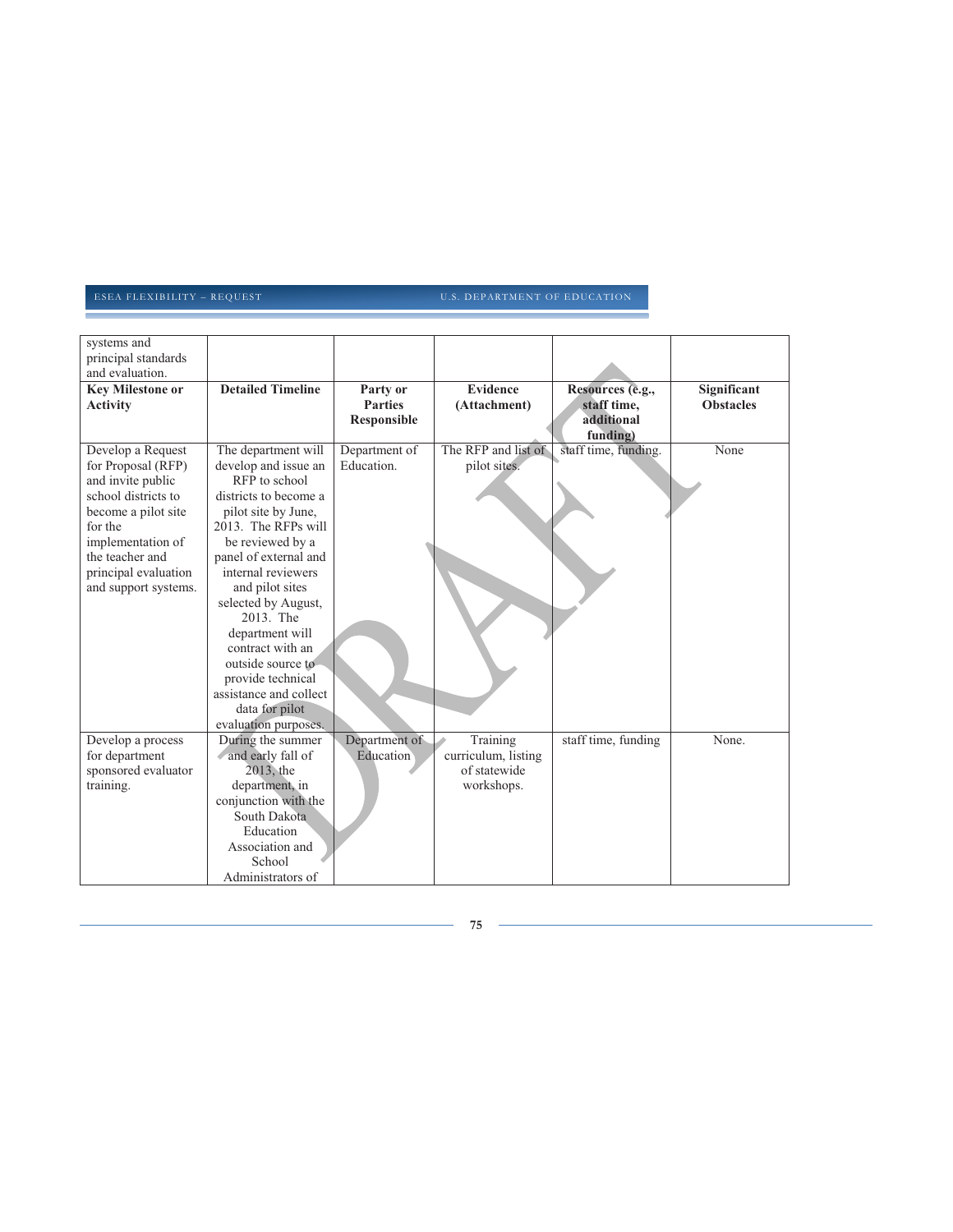|                                                                                                                                                                                                                 | South Dakota, will<br>develop the<br>curriculum and<br>protocols for<br>evaluator training.<br>The training will be<br>available to school<br>district personnel by                                                    |                                                          |                                            |                                                           |                                 |
|-----------------------------------------------------------------------------------------------------------------------------------------------------------------------------------------------------------------|------------------------------------------------------------------------------------------------------------------------------------------------------------------------------------------------------------------------|----------------------------------------------------------|--------------------------------------------|-----------------------------------------------------------|---------------------------------|
|                                                                                                                                                                                                                 | October, 2013.                                                                                                                                                                                                         |                                                          |                                            |                                                           |                                 |
| <b>Key Milestone or</b><br><b>Activity</b>                                                                                                                                                                      | <b>Detailed Timeline</b>                                                                                                                                                                                               | Party or<br><b>Parties</b><br>Responsible                | Evidence<br>(Attachment)                   | Resources (e.g.,<br>staff time,<br>additional<br>funding) | Significant<br><b>Obstacles</b> |
| The South Dakota<br>Board of Education<br>holds a public<br>hearing and adopts<br>administrative rules<br>regarding teacher<br>rating/evaluation<br>system and principal<br>standards and<br>evaluation system. | By July 1, 2013.                                                                                                                                                                                                       | Department of<br>Education                               | board minutes,<br>administrative<br>rules. | Staff time.                                               | None.                           |
| All evaluators will<br>participate in<br>department<br>sponsored training<br>prior to evaluating<br>teachers or<br>principals.                                                                                  | Statewide workshops<br>will be offered<br>starting summer and<br>early fall of 2013 and<br>running through the<br>2013-2014 school<br>year. The pilot sites<br>will receive training<br>in September/<br>October 2013. | Department of<br><b>Education</b> and<br>other partners. | workshop<br>attendance rosters             | Staff time and<br>funding                                 | None.                           |

**76**

÷,